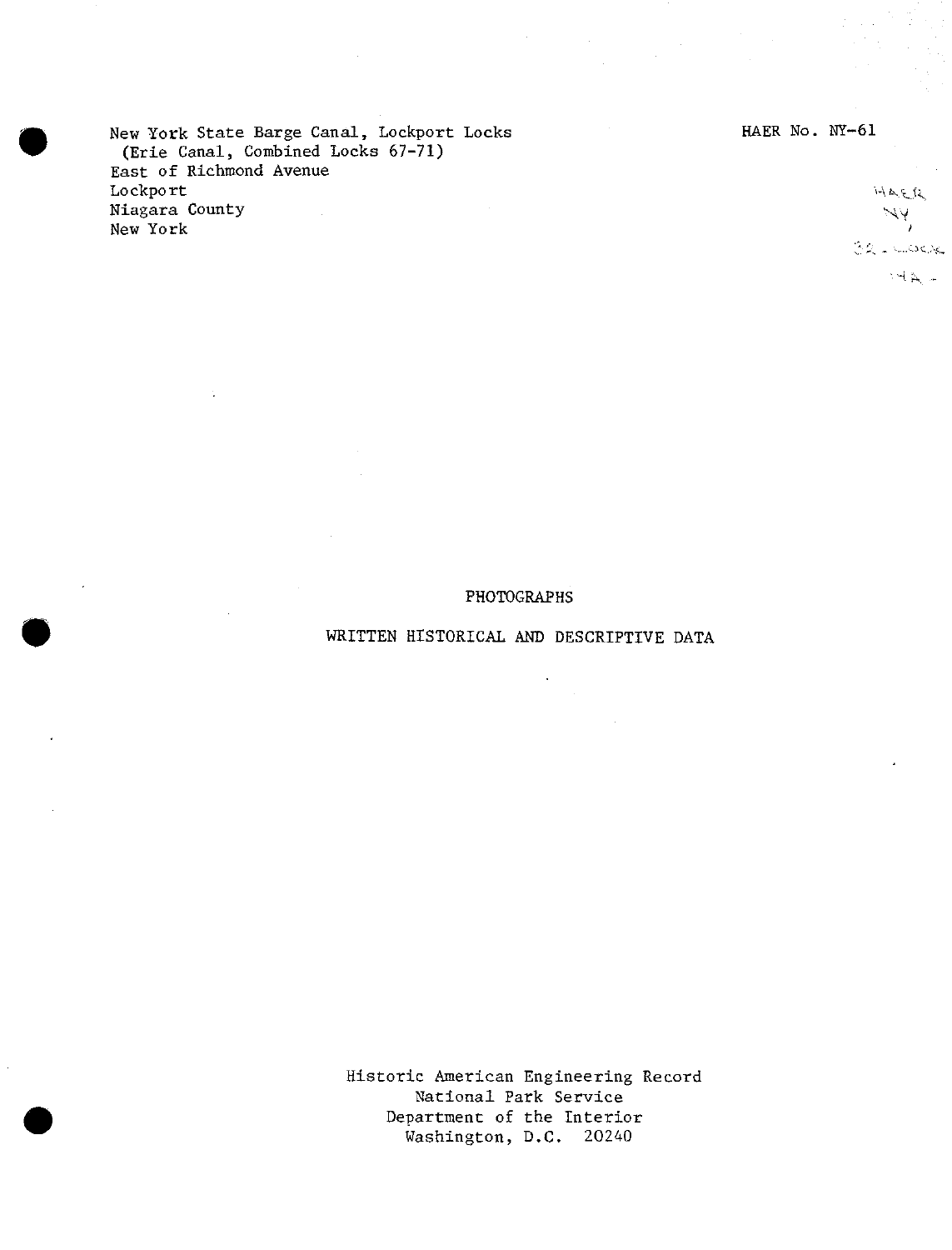#### HISTORIC AMERICAN ENGINEERING RECORD

 $H_{\cal P} = V$ **v-w**

 $H \not\Rightarrow \neg$ 

<. ?

#### NY-61

# NEW YORK STATE BARGE CANAL, LOCKPORT LOCKS ERIE CANAL, COMBINED LOCKS 67-71

Date: Original Locks, 1817-1825 Canal Enlargments, 1836-1862 Electric Lift Locks, 1909-1918

Location: East side of Richmond Ave. Lockport, Erie County, New York.

Designer: Nathan S. Roberts, Engineer (original stepped locks).

Owner: 0riginally; Holland Land Company. Presently; New York State Department of Public Works

Significance: The stepped locks at Lockport are significant examples of canal engineering overcoming steep terrain. This site also provides historians a rare opportunity to compare 19th century and early 20th century canal technology.

Transmitted by; Dan CLement, 1983.

ţ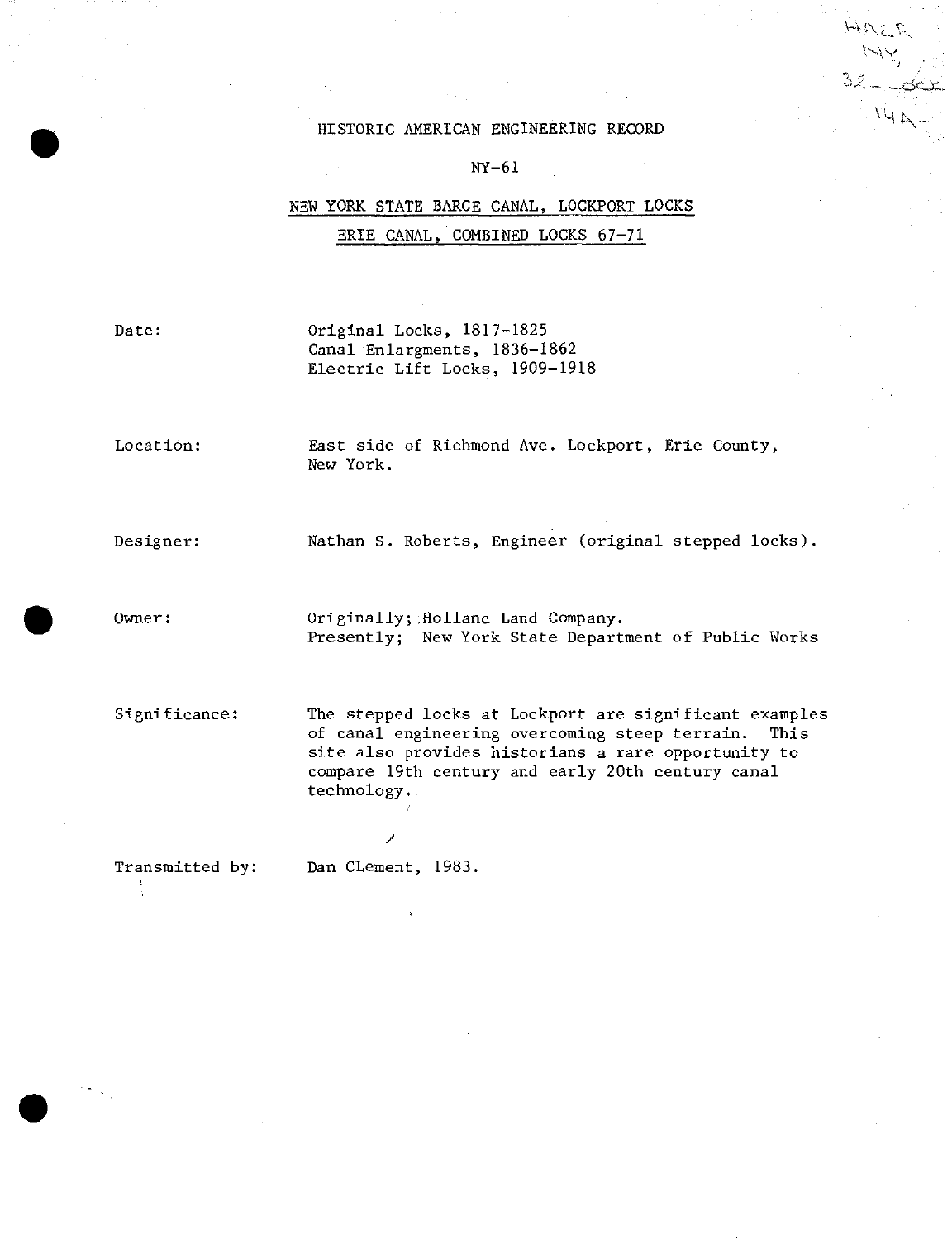The 60' rise in the Niagara Escarpment presented a major engineering problem during the construction of the original Erie Canal (1817-25). It was solved by Nathan S. Roberts, who designed a double set of five combined locks; one for ascending traffic heading east and another for descending traffic heading west. Each lock was 90' X 15' and had a lift of 12' (an original drawing can be found at the Lockport Library), These locks helped to create the focal point for the development ofthe future city of Lockport.

The first enlargement of the Erie Canal took place between the years 1836 and 1862. The engineer in charge was Thomas Evershed. At this time the canal prism was extended ad the locks at Lockport were increased from their original size to 110\* X 18'. This allowed an increase in the tonnage of canal boats from seventyfive to two-hundred-forty.

From the years 1909 to 1918 the Erie Canal was modified to become the New York State Barge Canal. The southern tier of the locks at Lockport were removed and in their place was constructed a set of two electric lift locks. These concrete locks with steel gates were 310' X 45' X 12' and had a combined lift of 49'. The miter gates of the northern tier of locks were removed so the locks could be used for the passage of surplus water.

Researchers wishing more information are asked to refer to:

Noble E. Whitford, History of the Canal System of the State of New York (1906); I, 363, 797, 960, & Passim.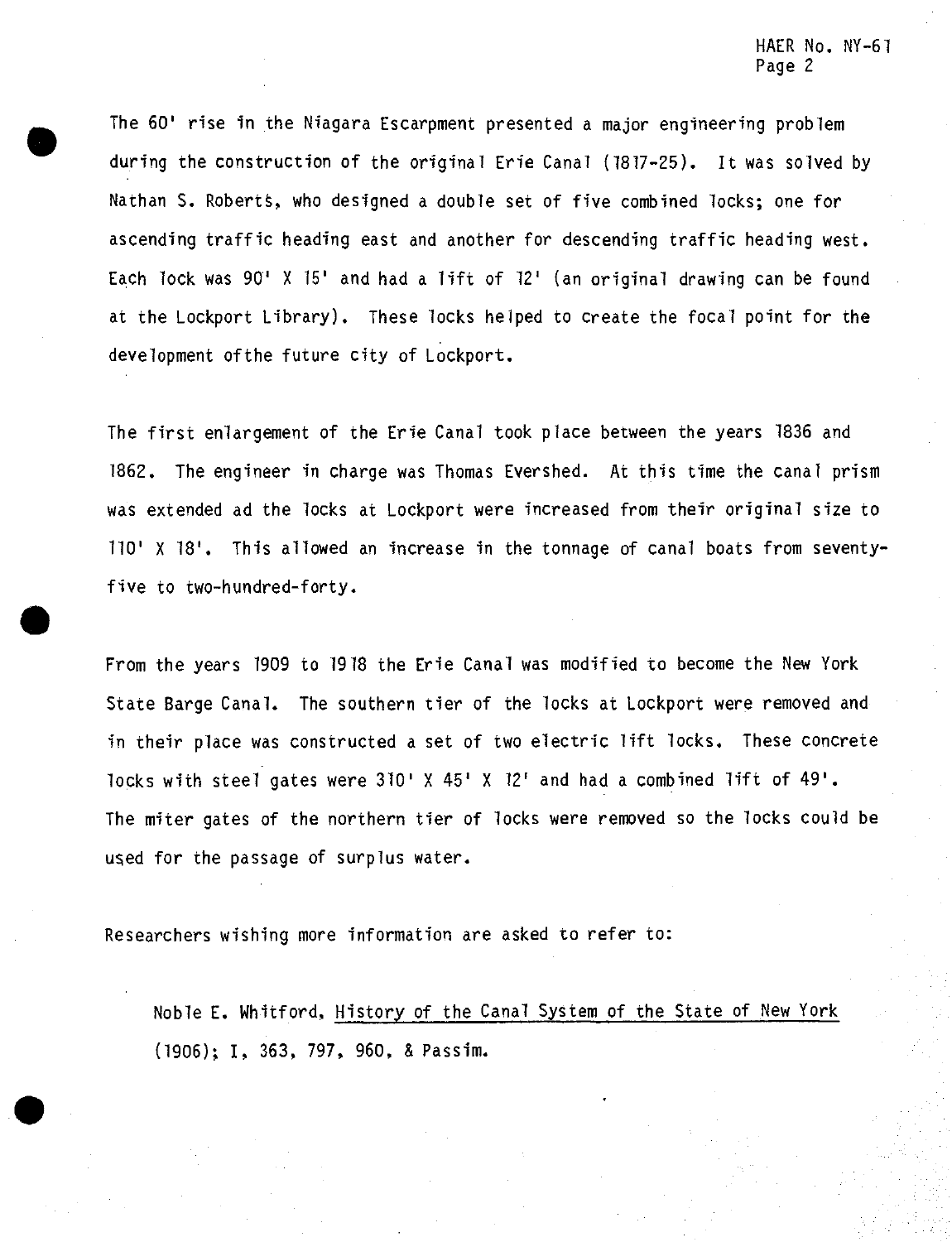ADDENDUM TO: ALCOHOL: AND TO: ALCOHOL: AND TO: ALCOHOL: ALCOHOL: ALCOHOL: ALCOHOL: ALCOHOL: ALCOHOL: ALCOHOL: ALCOHOL: ALCOHOL: ALCOHOL: ALCOHOL: ALCOHOL: ALCOHOL: ALCOHOL: ALCOHOL: ALCOHOL: ALCOHOL: ALCOHOL: ALCOHOL: ALCO NEW YORK STATE BARGE CANAL, LOCKPORT LOCKS *NY,32-LOCK, 14A-* (Erie Canal, Combined Locks 67-71) Richmond Avenue Lockport Niagara County New York

PHOTOGRAPHS

WRITTEN HISTORICAL AND DESCRIPTIVE DATA

REDUCED COPIES OF MEASURED DRAWINGS

HISTORIC AMERICAN ENGINEERING RECORD National Park Service U.S. Department of the Interior 1849 C Street NW Washington, DC 20240-0001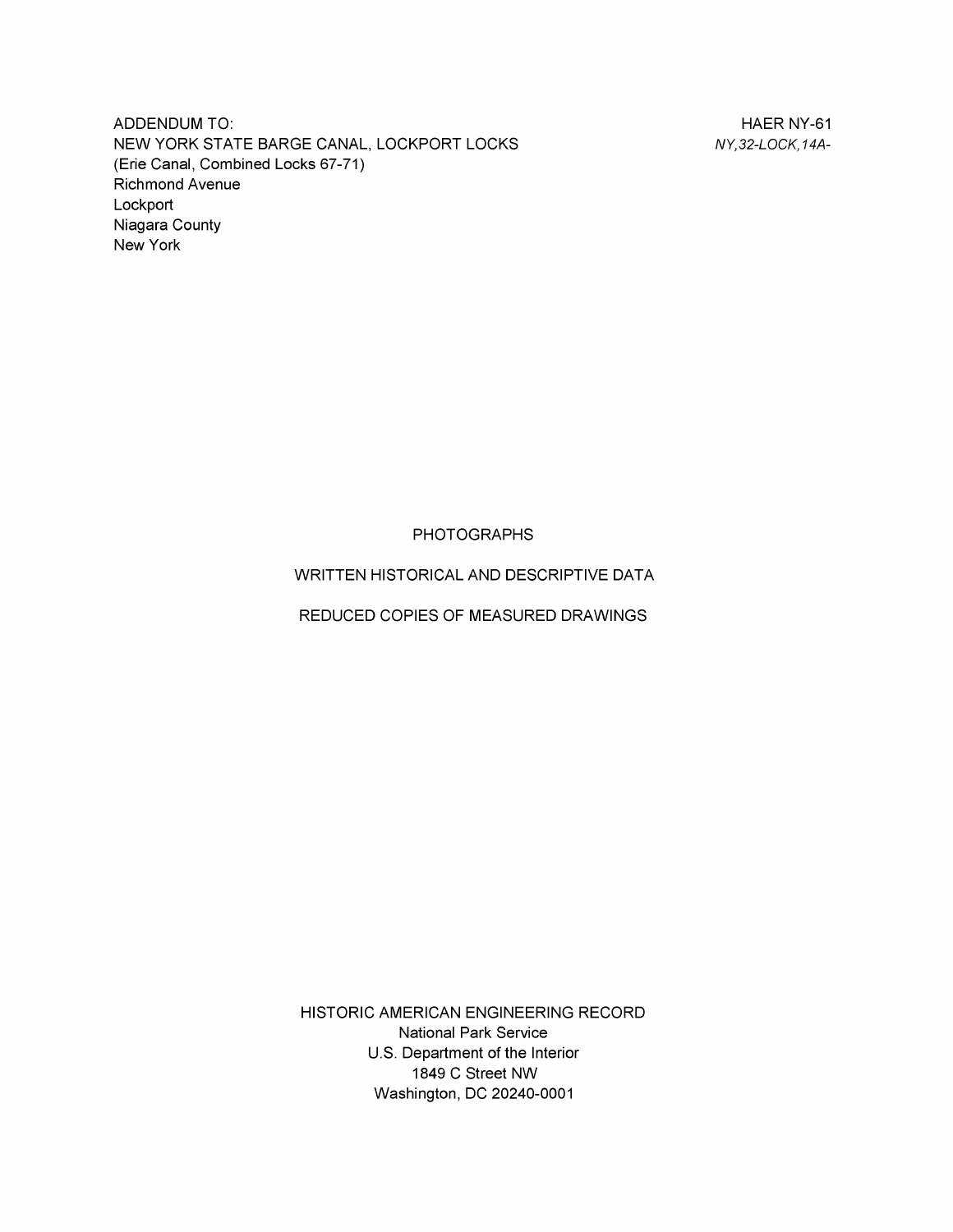# HISTORIC AMERICAN ENGINEERING RECORD

# ERIE CANAL, LOCKPORT LOCKS (New York State Barge Canal Lockport Locks) HAER No. NY-61

THIS IS AN ADDENDUM TO A 2 PAGE REPORT PREVIOUSLY SENT TO THE LIBRARY OF CONGRESS

| Location:                                    | Lockport, Niagara County, NY                                                                                                                                                                                                                                                                                                                                                                                                                                                                                                                                                                                                                                   |
|----------------------------------------------|----------------------------------------------------------------------------------------------------------------------------------------------------------------------------------------------------------------------------------------------------------------------------------------------------------------------------------------------------------------------------------------------------------------------------------------------------------------------------------------------------------------------------------------------------------------------------------------------------------------------------------------------------------------|
| Date of Construction<br>(Extant structures): | Locks 67-71 (north flight), 1838-1842<br>Locks 34-35, 1910-1918                                                                                                                                                                                                                                                                                                                                                                                                                                                                                                                                                                                                |
| Lead Engineers:                              | Nathan S. Roberts (1776-1852) Original<br>Thomas Evershed (1817-1890) Enlarged<br>Edward A. Bond (1849-Unk.) Modern<br>Frank Williams (1873-1930)<br>Modern                                                                                                                                                                                                                                                                                                                                                                                                                                                                                                    |
| Present Owner:                               | New York State Canal Corporation,<br>New York State Thruway Authority                                                                                                                                                                                                                                                                                                                                                                                                                                                                                                                                                                                          |
| Present Use:                                 | Locks 34 and 35 are in service on the canal. Locks<br>67-71 (north flight) serve as a by-pass flume for Locks 34<br>and 35, as well as being an in-situ outdoor museum<br>displaying early-nineteenth-century canal design.                                                                                                                                                                                                                                                                                                                                                                                                                                    |
| Significance:                                | Locks $67-71$ (north flight) comprise a rare $19th$ -century<br>example of multiple locks directly connected into a flight<br>and an in-situ example of once-common cut-stone lock<br>construction. This flight is the most complete surviving<br>artifact from the enlarged Erie Canal, the second version of<br>the first major transportation artery between the East Coast<br>and the Great Lakes. Locks 34 and 35 form an excellent<br>example of early-20 <sup>th</sup> -century concrete, electrically<br>powered lock design, and they pioneered methods also used<br>on the Panama Canal. The site is unique in having these<br>two designs together. |
| Historian:                                   | J. Lawrence Lee, Ph.D., P.E.                                                                                                                                                                                                                                                                                                                                                                                                                                                                                                                                                                                                                                   |
| Project Information:                         | In fall 2005, the Historic American Engineering Record<br>began a project to record the extant lock structures at<br>Lockport, using high-definition laser scans of Locks<br>67-71 by a team from Texas Tech University,<br>supplemented with on-site measurements, photographs, and<br>historical research.                                                                                                                                                                                                                                                                                                                                                   |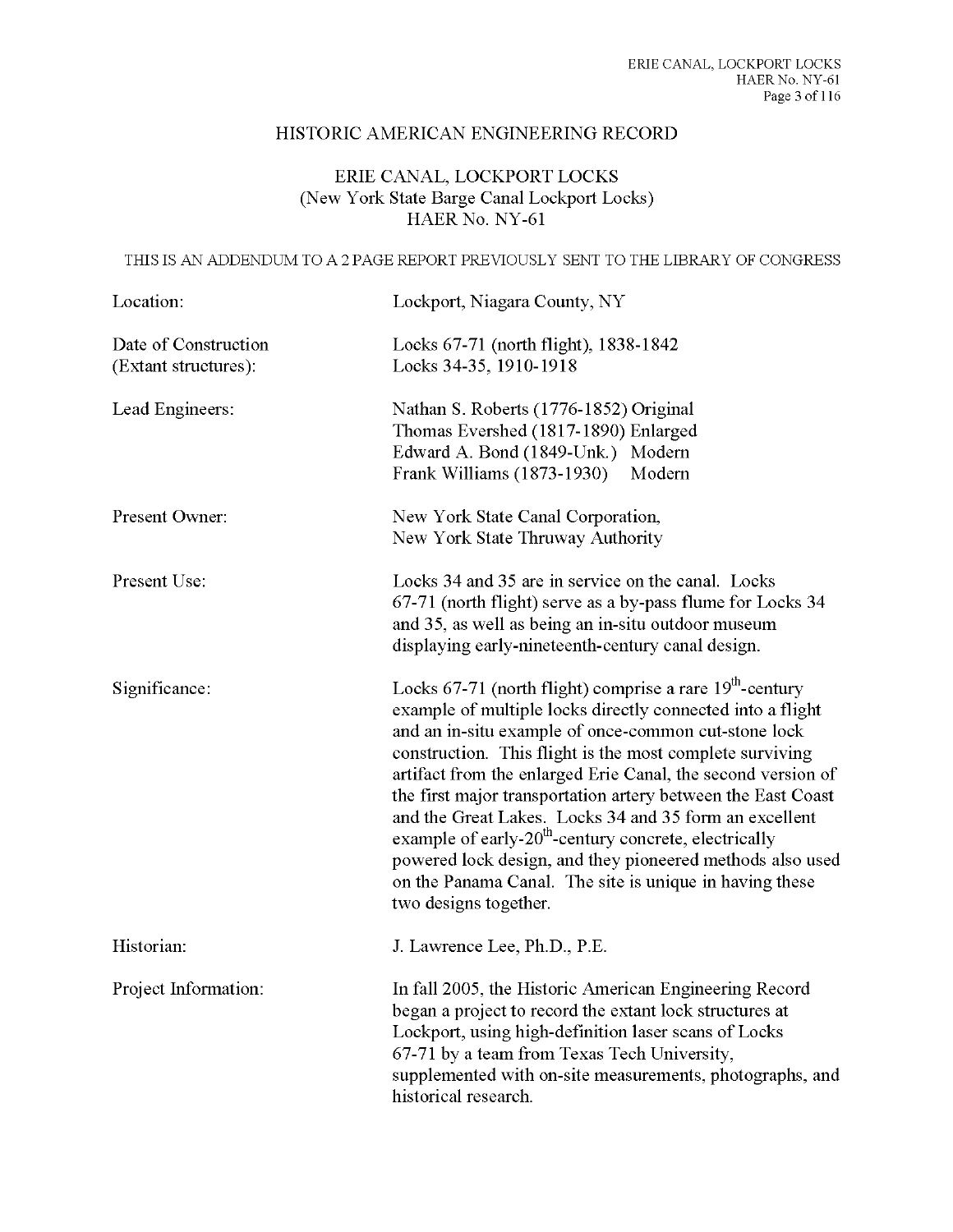# **CONTENTS**

| II Visions of a Canal $\ldots$ $\ldots$ $\ldots$ $\ldots$ $\ldots$ $\ldots$ $\ldots$ $\ldots$ $\ldots$ $\ldots$ $\ldots$ $\ldots$ $\ldots$ 15 |
|-----------------------------------------------------------------------------------------------------------------------------------------------|
|                                                                                                                                               |
|                                                                                                                                               |
|                                                                                                                                               |
|                                                                                                                                               |
|                                                                                                                                               |
|                                                                                                                                               |
|                                                                                                                                               |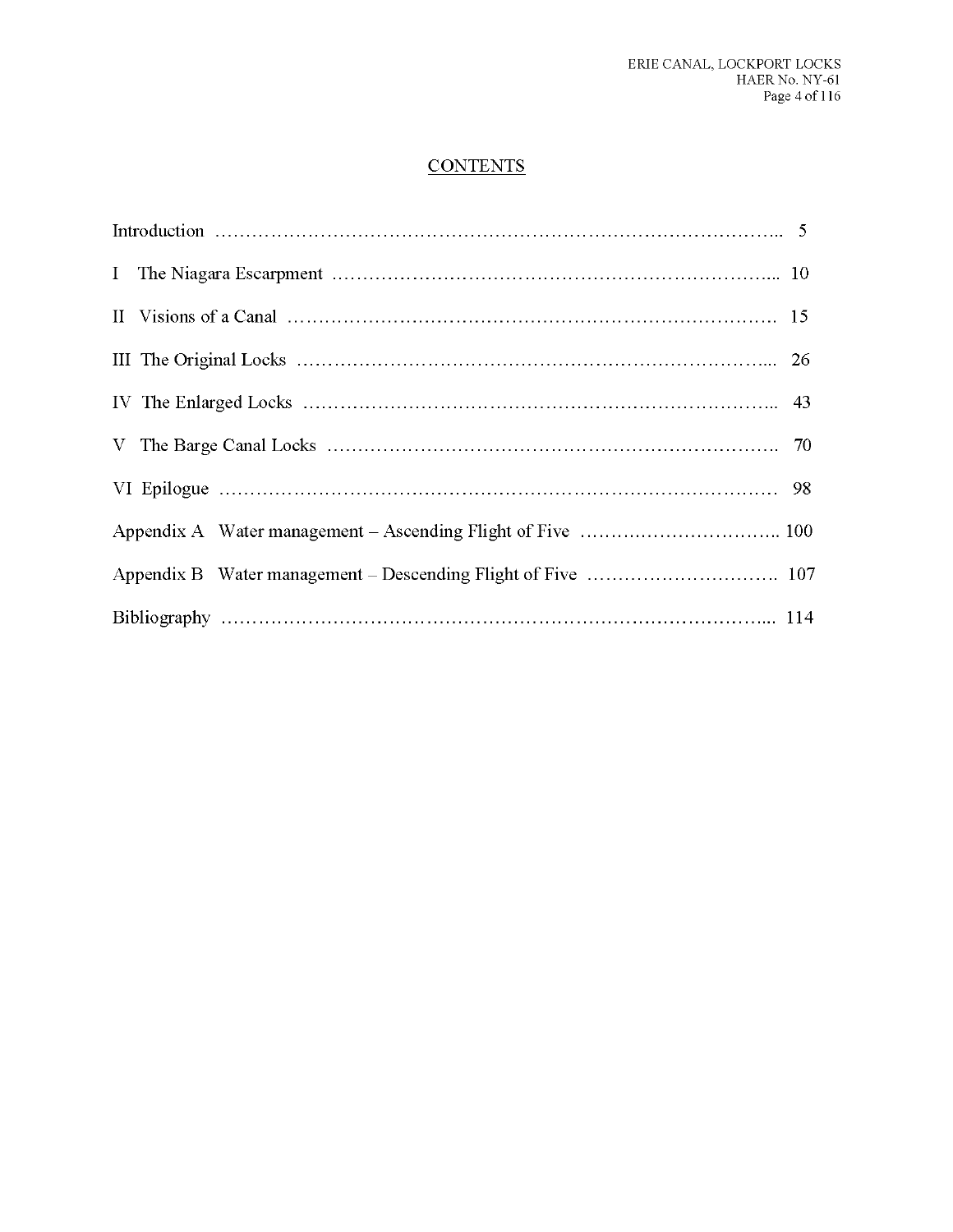## INTRODUCTION

The Historic American Engineering Record's documentation ofthe extant Erie Canal locks at Lockport, New York, offers a unique opportunity to examine multiple generations of waterway structures designed and built to overcome a major natural impediment to navigation between the Hudson River in Eastern New York and Lake Erie at the state's western tip. A canal linking these two bodies of water, separated by 353 miles and 565 feet in elevation,<sup>1</sup> was an audacious endeavor when it was first proposed to the New York Legislature in 1808, but no element of the project formed a greater challenge than surmounting the Niagara Escarpment. Several possible routes were surveyed, but the canal's engineers<sup>2</sup> ultimately selected a route that took advantage of a relatively level plain west of Rochester, even though it would have to confront the escarpment head-on at what became the city of Lockport.

The earliest canal proposals called for the use of inclined planes to carry canal boats up and down hills, but hydraulic locks soon came to be seen as a more practical alternative. Locks would not have the potential problems with power that could haunt inclined planes, and they were more compact, which allowed greater latitude in selecting the locations for elevation changes and, thus, more flexibility in choosing the canal's route.

At the location destined to become Lockport, the Niagara Escarpment, which quickly came to be called the "Mountain Ridge," presented engineers with the challenge of ascending

<sup>1</sup> "Map and Profile of the Erie Canal," *Laws ofthe State ofNew York, in Relation to the Erie and Champlain Canals* (Albany: E. and E. Hosford, 1825).

<sup>&</sup>lt;sup>2</sup> The term "engineers" needs a little explanation. There were virtually no formally educated civil engineers in the United States when the original Erie Canal was planned and built, and not many more during the canal's enlargement period. Several of the men involved had some surveying experience, but most of them evidently possessed analytical minds and a good working knowledge of the natural world, simple machines, and basic scientific principles. They clearly did engineering design work, however, so the appellation seems justified. By the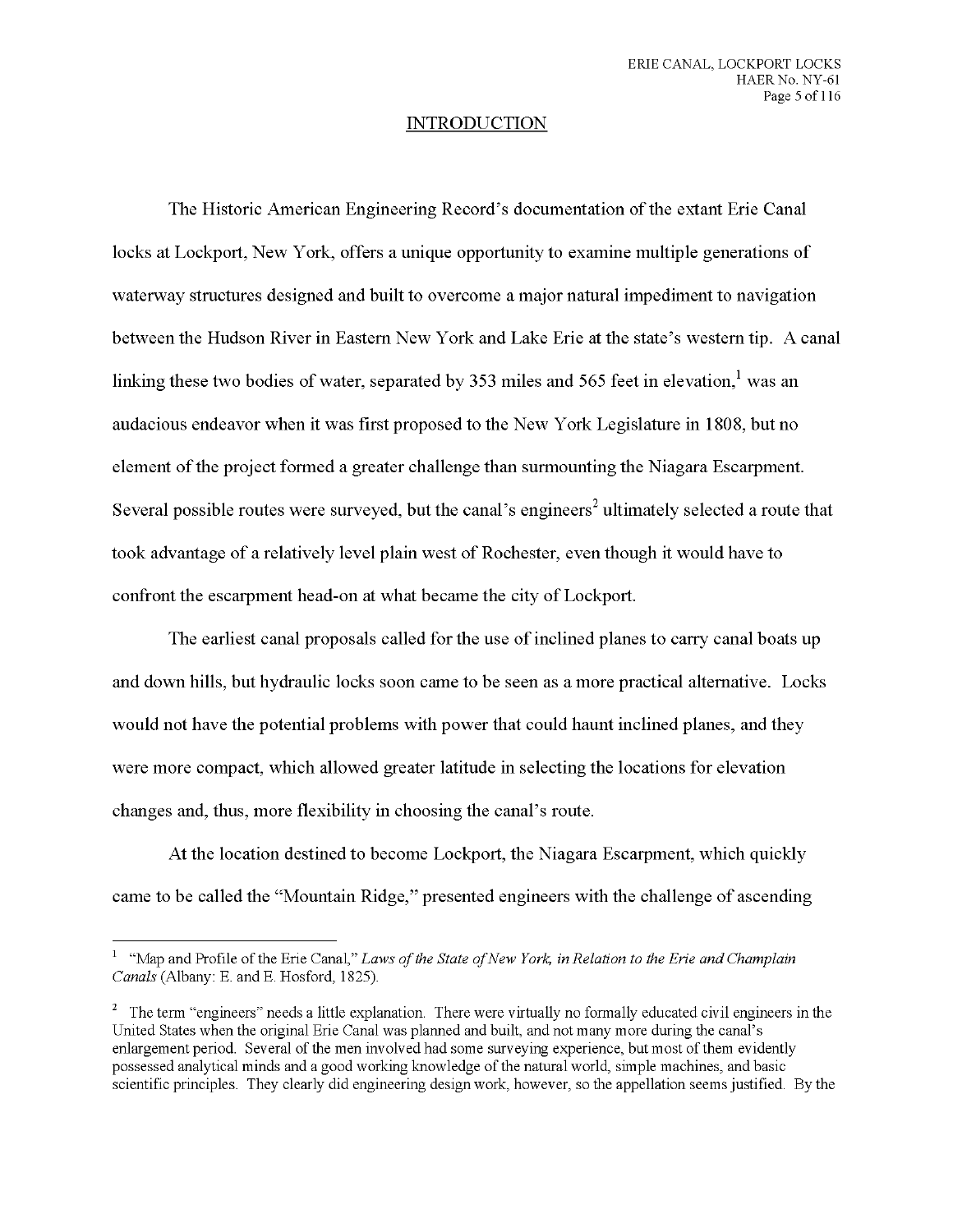what amounted to a 75-foot-high rock cliff. No single lock had been built that could begin to handle that much of a lift. Builders did not understand how to build lock walls or gates that could reliably withstand the cycles of hydraulic pressure that repeated lifts ofthat magnitude would impose. Additionally, large amounts of time and water would be required for each lift, and it would be very difficult, if not impossible, for one man to open and close the massive gates needed at each end. The solution to both problems was to divide the lift into manageable segments. Five essentially identical locks could be arranged end-to-end, forming a staircase, or "flight," to accomplish the task. Locks this size were practical to build, and each lock could use water discharged from the one above, though there remained some question about how well the flight would operate without pools to store water between the locks. Cutting a channel through the top of the ridge would lower the total lift to 60 feet and put the top level slightly lower than the elevation of Lake Erie, thus assuring an ample supply of water.

Lockport was not the greatest total change in elevation required for a single group of locks—that was on the eastern end of the canal in the vicinity of Cohoes, where eighteen locks were needed to change the elevation almost 160 feet in about 5 miles—but it was the most compact group and the most difficult to construct because of the escarpment's geology. Not surprisingly, the Lockport Locks and the channel through the ridge were the final elements of the original Erie Canal to be completed prior to its grand opening on October 26, 1825.

Similar techniques were employed to build the enlarged locks, numbers  $67 - 71$ —the north flight of which still survives—some two decades later, but entirely different materials and construction methods, not to mention electric power, had come into use when the two large locks, numbers 34 and 35, for the New York State Barge Canal were erected early in the

time of the Barge Canal, engineering had become a learned profession that college graduates were coming to dominate, so there should be little confusion over the term after 1900.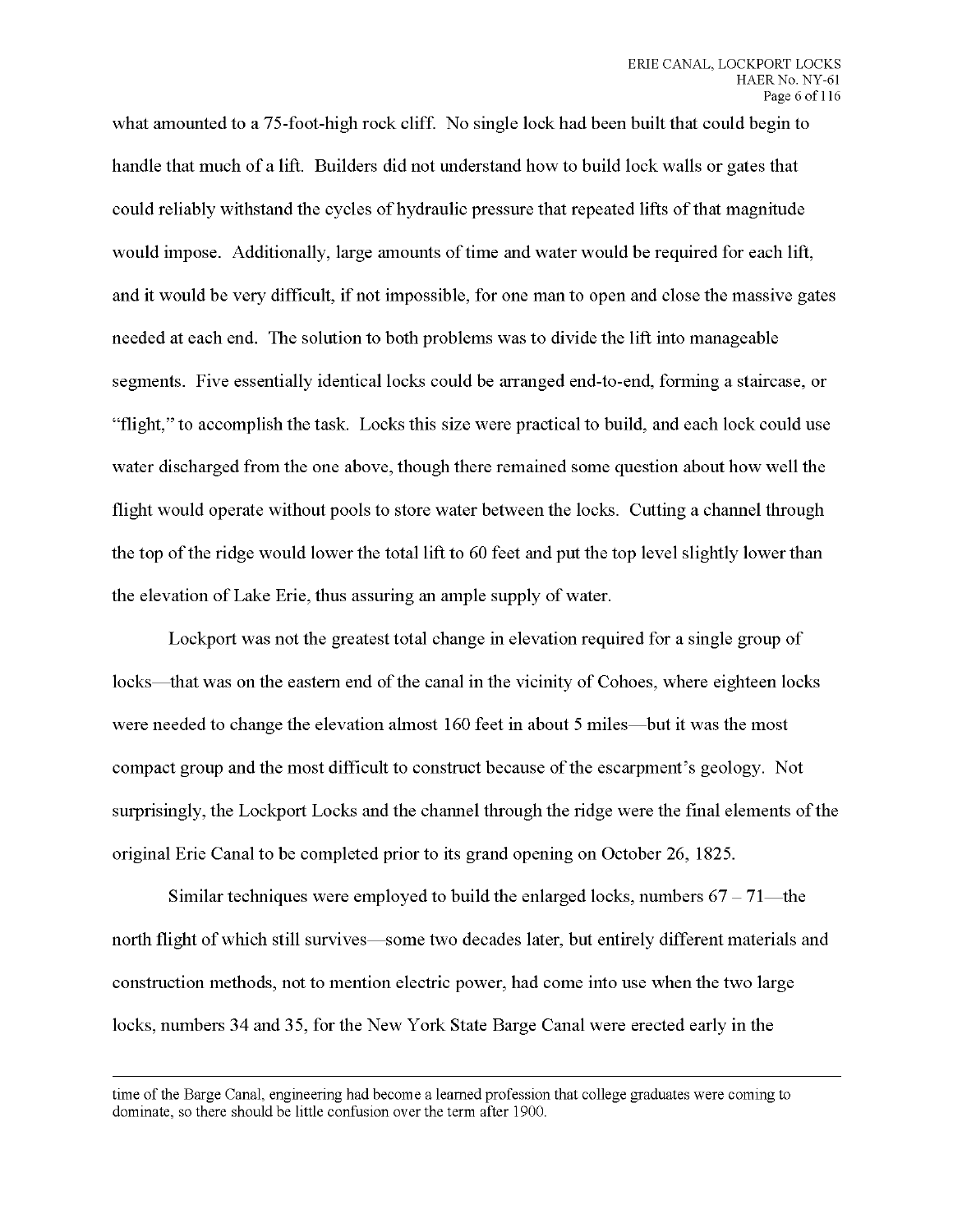twentieth century. Still in service with most of their original machinery, these locks and their sisters throughout the canal were pioneering achievements in modern lock design.

The installation at Lockport thus consists of two flights of locks. The surviving elements of Locks  $67-71$  of the enlarged canal occupy their original position along the north bank. Two identical flights were originally constructed parallel to each other, separated by a terraced walk approximately 30' wide, but only the north flight normally used for westbound boats survives. Each ofthe five lock chambers nominally measures 110' long by 18'-6" wide by 18' high along most of its length, although many of the walls now exhibit some displacement along portions of their length. Varying amounts of sediment from their years of use as a by-pass channel for the Barge Canal Locks  $34 - 35$  now cover the floors and make accurate height measurements impractical. Locks  $67 - 71$ , including the central walk and stairs, were constructed of cut stone quarried from the Lockport vicinity. The original lock gates and valves, which no longer exist, were built of wood with wrought-iron hardware. Portions of this hardware that were set into the stone survive, as do some handrails. Three arched concrete foot bridges crossing the lower ends of Locks 67, 69, and 70 are original to those locks, but three other flat steel bridges have been added since Locks <sup>34</sup> - <sup>35</sup> opened.

After Locks  $34-35$  went into service, Locks  $67-71$ , north flight, were converted in several steps to the overflow channel configuration now visible. Their lock gates were removed, and concrete weirs were installed at their breast walls to moderate the flow and trap debris and sediment. The upstream weir at the upper end of Lock 71 includes a trash screen and two adjustable gate valves for trimming the flow as necessary to maintain sufficient water in the lower portion of the canal from Lockport to Rochester.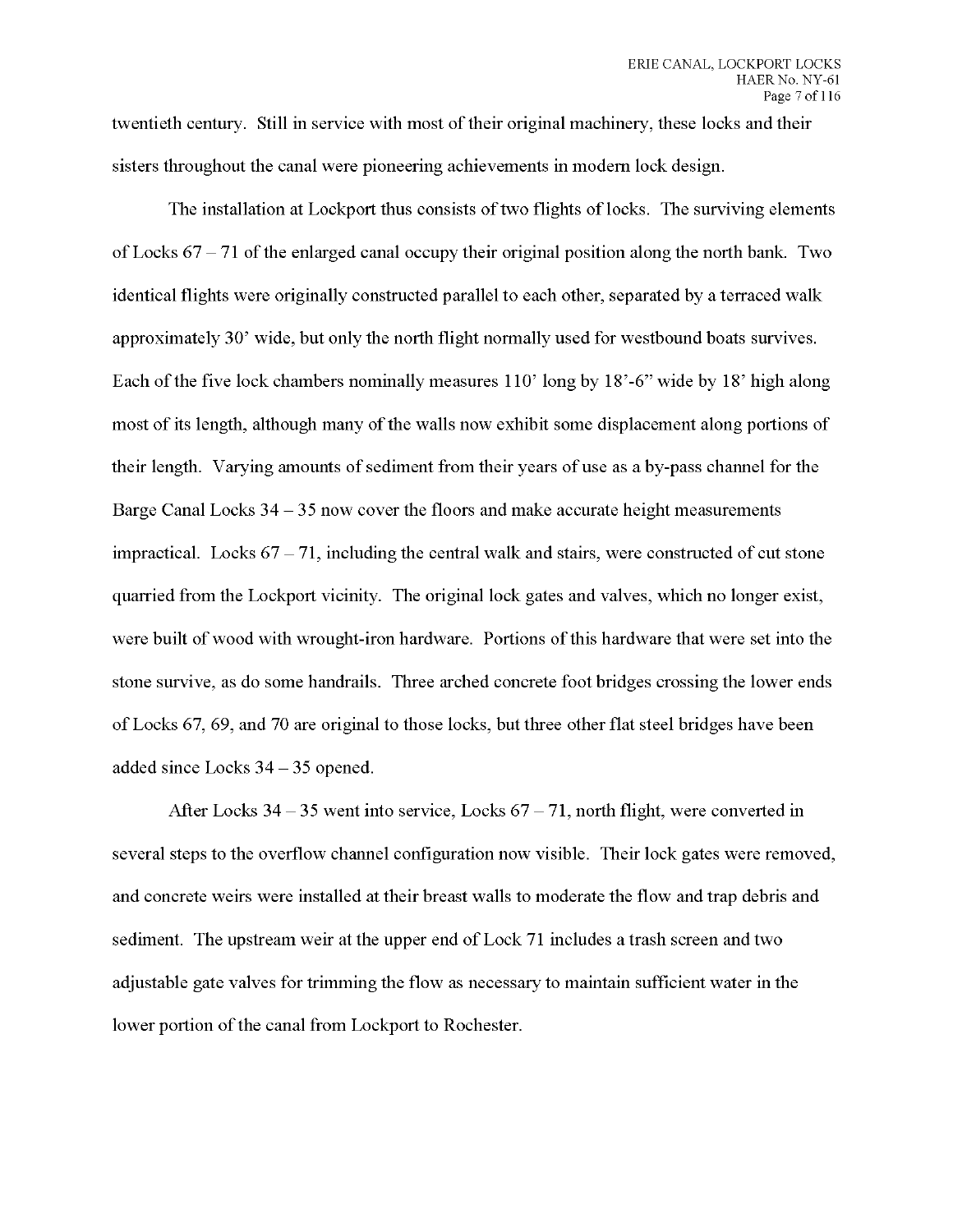Barge Canal Locks 34 and 34 remain in service in largely original condition. They occupy the space where the eastbound flight of Locks  $67-71$  were located, plus additional width and length. Each of these two lock chambers measures approximately  $310'$  long by  $45'$ wide with a wall height of 39'. They consist of poured-in-place concrete monolithic segments with tongue-and-groove interlocks. The original monoliths have no steel reinforcing bars, but the few replacement sections installed to replace damaged monoliths do. Being the uppermost lock on the canal, Lock 35 includes a second gate at its upper end. This serves as a safety measure to prevent flooding of the lower canal in the event of any failure of the primary gate.

The current Barge Canal lock gates, although similar in design to the original ones, are not original. The primary difference is welded instead of riveted construction, reflecting more recent practice. The same is true for the valves that control water flow into and out of the lock chambers. The electrically powered gear drives that move the gates and valves are original, excepting the replacement of certain routine-maintenance items, as are the electrical controls. The drives are enclosed in steel cabinets painted in the canal Corporation's standard colors of blue and gold.

The installation of Locks  $34 - 35$  included three buildings in the median that survive. The two-story lock-keeper's office sits between old Lock 71 and new Lock 35, and a two-story machine shop is located between Locks 68 and 34. Both are masonry structures with grayshingled hip roofs, and they are painted white with blue trim. At the foot of the median between Lock 67 and the downstream approach to Lock 34 is a powerhouse building of similar style and construction that originally housed a pair of hydraulic turbine-generator units that generated electrical power for the new lock complex. This equipment was removed after commercial power became available, and the building now houses a canal museum.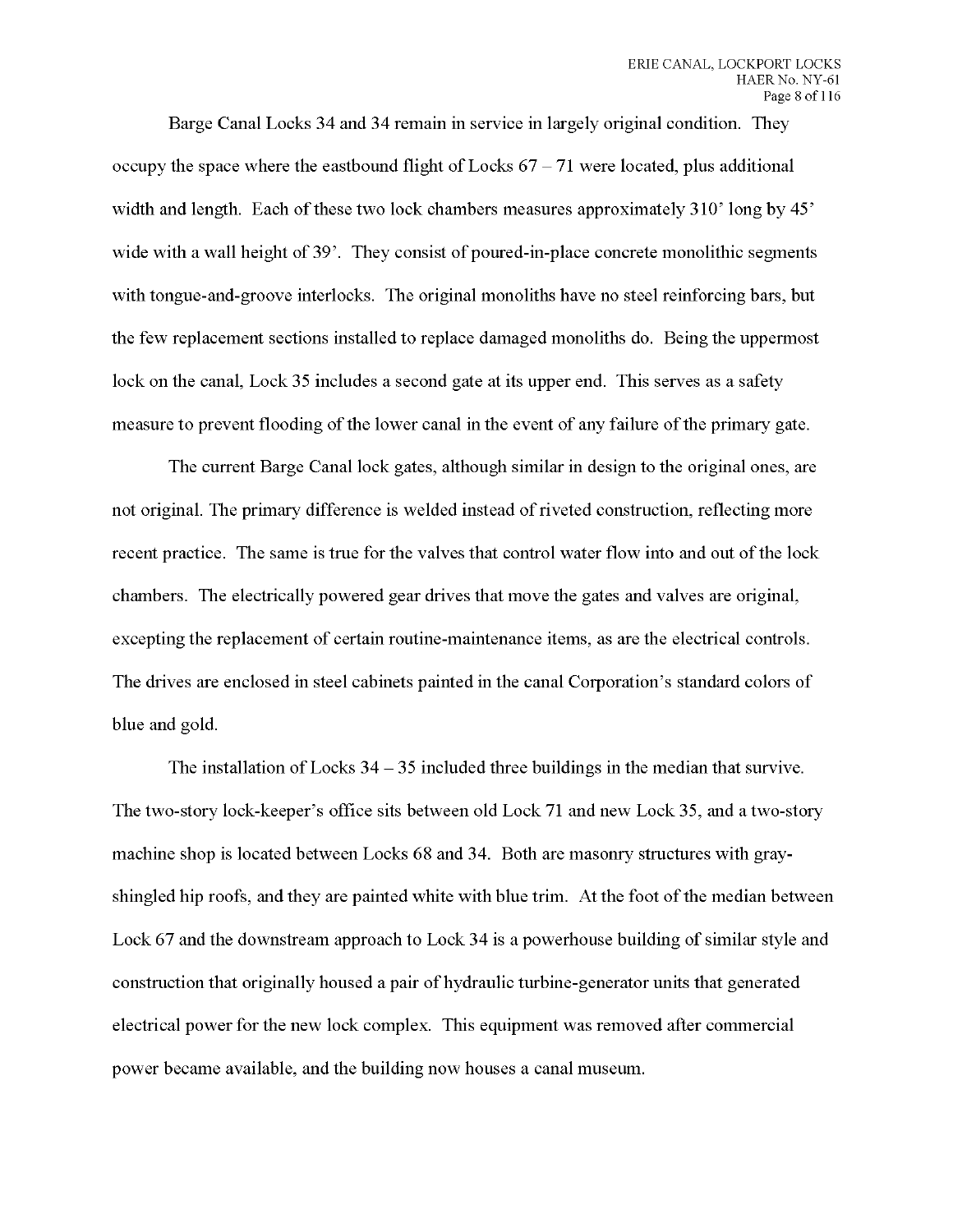Except where new foundations, stairs, and walks were needed for the machine shop and powerhouse buildings, the mid-nineteenth-century stone walk and stairs adjacent to Locks  $67 -$ 70 survive, though modern, welded-pipe handrails now predominate. Between Locks  $69 - 70$ and 34, the northwest lock walls of the eastbound flight' Locks  $69 - 70$  are largely visible. They now serve as a retaining wall between the old walk and a grassed area occupying the remaining space between Locks  $69 - 70$  and 34. The center walk between Locks 71 and 35, which extends approximately 250' upstream (southwest) from Lock 71, is all concrete and spans the full 51'-9" between the old and new locks. An inclined, partially paved access road along the north side of the old locks occupies what was essentially the tow path used by the mules that pulled boats through the enlarged canal.

Numerous social, economic, and political histories of the Erie Canal have been written since its triumphant opening, some of which are included in the bibliography, but that is not the intent of this report. While no technology can be accurately understood apart from its social context, the intent here is to focus primarily on the unique aspects of surmounting the Niagara Escarpment at Lockport, with an emphasis on the technologies employed to accomplish this feat in different eras. The geological situation at Lockport was unique, but the lock technologies used there in two different eras were similar to those used throughout the Erie, as well as other American, canals. An awareness of the technologies available to accomplish the visions of planners and policy makers described in the comprehensive canal histories can only lead to greater understanding of these outstanding civil engineering achievements and their dramatic influence on both the region and nation.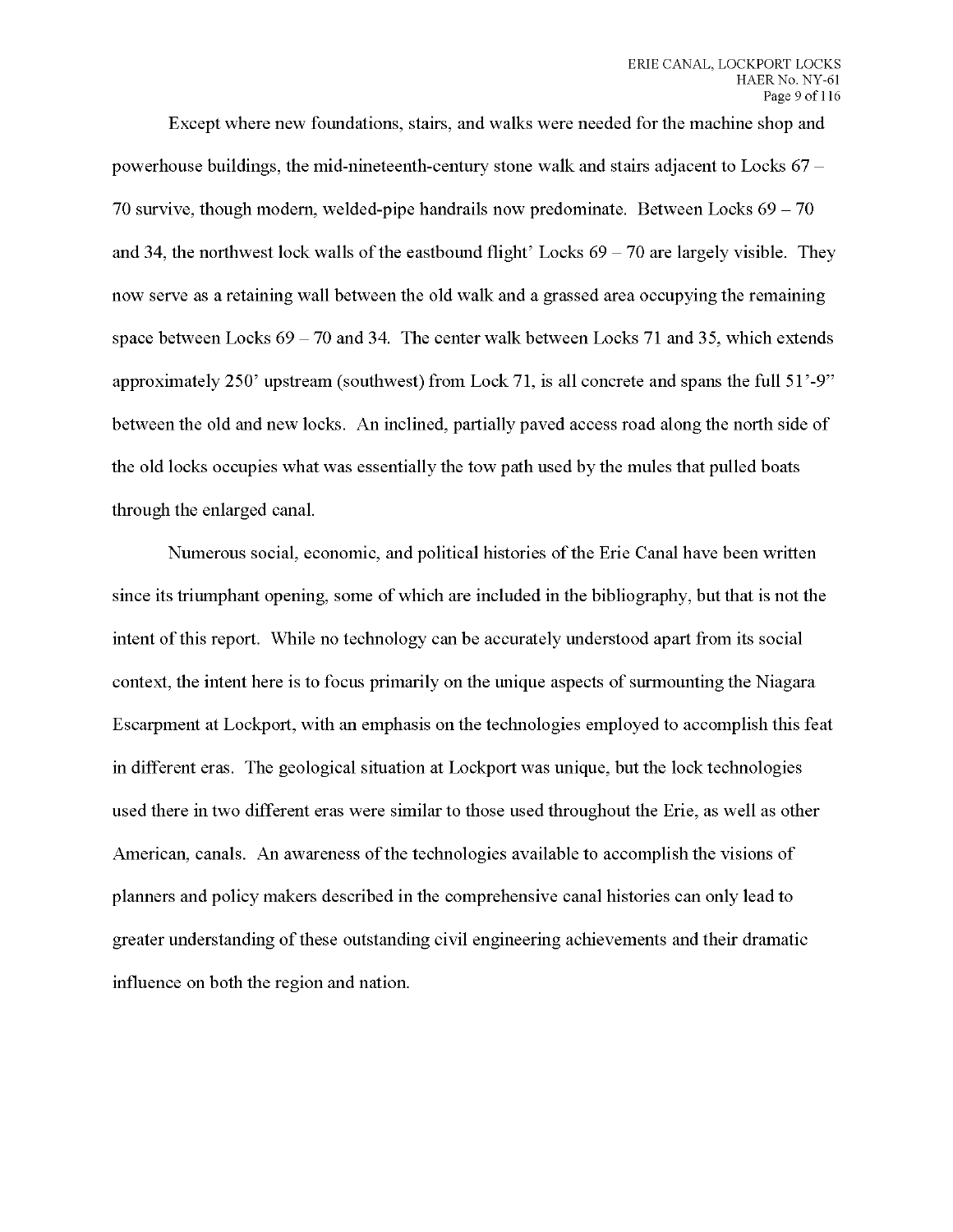#### THE NIAGARA ESCARPMENT

The story of the flight of locks at Lockport, New York, actually began almost 500 million years ago (mya), when the geological structure making them necessary began to form. During this period of the earth's development, known to geologists as the Ordovician Period  $(490 - 443)$ mya), $3$  what is now most of North America was part of a continent known as Laurentia and located south of the Equator. Under tectonic forces generated by movement of the Earth's molten interior, an earlier super continent, Rodinia, had split into four main masses, or plates, and numerous fragments. Laurentia, second in size to Gondwana (today's Southern Hemisphere continents), began to migrate north, while Gondwana moved toward the South Pole. Sea levels were high during this period, and almost half of the Laurentia plate was submerged. By the beginning of the Silurian Period (443 - 417 mya), Laurentia straddled the Equator and began to interact with two other plates, Siberia and Baltica, to form Euramerica (also called Laurussia). Euramerica would eventually merge with Gondwana to form the second super continent, Pangaea, about 290 mya, and then break apart again into the plates that would move into place as today's seven continents by about 2 mya. These planet-wide actions also drove localized events in Laurentia to produce the rock strata that would become the Niagara Escarpment.

Through the Ordovician, Silurian, and Devonian  $(417 - 354 \text{ mya})$  periods, much of the area that became Michigan, Ohio, western New York, southwestern Ontario, and portions of the middle Great Lakes was the floor of a vast, shallow body of water now referred to as the Michigan Sea. Since these periods were after the "Cambrian Explosion," a relatively brief era

<sup>&</sup>lt;sup>3</sup> Geological dating is imprecise, and variations will be found in different sources. The dates used here are from the University of California, Berkeley, Museum of Paleontology., http://www.ucmp.berkeley.edu/help/timeform.html, accessed Sept. 19,2006.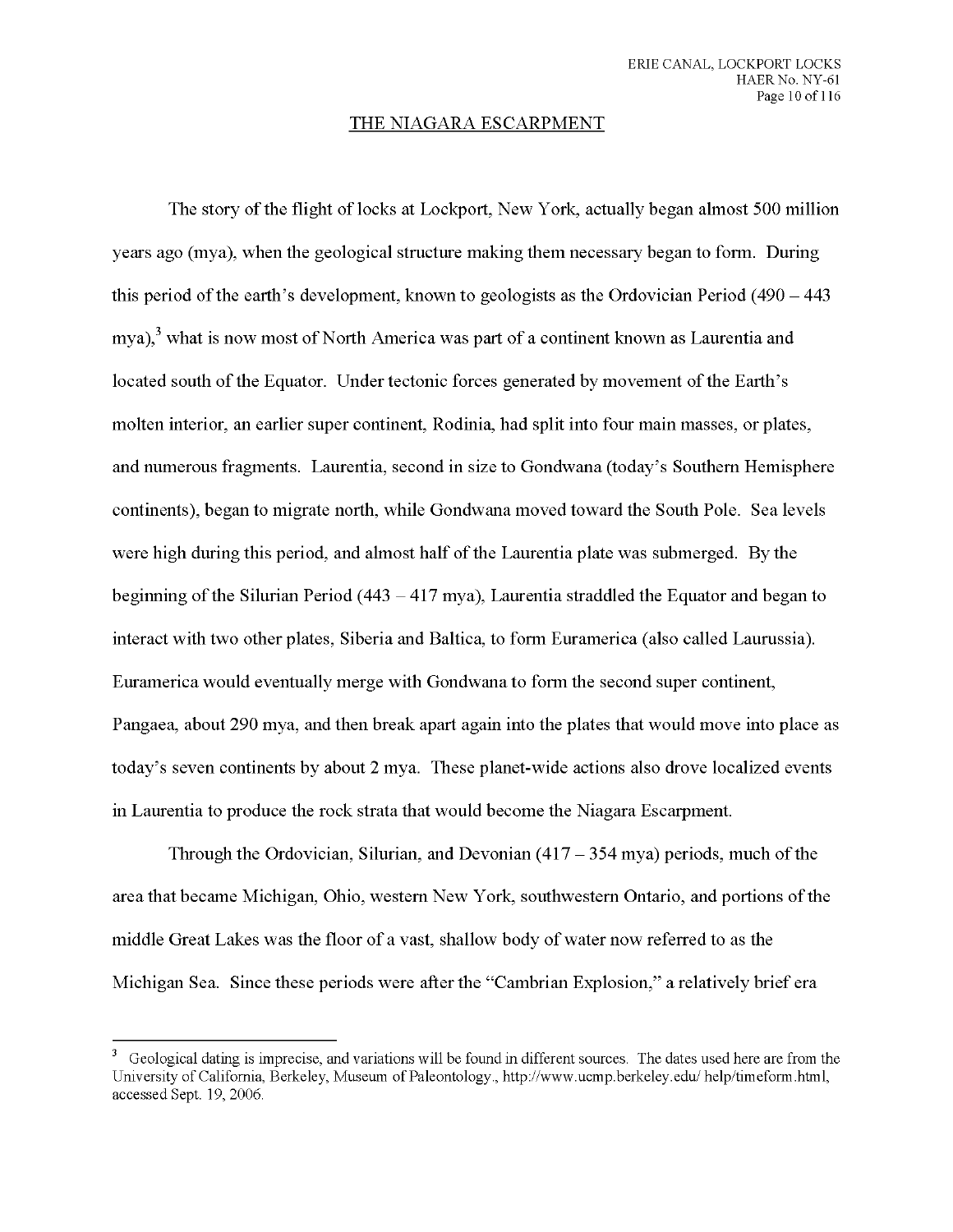**during the Cambrian Period (543 - <sup>490</sup> mya) that saw <sup>a</sup> wide variety of life forms appear, the Michigan Sea teemed with invertebrate marine life. Trilobites and brachiopods flourished, as did coral, mollusks, and bryozoa, small colonial animals that built stony exoskeletons of calcium carbonate (calcite). As untold billions ofthese creatures died, their shells and skeletons accumulated on the bottom as a thick layer ofsediment. During periods with a lot of rain, eroded sand and clay was washed from the surrounding land into the sea, where it, too, settled to the bottom in layers. Over time, the weight ofthis accumulating material compacted everything beneath, and the pressure caused a recrystallization that turned the sediment into stone. Not surprisingly, geologists term such stone "sedimentary rock." Depending on the material that makes it up, the sedimentary rock in each layer has different properties.**

**Layers consisting of animal shells and exoskeletons became relatively hard, strong rock, such as dolostone and limestone. Where limestone is composed almost entirely of calcium carbonate, the addition of some magnesium creates dolostone, the harder ofthe two. Layers with high sand (quartz) content formed into sandstone. While fairly strong, sandstone is not as hard as limestone or dolomite, and it erodes more rapidly than the harder rocks. Weaker and softer still is shale, created when the sediment layer was largely clay. All three ofthese sedimentary rock types formed in layers on the bottom ofthe Michigan Sea, where they formed a bowl with a raised rim at the shoreline. How the layers, or strata, were stacked made what we see today as the Niagara Escarpment possible. The lower strata ofsand and clay were deposited before the Cambrian Explosion of life, so these layers, the result of early erosion of land around the sea,**

<sup>4</sup> This chapter is informed by a variety of on-line and print sources, particularly Walter M. Tovell, *Guide to the Geology ofthe Niagara Escarpment* (Georgetown, Ont, Canada: The Niagara Escarpment Commission, 1992); "The Lockport Cyber Museum of Rocks, Minerals, & Fossils" http://www.lockport-ny.com/Museum/rocks.htm,, accessed May 30, 2006; and "The Niagara Escarpment" http://spartan.ac.brocku.ca/~ffueten/niagara/niagara.html,, accessed May 30, 2006.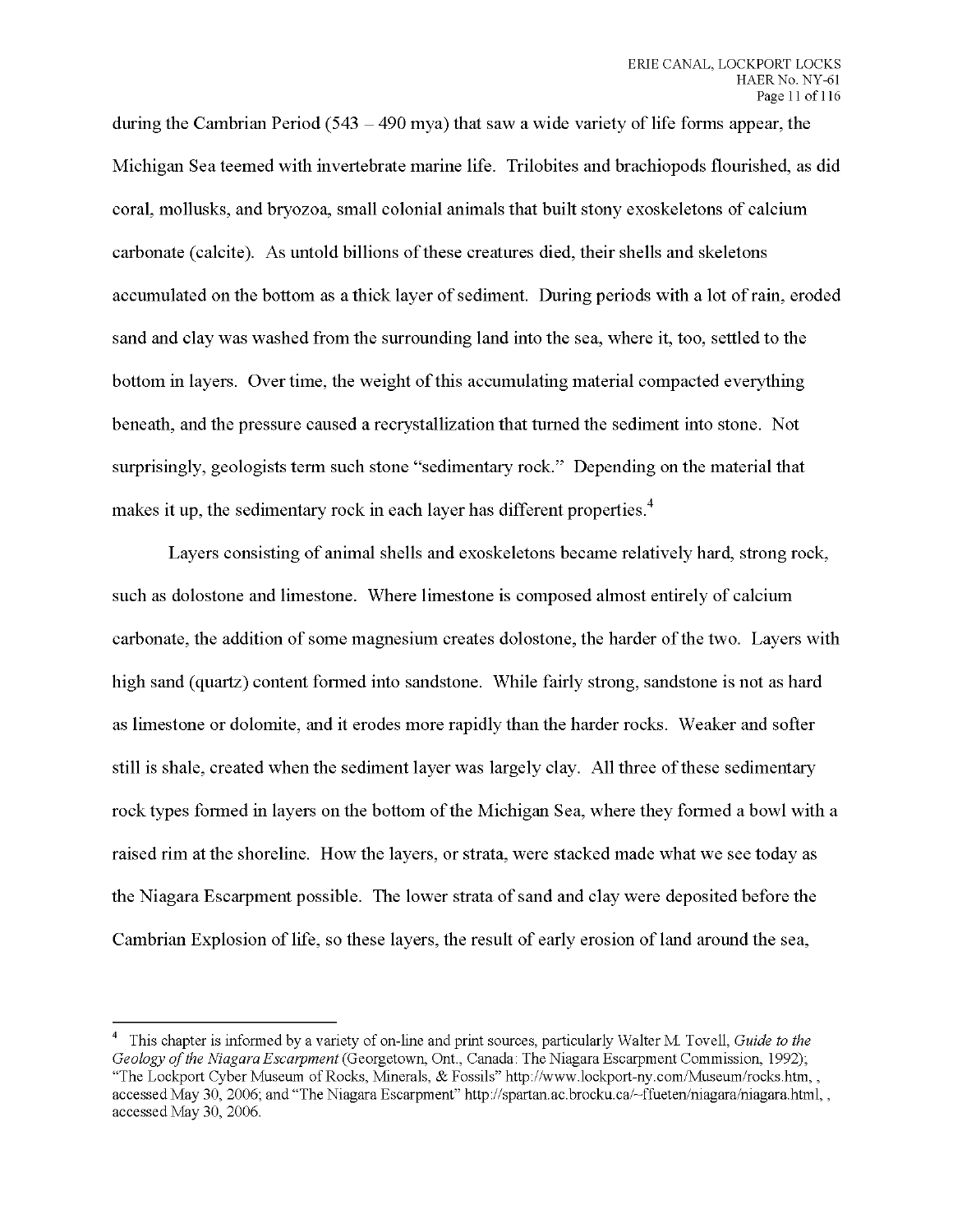lacked calcium carbonate. The abundance of life in the Michigan Sea during the Ordovician Period furnished that mineral. Following a mass extinction at the end of the Ordovician Period, most Silurian and Devonian sediments again lacked calcium carbonate.

As the super continent Pangaea began to break apart into the modern continents during the Cretaceous Period (144 - *<sup>65</sup>* mya), the sea level fell, largely due to falling temperatures and the concurrent buildup of ice sheets on Antarctica. By about 100 mya, this had caused the Michigan Sea to disappear, exposing the inclined strata at the rim to the eroding forces of wind, rain, and ice. These actions of weather wore away the softer stone quicker than the harder stone. Along a broad arc from the west coast of modern Lake Michigan, through the middle of Lake Huron, and into western New York, the old shoreline of the Michigan Sea that was then exposed had layers of hard dolostone and limestone on top of softer layers of shale and sandstone. Rather than the layers weathering from the top down, the softer, lower strata eroded first, leaving an overhanging ledge of hard rock. Increasingly unsupported, it would eventually break and fall after the supporting strata eroded far enough back. The process has continued to repeat until this day, and it generated the abrupt, cliff-like formation known as the Niagara Escarpment. The ice ages of the Pleistocene Period  $(1.8 \text{ mya} - 10,000 \text{ years ago})$  enhanced the process by scouring away much of the softer rock and broken talus from the base of the escarpment. The present geological character of western New York was essentially set when the last ice sheets retreated about 10,000 years ago.

The nature and results of this erosion process are perhaps best seen at Niagara Falls, where flowing water and seasonal cycles continue the process of carving Niagara Gorge back toward Lake Erie, but they occur to some degree along the entire exposed length of the escarpment. While the process is the same throughout, the escarpment's height varies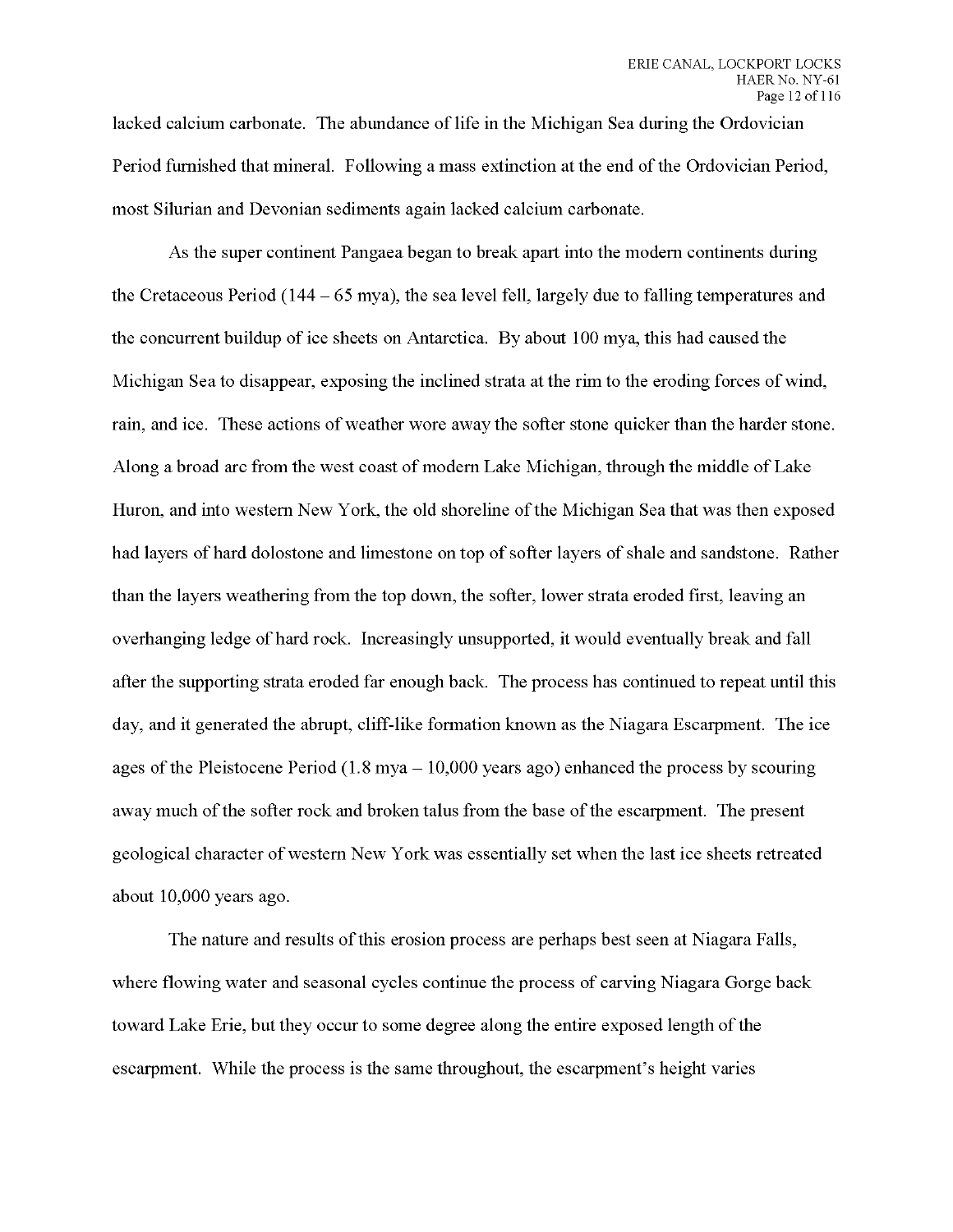considerably at different locations. Where the Niagara Falls plunge as much as 176 feet, the drop is less dramatic at Lockport—about 75 feet—but all of the major strata are present in both locations. Figures 1 and 2 show the arrangement of these strata in western New York.



Figure 1. Cross section between Lake Ontario and Lake Erie showing the Niagara Escarpment and major strata by geological periods. Elevation is exaggerated.



Figure 2. Map showing surface exposure of major strata adjacent to the Niagara Escarpment in western New York.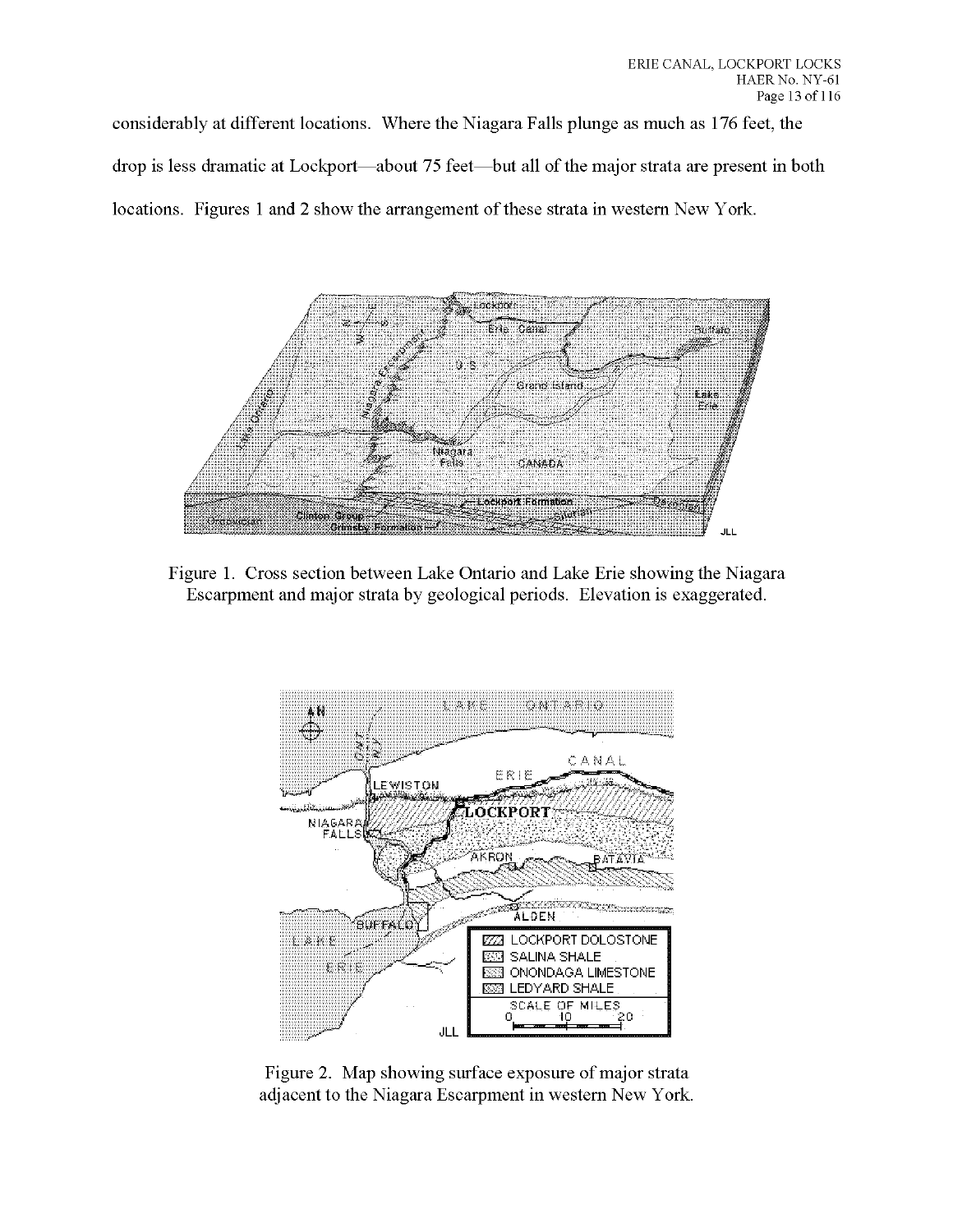Geologists named most of these strata and sub-strata for local features. At the escarpment, the hard dolostone<sup>5</sup> upper layer is the Lockport Formation, and it includes sub-strata such as Lockport, Gasport, and Decew dolostones. Rochester Shale sits below the Lockport Formation, and that rests upon the Irondequoit Limestone and Rockway Dolostone layers collectively known as the Clinton Group. Below this is the Grimsby Formation, which is primarily sandstone that extends across the plain northward to Lake Ontario. Excavation into all ofthese strata was required for lock foundations at Lockport. South oftown, the inclined Lockport Formation descends beneath the surface, covered by a softer layer of Salina Shale. The excavated portion of the canal through the Mountain Ridge southwest of Lockport had to be dug through both this shale and the hard Lockport Dolostone.

<sup>&</sup>lt;sup>5</sup> Nomenclature was less precise in the early nineteenth century, and limestone was frequently the term used for both limestone and dolostone. Stone commonly known as gray or blue Lockport limestone is actually dolostone in modern parlance.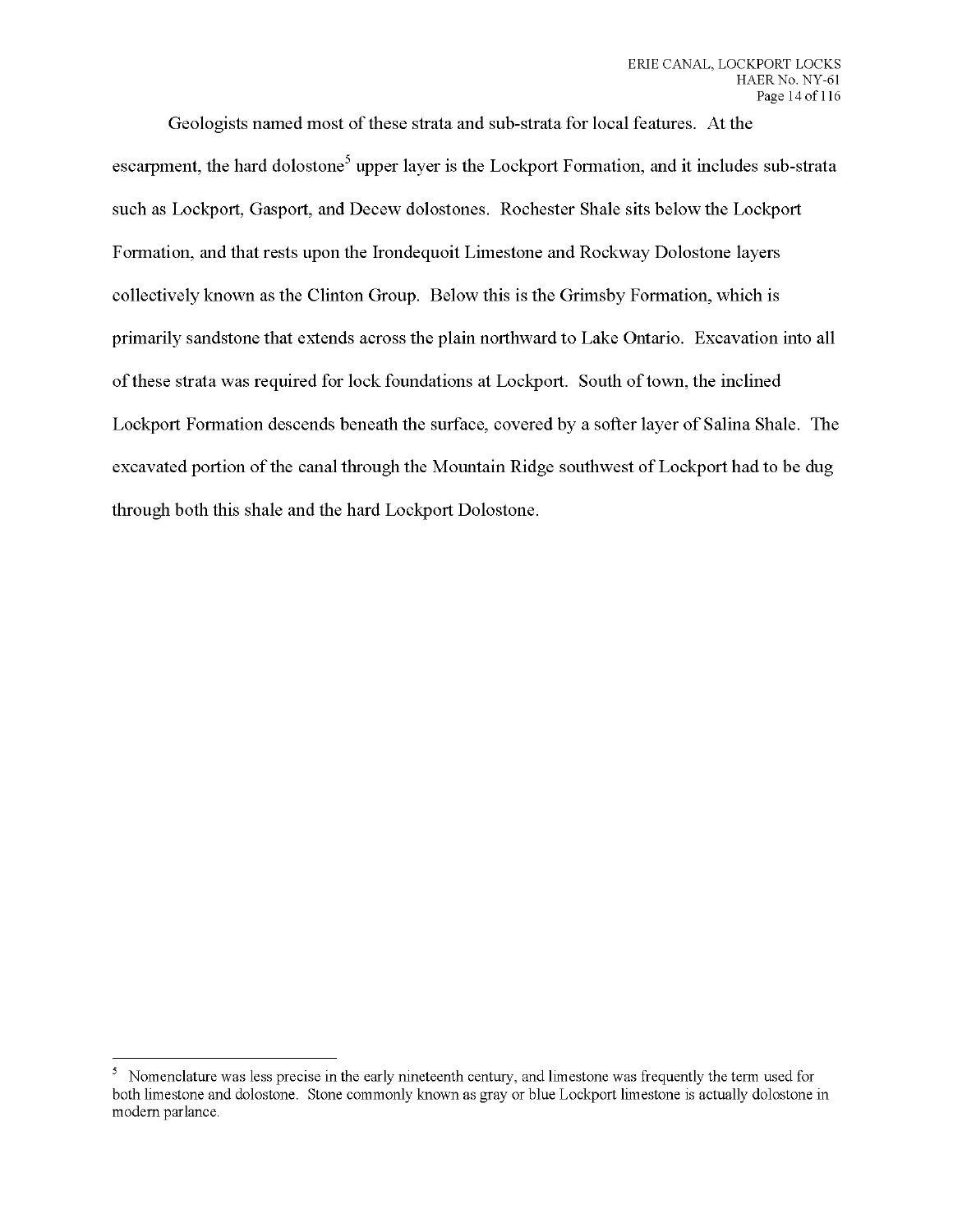### VISIONS OF A CANAL

During the years immediately following the ratification of the United States Constitution in 1789, the desirability of government spending on "internal improvements" was far from a settled issue on both the federal and state levels. Thus, even though the need for improved communication with the growing lands west of the Appalachian Mountains was well recognized, the means to achieve it was a matter of great debate. Coastal cities like New York, Philadelphia, Baltimore, and Washington all saw wonderful opportunities if inland trade could be funneled through their respective ports, but financing and building a 300-400-mile road or canal, the only practical technologies available in the late 1700s and early 1800s, to facilitate that trade presented a daunting challenge.

New York State had a possible advantage over its southerly competitors. Where Philadelphia, Baltimore, and Washington were faced with crossing the heart of the Appalachian Mountains, New York's east-flowing Mohawk River negotiated a valley between the state's Adirondack (north) and Catskill (south) mountains. Along with several interior lakes and certain large creeks, the Mohawk had been useful for small boats, but none of these watercourses were completely free of obstacles that required cumbersome portages to get around. The Mohawk joined the south-flowing Hudson River a few miles north of Albany, but only after it plunged over the 75-foot Great Falls at Cohoes. The Hudson was navigable as far north as the Mohawk, but the Catskill Escarpment, over which the Great Falls flowed, formed its western shore and presented a formidable barrier all the way south to New York City. There were hurdles to be sure, but the Mohawk Valley offered an easier path to the west than any other, *if* the state chose to pursue it.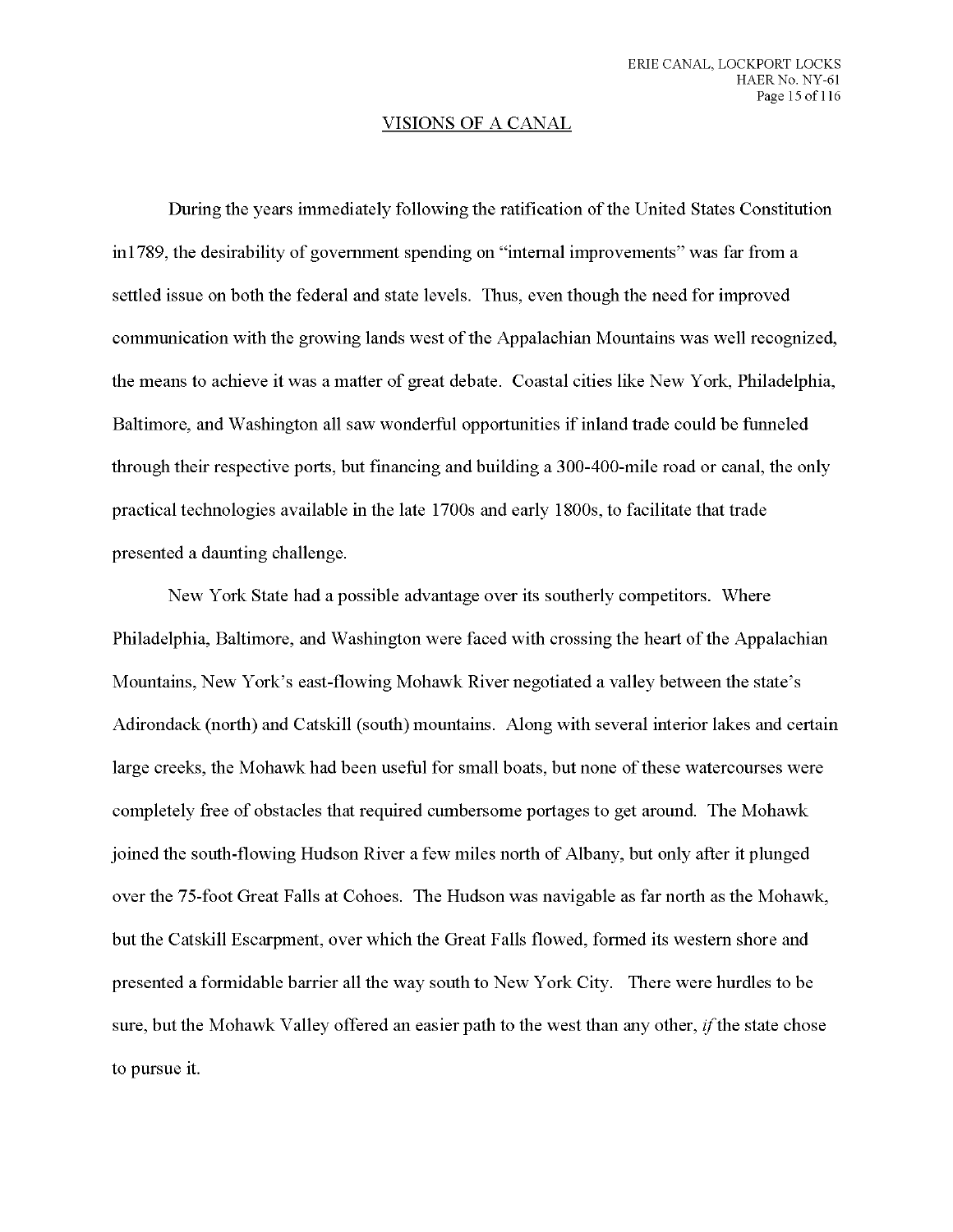Thanks to a vigorous fur trade with the Five Nations of Native-American tribes in the region, various proposals to improve navigation by connecting natural waterways with short canals appeared as early as America's Colonial Period. As early as 1724, Cadwallader Colden, surveyor general (later colonial governor) of the Province of New York, prepared a report for the governor describing the natural "water courses and carrying places" (portages) between Albany and Montreal, Canada, and between Albany and Cataraqui Lake, now known as Lake Ontario. While Colden proposed no structures to aid navigation at that time, these two routes formed the basis for what ultimately became portions ofthe Champlain and Erie canals. English restrictions on the colonies did not encourage internal improvements, but nevertheless, Colonial Governor Henry Moore—no doubt encouraged by Colden—recommended construction of "... sluices, upon the plan of those on the great canal of Languedoc, in France ..." between Schenectady and Fort Stanwix (Rome) to the General Assembly in December 1768. The proposal floundered amidst assembly discussions of whether or not it had the authority to act on such matters. Additional proposals came and went over the next two decades, including one by Jeffrey Smith in 1786 that was the first to mention Lake Erie as a possible destination for an inland canal. Like Moore's proposal, Smith's failed due to assembly inaction.<sup>7</sup>

After decades of inaction, the New York legislature (which had replaced the general assembly in 1789) finally looked with favor upon a proposal by Elkannah Watson in 1791. Watson, a native of Massachusetts who was keenly aware of George Washington's involvement with what would become the Chesapeake and Ohio Canal parallel to the Potomac River, offered a comparison of existing and proposed canal routes, and he recommended that the state fund a

<sup>6</sup> Noble E. Whitford, *History ofthe Canal System ofthe State ofNew York: Supplement to the Annual Report ofthe State Engineer and Surveyor ofthe State ofNew Yorkfor the Fiscal YearEnding September 30, 1905, Vol. <sup>1</sup>* (Albany: Brandow Printing Co., 1906), 16-17. Hereafter noted as Whitford, *History ofthe Canal System.*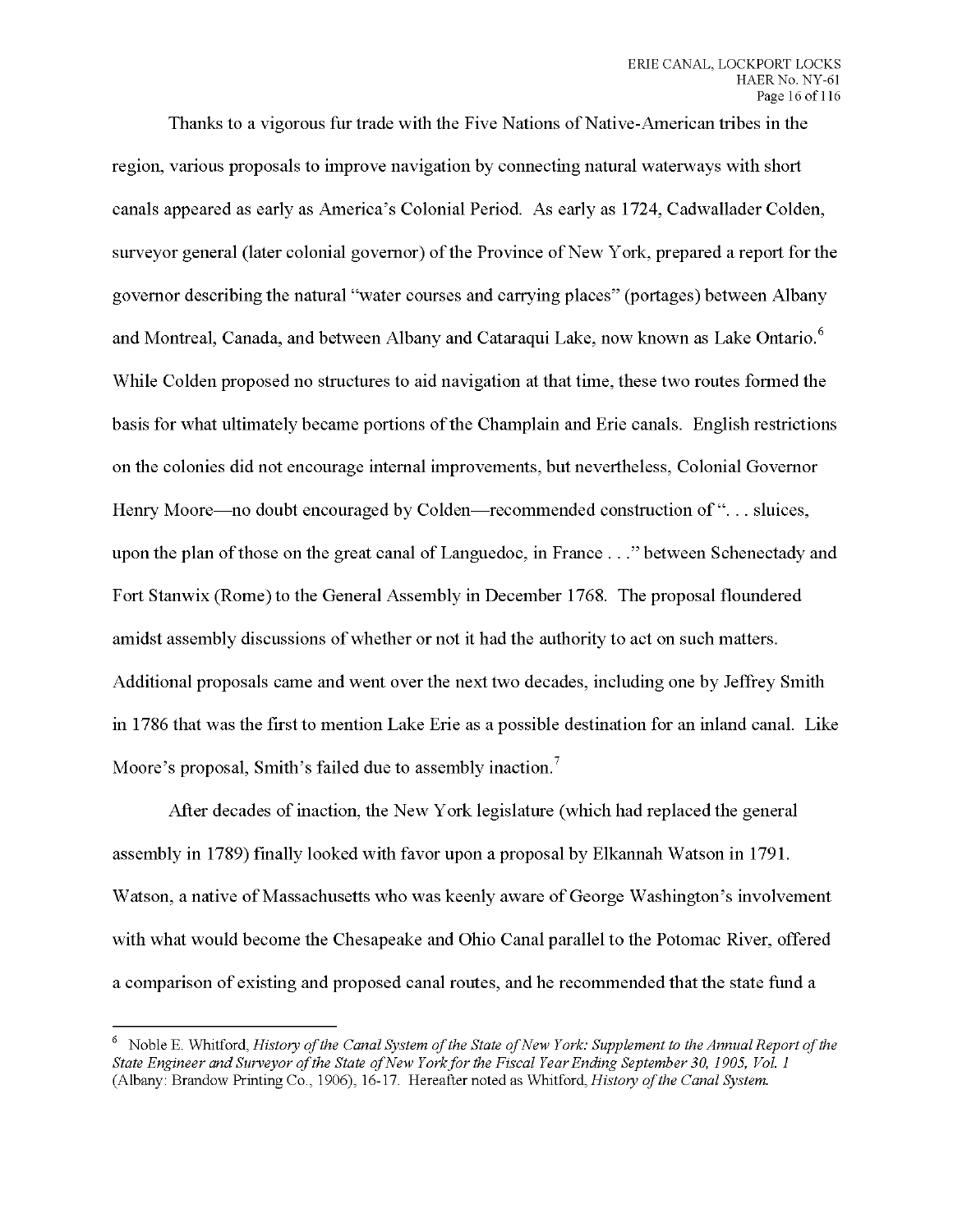survey for a canal connecting the upper Mohawk River with Wood Creek, which flowed into Oneida Lake and on to Lake Ontario via the Oneida and Onondaga rivers. "An act concerning roads and inland navigation," passed on March 24, 1791, stands as New York's first statute concerning canals.

Favorable survey results led to "An act for establishing and opening lock navigations within this State" on March 24, 1792. After ratification by an appointed review commission, this act incorporated two companies, the Western Inland Lock Navigation Company and its similarly named Northern counterpart. Canals these companies built were to allow passage of boats 40' long,  $20'$  wide, and with a maximum loaded draft of  $2'$ .

In spite of inadequate funding and interrupted work, an all-too-common scenario for projects of the time, the 0.9-mile canal, with five locks to negotiate the 45-foot difference in elevation between the Mohawk River and Wood Creek, went into service late in 1794. While functional, its size was inadequate, and a  $1^3/4$ -mile, two-lock canal able to take boats drawing  $3^1/2$ feet of water replaced it three years later. Unfortunately, this and the other canals built by the Western and Northern companies experienced numerous technical and financial difficulties, and the two companies ultimately failed. The initial under funding has already been noted, and technical problems included poor route selections that required the construction of otherwise unnecessary structures; the use of brick or wood to build locks, both of which deteriorated

<sup>7</sup> *Ibid,* 18-20,25.

<sup>8</sup> *Journal ofthe Votes andProceedings ofthe General Assembly ofthe State ofNew York* (Albany: State of New York, 1791), 84. Hereafter noted as *Assembly Journal,* year.

<sup>&</sup>lt;sup>9</sup> Assembly Journal, 1792. Also Whitford, *History of the Canal System*, 33-34.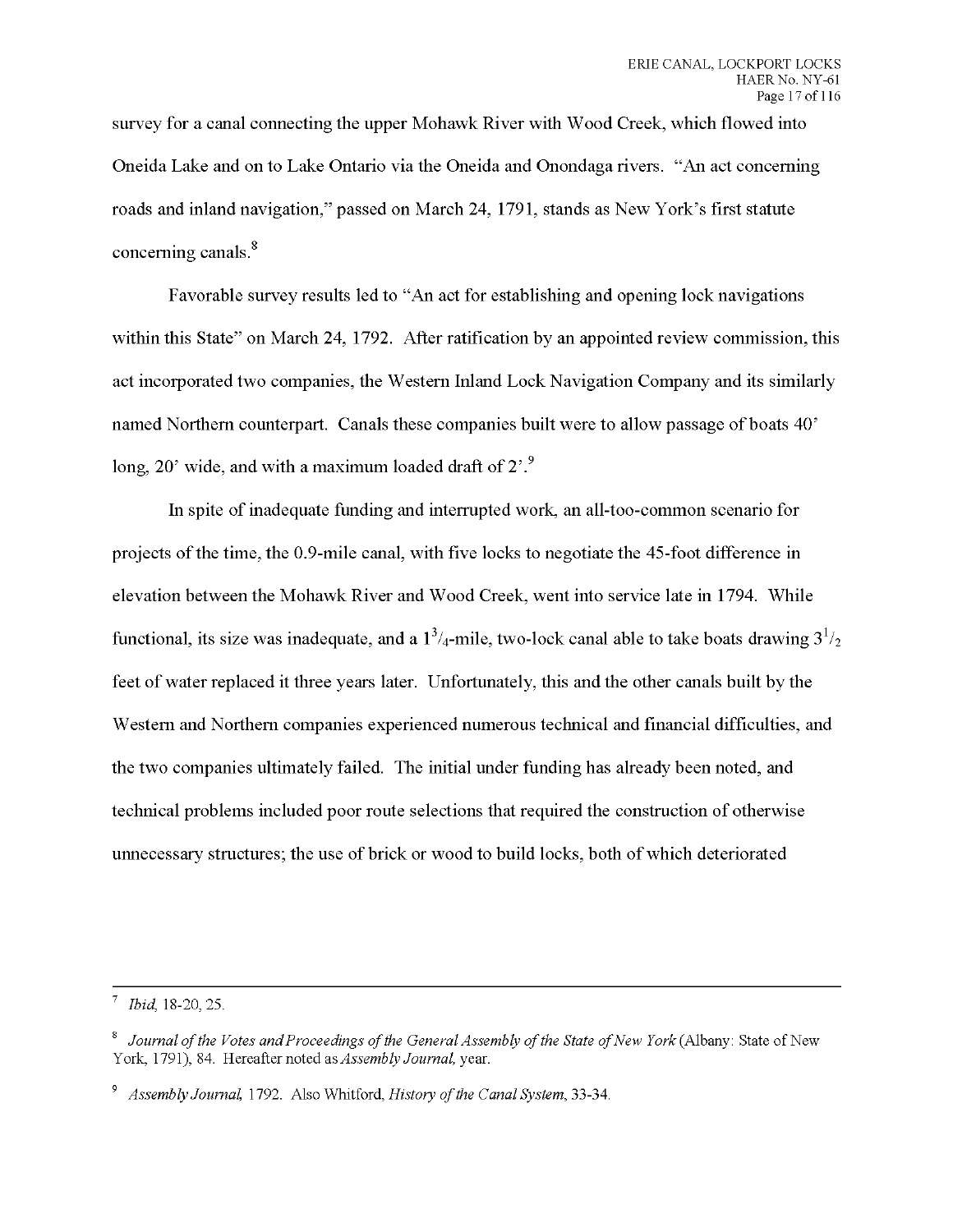rapidly; and inadequate water supplies. These were coupled with an operating scheme that allowed for easy fraud regarding tolls.<sup>10</sup>

These early canal projects provided some improvement in navigation, but, more importantly, they taught engineers and planners some important lessons about canals: natural streams proved very difficult to maintain compared to man-made channels, stone was the preferred material for lock construction, water supply had to be carefully considered, and good management of the construction and operation was crucial to financial success. All of these lessons would prove to be immensely valuable when the state's most ambitious canal plan, a through canal linking Lake Erie with the Hudson River, finally emerged.

A number of well- and lesser-known people envisioned canals as the key to prosperity during America's early years, and they were the strongest advocates for both public and private investment in canal ventures. Some have already been mentioned, but other notable proponents included George Washington, Philip Schuyler, George and De Witt Clinton, and Gouverneur Morris. Despite Smith's earlier suggestion of Lake Erie as a canal destination, Morris, a prominent figure in the American Revolution and national politics from New York, is usually credited with the original concept of what became the Erie Canal. Following a rigorous crossstate trip, Morris envisioned a canal that, ". . . would enable ships to sail from London through Hudson's River into Lake Erie," in an 1800 letter to a friend.<sup>11</sup> He continued to champion the idea, proposing what he termed an "artificial river" with inclined planes for elevation changes. Morris's vision of a canal suitable for ships extended far beyond his technical understanding of what might be practical, or even possible—he never attempted to identify a particular route or

<sup>&</sup>lt;sup>10</sup> Whitford, *History of the Canal System*, 36-43.

<sup>11</sup> Gouverneur Morris to John Parish, Dec. 20, 1800, noted in Whitford, *History ofthe Canal System,* 53.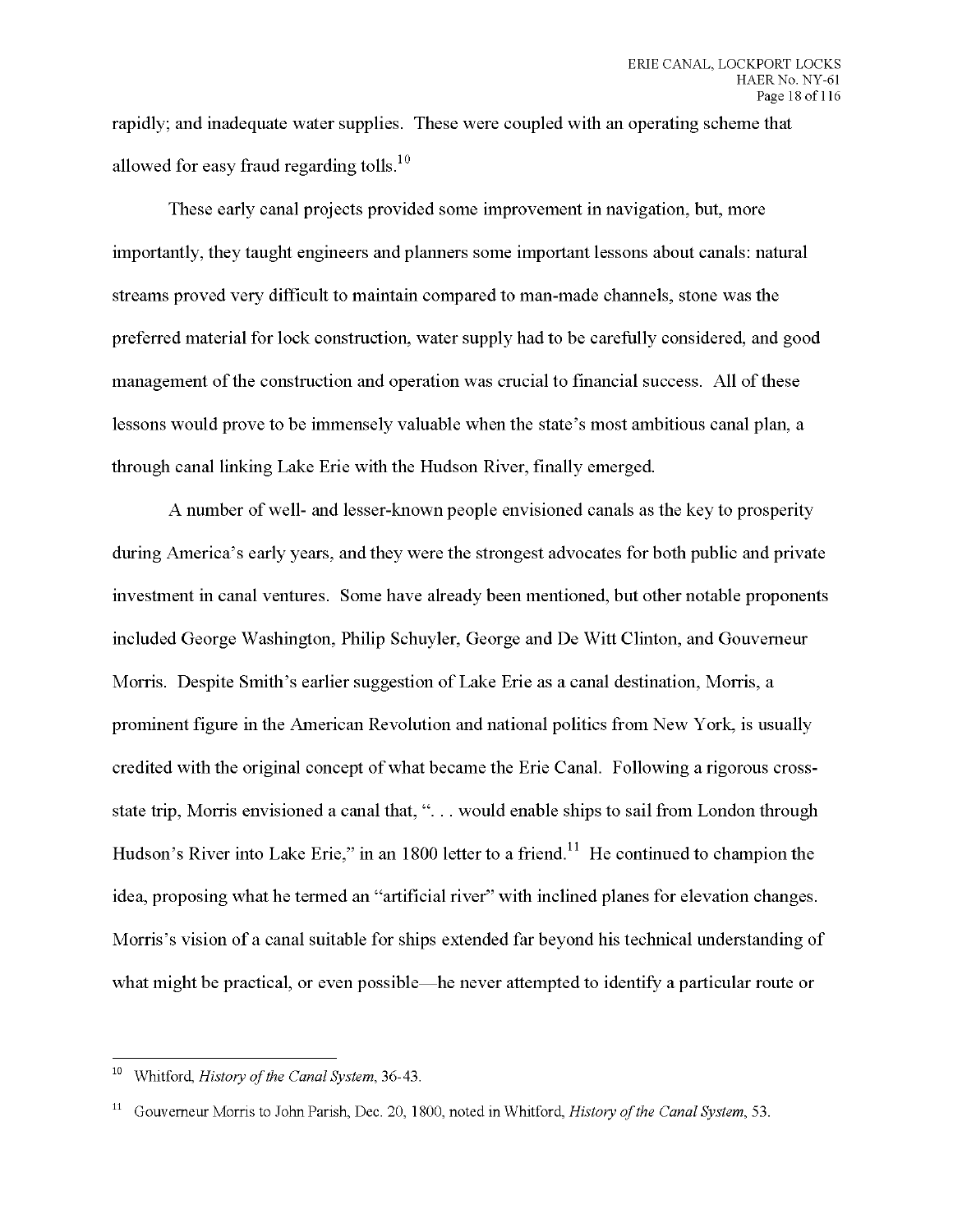any design details—but his *avant garde* idea of direct communication across the state gradually caught on.

The honor of first developing the route and a realistic conceptual design for an overland canal belongs to Jesse Hawley, a Geneva, New York, flour merchant who struggled to do business over the region's primitive roads. Hawley first suggested a canal in 1805, and he continued to write essays supporting one, even while he spent almost two years in debtor's prison during 1807-08, thanks largely to transportation difficulties and costs. $^{12}$ 

While Hawley's proposal met with considerable ridicule, a few legislators, Joshua Forman and Benjamin Wright chief among them, began to press their colleagues to at least investigate its feasibility. The legislature directed Surveyor General Simeon De Witt to examine possible routes between the Hudson River and Lake Erie. De Witt wisely chose James Geddes, a well-known surveyor and engineer from Onondaga County, New York, to perform the task. Although De Witt preferred a route utilizing Lake Ontario to minimize the length and expense of construction required, such a route left the difficult problem of ascending the Niagara Escarpment to someone else.<sup>13</sup> Geddes, however, understood the necessity of overcoming the escarpment at some point and the likelihood that eastbound traffic reaching Lake Ontario would continue to travel to Montreal rather than endure the additional transloading needed to take a canal to New York, so he also surveyed an inland route that proved to be remarkably level for some distance across the middle of the state. His final report of January 20, 1809, called

<sup>&</sup>lt;sup>12</sup> Whitford, *History of the Canal System*, 54-55. Also "Jesse Hawley (merchant)" Wikipedia, http://en.wikipedia.org/wiki/Jesse\_hawley\_%28merchant%29, accessed Nov. 8, 2006.

<sup>&</sup>lt;sup>13</sup> At the time of Geddes' survey, considerable business was portaged around the falls and reshipped via Lake Ontario and Montreal. Canadians ultimately realized that the Erie Canal would siphon off much of that traffic and the Welland Canal Company was formed in 1824 to build a canal between lakes Erie and Ontario west of the Niagara River. The first Welland Canal opened on November 30, 1829, but it failed to have an appreciable impact on the Erie Canal's traffic, which was by then firmly established.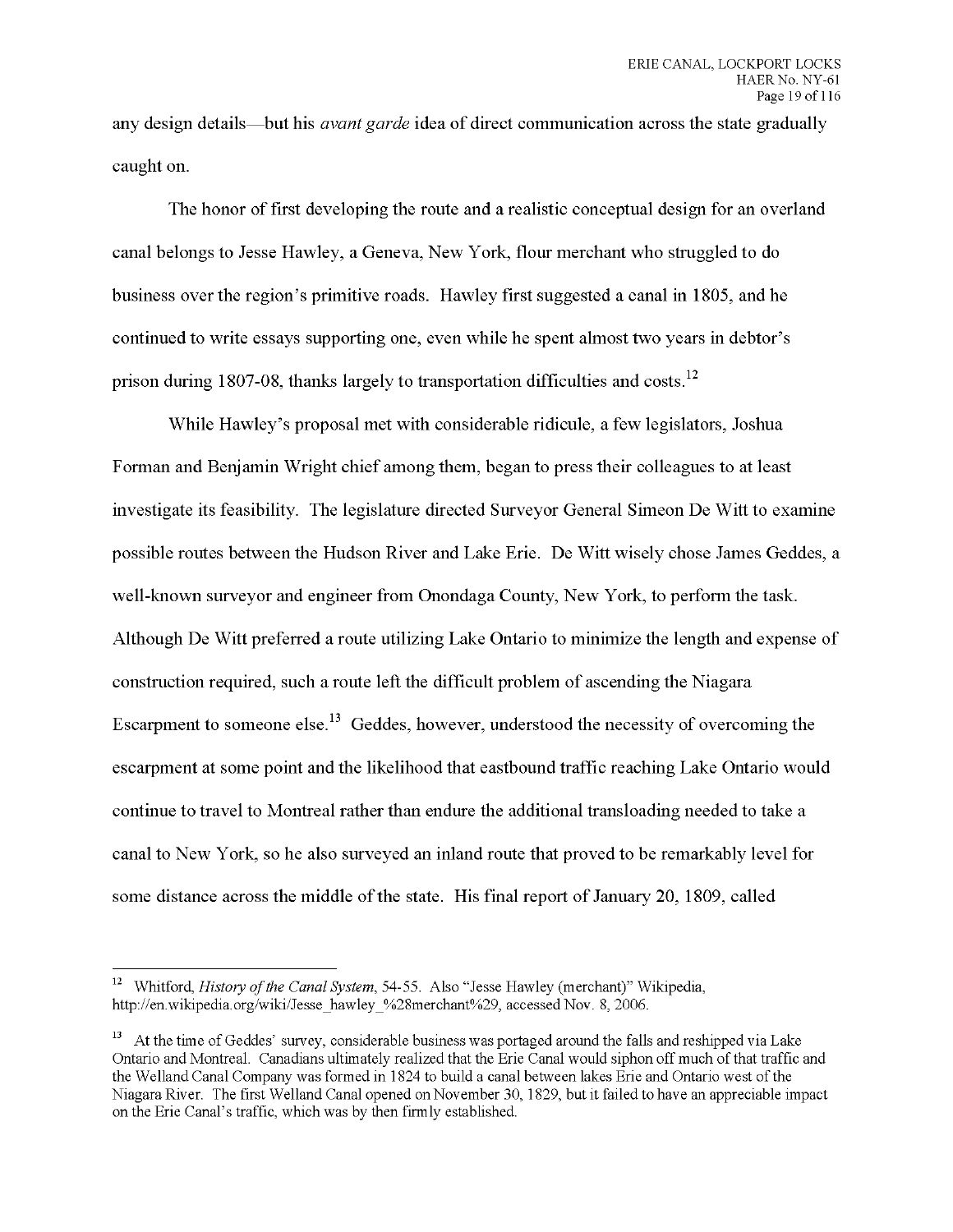attention to this, and to the possibility of reaching Lake Erie via the Tonnewanta (Tonawanda) and Black creeks at the western end.

No immediate action was taken, but committees continued to study and debate the merits of a variety of canal proposals on both state and national levels. Not surprisingly, the most rancorous debates had centered on how any such project would be funded. For its part, the New York Legislature created a board of canal commissioners in 1811, formalizing a resolution it had passed the year before, and charged the board with all matters concerning inland navigation. The commissioners filed their first report to the legislature in March 1812, recommending initiation ofwork on a canal immediately. Unfortunately, this was just when the United States again went to war with Great Britain, an emergency that postponed any action on a canal.

The War of 1812 eventually turned out to be something of a blessing in disguise for the canal. The young nation incurred significant debt that became a high priority for revenue allocation, but it was clear that this debt was greater than it would have been had it not cost so much in time and money to transport troops and materiel to the Northwest frontier. Clearly, a canal from the coast to the interior would be not only a state asset, but a national one as well. Two years of distraction also gave Benjamin Wright time to survey two other suggested routes and prove both to be impractical compared to the so-called northern route Geddes found through the Irondequoit Valley in mid-state.

With the cessation of hostilities in early 1815, canal supporters, led by the canal commissioners, renewed their efforts, but they faced an uphill battle against political, technical, and financial skeptics. Even though the national benefits were evident, the federal government refused to offer any financial support. Any canal would have to be a totally state-sponsored

<sup>&</sup>lt;sup>14</sup> Whitford, *History of the Canal System*, 59-61.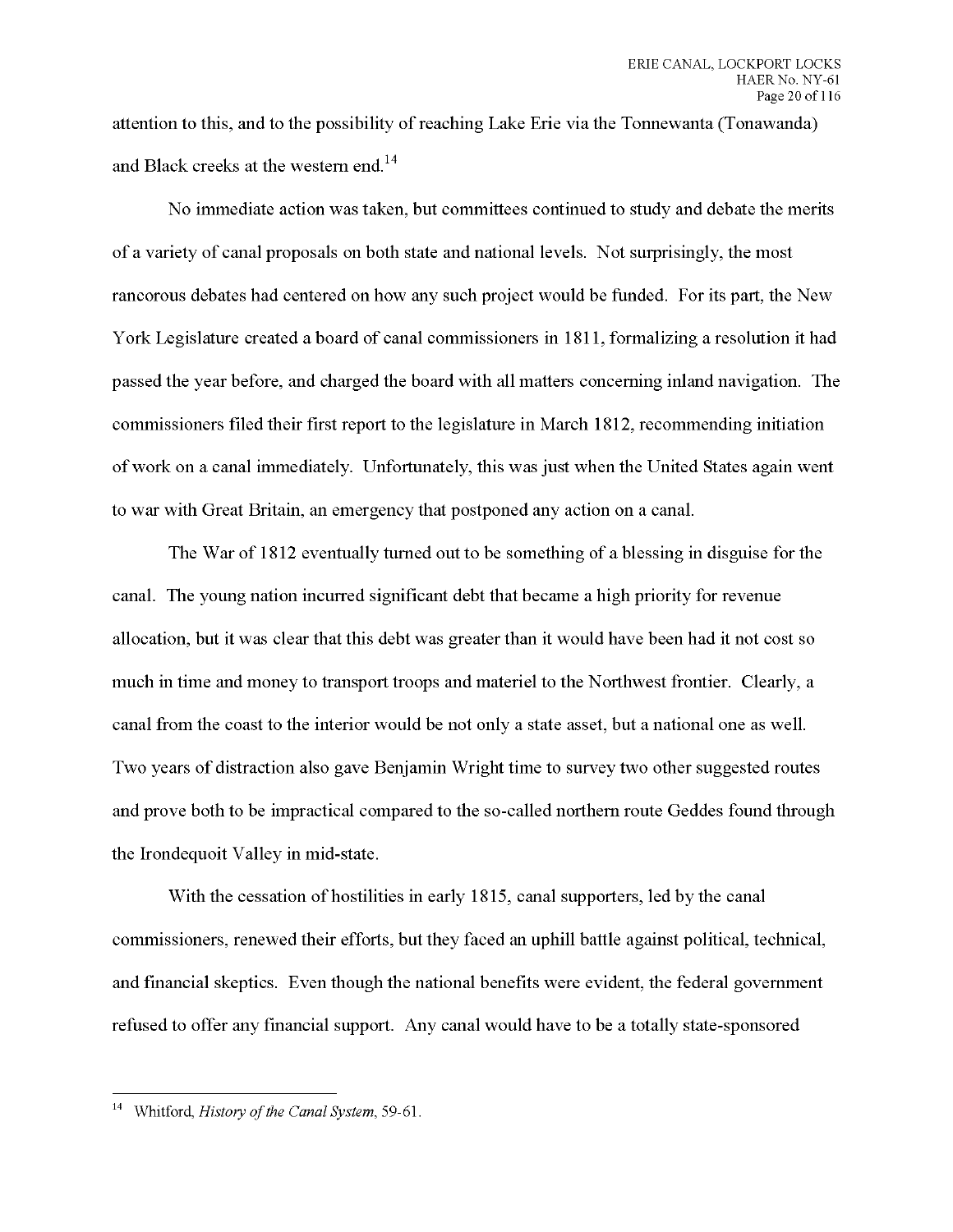project, but most legislators did not feel their constituents would look favorably on such a massive expenditure.

In a brilliant move to garner public support, the commissioners prevailed upon New York City Mayor De Witt Clinton to write what came to be known as the "New York Memorial," a document that formally championed the northern route and discredited all earlier ideas for inclined planes or routes using Lake Ontario. Hydraulic locks would be used exclusively to change elevations, including the ascent west out of the Hudson Valley along the Mohawk River. The commissioners then enticed Judge Jonas Platt of New York to host a meeting of about 100 prominent New Yorkers, where speeches by Platt, Clinton, and others introduced the grand plan. Most of those present endorsed it, as did many others when copies were sent around the state, and the legislature soon received over one hundred thousand petitions urging an immediate start of construction. Of course, this campaign also reawakened canal opponents, who again pressed their case vigorously as well.<sup>15</sup>

Faced with lobbying from both sides, the legislature once again avoided taking any action, including continued support for the canal board. Deprived of funds for two years, the canal commissioners submitted their final report on March 8, 1816. While presenting no new information, they still strongly recommended construction of canals to both lakes Erie and Champlain.

From the number and respectability of the applications now before the legislature in favor of an immediate commencement and vigorous prosecution ofthis great national work, it is evident that the immense advantages that would result from its completion are duly appreciated by our fellow citizens; and it only remains for the legislature to sanction by their approval an undertaking which combines in one object the honor, interest, and political eminence of the state. $^{16}$ 

<sup>15</sup> *Ibid,* 72-73

<sup>16</sup> *Assembly Journal, IS16, 269.*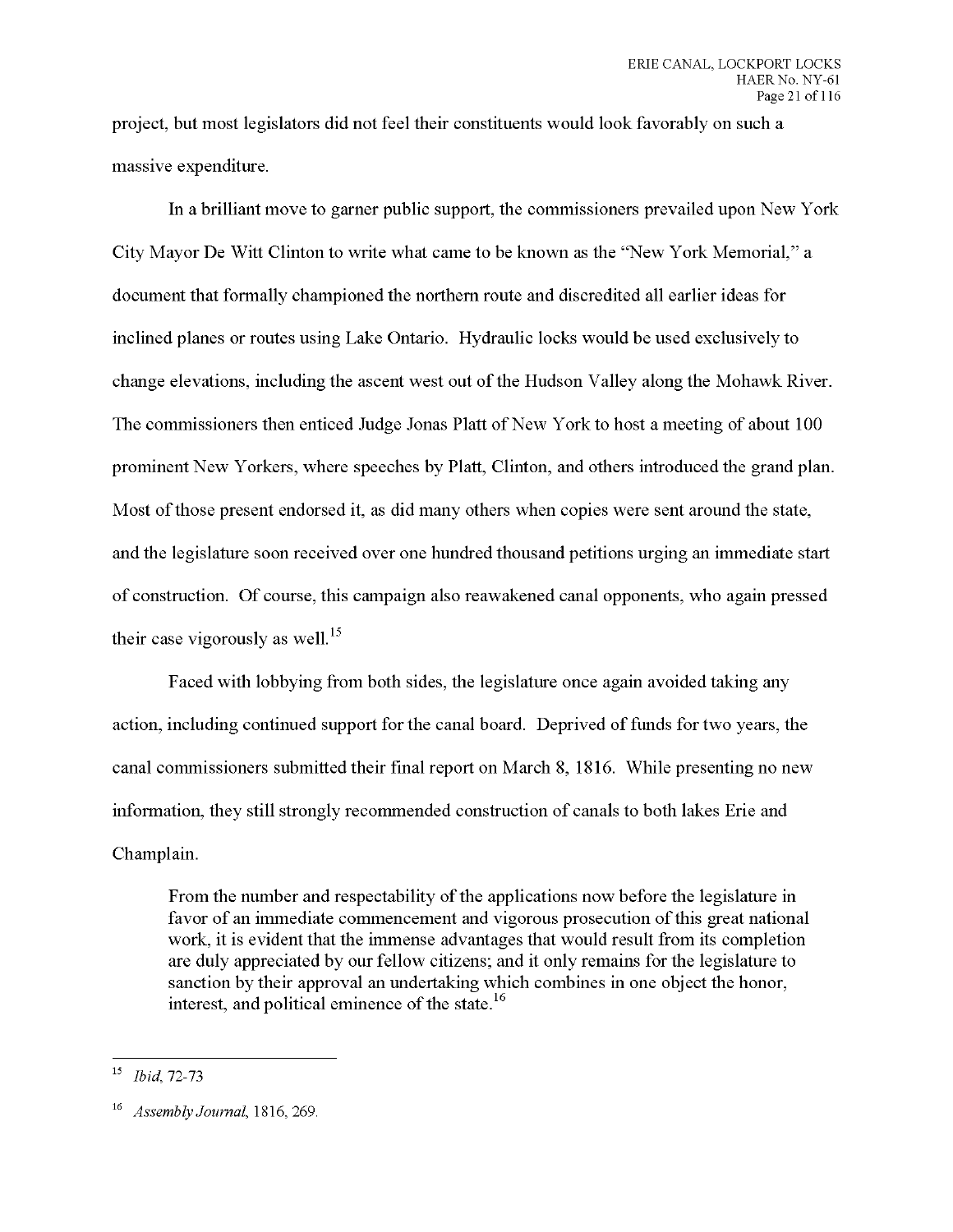Whether the legislators were inspired by the promised "honor, interest, and political eminence," or by a realization that canal support was indeed broad, is not clear, but they finally began to take positive action, even if initially tentative. Still, debate was fierce, and only on the last day of the session did they vote to authorize a new canal commission, charging it with obtaining surveys, cost estimates, and possible support sources for canals from the Hudson River and lakes Erie and Champlain. Even though no actual construction was approved, canal historian Noble Whitford identifies this act as "the beginning of active canal policy." $17$ 

The commission, which had selected De Witt Clinton as its president, eagerly pursued its charge and presented its findings on the Erie Canal to the legislature on February 17, 1817. Its salient points were as follows:

- The canal should accommodate boats capable of carrying 100 tons.
- The canal should be 40' wide on the surface, 4' deep, and 28' wide at its bottom.
- Locks should be 90'long by 12' wide.
- By the 353-mile northern route, the canal would have an aggregate rise and fall of  $661.35'$  and require seventy-seven locks.<sup>18</sup>
- The estimated construction cost would be \$4,881,738 [1817 dollars], equal to just over \$13,800 per mile on average.

Because one of the commissioners, Joseph Ellicott, strongly preferred a southern route a route that just happened to pass through land owned by a company for which he served as agent—an estimate was prepared for it as well. That estimate was almost \$310,000 (6.3 percent) less than the one for the northern route, even though the southern route would require twelve more locks. The northern route's estimate was higher primarily because the engineers as yet had

 $17<sub>17</sub>$ Whitford, *History* of the *Canal System*, 75.

<sup>&</sup>lt;sup>18</sup> The survey found Lake Erie to be 564.85 feet higher than the Hudson River, but this aggregate includes ascending and descending the high ground around Rome.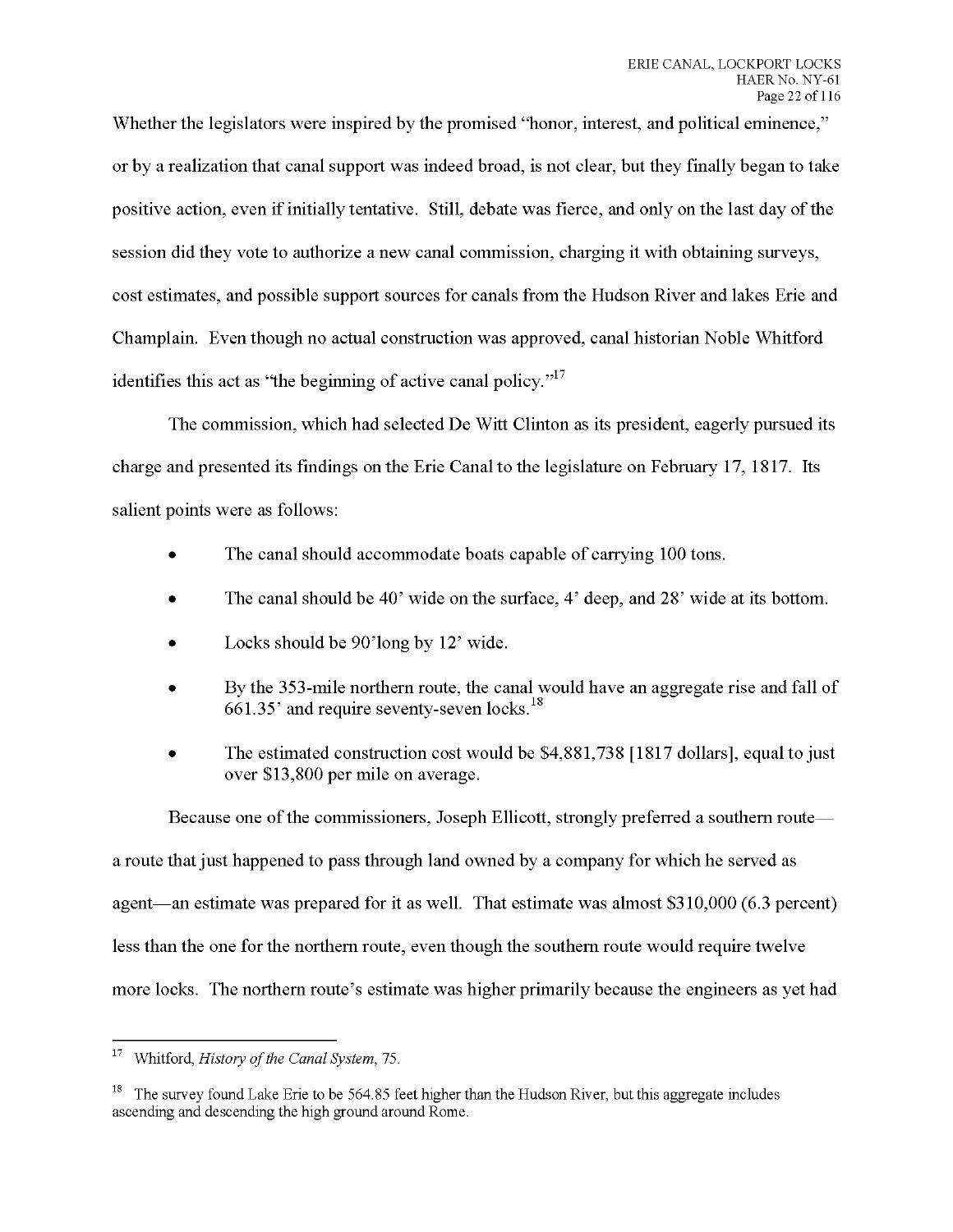no idea what it would take to cut through the hard rock to build locks and a channel at Lockport, so they included additional funds for those tasks.<sup>19</sup>

Armed with these figures, Clinton approached Congress for assistance, based on a pending plan by John C. Calhoun of South Carolina to apportion road and canal construction costs among the states that would benefit. Calhoun's bill passed both houses of Congress early in 1817, but President James Madison, previously a supporter of such actions, surprisingly vetoed it. Once again, the burden of building the canal was thrust solely on the backs of New Yorkers, but if anything, the indignation they felt only reinforced their determination to take on the job alone. The collected tolls could ultimately pay for it.

On April 15, 1817, only six weeks after Madison's veto, the New York Legislature authorized construction of the first portion of the "Grand Canal," as the Erie was originally known, along with the shorter Champlain Canal. The first portion of the Erie Canal would be the 86 miles between Rome and the Seneca River. This would test whether the cost estimates were accurate, and in any case, such a canal would be a clear benefit to the area, even if nothing further was built.<sup>20</sup>

The political fights were by no means over with the passage of this bill. Arguments over financing, the location of the Lake Erie terminal, and how the project would be administered continued, but construction of the canal could finally begin.

During America's early decades, the most popular date for the initiation of any major endeavor was Independence Day. The Erie Canal was just such an endeavor, so July 4, 1817, the first Independence Day following the legislature's authorization, was the date of choice for

<sup>19</sup> *Assembly Journal, 1811, 353-354.*

<sup>20</sup> Whitford, *History ofthe Canal System,* 81.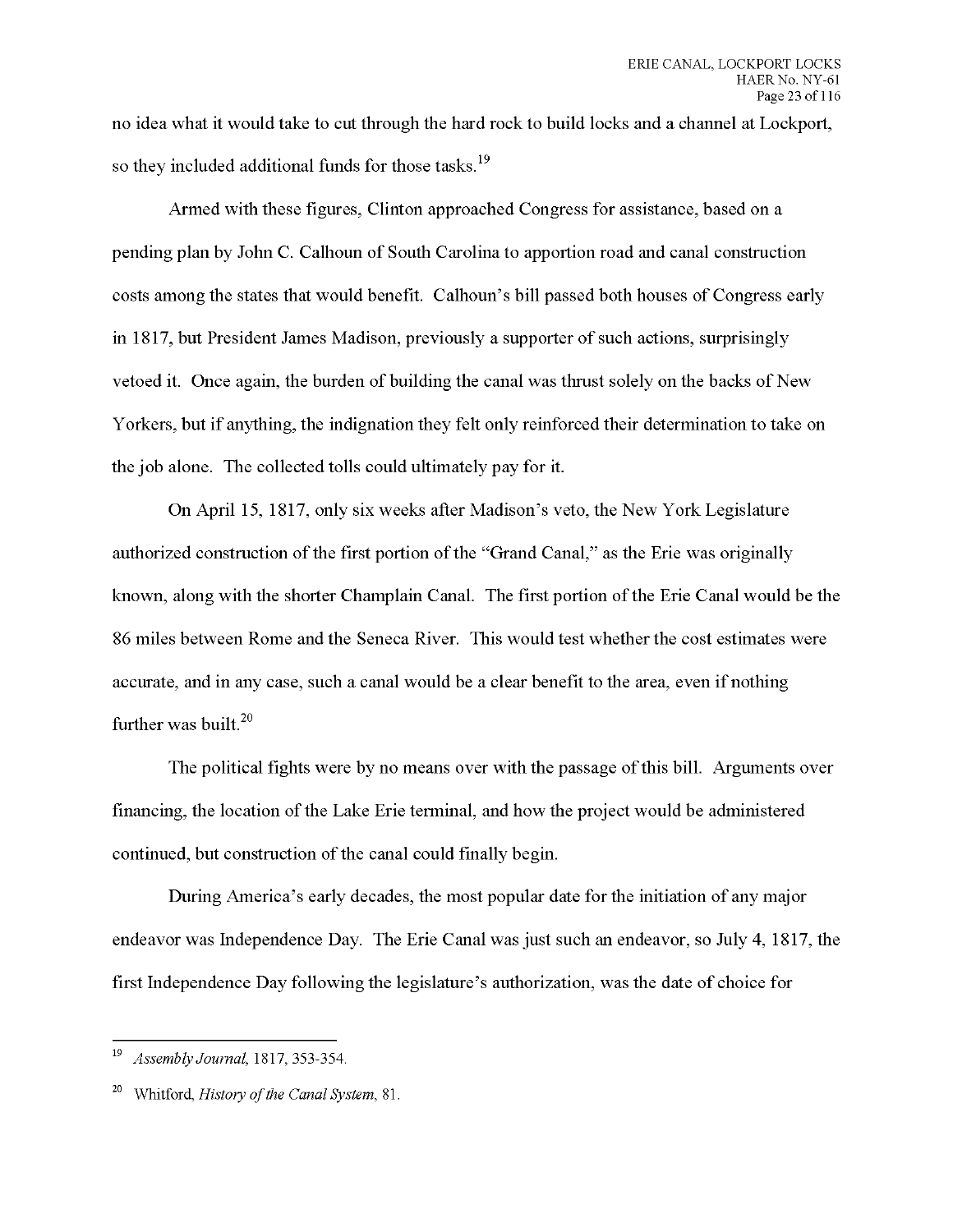commencement of work. Groundbreaking would be at a spot near Fort Stanwix, just west of the village of Rome. Fortunately, the first canal contract was signed just one week before the celebratory day, and the first contractor, John Richardson, could be present to participate in the festivities. Following brief speeches by Village President Joshua Hathaway and Canal Commissioner Samuel Young, Richardson offered his remarks before turning the first spade of earth, an act saluted by a volley from artillery furnished by the nearby fort.<sup>21</sup>

Richardson had been awarded his contract by Benjamin Wright, the project's chief engineer. His selection was one of the commissioners' first actions. As the engineer who had done most of the survey work, Wright was the commissioners' best choice. In addition to his own expertise, Wright benefited from the assistance of his son Benjamin H. Wright as well. The Wrights sought to manage the overall effort and control costs by dividing the work into short segments and contracting each one separately. Other contracts soon followed Richardson's, and atotal of 58 miles of canal had been contracted by year's end.

The work progressed rather slowly at first, partly because methods had to be developed to perform certain tasks, such as pulling stumps, at an unprecedented rate, but the work rate increased as appropriate methods, such as an innovative, ox-powered stump puller, were found.

The project received additional aid in April 1819, when the legislature included a provision that exempted canal workers from militia service in a bill authorizing canal construction from the ends toward the middle. By the time the first section was completed, a boat named CHIEF ENGINEER had been built at Rome and set in the excavated channel. When water was first admitted, the CHIEF ENGINEER floated free and became the first boat to sail on

<sup>&</sup>lt;sup>21</sup> Whitford, *History of the Canal System*, 88.

<sup>&</sup>lt;sup>22</sup> *Ibid*, 86-89.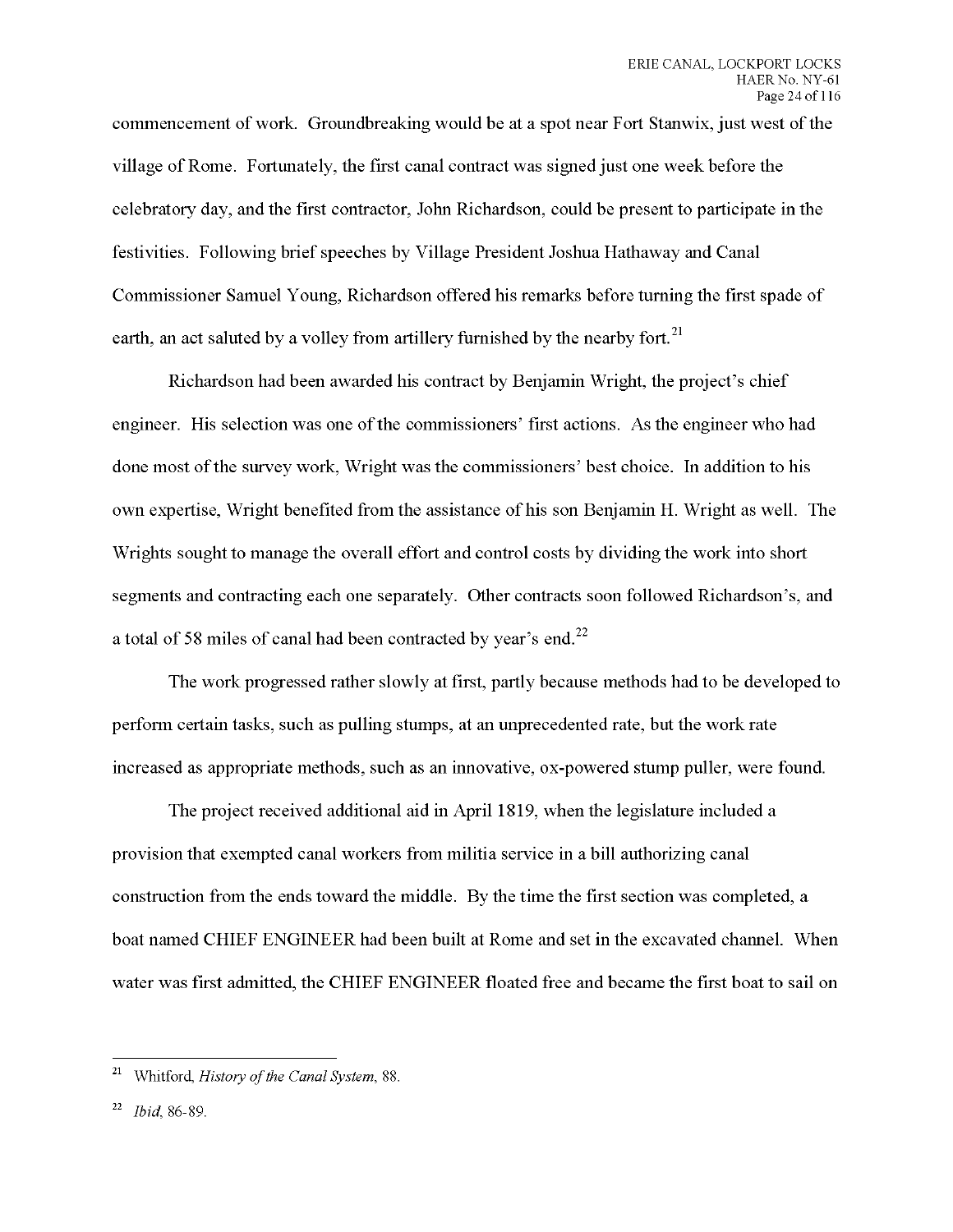the canal, traversing the 16 miles from Rome east to Utica on October 22, 1819, and returning with the canal commissioners and their guests on board the next day.<sup>23</sup>

In their February 1820 report to the legislature, the commissioners happily reported completion of the canal's entire middle section, from Utica to the Seneca River. The Wrights' management plan had worked well, too. In spite of the many unknown conditions, inexperienced workers, and start-up difficulties, the final cost tallied up to \$1,125,983, just over 10 percent above the initial estimate. This averaged out to  $$11,792$  per mile.<sup>24</sup>

<sup>23</sup> *Ibid,* 91-92.

<sup>24</sup> *Assembly Journal,* 1820, 516.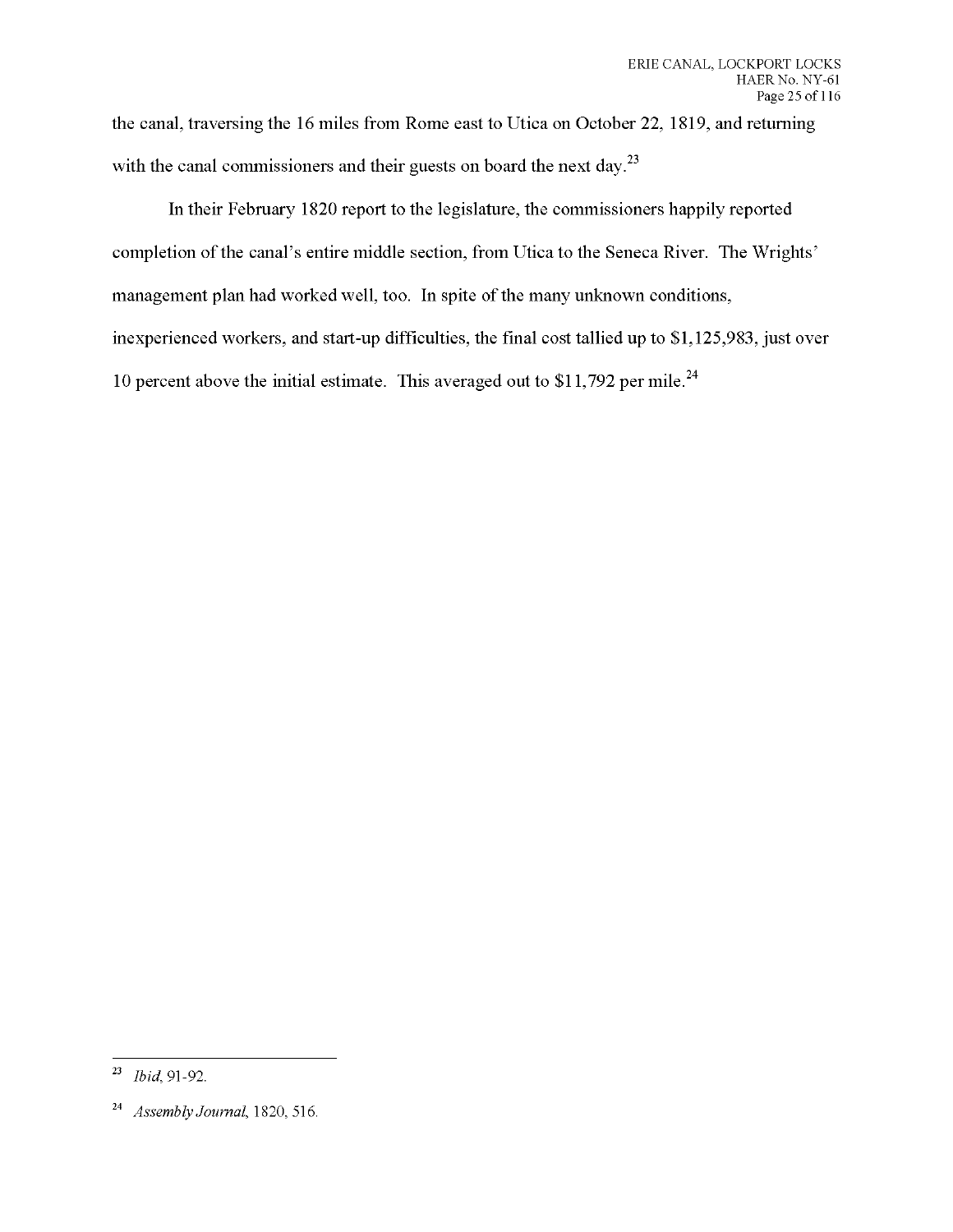#### THE ORIGINAL LOCKS

With the myriad organizational and technical details that had to be worked out during the first two years of canal construction, neither Benjamin Wright nor anyone on his staff could afford to devote any significant time or effort to figuring out how to surmount the Niagara Escarpment at Lockport, even though Wright saw clearly that this would be the best route for the canal to take, once the legislature authorized that portion ofthe project. The problem had not, however, gone away, and serious consideration became necessary after the authorization to proceed came through in April 1819.

During his survey, Wright had determined that the level of the canal would have to rise by 60 feet at the head of a short gorge located at what would become the city of Lockport. Five locks, each lifting boats 12 feet, could do the job. Though this would be approximately half again the lift of most Erie Canal locks, the basic design of each lock would likely be the same as those already built or under construction elsewhere, but two unique problems had to be solved before construction could commence: how to be sure there would always be adequate water to operate the locks, and how to excavate the lock's foundations in such a variety of rock strata.

Although no one knew what the actual traffic density on the canal would be, a few people foresaw a third problem; a flight of five locks could present a serious bottleneck during periods ofsimultaneous traffic in both directions. Once a boat began an ascent, no other boat could descend until the ascending boat had cleared the top lock, or vice versa. This was not a problem for one lock, or even a combination of two, but extrapolating the time required to a transit a flight of five made very long delays conceivable.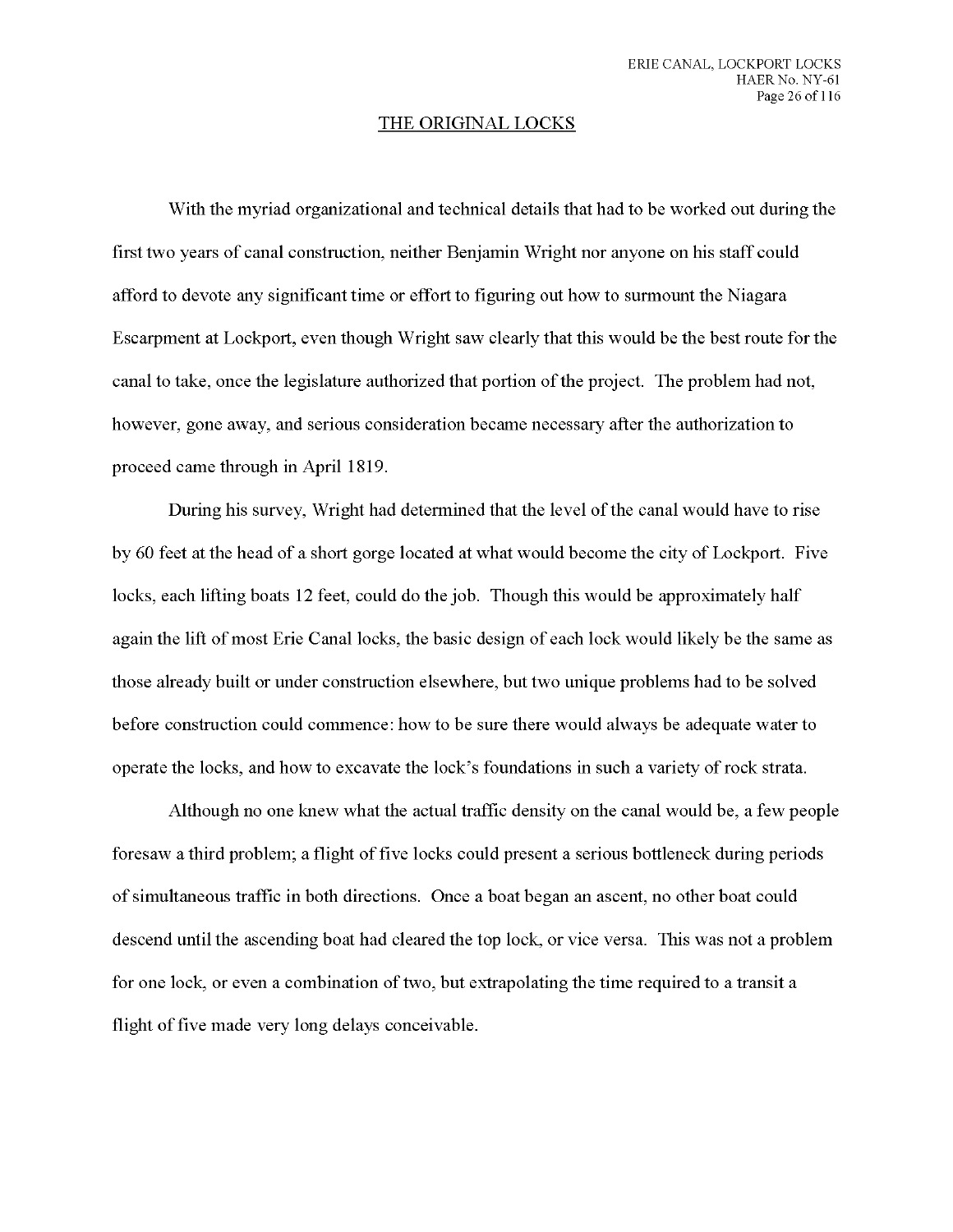Yet a fourth problem had arisen with some of the first locks constructed elsewhere on the canal, and it threatened the entire endeavor. The lock walls were constructed from cut stone that masons quarried and carefully shaped. This stone appeared to withstand the weather and usage cycles quite well, but it could not be cut so precisely that no sealant was required in between the individual stones. The standard technique of the time involved the use of "quicklime," technically calcium oxide (CaO), but also known as burnt lime or calcined lime, to fill and seal masonry joints. Quicklime was produced by heating limestone  $(CaCO<sub>3</sub>)$  in a kiln to around 1,500 Fahrenheit to drive off carbon dioxide  $(CO<sub>2</sub>)$ . A drv, white powder, quicklime was inexpensive and easy to use, but it had some serious drawbacks. Once it had cooled, the highly reactive quicklime began to reabsorb carbon dioxide from the atmosphere and slowly revert to its original limestone. The reformed limestone lost much of the quicklime's powdery consistency and flexibility, but it did not form a dense, non-porous rock either. When wet, on the other hand, quicklime rapidly reacted with the water to form a paste called hydrated lime or slaked lime (Ca(OH)2). Although it was a good binder, slaked lime had little structural strength by itself and, thus, eroded easily. Either case resulted in a poor seal that could leak significant amounts of water through a lock wall. Expansion and contractions due to seasonal temperature cycles tended to exacerbate the problem. Maintenance and repair expenses exceeded expectations. Something better was sorely needed.

This was anything but a new or unknown problem. Masonry construction was one of the oldest technologies in existence, and it was well known that several ancient civilizations had developed various types of mortar for joints. One of the most successful of these was Roman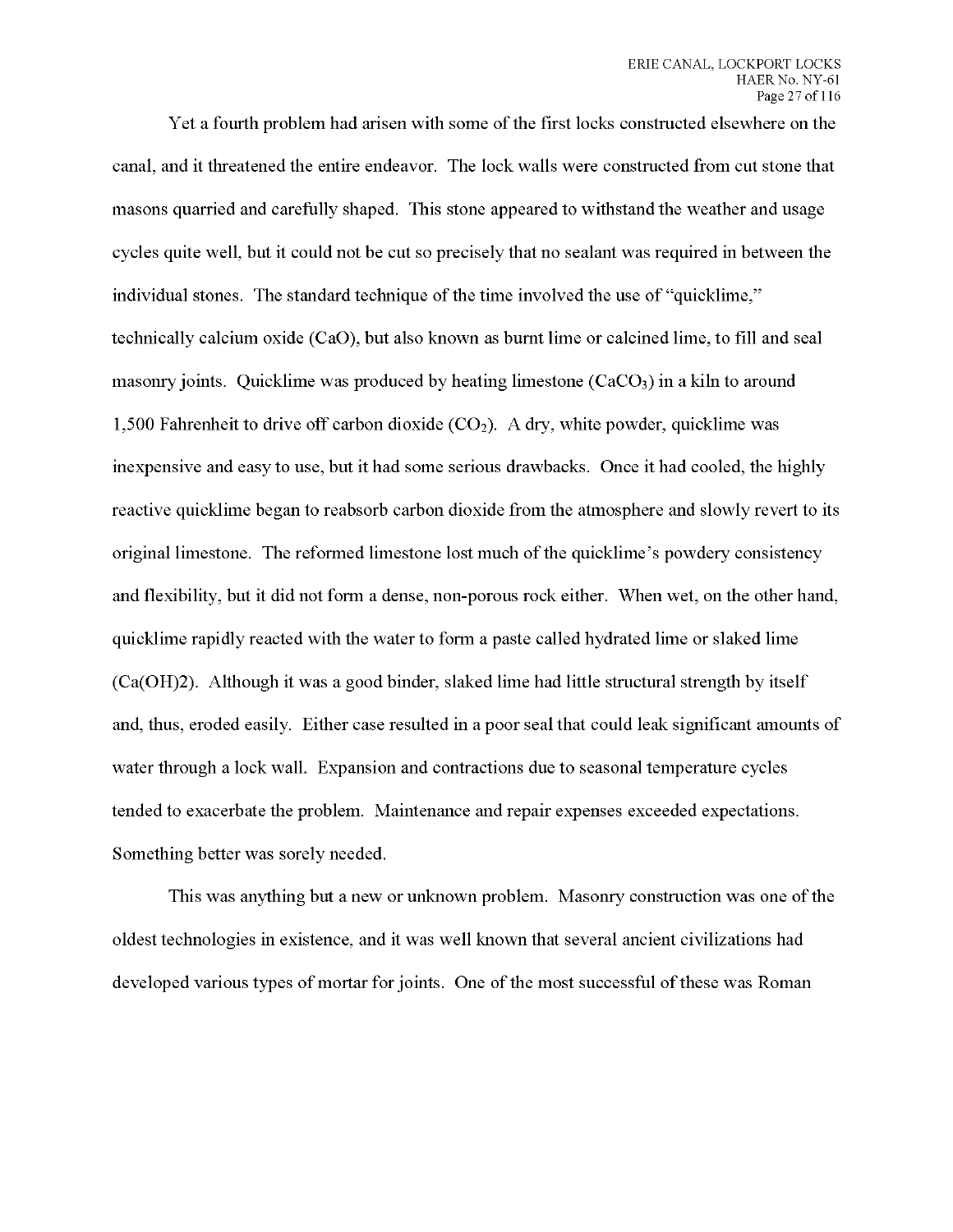concrete but, unfortunately, the recipe for Roman concrete had been lost for fourteen centuries, ever since the Goths conquered Rome in A.D.  $410^{25}$ 

Cement would be rediscovered in England and America during the late 1700s and early 1800s. John Smeaton began the process in 1756, when he added some clay (powdered brick) to a mix of quicklime and pebble aggregates. Though he did not understand the chemistry involved, he knew he had developed a strong, useful building material similar to Roman concrete. It and a similar mortar, made with sand instead of pebbles, found increasing use in England.

Canvass White, one of Wright's most trusted engineers, inspected a number of British canals and associated structures during a several-month visit in 1817. He evidently observed this mortar performing well in England, and he returned to America with considerable knowledge about the material and its use. Seeing the problems resulting from the use of quicklime in American canal construction, White began to investigate to see if a similar mortar could be concocted using local materials, since importing English cement would have been prohibitively expensive, so much so that the Canal Commission had gambled—incorrectly—that quicklime would be sufficient.

White was ultimately successful in his quest to find a substitute. Mason Harris and Thomas Livingston of Madison County were contracted to furnish quicklime for the middle section of the canal during 1818. Although they kilned the local limestone in the standard manner, masons found they could not hydrate, or slake, it at the jobsite. Canvass White took particular interest in the substance, and he engaged "Dr. [Andrew] Barto, a scientific gentleman

<sup>&</sup>lt;sup>25</sup> Roman concrete, now known as pozzolanic concrete, consisted of a unique volcanic ash mixed with slaked lime in a 2 : <sup>1</sup> ratio. As it cured—in either air or water—the lime bound the ash particles together into a stable material. A similar compound could be made using sand, though it was not as strong, since sand would not chemically bond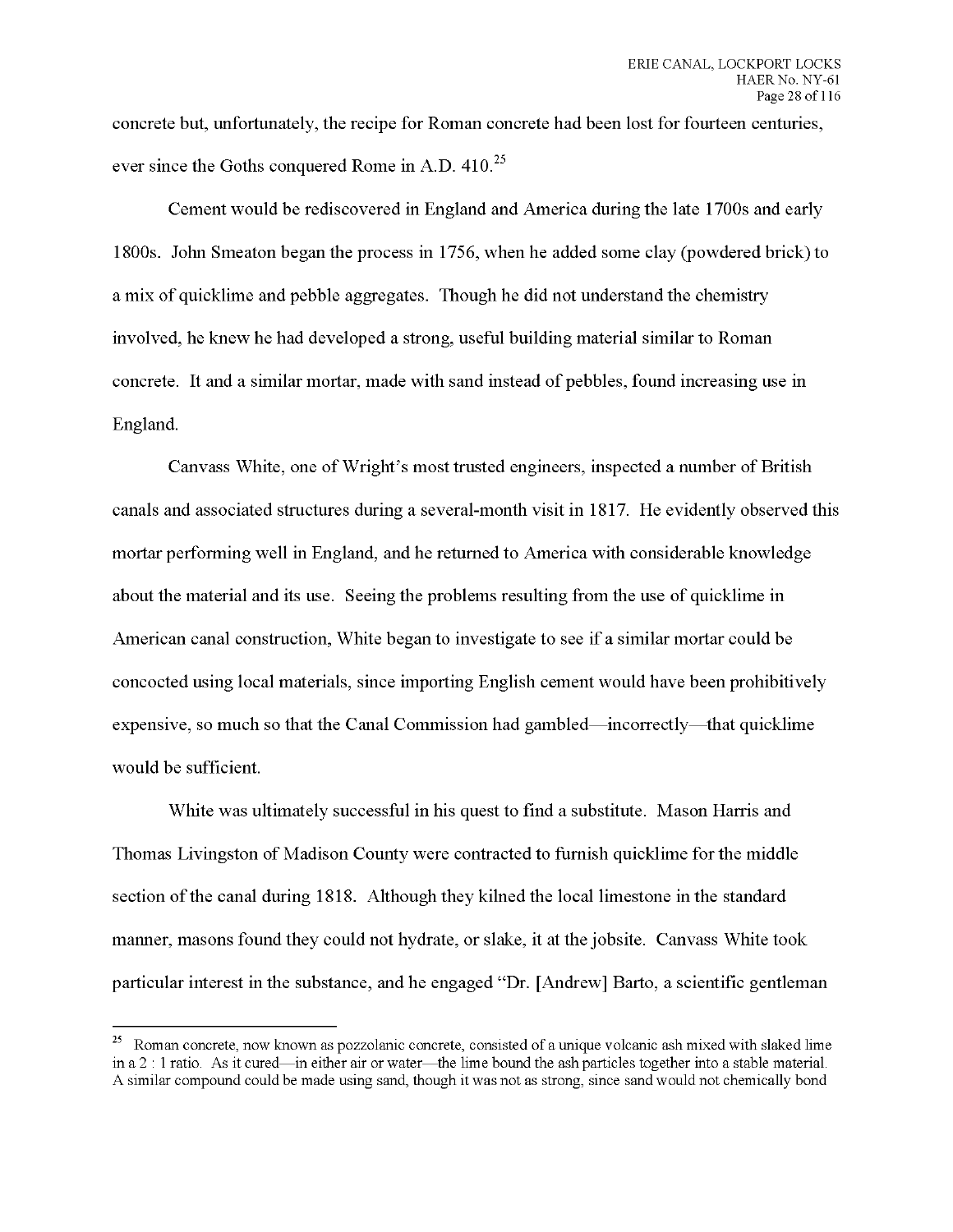**from Herkimer County," to experiment with it. Barto burned some ofthe raw mineral,** pulverized it, mixed it with sand into a ball, and placed the ball in a bucket of water. The next **morning, the party found that the ball was solid enough to be rolled across the floor. Barto compared it to Roman cement. White continued to experiment and develop a practical material that could be repeatedly produced and obtained a patent on "Water Lime Cement" in 1820. What he patented became known as natural cement (later Rosedale cement, for the town that most fully exploited it). White furnished an estimated 500,000 bushels of what he marketed as "water-proof cement" to the canal and, assisted by his younger brother Hugh, established a cement works at Chittenango to produce White's Water-Proof Cement for a wide market.**

**Unknown at the time, what differentiated this Madison County limestone (argillaceous limestone) from other limestone was its high clay content. In time, similar rock was found in Cayuga, Onondaga, and Ulster counties, a supply originally believed to be inexhaustible. The clay content made natural cement roughly similar to modern Portland cement, which is manufactured by adding clay and other ingredients to ordinary lime. While no Portland cement was used on the original Erie Canal, several thousand tons would be employed on the Barge Canal almost a century later.**

**All ofthis forms a vital preamble to the primary focus ofthis report, the Lockport Locks. Canvass White's natural cement proved to be a Godsend to the canal. The first quicklime-sealed**

to the lime the way pozzolanic ash did. See Benjamin Herring, "The Secrets of Roman Concrete," *Constructor* (Sept. 2002), 13-16.

<sup>&</sup>lt;sup>26</sup> Harley J. McKee, "Canvass White and Natural Cement, 1818-1834," *Journal of the Society of Architectural Historians,* vol. 20, no. 4 (Dec. 1961), 196.

<sup>27</sup> *Ibid,* 194-197.

<sup>&</sup>lt;sup>28</sup> "Rosendale Natural Cement Chemistry," www.rosendalecement.net/html/rosendale\_cement\_chemistry.html,, accessed Nov. 6, 2006, 1.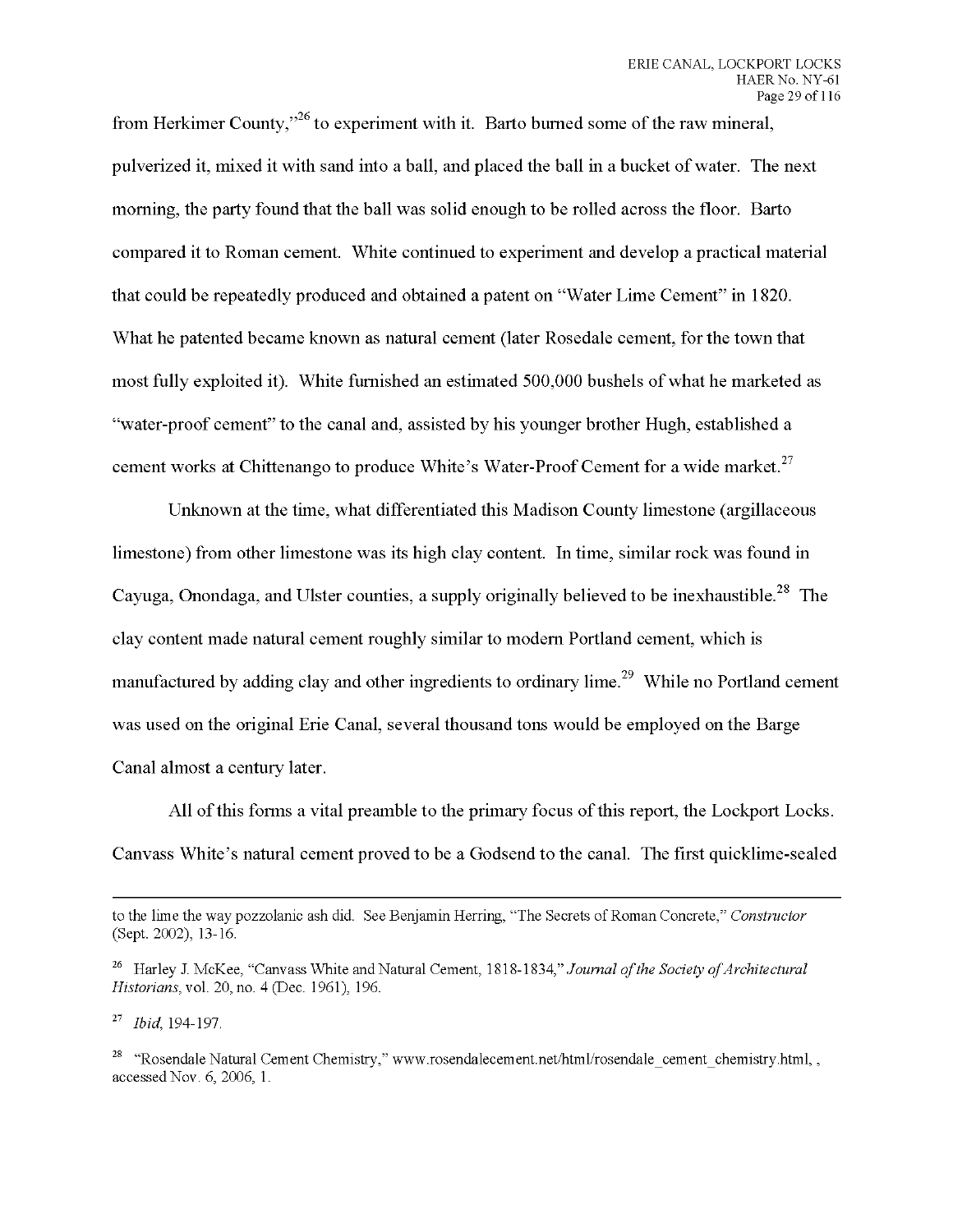locks had already begun to leak, and it is doubtful the flight of locks at Lockport could have been successful without it.

With a major construction and maintenance problem solved, and the canal rapidly pushing west, Wright and his team turned their attentions to the escarpment problem. In an enlightened move to find the best possible solution, Wright challenged each of his staff engineers, Charles Broadhead, James Geddes, Nathan Roberts, and Canvass White, along with their assistants, to develop feasible conceptual designs. The winning design would have to deal with the water-management problem and come to grips with whatever construction challenges the site presented.

Available records are few, but it appears that all of the engineers making submittals proposed a series of locks—then referred to as "combined locks," but now usually termed a "flight." Nathan S. Roberts presented the commission with a bold design that was far superior to the other submittals. While his "double-combined" locks, two parallel flights of five locks each, would be expensive to construct, the design clearly addressed the construction *and* operation challenges presented by the escarpment more thoroughly than any of its competitors, and the commission readily selected it. The commission also appointed Roberts to take charge of the actual construction.

Roberts' plan necessarily went beyond design of the locks themselves. Although there had been considerable political and technical debate over the selection of the canal's route through Lockport versus an alternate route further south, the Lockport route had been selected largely because of water supply. The crest of the escarpment was some thirty feet higher than the level of Lake Erie, but both Wright and Roberts realized that the best long-term operational solution was to dig far enough down into it to put the upper lock at the lake's elevation. This

 $29$  Englishman Joseph Aspdin is credited with making the first modern Portland cement in 1824.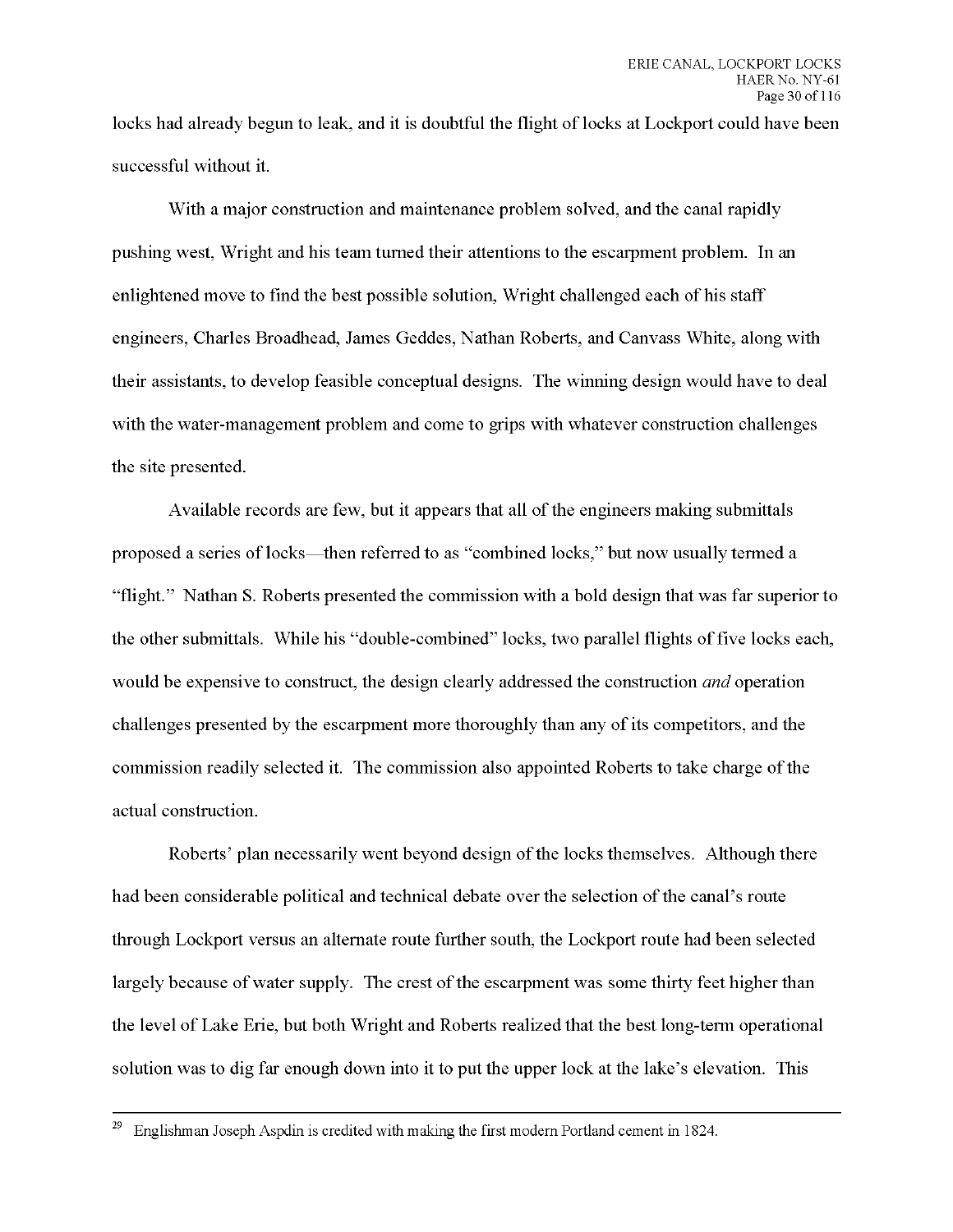**way, the lake could provide a virtually unlimited water supply, not only for the operation ofthe Lockport Locks, but also for the canal below them all the way to Rochester, a distance of almost** *65* **miles.**

**Digging this channel, known as the Deep Cut, 7 miles southwest to Pendleton may not have been the design challenge that the locks were, but the effort needed to accomplish it was prodigious. More than athird ofthe distance required excavation of atrench between 25' and 30' deep on average through the escarpment's hard Lockport dolostone layer. The remainder involved cutting into the softer stratum of Salina Shale, but this still required the removal of thousands of cubic yards of material. Not surprisingly, this was the last portion ofthe original Erie Canal to be completed.**

**Roberts impressed the commission with the thoroughness of his evaluation and design. Not only was his proposal quite detailed, but his idea to construct two parallel flights of locks promised to eliminate, or at least minimize, a potential bottleneck that might severely impede traffic on the entire canal. The dual flight accomplished this in two ways. First, each flight would normally handle traffic in only one direction. This way, each flight could act something like a modern escalator when traffic was heavy, and no boat would be delayed by one going the opposite direction. By using each lock as the supply "pond" for the one below it, boats could be simultaneously raised or lowered in every other lock. See Appendices A and B for diagrams that illustrate the ascent and descent sequences. Lockage could be done in both directions on a**

<sup>&</sup>lt;sup>30</sup> While an impressive feat, construction of the Deep Cut is beyond the scope of this study. For further descriptions, see Peter L. Bernstein, Wedding of the Waters: The Erie Canal and the Making of a Great Nation (New York: W. W. Norton, 2005), 281-283, Hereinafter noted as Bernstein, *Wedding ofthe Waters;* Whitford, *History of the Canal System,* 104-105; and Paul Bartczak and Craig Williams, *Field Trip Guide: The Erie Canal, Tonawanda to Medina* (Canal Society of New York State, May 5, 2001), 20-21, 48.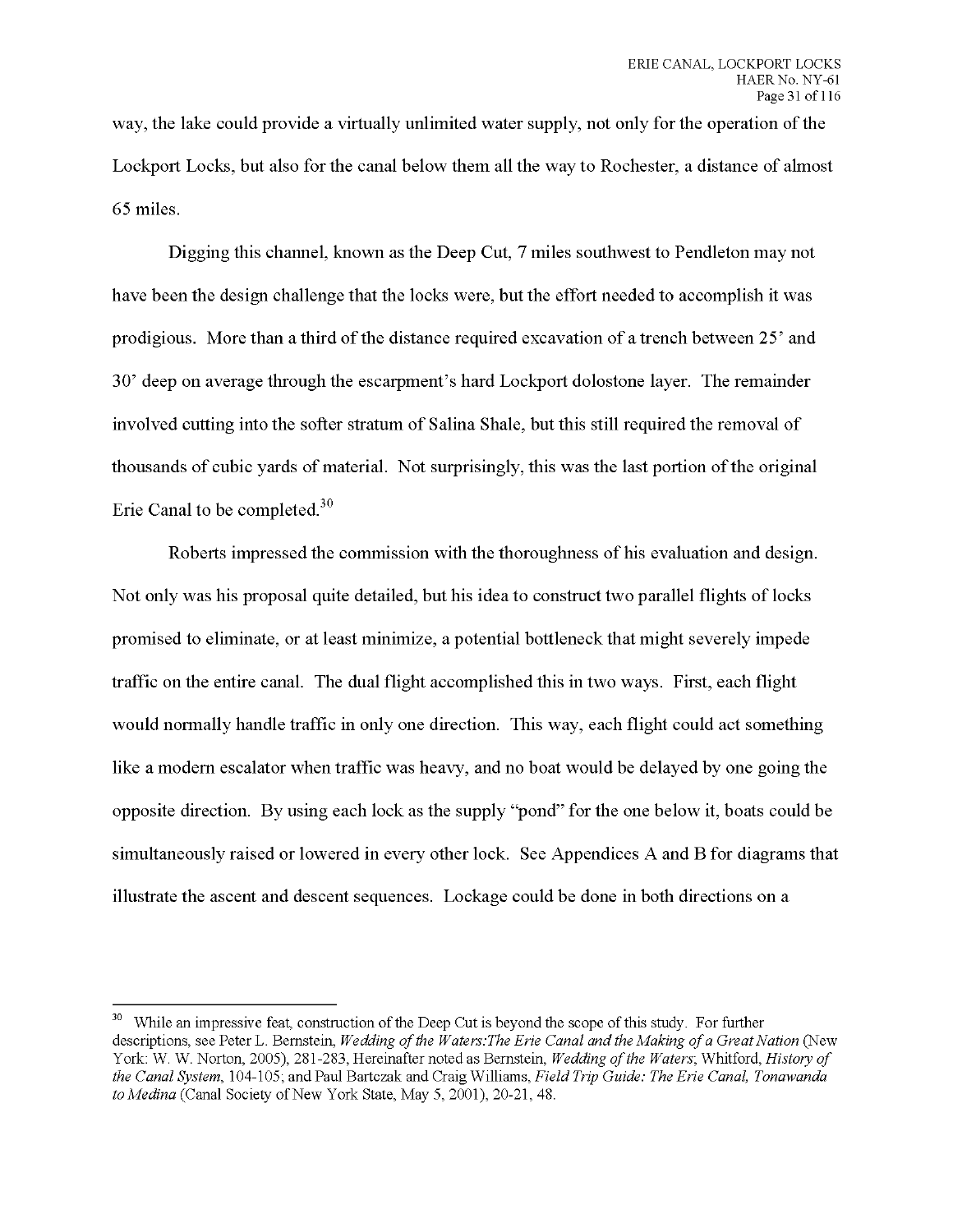continuous basis, with one boat entering each flight just as another one left it, minimizing the total time any boat spent negotiating the flight.

The second advantage ofthe parallel flights was in their economy of water usage. As the diagrams in Appendices I and II show, each boat required the net equivalent of only one lock's volume of water to make the complete ascent or descent. Having only a single flight would have resulted in many cases where one or more locks would have to be drained without raising or lowering a boat just to change direction. This was not a problem for single locks. In fact, single locks often raised and lowered boats alternately to make the most efficient use of water, but the situation was more complex for a multi-lock flight such as Lockport, and Roberts appears to be the only one who thought it through so thoroughly.

For such a complex installation, the dual flights also furnished a margin of safety. In the event any one lock's gate or valve failed to operate properly, the lock tender had the option of closing just that flight long enough to make repairs. While using only the remaining flight for traffic in both directions significantly reduced throughput and efficiency, the canal could remain open.

Throughout the length of the canal, the commissioners issued relatively small contracts for specific excavations or structures to people who lived in those areas, believing that such individuals best knew the local physical features and where to obtain both supplies and workers. While most of the initial canal workers were men from the area, they ultimately proved too few to accomplish the massive task. The additional work force needed came largely from the ranks of immigrants to the young United States, with a large percentage of them coming from Ireland. A good many were in the area by the time the Lockport project began, and Irish workers seem to have worked on it from the start. Attracted by wages of \$12 per month, plus food and a bed of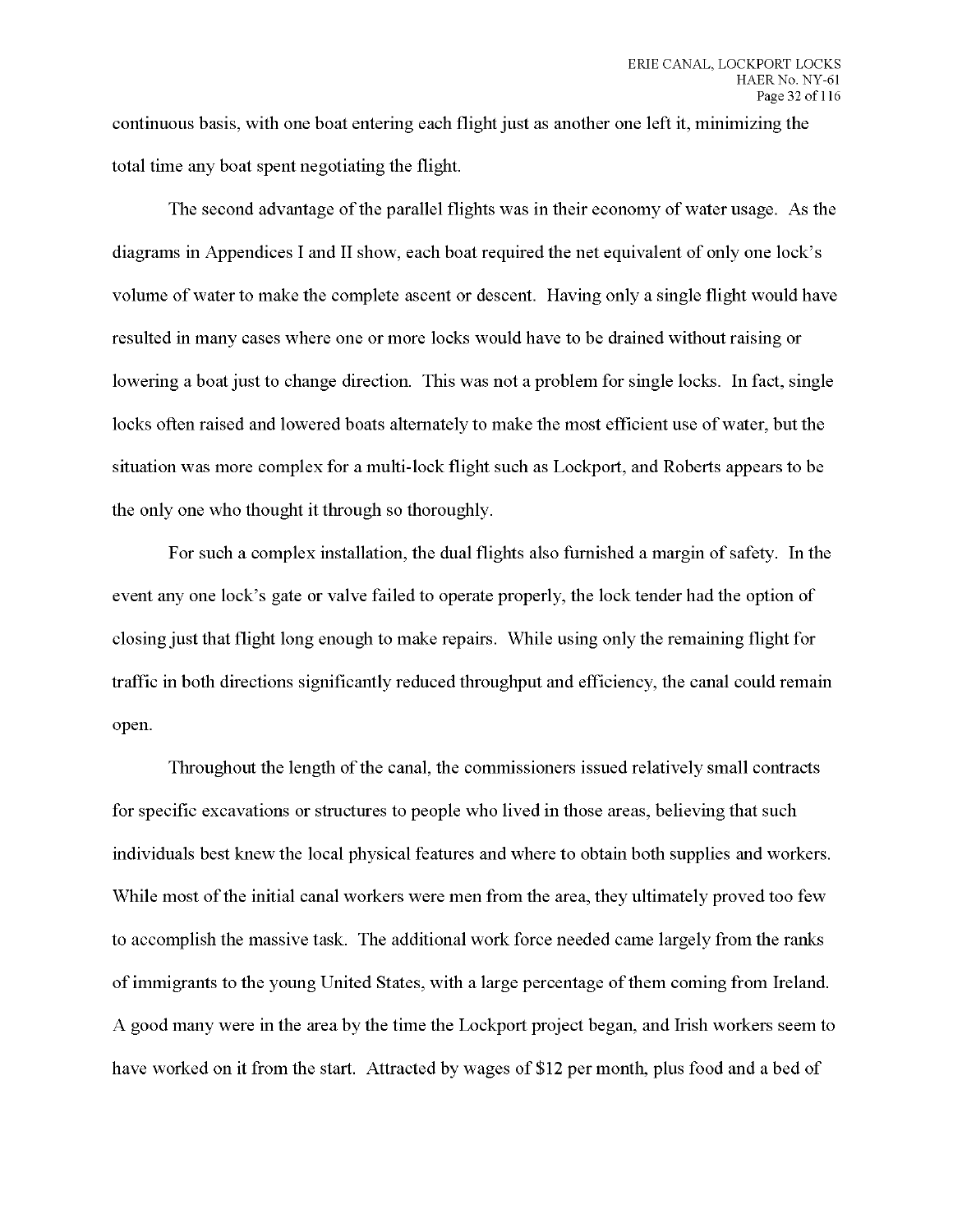sorts, these hard-working, hard-drinking characters brought with them a colorful heritage and culture that ultimately became an important ingredient in the culture of Lockport and, indeed, the entire canal region.<sup>31</sup>

On May 21, 1821, the commission contracted with Claudius Boughton, Joseph Comstock, Oliver Culver, and John Maynard to build the Lockport Locks, including a portion of the Deep Cut at the head of the locks.<sup>32</sup> No detailed drawings, what are known today as working drawings, or formal specifications appear to have been used. If any existed, they did not survive, nor did any presentation drawings by Roberts (which may have served as the primary construction drawings as well). But many structures of the period were built without drawings, and since a good number of masons existed who had gained experience in building the other Erie Canal locks, they would have needed few, if any, detailed drawings. Roberts' innovations were in the overall concept, not the details.<sup>33</sup>

The primary difference between any of the Lockport lock chambers was the substrate upon which they rested. As noted earlier, the escarpment's strata varied from soft dirt and sandstone at the bottom (Lock 67) to hard dolostone near the top (Lock 71), so the excavation techniques employed ranged from pick-and-shovel to black-powder explosives. Material removal, or "mucking out," was primarily done manually by scores of workers, though innovative, horse-powered derricks were built and employed in the Deep Cut and, possibly, the upper end of the lock excavation.

<sup>&</sup>lt;sup>31</sup> Bernstein, *Wedding of the Waters*, 207.

<sup>&</sup>lt;sup>32</sup> Canal Contracts, Series A1125, Box 5A, Folder 4, New York State Archives, Albany, New York.

<sup>33</sup> *Flight ofFive Historic Structures Report* (Buffalo: Flynn Battaglia Architects, 2003), 7. Hereinafter noted as *Historic StructuresReport.*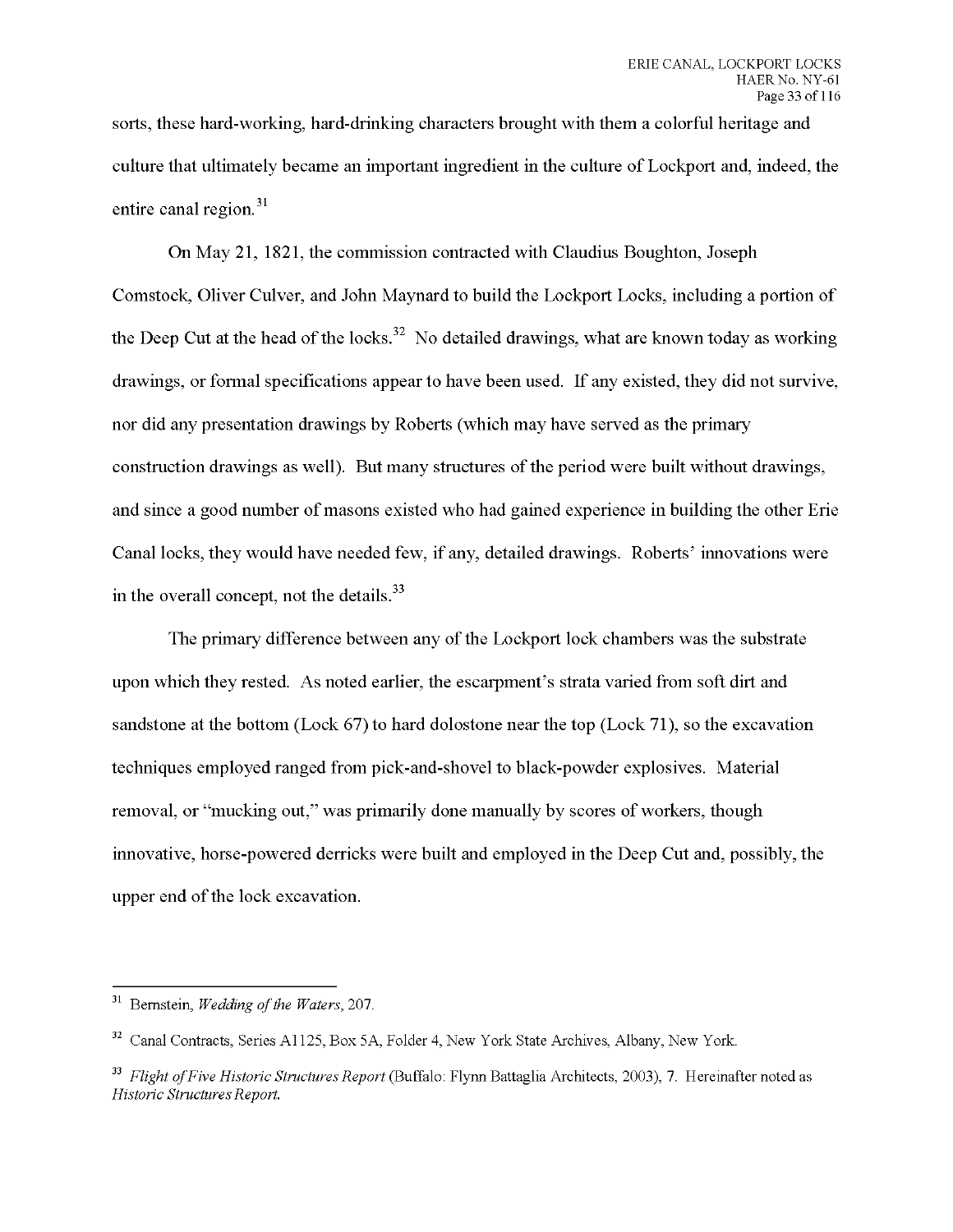The use of explosives was still a young construction technique, and numerous stories survive of incidents that would be considered horrendous and unacceptable today. Typical is one description by an unidentified visitor in January 1823:

Excavations for the canal through the Mountain Ridge had progressed in some places to the depth of three or four feet, and in many places not yet begun. Hundreds of drillers were every day click-clicking powder holes into the rock mountain, and blasting out showers of stone, which, in descending, scared the women, wounded or killed the men, and riddled the roofs of the surrounding erections called houses. It was not uncommon to see mangled men, with eyes or limbs destroyed or skulls broken in.<sup>34</sup>

This description may have been of canal excavation through the top of the ridge, but the same method, with all attendant hazards, was employed to excavate the upper lock foundations, and they were closer to most of the houses mentioned. In any event, lock-wall construction on these foundations was just beginning in early 1823, since the same newspaper account noted, "Before leaving Lockport, we were present at the laying of the first foundation stone for the locks."

There is some uncertainty about the composition of the floors of these first locks. The common design of the era laid wooden timbers approximately one foot square in section perpendicular to the lock's long dimension to form a floor. This furnished a smooth bottom for the chamber as well as a flat foundation surface for the stone lock walls. The floor also distributed the weight of the stone walls over a greater footprint area, a valuable feature that helped prevent settling in soft soils. Most of the Lockport flight, however, was cut into solid rock, and debate has continued over whether or not the wooden floor was omitted here. The only known drawing of the original Lockport Locks suggests that both beliefs are partly correct. While Locks  $68 - 71$  were built on excavations cut into hard rock of several strata, Lock  $67$ , the

<sup>34</sup> Copy of a clipping from an unidentified newspaper, probably the *Lockport Democrat,* in the files of local historian Margaret Truax. Though it is undated, the writing style and appearance are those of the period rather than of a modern publication.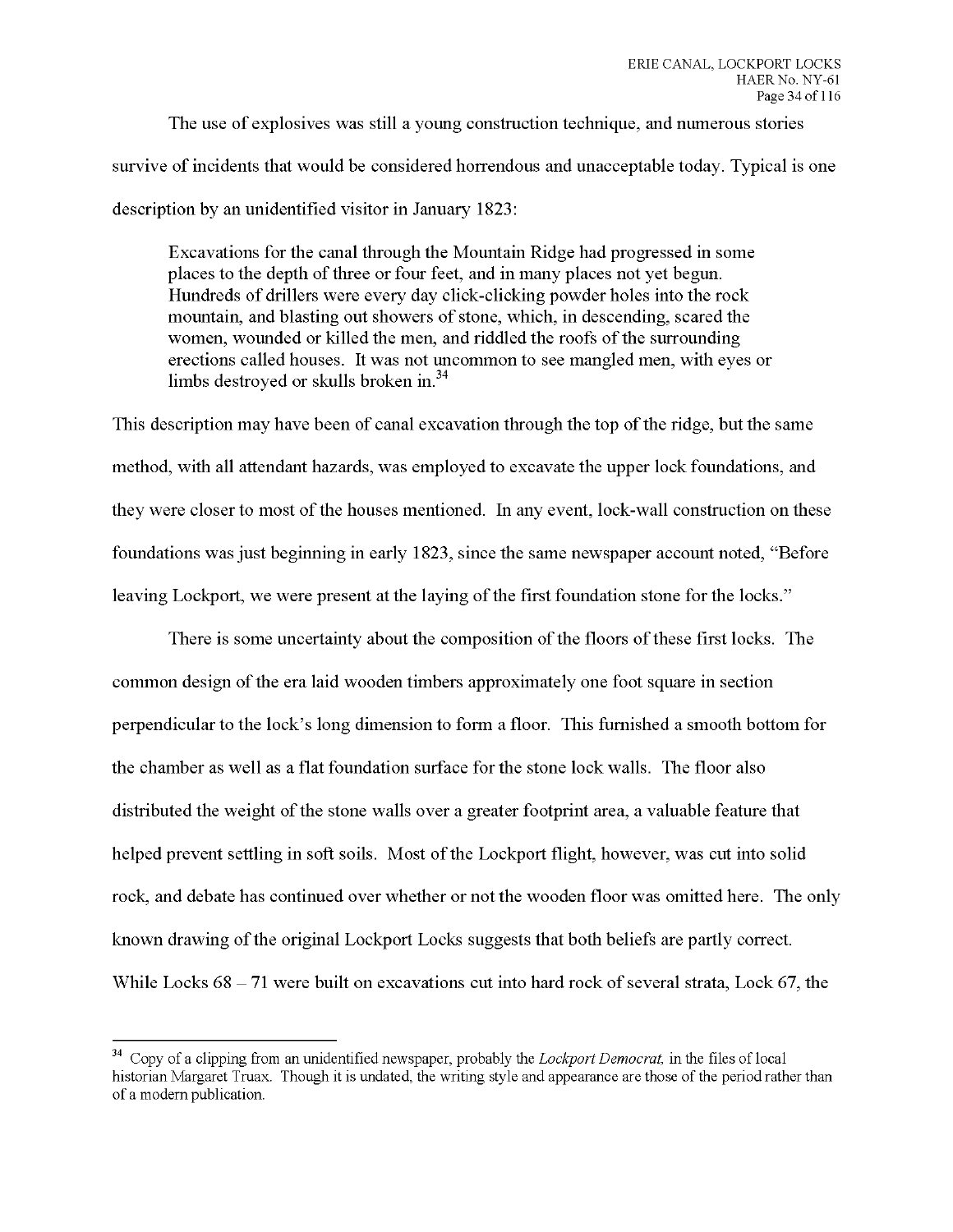lowest lock, rested on the upper soil layer of the Grimsby Formation. An undated drawing of what clearly are the original locks shows a wooden floor in Lock 67, but none whatsoever in the remaining locks, a strong indication that these four were erected directly upon excavated bedrock.

The heart of this flight of locks was its stonework. Although it appears that some of the stone used in the original locks may have been re-used in building the enlarged locks, no surviving stones can be definitively identified as being from the original construction, so the specific quarry, or quarries, furnishing this stone can only be presumed at best. Existing specifications from the 1848 enlargement furnish the only clues, noting, "In excavating and removing the present locks, care shall be taken to preserve the cut stone . . . of value in the present locks [that may be] allowed in the new works," and, "The masonry shall be of gray or blue limestone. $36$  All of this implies that stone for both the original and enlarged locks was quarried close by from the upper stratum of the escarpment.<sup>37</sup>

All of the canal's lock chambers were built to the same length and width,  $90'$  by  $15'$  (3') wider than the first estimate), and each had a minimum depth of four feet to comfortably accommodate the  $3\frac{1}{2}$  foot maximum draft specified for the boats. To allow two feet of freeboard at the top with a lock full, the walls of each chamber at Lockport were 18' high from the floor to the top rim. The lock gates were the same height, except for the upstream gate of

<sup>&</sup>lt;sup>35</sup> Entitled "Plan of the Locks at Lockport," the drawing contains both a plan and sections of the flight. The undated drawing appears to be a record drawing made sometime after completion. No dimensions are indicated, but a comparison with its graphic scale yields close correlations to known dimensions of the 1825 locks, and various details closely match other contemporary illustrations. Prints of this drawing are maintained at the New York State Canal Corporation (New York State Thruway Authority) Western (Buffalo) Division Office, Cheektowaga, New York, and at the New York State Archives, Albany, New York.

<sup>36</sup> *SPECIFICATIONS ofthe manner ofbuilding the Combined Locks at Lockport, andRace around the Locks, for the Enlargement ofthe Erie Canal.* New York State Archives, Albany, NY. Reproduced in "Documentation Report on the Erie Canal 'Flight of Five,'" Foit-Albert Associates, 1999. Hereinafter noted *^Enlargement Specifications.*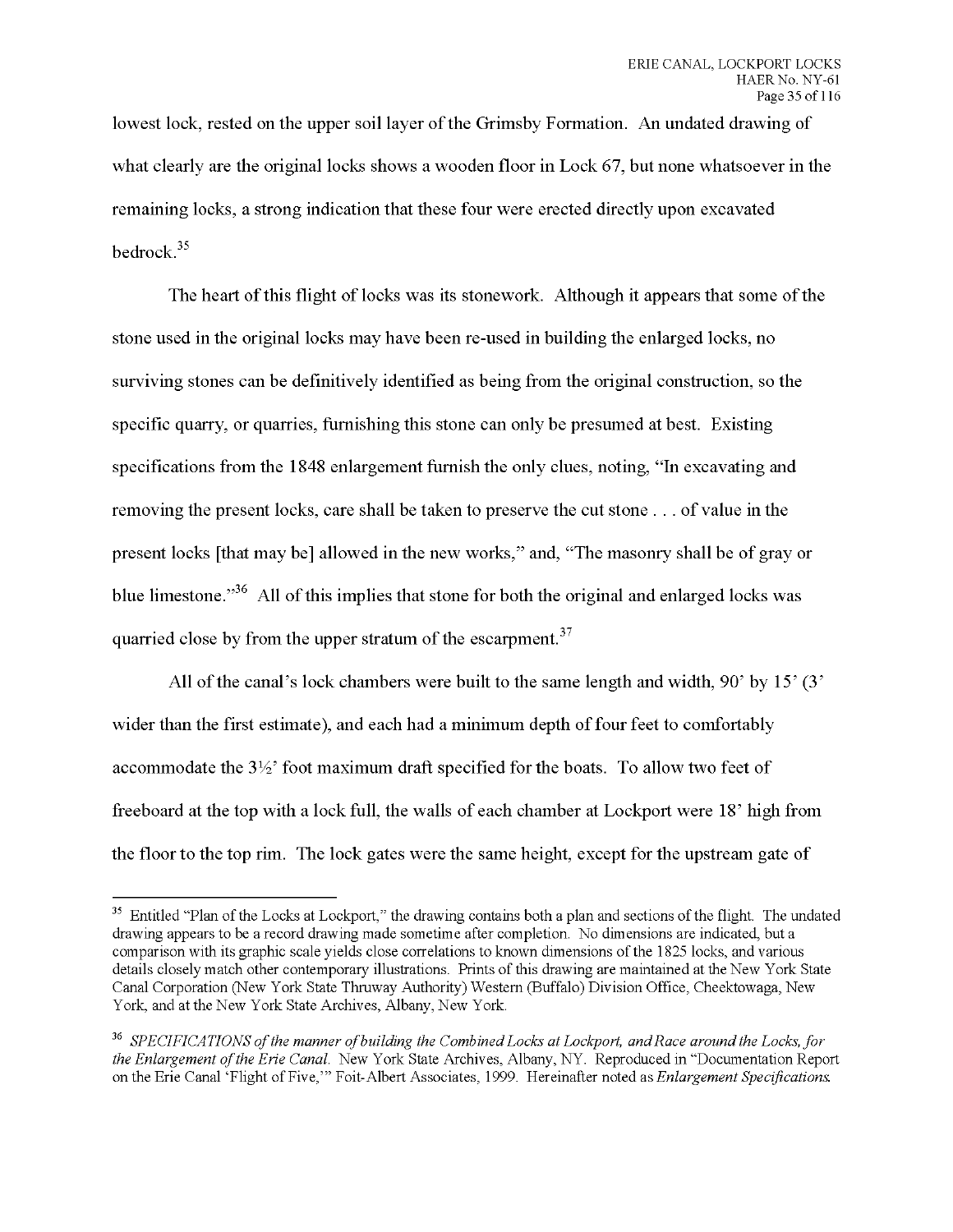Lock 71, which needed to be no taller than 7' since it opened into the upper canal channel. A 12' wide stone walk separated the two flights, a distance quickly found to be inadequate as the balance beams for the parallel lock gates overlapped the same area, making simultaneous operation difficult at best, with two operators needing the same space. Stone steps were built into the lock walls for operators to use when moving from one lock to the next. Two foot bridges were also erected, one at each end of the flight, to enable them to cross the flight. The edges of the lock chambers, stairs, and bridges were lined with wrought-iron railings, except where they would interfere with gate operation.<sup>38</sup> While the available drawing does not show a path for mules up the escarpment, surviving sketches made in the 1830s show a dirt path along the north side ofthe flight. Such sketches must be viewed with skepticism to account for artistic license, but, interestingly, these depictions all show additional foot bridges across the locks, one at each level, to facilitate easier movement around the complex and an absence of railings along the tops of the lock chambers, which would ease the handling of boats. The oldest available sketch, which first appeared in Colden's *Memoir,* shows only the two bridges indicated on the drawing, so the modifications shown in the sketches likely did occur during the flight's early years.<sup>39</sup>

Lock hardware was similar to that on other locks of the period. The gates were made from wood and assembled with wrought iron hardware. Each gate consisted of two leaves rotating about vertical hinge posts. They met in the center when closed to form a "V" facing upstream, a design known as a mitre gate. Thus, water pressure from the higher upstream level

 $37$  Additional evidence of this will be discussed in the next chapter.

<sup>&</sup>lt;sup>38</sup> "Plan of the Locks at Lockport," drawing.

<sup>39</sup> For an 1825 sketch, see Cadwallader Colden, *Memoir at the Celebrationfor the Completion ofthe New York Canals* (New York: W. A. Davis, 1825). The modified arrangement is visible in surviving lithographs, including "View of the Upper Village of Lockport, Niagara Co., N. Y., 1836," by J. H. Buford.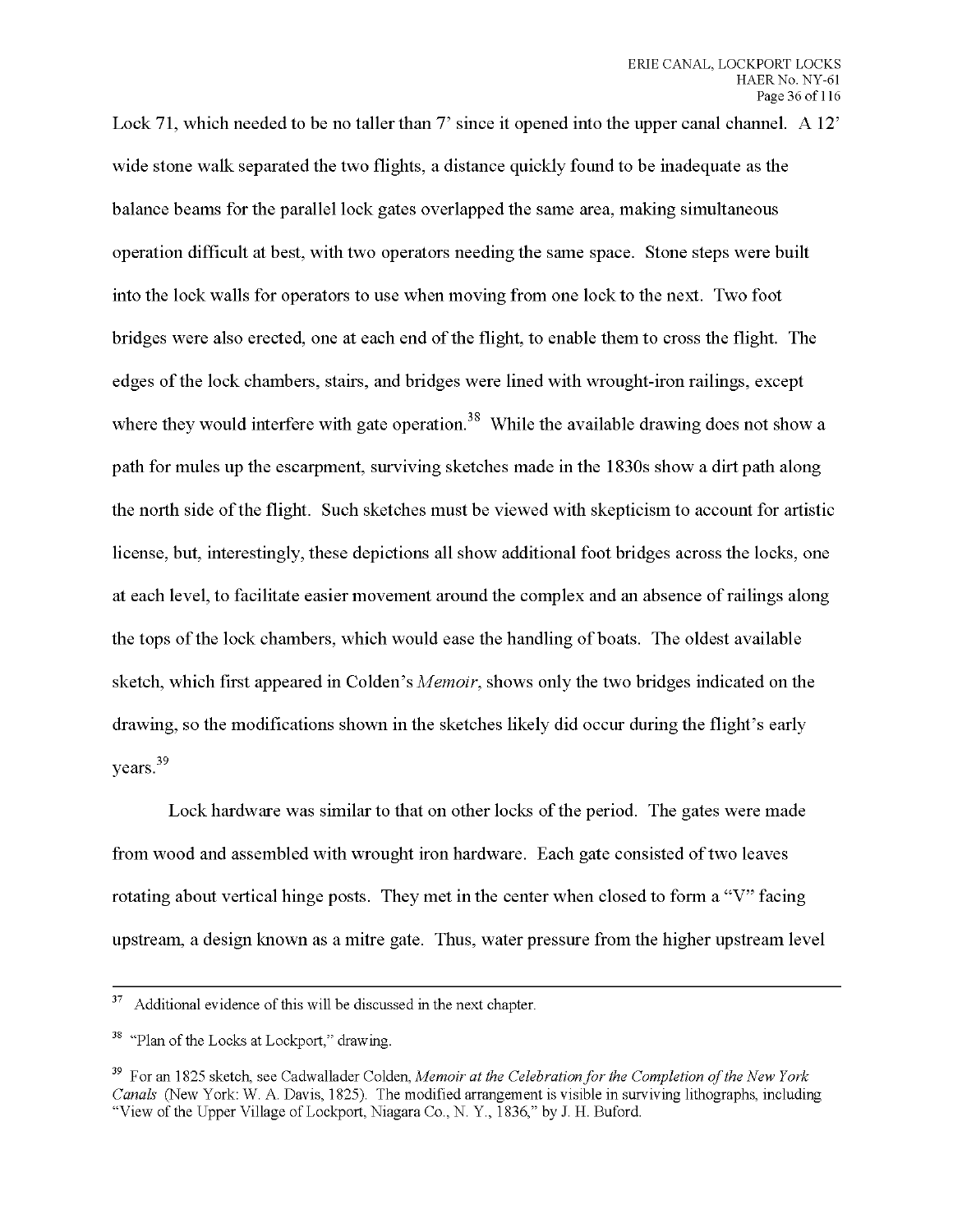tended to force the leaves together and minimize leakage. A triangular, wooden mitre sill on the floor served as a stop for the closed position. Extending out to the side from the top of each leaf was a balance beam, a long, heavy timber that operators pushed against to open or close the leaf, something that could be done only when the water level was the same on both sides. When open, each leaf fit into a recess in the lock wall so that it would not present any restriction in lock clearance.

Valves of some type were necessary to control the water flow between adjacent lock chambers, but at this remove it is not possible to know exactly what kind of valves the original locks utilized. No surviving documentation mentions them, and contemporary illustrations offer no solid clues. Many early canals featured wooden gate (sliding) or wicket (rotating) valves mounted in the lock gates that were operated by levers or handles mounted on the balance beams. A few used iron for these valve components. A more-advanced arrangement that was starting to become popular replaced the gate or wicket valves with culverts inside the lock walls. These had iron valves, usually gate valves, at their upstream entrances operated by iron winches mounted on top of the lock walls. These valves sealed better and lasted longer than gatemounted valves, but they required more elaborate stonework to form the culverts inside the walls. The one surviving drawing of the original locks details the stonework quite well, and it has some lines that appear to be just such culverts in the lock walls. But neither this drawing, nor any of the contemporary renderings of the Lockport Flight show anything that could be an operating lever or winch for a valve of any kind, and none of the original construction survives intact. Thus, we are left with something of a conundrum, and it does not appear possible to determine what type valves were installed with any degree of certainty.

<sup>&</sup>lt;sup>40</sup> Rotary valves, or gates—the two terms have been used interchangeably for water-control devices—were also known as sluice gates or paddle gates. To further confuse matters, sliding valves, now generally called gate valves,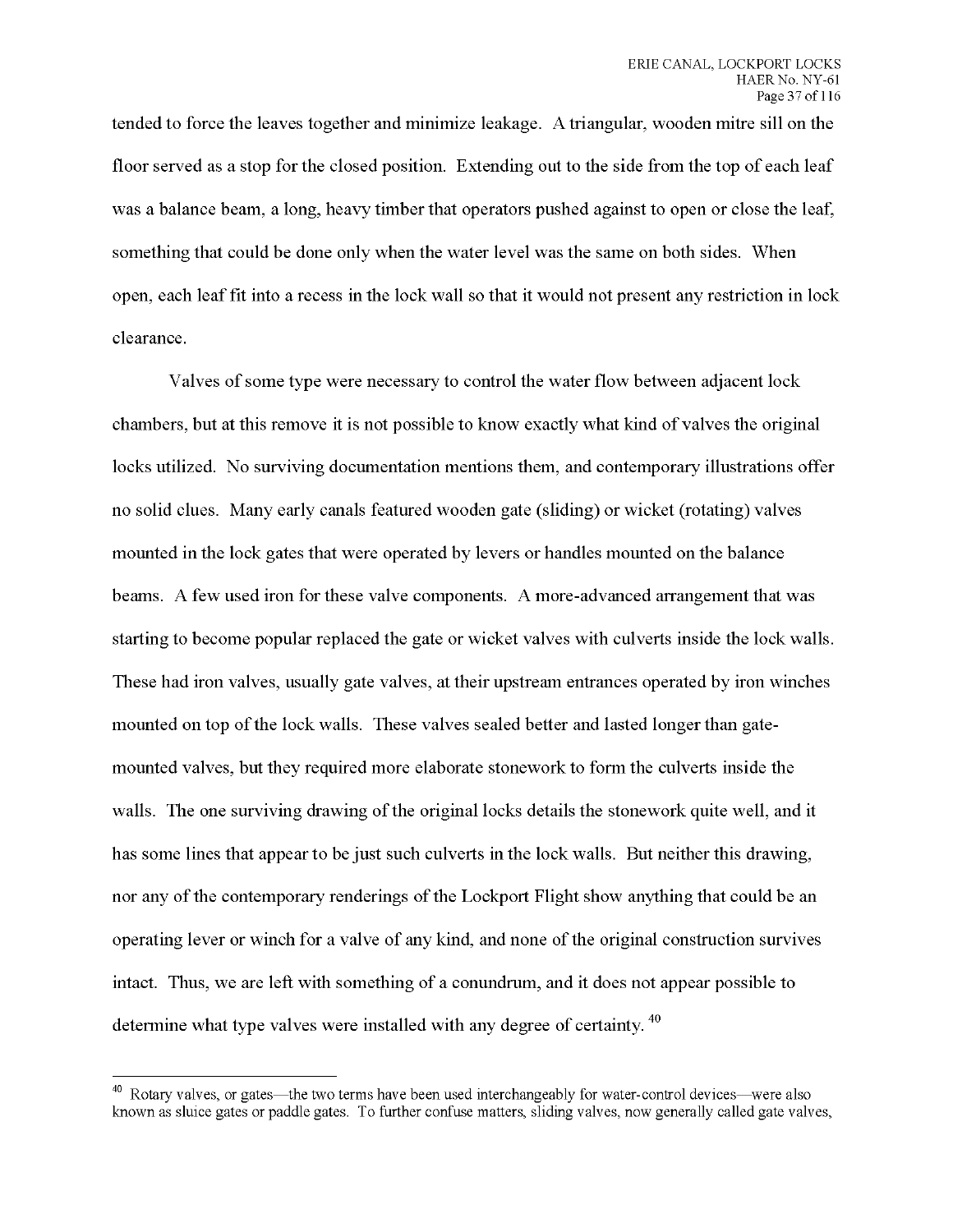Another aspect of water management that applied to any lock offered a unique opportunity at Lockport. The water passing through any lock, or flight of locks, necessarily varied with the traffic, but the water supply into the higher level of the canal remained relatively constant, or varied seasonally, irrespective of traffic. Similarly, the flow out of the lower canal level varied because of leakage, downstream lockage and other non-traffic-related reasons. Accordingly, lock installations were built with adjacent by-pass channels parallel to the locks. By using either a weir or movable gate at the by-pass channel's entrance, the upper level could be controlled by allowing any volume of water above that needed by the lock to flow around it. At most locations the  $8\frac{1}{2}$  differential pressure head was considered too small to be useful for water power, but the 60' head at Lockport, coupled with the large volume of water available directly from Lake Erie, made the location ideal for extracting a considerable amount of power to run machinery in mills and factories.

This resource was a key to the rapid development of Lockport as a manufacturing center, but it also generated its fair share of conflict and controversy over how rights to any economic gain from this power source should be allocated and who should control them. In fact, the controversy continues to this day, even though direct water powering of mills and factories has long since faded from the scene. The overriding question was, and is, a complex one involving ownership of the land through which any power/by-pass channel is built; the channel structure; and, fundamentally, the water itself and its pressure head. As might be expected, those who invested in purchasing the land and building structures and devices to harness the energy emphasized the ownership rights of rear property, while others claimed that the water and its pressure, caused by a natural geological phenomenon, should be owned by the public. The

were sometimes called paddle gates as well. Since drawings or illustrations of the original Lockport Locks are inconclusive, the actual type of any valve in the original locks is impossible to determine.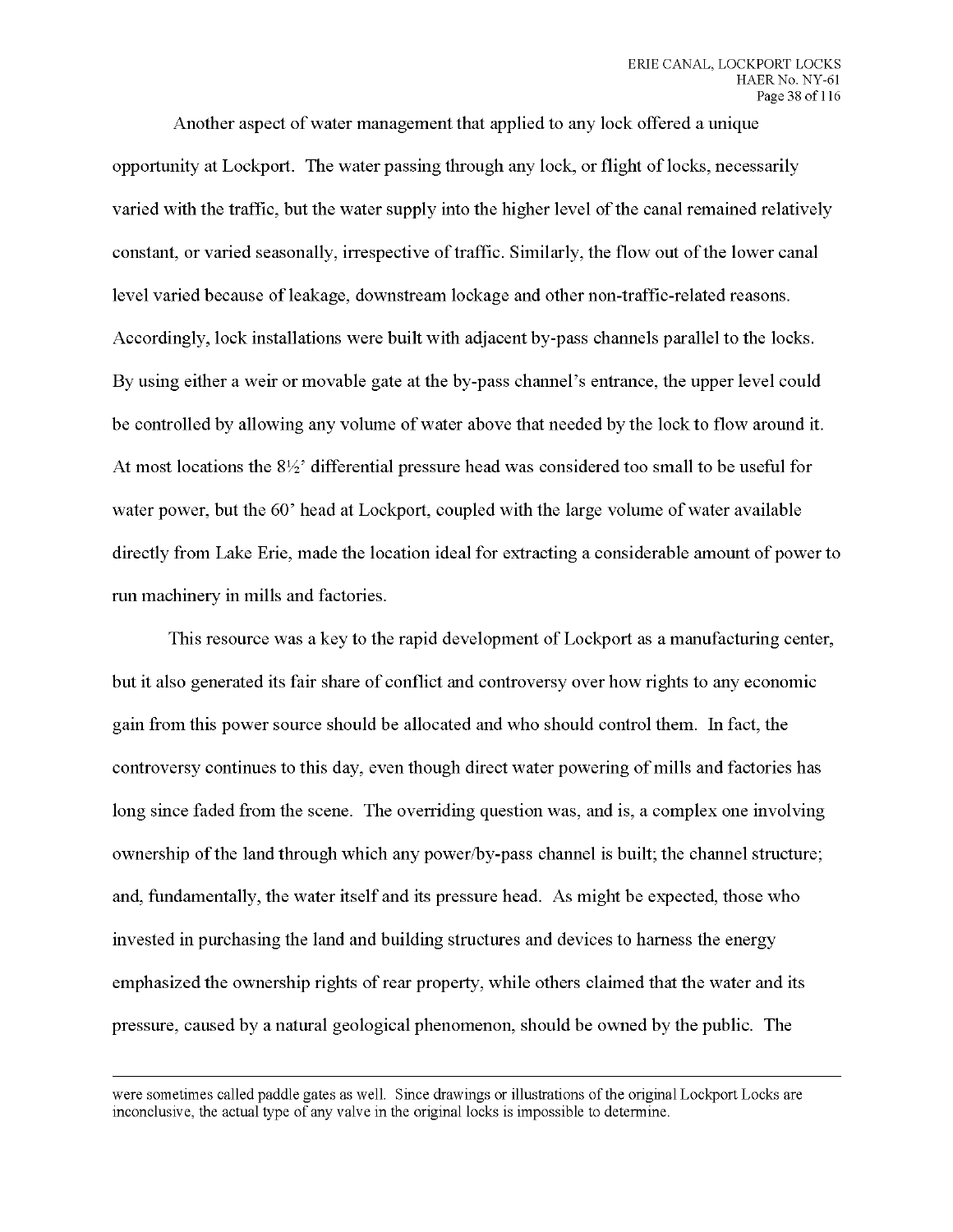common link, and the one that made the disagreement more than moot, was the Erie Canal with its Lockport Locks, since this man-made structure made use ofthe water for power practical and provided economical transportation for power-produced products as well. It was a publicly funded structure in an era of *laissez-faire* private enterprise in America, two very different economic concepts no one quite knew how to combine, and for which virtually no regulations or precedents existed.

The canal commission recognized an opportunity and decided to sell the right to use this water to the highest bidder. Messrs. Hatch and Kennedy won the bid and executed the necessary lease with the commissioners in  $1825<sup>41</sup>$ . Their power raceway was to be on the south side of the locks, where it would serve as both a power source and lock by-pass.

There was, however, one wrinkle in this plan. When the water rights lease was issued, the land through which the by-pass channel and raceway would pass was owned not by the canal commissioners, but by one Darius Comstock. Whether Hatch and Kennedy knew Comstock, or had worked out any arrangement with him concerning the raceway before bidding on the lease is not clear, but it soon did not matter. Comstock sold his property to Lockport entrepreneur Lyman A. Spalding, who soon purchased the land on the north side of the locks as well. Like Hatch and Kennedy, Spalding well knew the value ofthis water for power, and since it went through *his* property, he intended to exploit it exclusively regardless of any agreement made by others. By 1828, Spalding had constructed a flour mill over the race and a diversion dam to route the remaining water through an extended race system to other malls and factories owned by

<sup>&</sup>lt;sup>41</sup> Hatch and Kennedy's winning bid offered the state \$200 per year for use of the surplus water. For reasons now unknown, the lease agreement was written in a way that fixed that amount in perpetuity. Numerous attempts to change this clause have been made in the years since, none of them successful.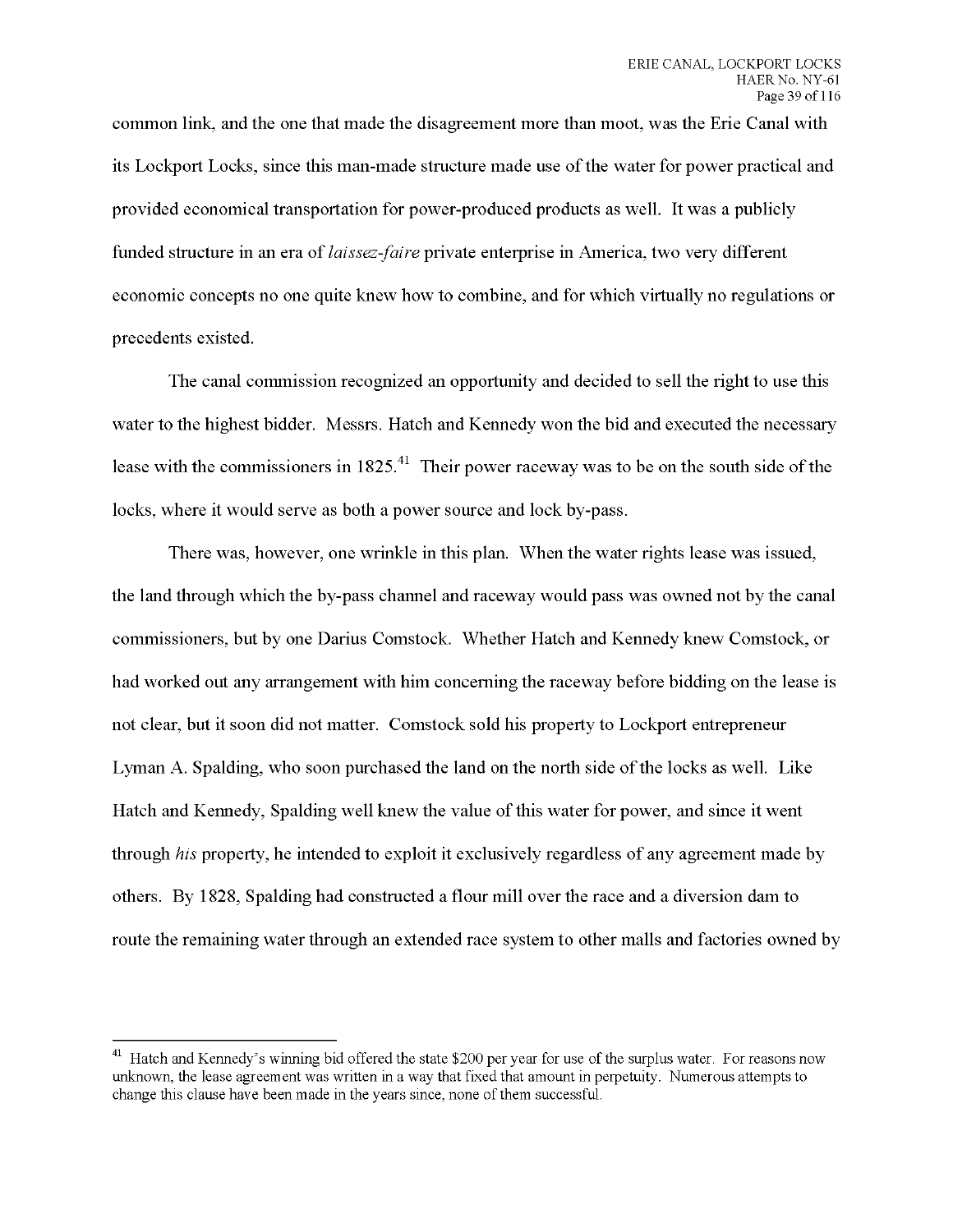others. Spalding, of course, sold what he considered his water to them, completely depriving Hatch and Kennedy of their asset.

Considering Spalding's actions an infringement upon their property rights, Hatch and Kennedy asked the commissioners to intervene. While the commissioners, who had entered into the agreement in good faith, agreed in principle with the plaintiffs, they were on uncertain legal ground. They had leased the water, which they controlled, but they had no authority over the land across which it flowed. Realizing their legal conundrum and eager to reach an amicable settlement that would keep the mills operating and still satisfy the plaintiffs, not to mention start their lease payments, the canal board—through a mediator to avoid a direct confrontation asked Spalding to reach a compromise with Hatch and Kennedy, possibly by purchasing their lease. Confident in his own position, Spalding refused and continued to use the water free of charge.

Unfortunately, Kennedy died not long after, and Hatch, lacking any firm resolve to pursue the matter from Kennedy's heirs, ultimately sold his lease to a syndicate who had determined the water was worth forcing the issue with the canal board. They immediately pressed their case with the board. Though issued a summons, Spalding failed to appear before the commissioners, who finally realized that no amicable settlement could be reached. Accordingly, they directed the lock superintendent to pass all water through the locks, thereby cutting offflow through the raceway. Deprived of power, Spalding was forced to close his mill and grant the legitimate lessees rights to build and operate power raceways across his land. The new lessees built a second raceway on the south side in 1833, and it furnished power to several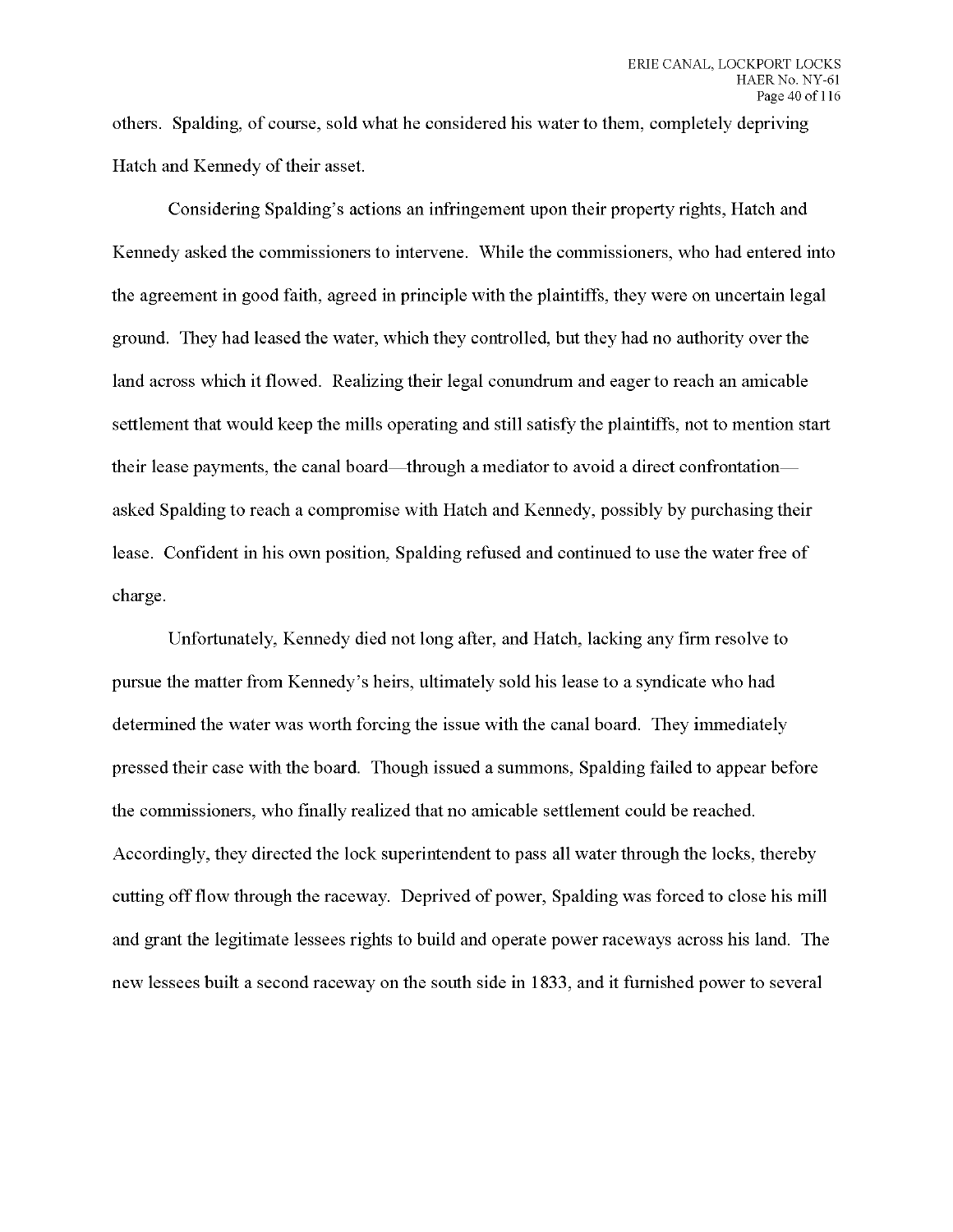additional businesses.<sup>42</sup> The south-side raceway system would be obliterated by construction of the Barge Canal locks between 1910 and 1918, although a tunnel would be built to serve a commercial hydro-electric power station. By then, electricity was rapidly replacing water power in individual mills and factories, making complete restoration of the race unnecessary.

The Lockport Flight was completed with suitable ceremony when its capstone was laid on June 24, 1825, several months before the last portion of the Deep Cut at the crest of the mountain ridge. This last portion was not completed without incident. As completion ofthe canal neared, merchants and boatmen grew ever more eager to reap their expected rewards. They had established a portage between Buffalo and Lockport until the last section could be finished. As soon as the canal between Buffalo and Tonawanda Creek was finished in August 1825, they persuaded canal operators in Buffalo to fill it and, thus, shorten the portage. Unfortunately, filling this portion of the canal also flooded most of the Deep Cut, delaying work until a drain could be dug to dry out the channel enough for the excavation work to be completed.

As opening day approached, the commission finally chose people to operate the Lockport Locks. William C. Houck, commissioner in charge of the Niagara County section, selected Zenas P. Thrall to be the first lock tender, assisted by an individual identified only as Mr. Land. Thrall, a 24-year-old native of Windsor, Connecticut, who had come to Lockport for canal work in 1821, apparently earned the job by successfully managing the first passage by a boat (the

<sup>&</sup>lt;sup>42</sup> "Report, &c. To the Legislature of the State of New York." 1831. New York State Archives, Albany, NY. Hereinafter noted as "Canal Commissioners Annual Report," year. *Historic Structures Report,* Appendix, "Time Line," i.

<sup>&</sup>lt;sup>43</sup> Whitford, *History of the Canal System*, 123.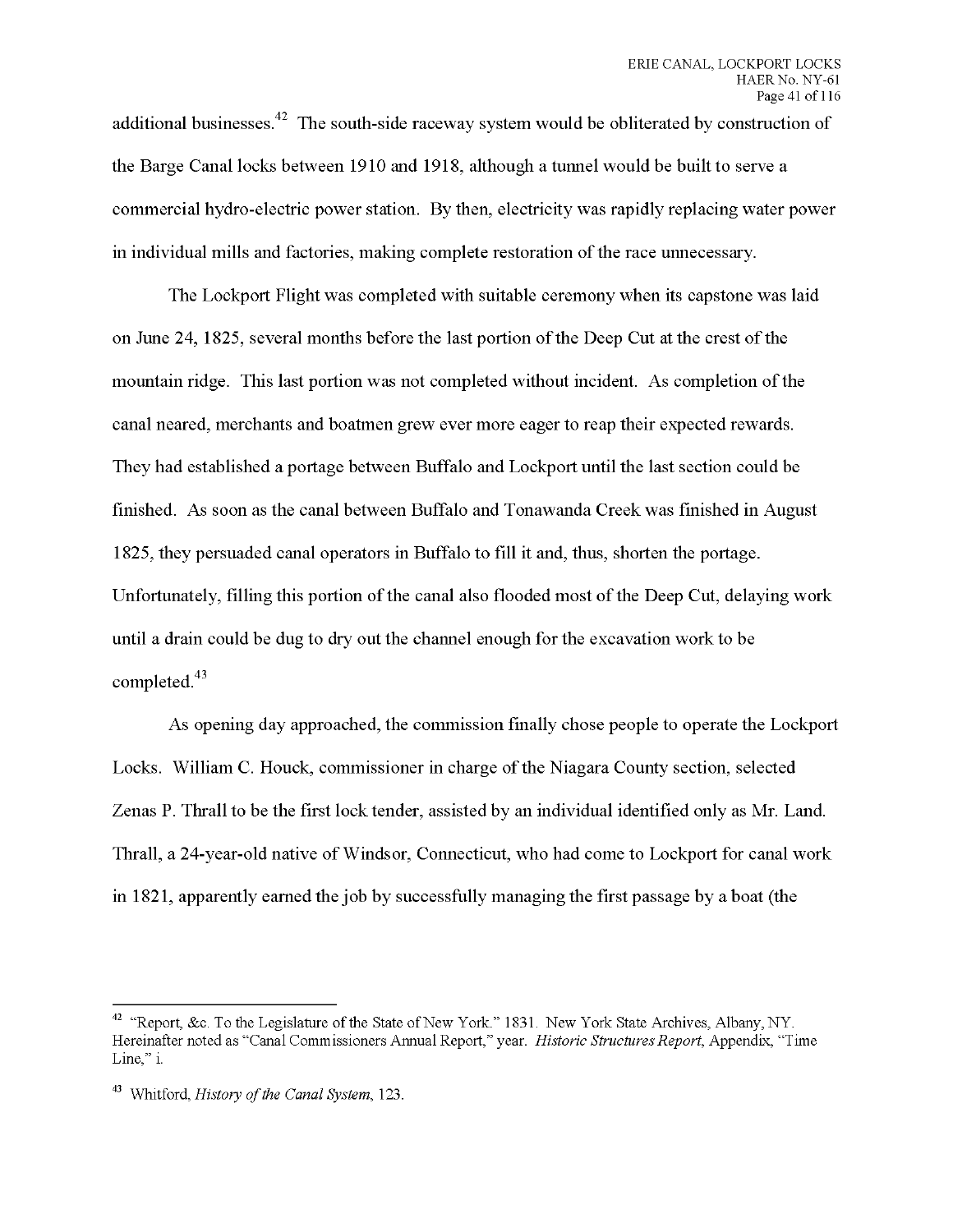**WILLIAM C. HOUCK, no less) through the flight. His appointment letter was written a mere three days before the canal's official opening.**

In spite of the last-minute difficulties, work on the canal was finally completed in **October 1825, and a grand celebration began on October 26 , when a flotilla of boats headed by the SENECA CHIEF carrying Governor DeWitt Clinton began an eight-day journey through the canal and down the Hudson River to New York City. A cannon shot rang out as the boats cast offfrom the Buffalo dock. Cannons arrayed along the canal's entire length relayed the signal all the way to New York and back, a process that lasted over two hours. When the returning signal was heard, the entourage set off for Lockport and, ultimately the Atlantic Ocean, into which Clinton poured a keg of Lake Erie water to symbolize the "wedding ofthe waters."**

**The Erie Canal, "Clinton's Ditch," was open for business.**

<sup>44</sup> "Z. P. Thrall First Lock Tender," [Lockport] *Union-Sun andJournal* Aug. 21, 1975, 19. This article includes a reproduction of Houck's Oct. 23, 1825 letter to Thrall.

*<sup>45</sup> Ibid,* 123-130. Bernstein, *Weddingofthe Waters,* 308-321.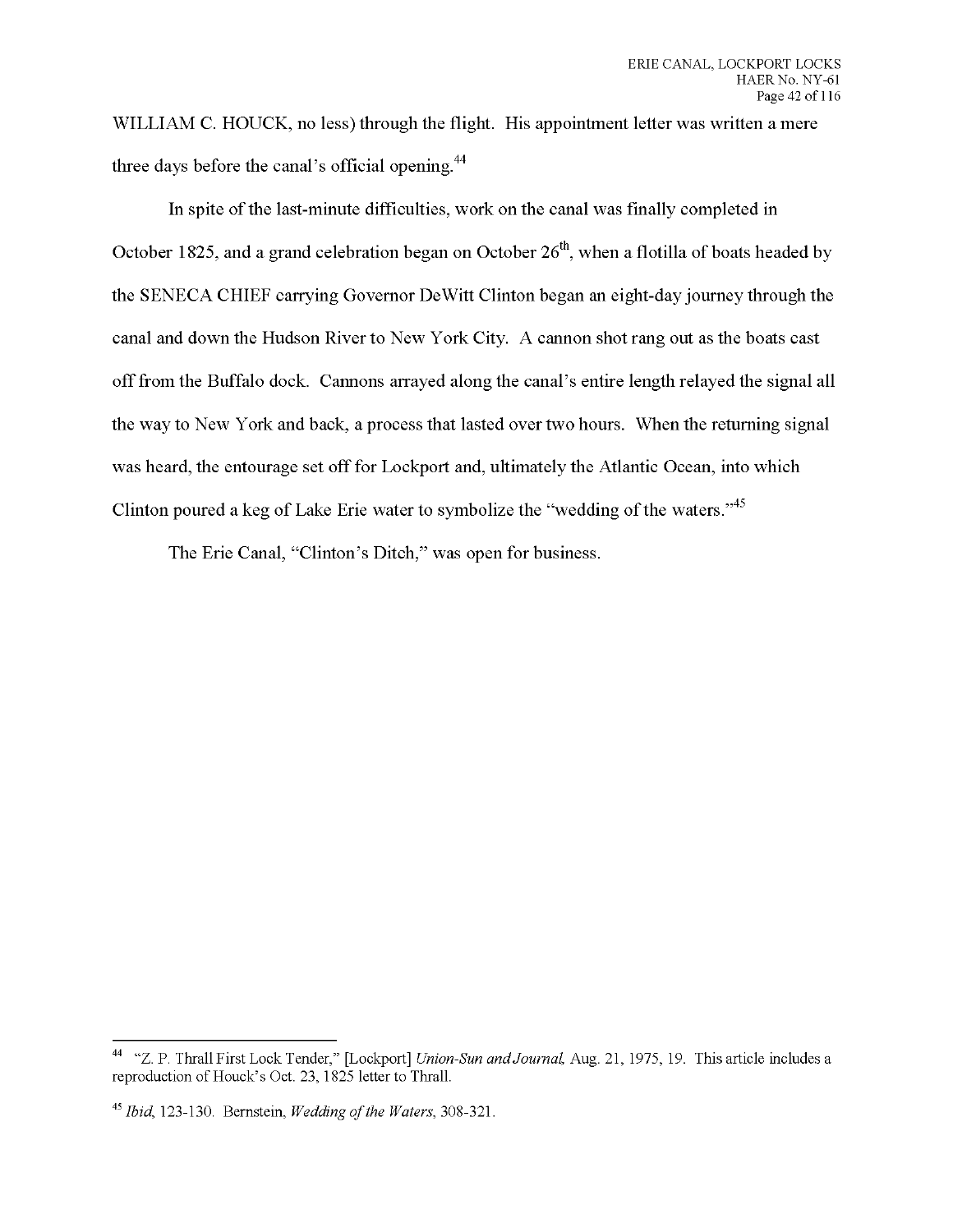## THE ENLARGED LOCKS

The Erie Canal was an immediate success. During 1826, the first full year of operation, some 7,000 boats used it, and they paid over \$500,000 in tolls, about five times the amount needed to pay the bond interest due. The traffic and toll revenue continued to exceed anticipated levels, so much so that the commissioners were able to report that the canal's entire construction debt had been paid in full in 1837, years ahead of the most optimistic projections.  $46$ 

While it proved to be a great success and an engineering achievement considered at the time to be one of the wonders of the world, Clinton's Ditch was far from perfect. To stay serviceable, it needed constant attention to repair normal wear and tear on everything from lock gates to the towpath, and natural occurrences wreaked havoc all too often. Heavy rainfall could dump more water into the ditch than overflow spillways could handle, causing the canal to overflow its banks. This usually meant damage to the banks and towpath that stopped navigation until it could be repaired. The entire canal froze in the winter, curtailing both navigation and maintenance for months. Under-ice currents and the action of snow and ice on the earthen banks damaged significant stretches every winter, but the damage could not be seen or corrected until the spring thaw. Miles of banks and towpaths needed reshaping each year, and the first boats through usually ran aground on shallow spots that had formed during the winter. These, of course, had to be dredged out as quickly as possible.

The stone lock and aqueduct structures generally fared better than the channels, but they were certainly not immune from weather damage. In spite of Canvass White's cement, water still found cracks where it could seep into or between stones, and its freezing and thawing

Bernstein, *Wedding of the Waters*, 325.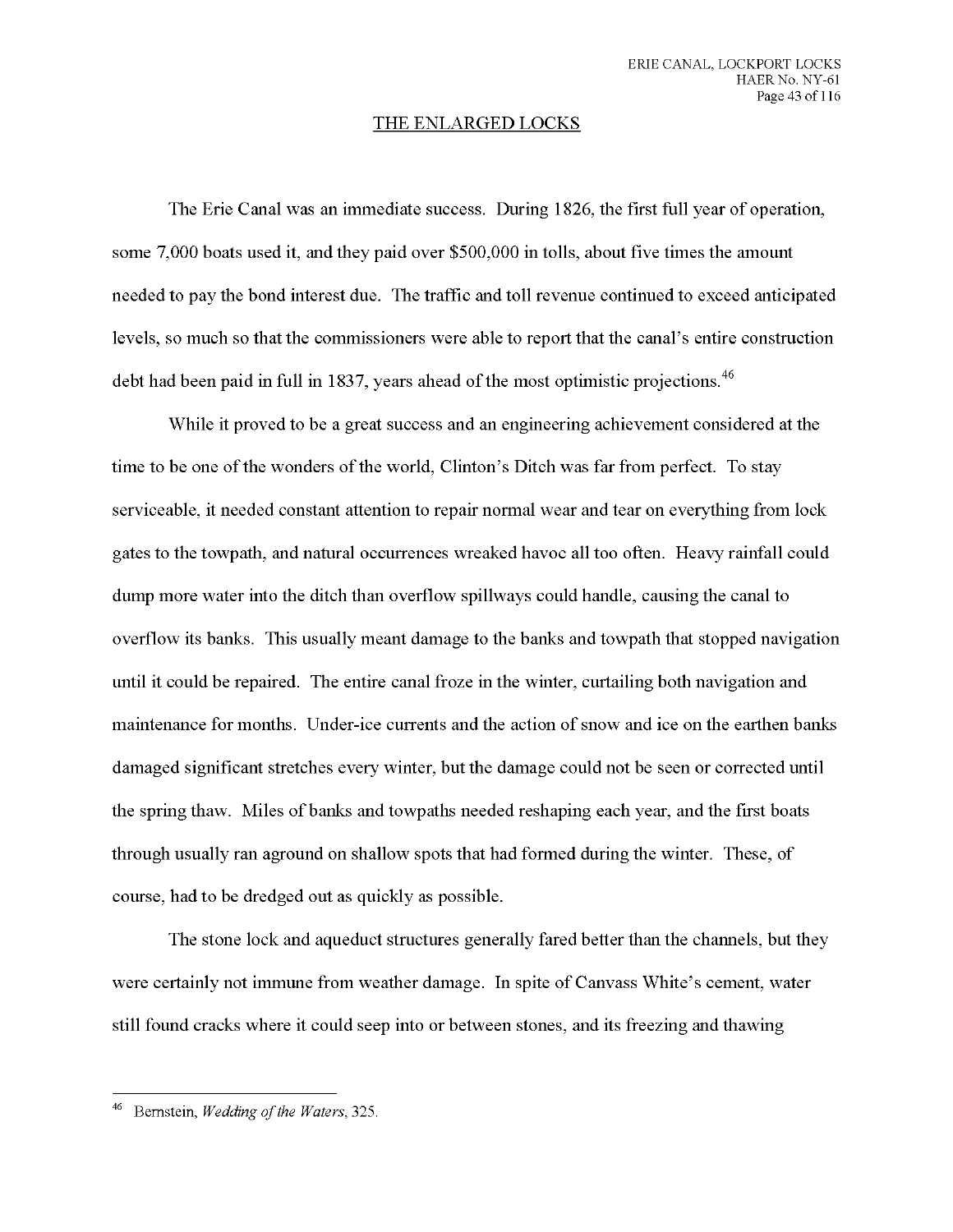actions gradually produced additional cracking or heaving in weak spots. Moving ice could also damage lock gates. Damage that prevented proper operation or distorted the shape and size of a lock could result in opening delays of days, or occasionally weeks, pending repair.

Given the limited technological knowledge and experience at the time, the canal's vulnerability to weather is not surprising. Since nothing of this scale had been built before, little was known about the effects of weather and environment on such a structure, or about how to design for them. In all fairness, however, it must be noted that canals built a century and more after the original Erie, including the present day New York State Barge Canal, still share many of the same weather-related problems in spite of improved materials and methods. In retrospect, the original design and construction appear to be as sound as materials and practices ofthe day allowed.

Clinton's Ditch has been credited many times as the first field school for engineers in the United States. Much of the foundational work for establishing civil engineering as a respected profession was a by-product of designing and building the original canal, and many of America's best early engineers—men like Benjamin Wright, James Geddes, Nathan Roberts, John Jervis, and Canvass White, all of whom enjoyed distinguished careers—got their start on it.

But the lessons were not over as soon as the canal opened for service. As noted above, its day-to-day operations revealed a number of shortcomings. But the biggest problem the Erie experienced was its popularity. No one foresaw the tremendous growth in traffic that began almost immediately upon its opening. Its success spurred the construction of six more canals over the next decade in New York alone, and some of these connected to the Erie and fed even more boats into it. This density and the intense competition between "canawlers," as the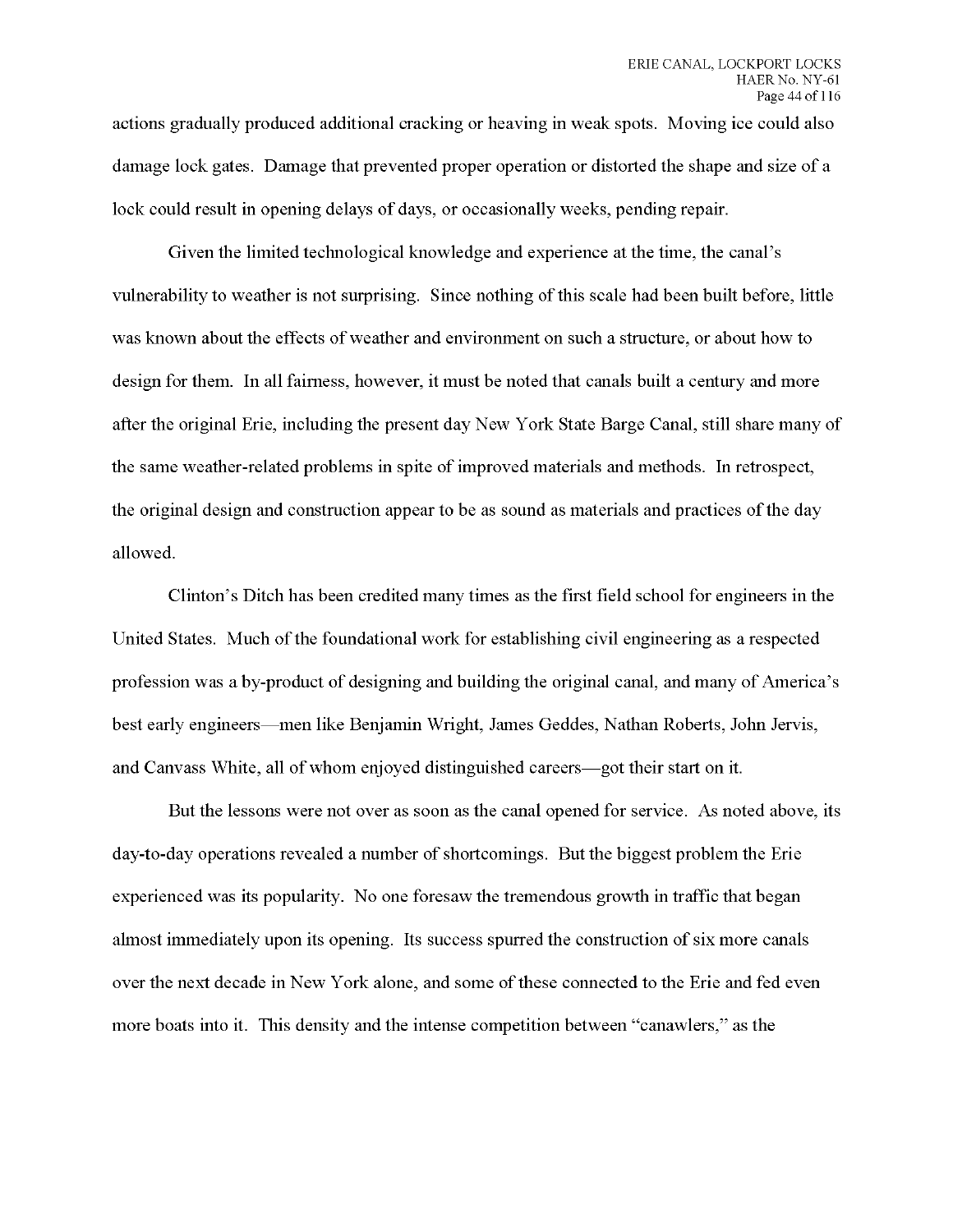boatmen came to be known, soon began to cause unanticipated maintenance troubles for the canal.

Two types of boats navigated the Erie Canal, packets, which primarily carried passengers, and freighters of varying sizes. Of these, the greatest competition existed between the packets, and speed was a primary means of attracting passengers. The smaller freighters tended to handle more valuable items than the larger bulk carriers, and speed was of interest to them, too. Speed is relative, of course, when the power source is a mule walking along the bank, but a higher speed causes any boat to generate a larger wake. All wakes splashed against the canal prism's banks, and those from speeds greater than about four miles per hour were strong enough to cause noticeable bank erosion. The displaced dirt slid straight to the bottom of the prism and created shallow spots that grounded larger boats. As early as 1819, only three years after the first canal section opened, the commissioners enacted a speed limit of four miles per hour to minimize this erosion. Lock masters could impose fines on boat captains who took too little time coming from the last lock, but many pushed the limit as far as possible anyway.

Packet boats posed other problems as well. They had the right of way through locks, something freight captains greatly resented, and this led to unsuccessful efforts at limiting the number of packets allowed each day. There was also a revenue issue. Canal tolls were based on each boat's net weight, which was determined by measuring their displacement at strategically located weighlocks and subtracting the boat's known tare, or empty, weight (measured each season at a weighlock). After a study revealed that these lightweight packets paid a fraction of the tolls paid by most freighters, the commissioners wanted to limit their numbers, too, but the demand by passengers was strong enough in this era of few travel options that no serious limit could be imposed. As for "speeding tickets," captains tended to consider them merely a cost of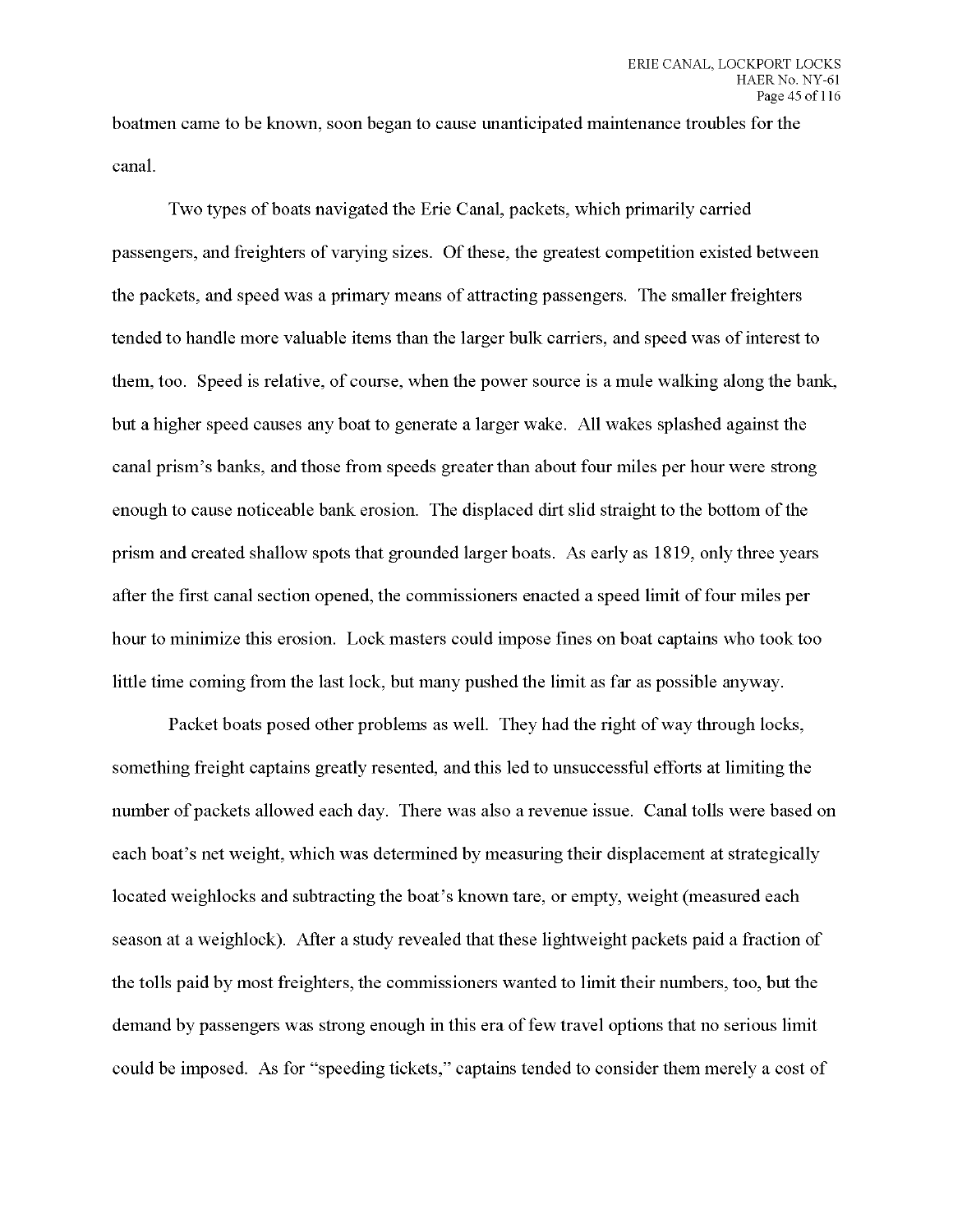doing business and figured them into the fares they charged. Relatively ineffective at controlling erosion with speed limits, the canal maintainers began repairing the most vulnerable prism walls with stone or wood, an effective, but expensive solution. The cost averaged about \$1,600 per mile, but almost 250 miles ofthe canal had been modified this way by 1828. Fortunately, the revenue needed to pay for it—most of it coming from the larger, slower freighters that did little damage—continued to pour in. $47$ 

More expensive still were major repairs needed to some locks, aqueducts, weirs, and bridges, but some ofthese offered opportunities to improve the facilities rather than simply repair them in kind. For example, the soft stone used to build at least one aqueduct had not withstood weather cycles well and had to be partially rebuilt. In the process, it was widened to allow two boats to pass. Some locks built in relatively soft or wet ground had settled to the point that they could no longer lift the heaviest boats to the higher channel. Boats having a full draft would run aground trying to enter or exit the upper gate, causing serious delays while some of their cargo was offloaded, portaged around the lock, and reloaded. There was no alternative to replacing such locks, but closing a lock would cost more in lost traffic and revenue than the cost of a new lock, so the best solution was to build a second, new lock beside the old one. Once it was finished, the old one could be dismantled, its foundation raised, and the lock rebuilt to end up with a double set that would expedite lockage in both directions. The Lockport Flight of Locks, having been built mostly on solid rock, did not have noticeable settling problems, but Roberts' wisdom in proposing a double flight was proving to be equally applicable to single-lock sites as well.<sup>48</sup>

Whitford, *History of the Canal System*, 131-132.

*Ibid* 132-133.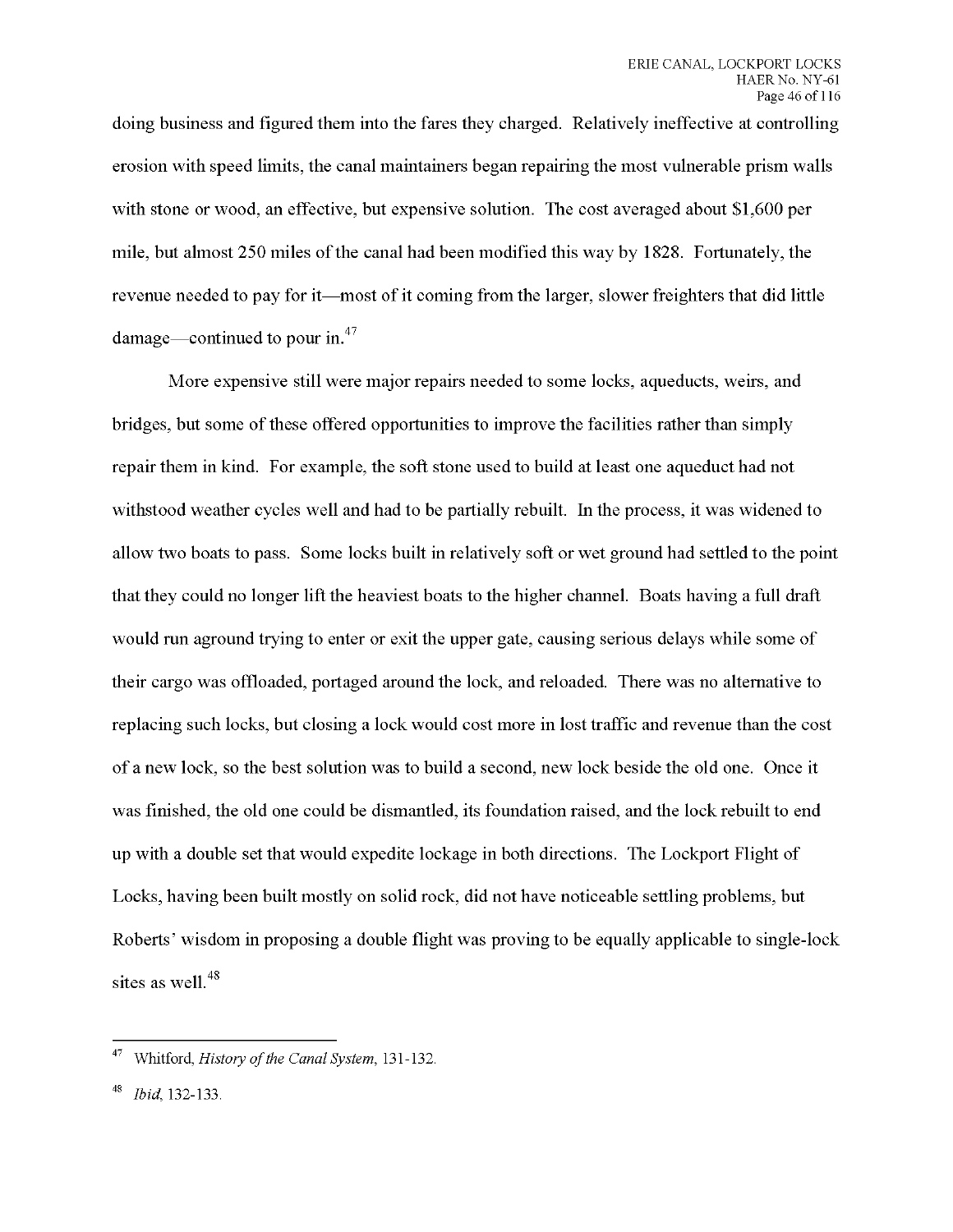The collective effect of all these problems combined with the high traffic levels was a growing movement to enlarge the canal. It would, like the original project, be an expensive affair, but the original debt had been repaid quickly, and even with the repair and improvement expenses, the commissioners had been able to lower the tolls about 28 percent in 1833, so confidence was high that an enlargement project would yield similar results.

The canal commissioners submitted a report to the legislature the following year that described overcrowding, especially on the eastern portion of the Erie Canal, and suggested a likely need to double a number of locks in the near future. Though not specifically detailed in this report, the commissioners evidently had canal enlargement in mind, since they did recommend that any new locks be 10' longer than the existing ones. In his 1834 annual address to the legislature, Governor William L. Marcy agreed with the commissioners and began to lay the political groundwork for enlargement as well, noting, "If our canals are to be what a wide management cannot fail to make them—the principal channels for [western] trade—we must calculate its extent, and make them adequate to this object."<sup>49</sup>

As might be expected, this official mention of possible canal enlargement initiated much debate among legislators and other interested parties over the best dimensions for any enlargement, how best to progress any project without hindering navigation, how to fund it, and, of course, whether it was actually needed at all. The last consideration was more than just naysaying by uninvolved persons who feared greater taxation or public debt, for what would ultimately prove to be formidable competition to all canals was looming on the horizon. Not having a practical canal route to the Ohio River, Baltimore, Maryland, businessmen had gambled on a new technology, the steam railroad, in 1827 to put Baltimore back in the running as a major

*Ibid,* 134. Whitford quoted the *Governor's Annual Message* of 1834.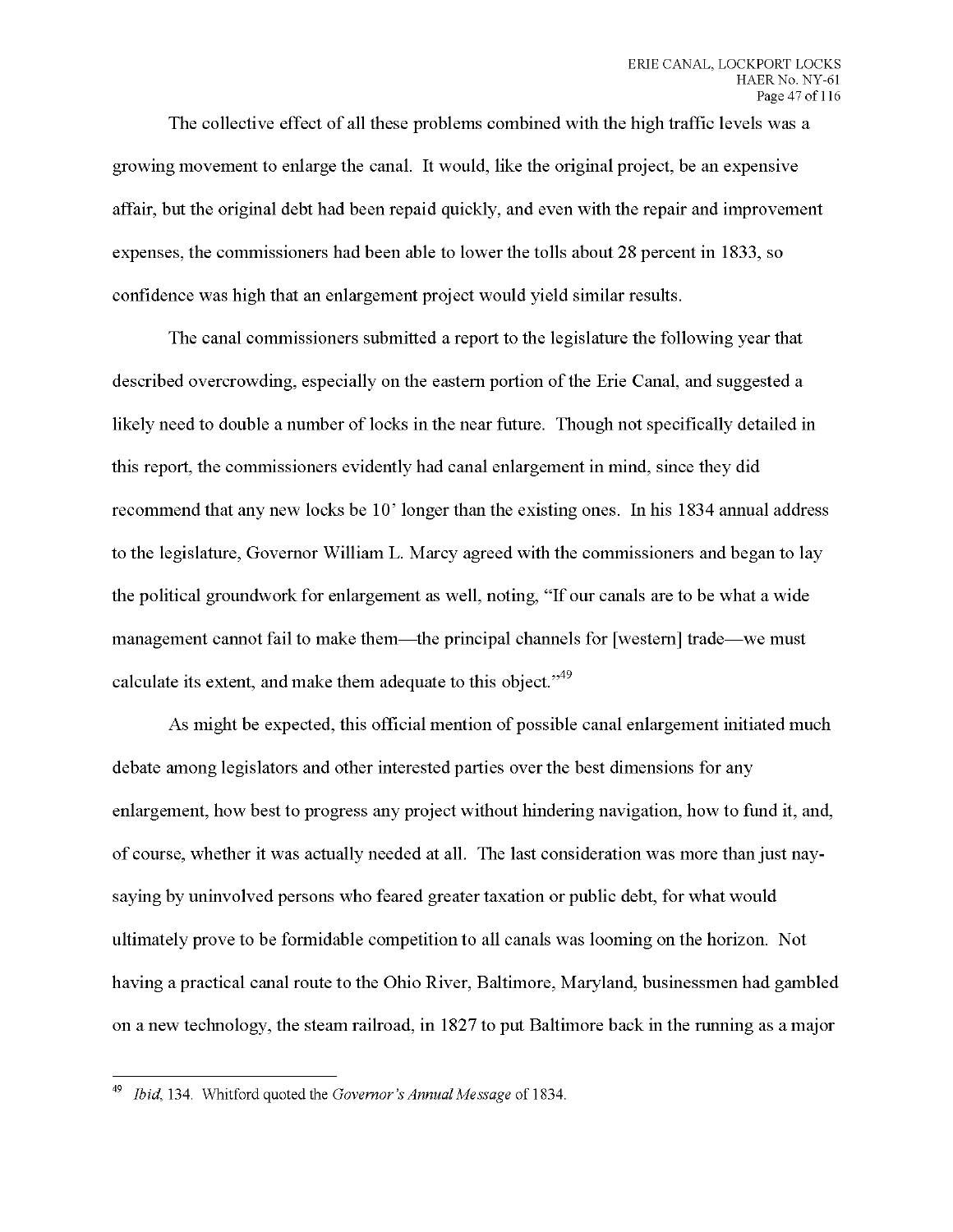port for traffic to and from the growing West. While the Baltimore and Ohio Railroad would not reach its goal until 1852, the technology was already demonstrating its potential in several locations, including the 16-mile-long Mohawk and Hudson Rail Road, which began ferrying passengers around the twenty-seven Erie Canal locks between Albany and Schenectady in 1831, pulled by a steam locomotive ironically named DE WITT CLINTON. The following year, the New York Legislature issued a charter for the New York and Erie Rail Road, which began building a line that essentially paralleled the Erie Canal, a line it finally completed in 1851. In 1842, a collection of several railroads (that would be consolidated into the New York Central System a decade later) began offering service between Albany and Buffalo. If rail competition was not enough, proponents of a new canal large enough for ships between Lake Erie or Ontario and the Hudson River renewed their push for public support and funding of that venture. All of these efforts argued against additional expenditures on the Erie Canal.

To rebut this potential competition, yet use the threat it posed to help justify an enlargement, the canal commissioners engaged John B. Jervis, Holmes Hutchinson, and Frederick C. Mills to perform a canal-railroad comparative study. Their report, submitted to the legislature in March 1835, suggested, but offered no conclusive evidence, that canals have, and apparently would continue to, "... cost less than rail-roads, both in their construction and repairs."<sup>50</sup>

Though a wide-spread economic recession began to take hold in 1834, support for enlarging the canal in the heavily Democratic legislature remained strong, however, and it ultimately decided in favor of enlargement in 1835, even though the canal board had not yet received its final engineering reports or decided on all of the changes that would be needed to

<sup>50</sup> *Assembly Journal* 1835,42.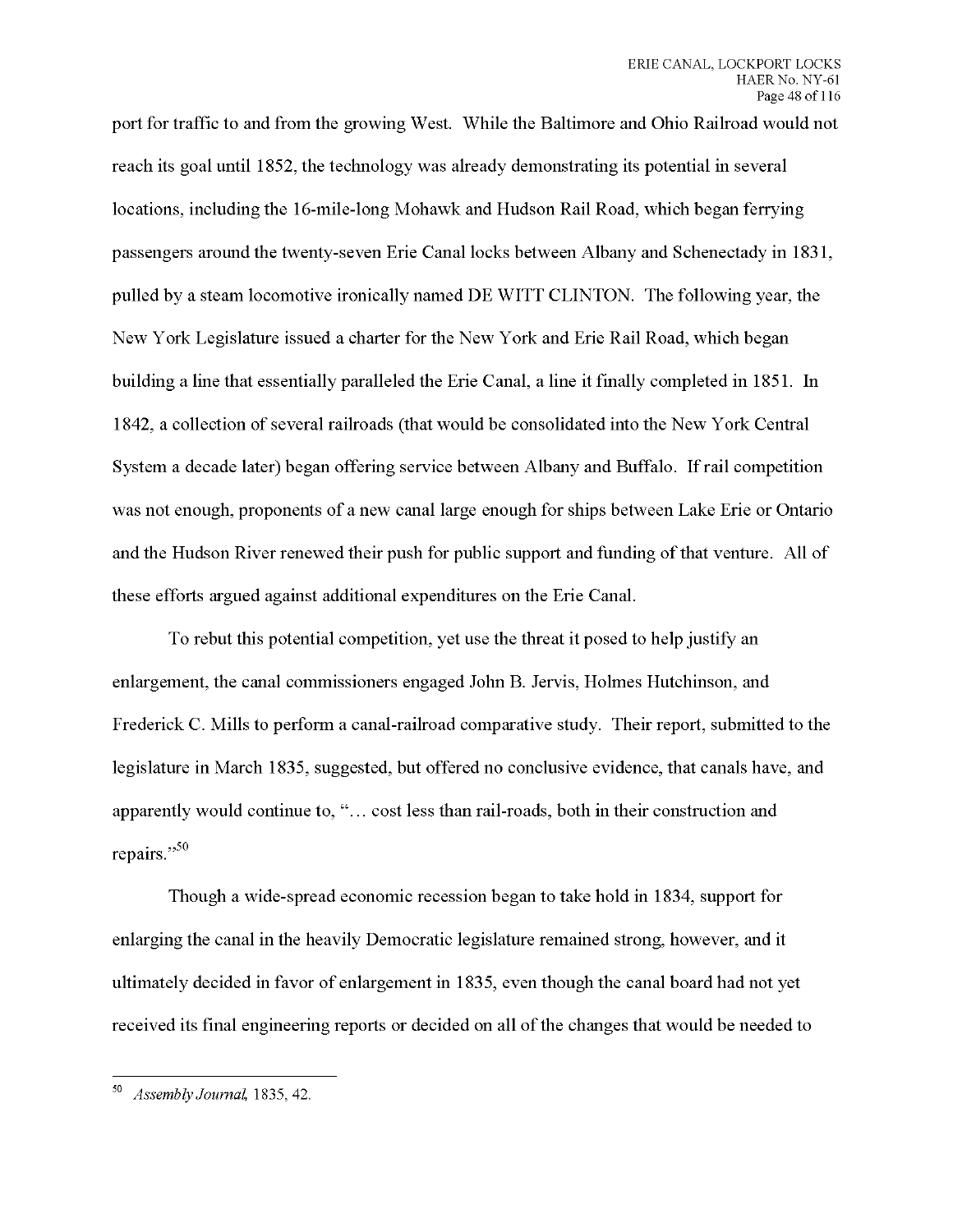accomplish the goal. Even the lock size remained in doubt, and the cost estimate of some \$15 million was rough at best. In the final analysis, the commissioners decided on a canal 70' wide and 7' deep, with locks 110' long by 18' wide. Some minor changes in the canal's route were made to improve the alignment and eliminate a few locks, especially on the eastern end, but most ofthe canal would follow the original route, with new locks and aqueducts built more or less beside the old ones. Double locks were specified for locations with the highest traffic density, including Lockport. All of these changes would allow more boats to pass, each of which would be able to carry more than three times the cargo oftheir predecessors. Figure 3 provides a comparison between the original and enlarged boats and locks.<sup>51</sup>

For Lockport, the enlargement meant that a new flight of double-combined locks would have to be built, since it was not possible to simply enlarge the existing ones, which were in poor condition anyway. Fortunately, better documentation exists for this flight than for the original one. This documentation includes specifications and drawings that provide a good indication of the design and of how the work progressed, and it matches up well with what can be observed of the surviving structure. In many respects, including stone construction and wooden, manually operated gates, the new locks appeared to be simply larger versions of the original locks, but they actually contained a number of subtle, but important improvements.

Though the canal enlargement project was authorized in 1836, construction work at Lockport began two years later, after the funding was in place. Unlike the original Erie, this expansion was substantially engineered before construction began, and that took some time. The canal commissioners had selected Thomas Evershed, a 19-year-old immigrant from England, to serve as engineer in charge. Though young, Evershed brought unexpected experience and

<sup>&</sup>lt;sup>51</sup> For a thorough discussion of the enlargement debate and the development of the enlarged canal's specifications and early construction, see Chapter III of Whitford, *History ofthe Canal System,* especially pp 131-159.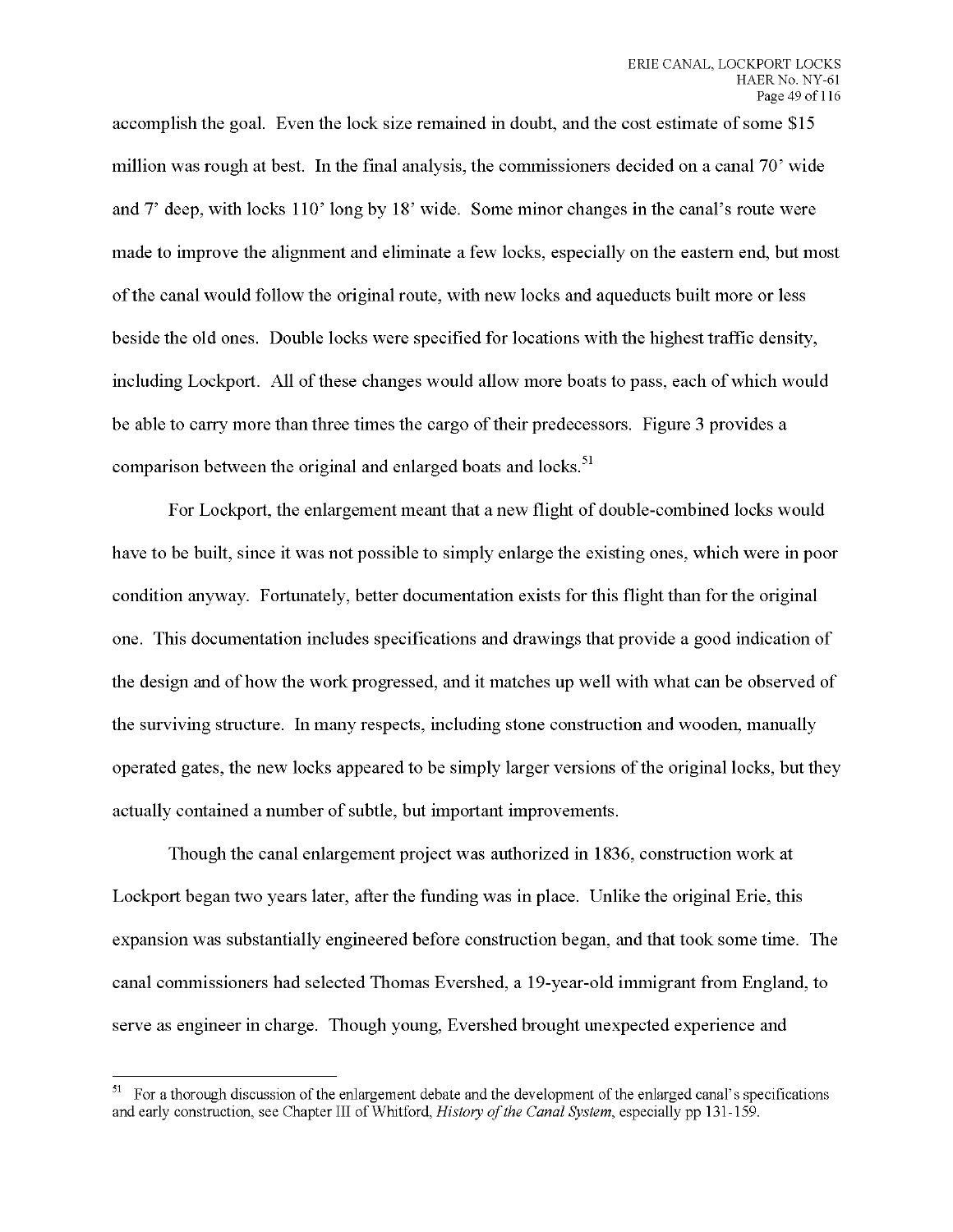knowledge to the project, and he had the self-confidence needed to take charge of the massive project. Quickly familiarizing himself with the situation, he realized that he had two basic tasks to accomplish before a shovel could break any ground.



Figure 3. These drawings, all to the same scale, illustrate the capacity increase achieved with the first enlargement. Only one of the lock chambers is fully shown. (Drawing by author)

First, the commissioners insisted that navigation on the canal continue with a minimum of inconvenience during construction, which was initially expected to take about four years. While clearly understandable, this meant that the new Lockport Flight would have to be built alongside the original locks while they remained in service, and that meant a major new excavation into the escarpment wall, since the original locks had been put in the most optimum location. This excavation was, however, primarily a construction and time problem, not an engineering one.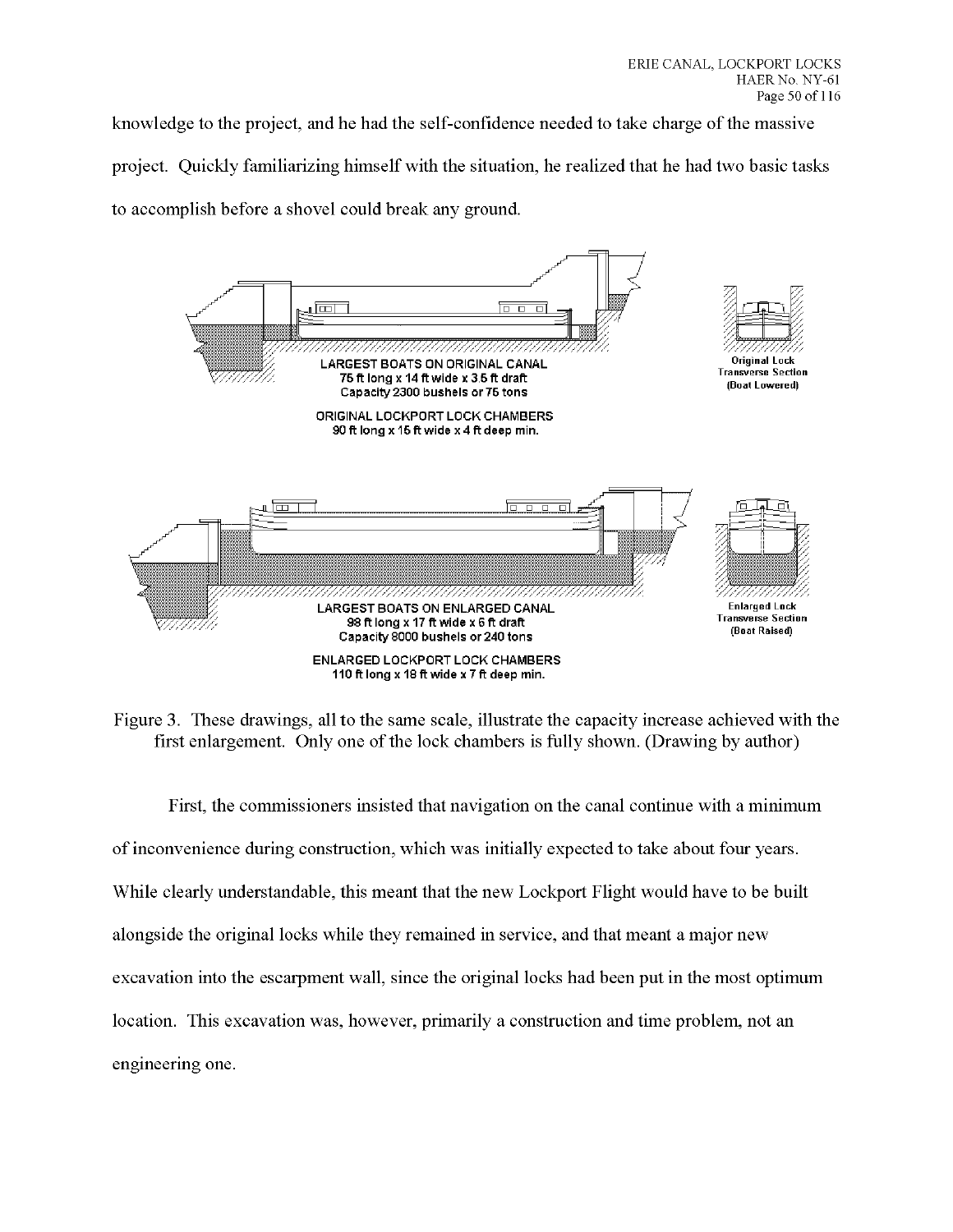Evershed's second concern did involve engineering, specifically, how to learn from the experience gained from operating and maintaining the original canal and then incorporate those lessons into the new designs. Because of its rock foundation, the Lockport Flight had less subsidence and fewer distortion problems than some other locks had experienced, but there were still opportunities for improvement, and the locks had worn out faster than anticipated. Additionally, the greater volume of the new locks meant that more water had to be handled during each lockage. While the same basic design, a pair of five-lock flights, would be used, Evershed did not want the greater volume to lengthen the time needed to negotiate the flight, which meant a higher rate of water transfer between locks. Water flow had to be controlled so that it did not jostle boats around within a lock, as this could cause damage to a boat, or even binding between the boat and the lock walls.

The design for a project of this magnitude could not be expeditiously accomplished by a single individual, and the Canal Commission had charged Evershed as much with managing the western end of the enlargement project as with engineering any portion of it. Accordingly, Evershed hired additional engineers to do most of the detailed design and drawings. Chief among these were Alfred Barrett, John D. Fay, Stephen F. Goodling, and Davis Hurd. While Evershed retained the ultimate design responsibility and personally signed the drawings, Barrett appears to have written most, or all, of the specifications and directed the design and drafting work.<sup>52</sup>

Where the original locks seem to have been built without much, if any, design documentation, depending instead on the knowledge and skills of stone masons, carpenters, and blacksmiths, Evershed's engineers prepared a detailed set of specifications that covered all facets

H. S. McCollum, "The Ten Combined Locks," *Niagara Democrat,* April 26, 1849.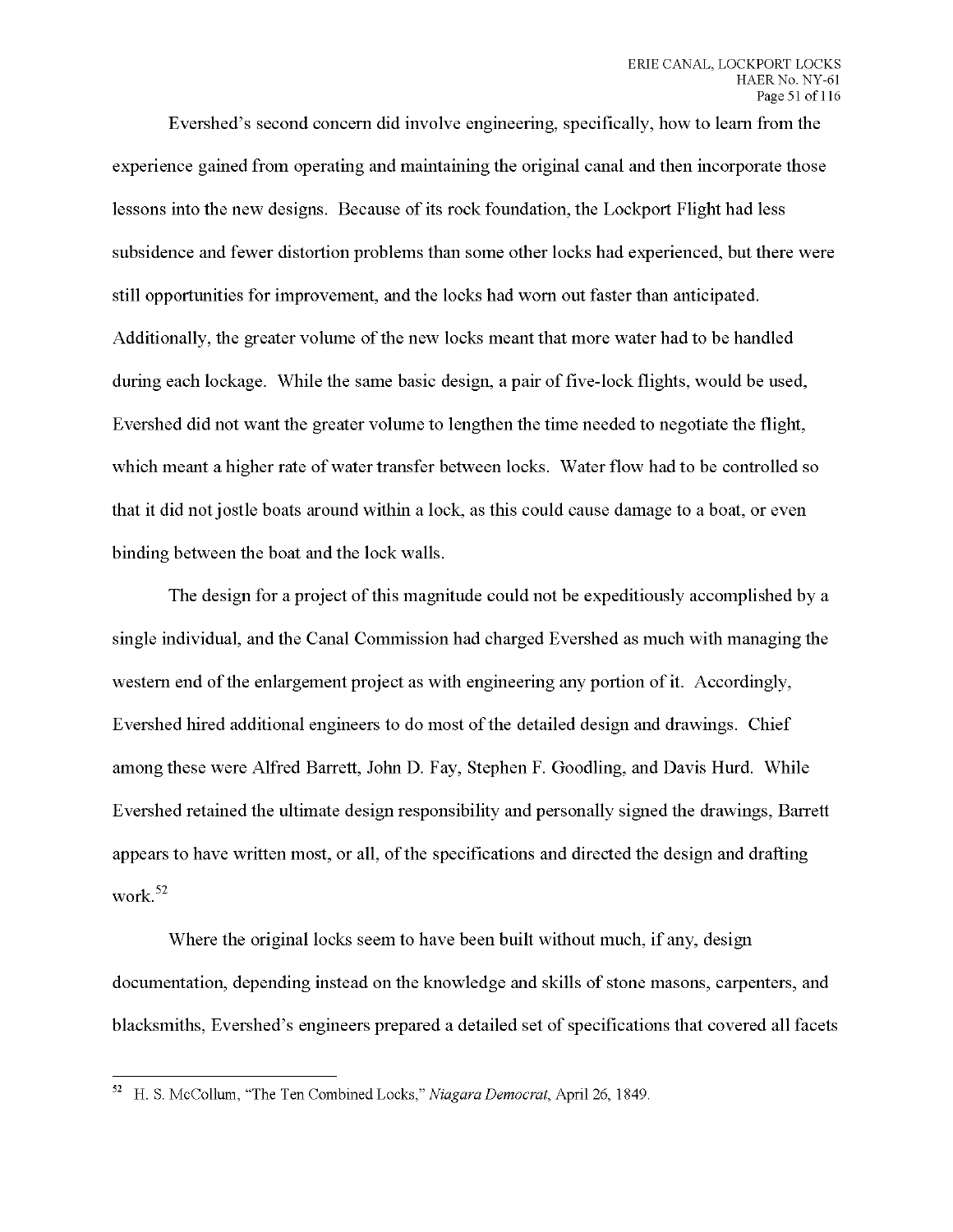ofthe projects scope, materials and methods to be used, and even the color of paint for the lamp

posts.<sup>53</sup> These specifications included most of the material and dimensional information for

component parts, as well as a number of construction dimensions that were repeated on

## Evershed's drawings.

Beyond their larger size, the specifications and drawings reveal several significant

differences between the enlarged locks and those completed in 1825, with the most important

ones being:

- Timber foundations and floors at the bottom of all locks, not just Lock 67. The specifications and drawings contain considerable detail about these, as well as the stone rubble and hydraulic concrete beneath and between them.
- Filets at the bottom of lock walls, apparently to distribute the weight of the walls over a greater area of foundation.
- The certain use of culverts, channels within the walls, to route water from one lock to the adjacent one below. (Even if the original locks did have culverts with a single opening on each side of the lock, the new locks had larger ones with three inlets and outlets on each side that were able to handle much more water in a given time.)
- A wider apron between the parallel flights to give operators more room and eliminate any overlap of the gate balance beams.
- Longer approaches to the head and foot of the flight to improve boat handling.
- Improved iron snubbing posts to control boats during ascent and descent.
- Initial inclusion of a sufficient foot bridges.

Since the original double flight occupied the optimum location, it would have been ideal

from a construction standpoint to demolish it entirely, and then erect the new double flight in

essentially the same location, but the canal had to remain open. To maintain operation during

*Enlargement Specifications.*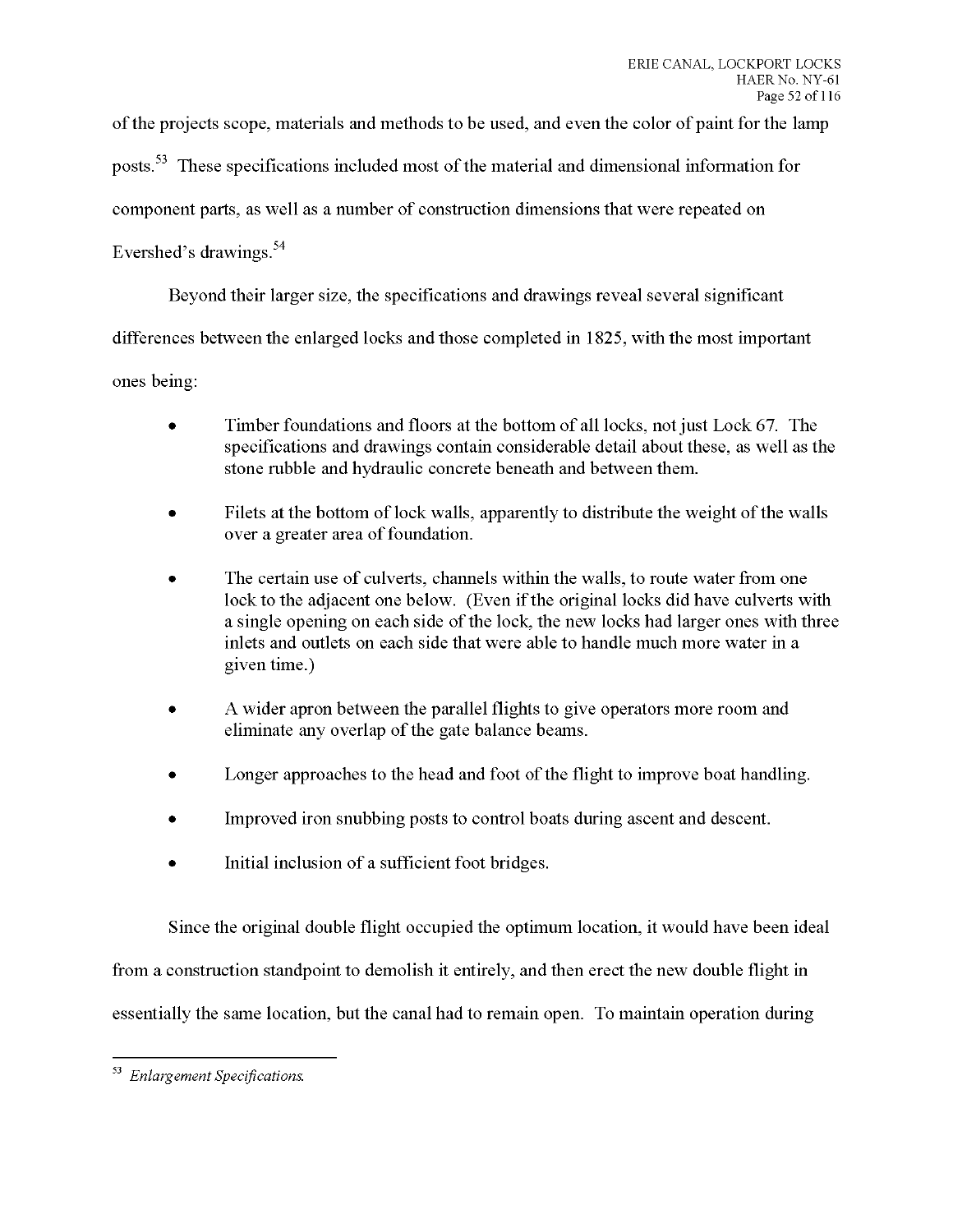construction, but still minimize the project's cost, Evershed recommended, and the commissioners agreed,

... to excavate sufficient width on the north side of the canal for one flight of locks, and construct them before the old ones are removed. After this set of new locks is completed, the navigation can be passed through them, and then the old locks may be taken up with safety and the new ones [the second flight] constructed upon their sites.<sup>55</sup>

With the construction plan and design established, the commission signed contracts with individuals identified as "P. Smith" and "Solomon and Horace Parmalee" in October 1838. The total contract price was \$558,468.04, with the completion date for the northern flight, or tier, set as April 1, 1841. The southern flight was to be completed by the first of March 1843. The northern edge of the new flight would be 47<sup>*'*</sup> north of the existing north flight. Upon its completion, both original flights would be demolished to provide room for the second new flight and the widened center apron. Because of changes elsewhere on the canal, the total lift would decrease slightly.

The drawings show rather ornate arched foot bridges with wrought-iron railings and lamp posts at the head of each lock (except across the foot of Lock 67), with a single stone arch approximately  $6\frac{1}{2}$  above each lock chamber. A drawing entitled "Lockport" Locks"<sup>57</sup> also shows the bridge at the head of Lock 71, the top of the flight, to be a grander, four-arch span with a continuous deck across the tow path, both locks, center island, and by-pass race. Surviving photographs, however, show none of these elaborate

<sup>54</sup> Evidenced by a comparison *ofEnlargement Specifications* to numerous working drawings of the flight and its components by Thomas Evershed, all at the New York State Archives, Albany, New York.<br><sup>55</sup> "Canal Commissioners Annual Depaper" 2000. <sup>55</sup> "Canal Commissioners Annual Report," 1839, 19.

*Ibid,* 18, and "Canal Commissioners Annual Report," 1840, 63-64.

<sup>&</sup>lt;sup>57</sup> This undated drawing contains both a plan and sections of the flight. Prints of this drawing are maintained at the New York State Canal Corporation (New York State Thruway Authority) Western (Buffalo) Division Office, Cheektowaga, NY, and at the New York State Archives, Albany, NY.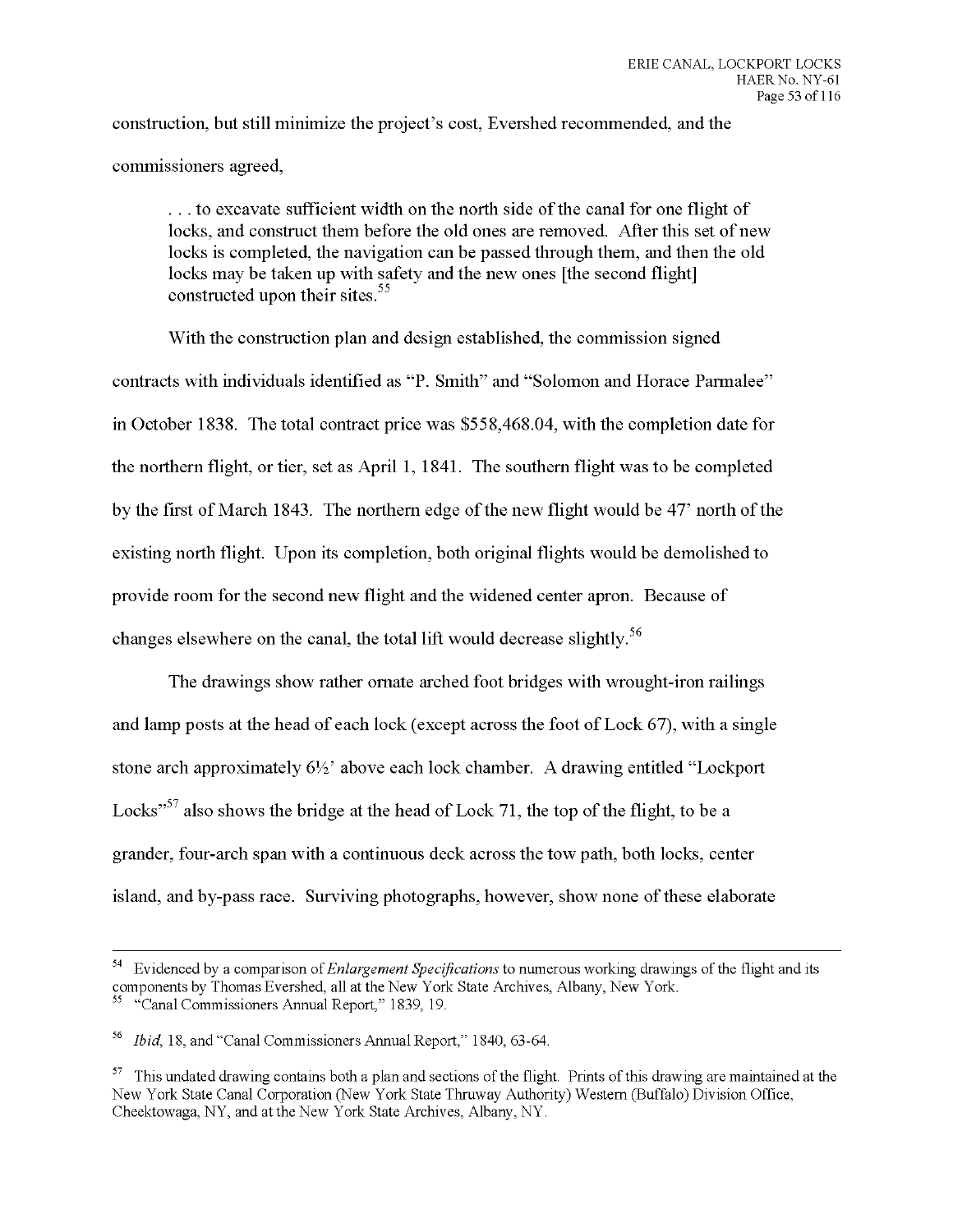structures. Instead of decorative bridges faced with cut gray or blue limestone, five simple, thin stone arches with wrought-iron reinforcement rods and railings sufficed. These were placed at the foot of each lock, just east of the gates.<sup>58</sup> The decorative bridges no doubt were a casualty of budget constraints and delays that beset the entire canal enlargement project after 1842.

The 1830s and 1840s were difficult economic times for New York, and this caused the enlargement project to come under increasing opposition. Since a recession had begun in 1834, two years before the project even began, it was under something of a cloud from the outset. Many felt the massive debt and expenditure unwise and even extravagant given the conditions, and the pressure on elected officials to curtail the work continued to grow. Finally, with the state's finances in a critical condition and large loan payments—largely loans for canal construction—due, the legislature passed the Stop and Tax Act in March 1842. Governor William H. Seward quickly signed what became popularly known as the "stop law of 1842," or simply the "stop law," and it took effect in April. In addition to adding a property tax to increase revenue, it required that all existing public construction cease immediately, excepting only work absolutely necessary to maintain navigation or preserve work already done. Erie Canal enlargement stopped almost as quickly as a canal boat that had run aground.<sup>59</sup>

At Lockport, the contractors had fortunately remained fairly close to their schedule for building the north flight of locks. While it was not completed in time for the 1841 navigation season, the flight was ready when the 1842 season opened, just before

<sup>&</sup>lt;sup>58</sup> Three of these bridges across the north flight survive, but the other two were removed sometime after the Barge Canal locks were opened.

<sup>&</sup>lt;sup>59</sup> Whitford, *History of the Canal System*, 167-169.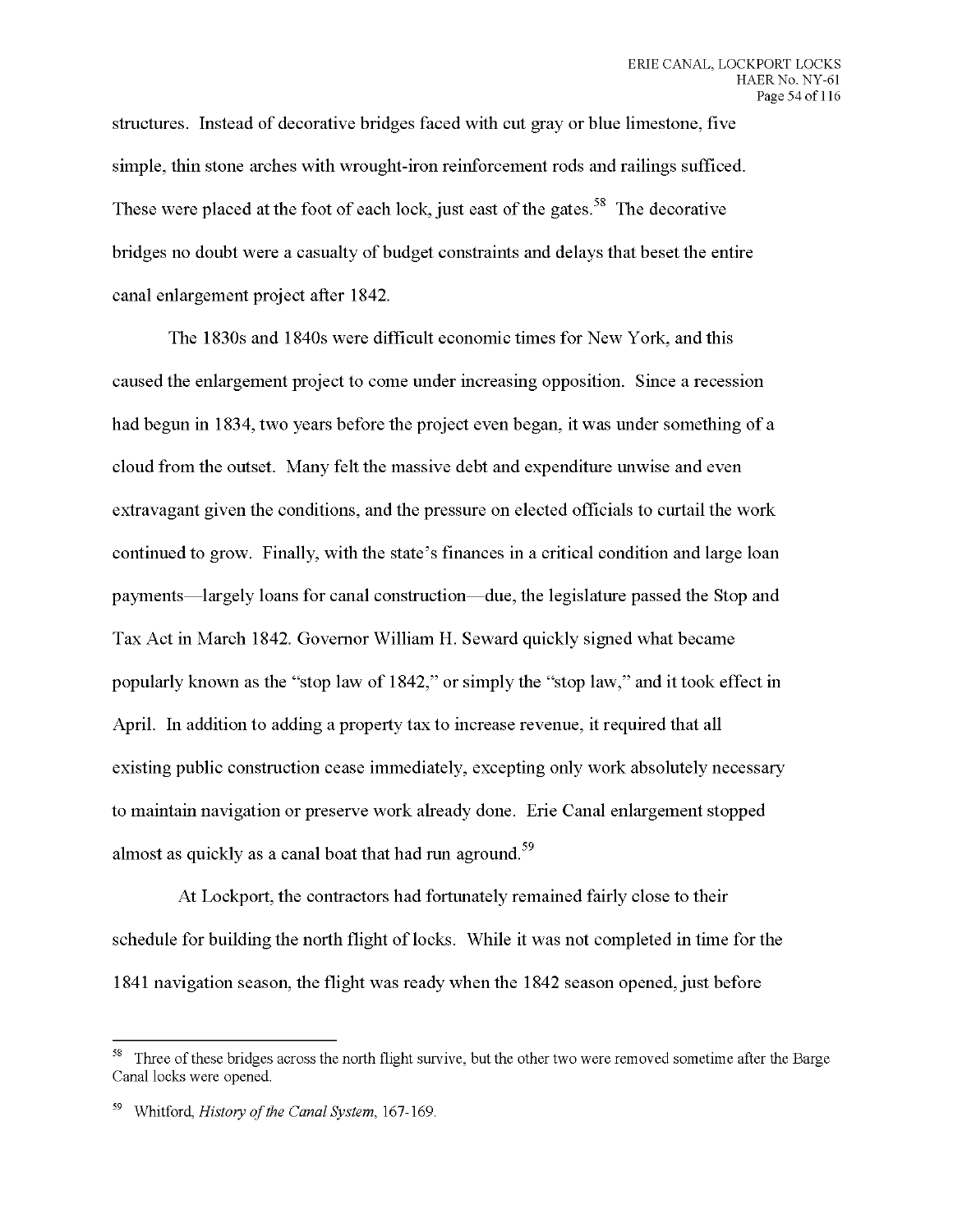the stop law went into effect. Obviously upset over the stop law, the canal commissioners were nevertheless pleased in the quality of the workmanship at Lockport, reporting that, "... this tier of locks is constructed in the most substantial and perfect manner."<sup>60</sup>

While the hardy citizens of Lockport suffered through the same poor economic times as other New Yorkers, times made worse due to the loss of canal work, they had some other hurdles to overcome, or at least go around, after lock construction came to its abrupt halt. The stop law meant stop *now,* in the middle of whatever was going on. For Lockportians, that meant dealing with a maze of stone blocks and other construction materials that were scattered through much of the town, mostly in vacant lots. Within a mile of the locks rested 8,675 cubic yards of dressed and undressed stone, 9,000 feet of timber, and 40,000 feet of sawn planks headed for the southern flight.<sup>61</sup> These had amounted to a profitable inconvenience so long as work was in progress, as the stone more or less continually moved from the quarries to the job site, but stagnant stacks of stone and wood, especially stacks that partially blocked Canal Street, became increasingly annoying, to the point where citizens held public protest meetings. But no remedies were apparent, and the materials remained in place.

Canal operations suffered as well. With the new, larger flight ready for service, the original locks were permanently closed at the end of the 1841 season, and demolition of them began immediately to prepare the site for commencement of foundation construction of the new south flight. Even with the state's economic problems, traffic on

<sup>60</sup> "Canal Commissioners Annual Report," 1842, 49.

<sup>&</sup>lt;sup>61</sup> "Canal Commissioners Annual Report," 1843, 51.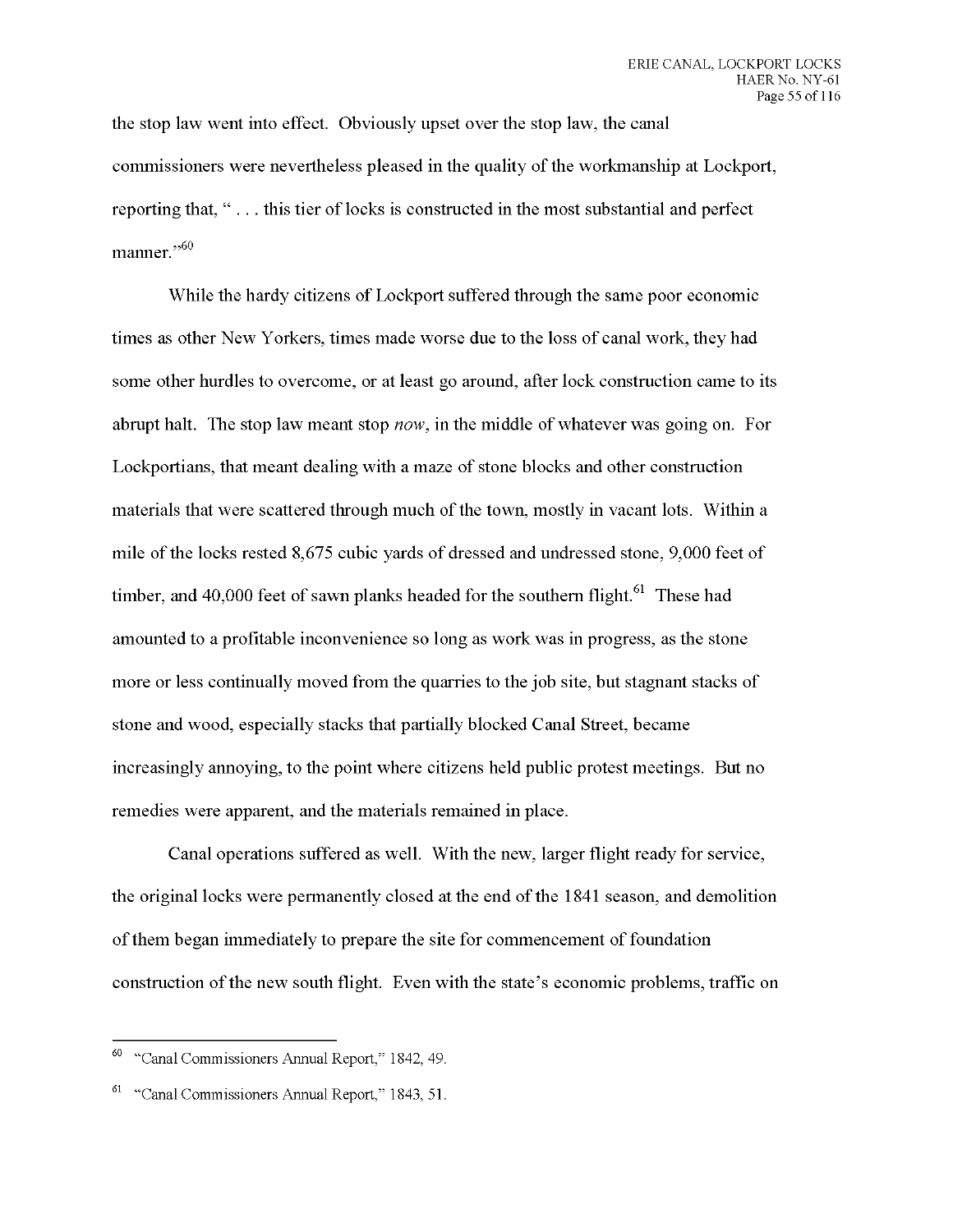the canal had continued to increase—lockages had increased some 12 percent during the previous year alone—and the commissioners realized that having only one flight in service at Lockport soon, "... would be oppressive to those engaged in the navigation, and injurious to the business of the canal."  $62$  Nevertheless, closing the old flights was a necessary step, and the commissioners had encouraged the contractors to work as fast as possible consistent with quality. They were still on schedule for a fall 1843 completion.

With the old locks partially demolished, the stop law could not have come at a worse time. The old locks could not be rebuilt, and the second new flight could not be progressed, leaving the new northern flight to handle all business in both directions, which continued to increase. Even with the enhanced capacity built into the new locks, negotiating a flight of five locks still took a good bit of time, so substantial delays were inevitable anytime boats arrived simultaneously from both directions. The exact time required to negotiate the complete flight is difficult to assess, as a number of variables could affect it. An optimistic estimate appears in an article concerning the debate over the need for two flights at Lockport that states, "The Locks in perfect order, and no break or other hindrance occurring, the Lockings *[sic]* can be made at the rate of one every EIGHTEEN MINUTES, including the delays in the change of water."<sup>63</sup> Thus, the quickest possible passage through the flight required at least an hour and a half.

To help reduce delays, the 1843 navigation season opened with a policy of operating the flight in one direction only for two hours, then reversing the direction for

<sup>&</sup>lt;sup>62</sup> "Canal Commissioners Annual Report," 1842, 50.

<sup>63</sup> "The Lockport Locks—Mr. Hoffman," *Niagara Democrat,* Sept. 30, 1846.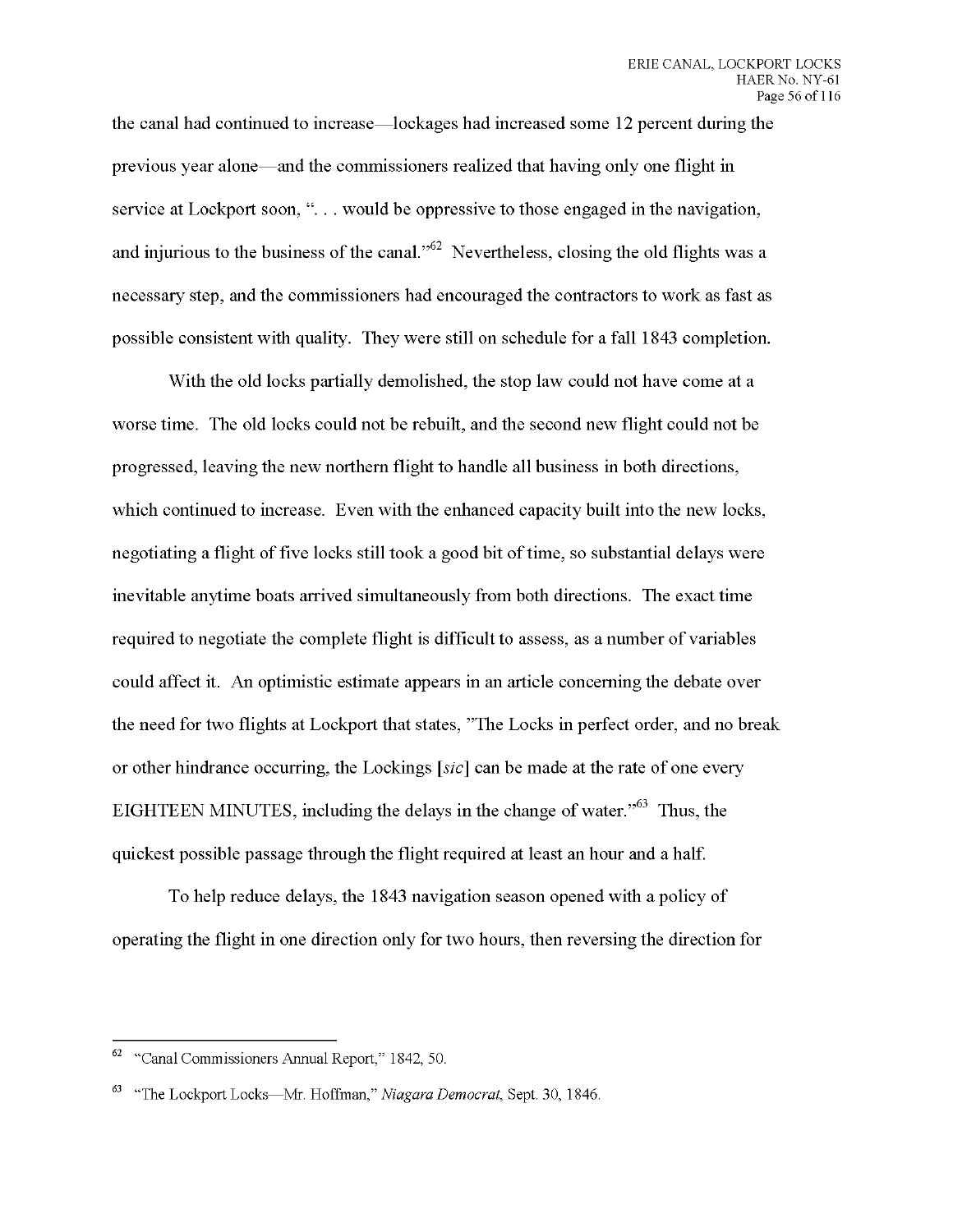the same length of time.  $^{64}$  Since this was approximately the time required for a routine transit of the flight, it seems likely that up to three, possibly four, boats could be locked through during each two-hour period. (See appendices A and B for the multi-boat ascent and descent sequences.)

With such intense use, any problem, even a minor one, could rapidly become critical. For instance, one news report noted that the failure of a lock gate in 1846 had forced the entire flight to be closed until repairs were made. By that time, over 100 boats had stacked up awaiting lockage. The article did not say how long it took to get traffic back to normal.<sup>65</sup>

This was not an isolated case. Operating experience quickly showed the locks' construction to be something less than "most substantial and perfect," as the commissioners originally reported. In particular, the mortar between the stones proved to be "of inferior quality," in spite of the detailed specifications. Its rapid and unexpected deterioration allowed water to penetrate behind the face stones of lock walls. This trapped water exerted pressure on the back sides of the walls when locks were emptied, and repeated cycles further weakened the walls, so much so that several inches of movement could be seen in some spots. The only repair was to remove and relay the stone using, hopefully, better mortar and new iron anchors into the back walls. Some of the "paddle gates" failed, too, and even the by-pass race needed unspecified "large repairs." Such repairs took the flight out of service for anywhere from several hours to several days at a time. Some of this work was roughly equivalent to new construction,

<sup>64</sup> "Canal Commissioners Annual Report," 1843, 51.

<sup>65</sup> "Heavy Traffic Resulted in Enlargement of Canal," [Lockport] *Union-Sun & Journal,* Aug. 5, 1964, 20+.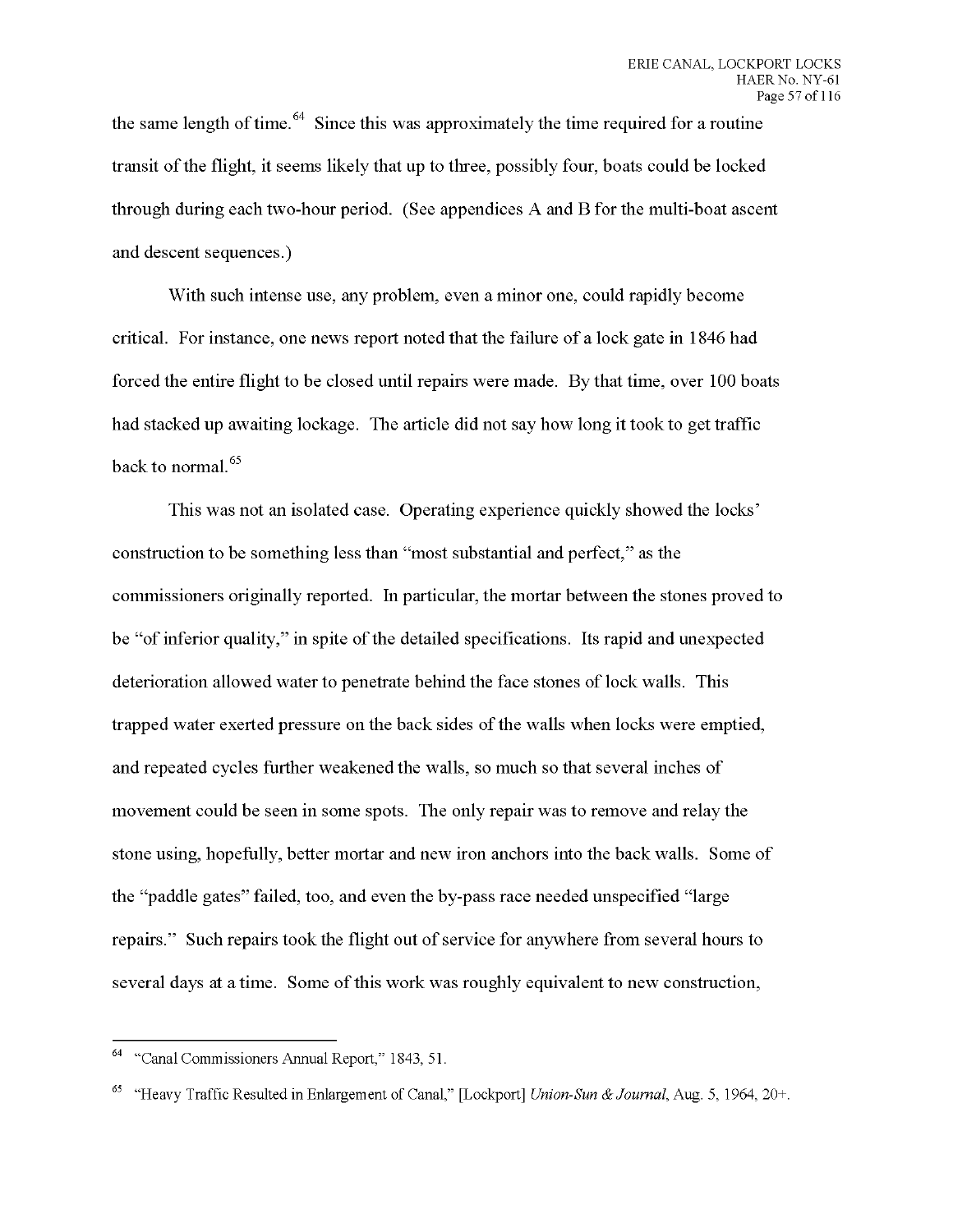but considered to be maintenance, it was allowable under the Stop and Tax Act. Had it not been possible, the Lockport Locks, and with them the western end of the canal, likely would have closed before many more months had passed.<sup>66</sup>

The stop law may have averted a virtual collapse of New York State finances, but commercial and public pressures for and against completing the canal enlargement program did not diminish after 1842. Particular pressure against canal funding came from the rapidly expanding railroads, but those benefiting from the canals, especially the Erie, campaigned heavily for renewed public support of transportation infrastructure. Other measures taken by the legislature to reduce spending only served to deepen a divide between it and the governor's office, which was trying to eek out every dollar it could for canal "maintenance" to placate canal users. This rift, coupled with a state judiciary system seen to be failing, led to a public petition for a constitutional convention in 1845. This convention met the following year and drafted a new document that became effective on January 1, 1847. So important was the canal question that its Article 7 specifically dealt with canal funding. This article reaffirmed the policy of state support for canal construction and maintenance, but its provisions set limits on expenditures, established a sinking fund to repay canal debt, and defined how canal toll revenues could be used. With annual tolls from all canals by then totaling almost \$3 million and expected to increase, a good portion would go to the state's general operating fund.<sup>67</sup>

After five long years of stagnation under the stop law, the canal enlargement, including construction of Lockport's southern flight, could begin again. Work on it re-

<sup>&</sup>quot;Canal Commissioners Annual Report," 1842, 72, 80. Also "Canal Commissioners Annual Report," 1845, 52.

<sup>67</sup> Whitford, *History ofthe Canal System,* 177-180.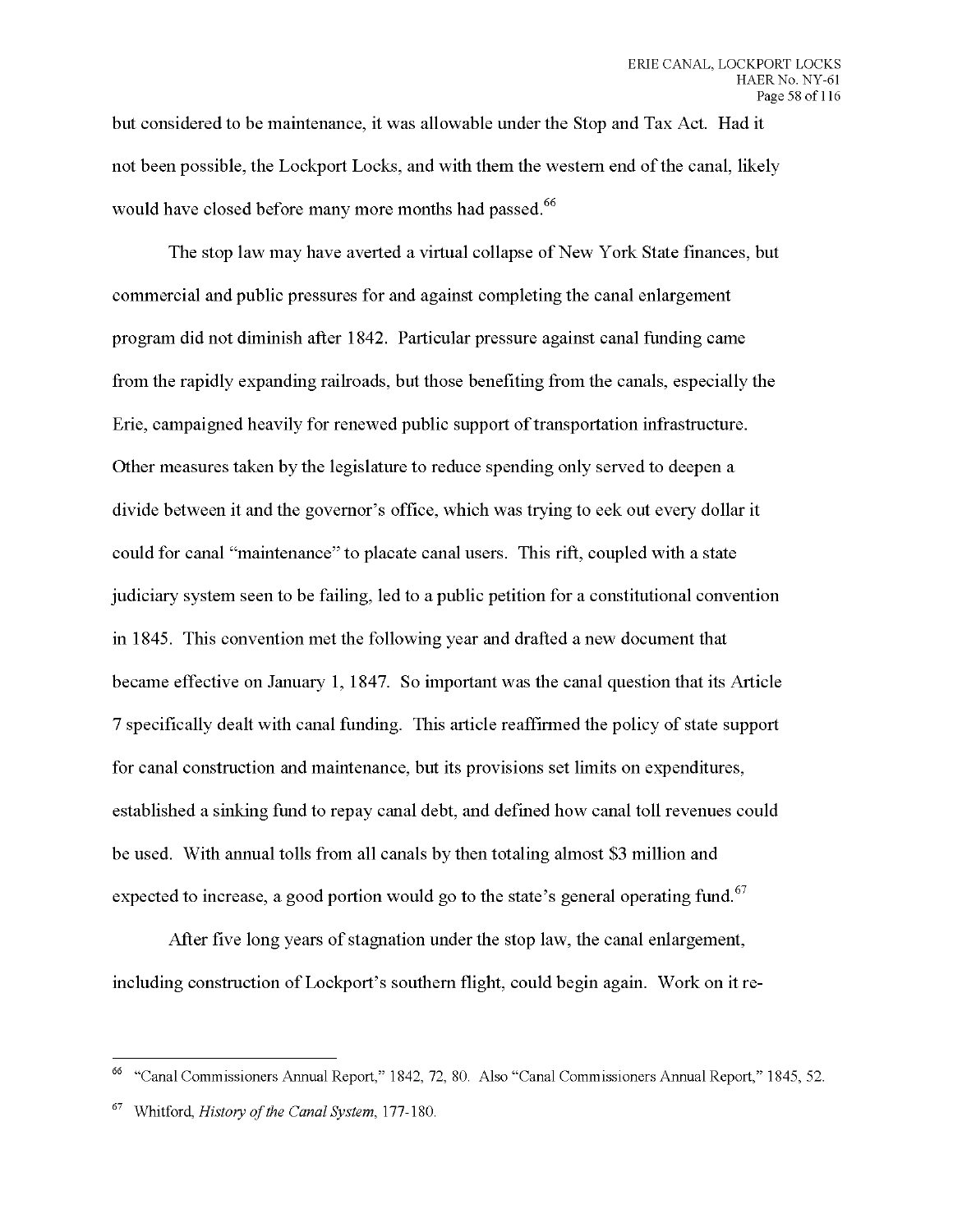commenced at the end of the navigation season in fall 1842. As with the first flight, work began with Lock 67 at the bottom and progressed upward. In general, the sequence for each lock chamber was to do the necessary excavation; lay the foundation timbers and flooring planks; erect the masonry walls, complete with culverts, breast walls, and quoins; and finally trim it out with wooden gates and iron fittings. Typically, foundation work was being done for one chamber while the one just below it was being erected and fitted out, but most excavation was done between navigation seasons to avoid damage or delays to boats from blasting.

During this second phase of construction, the commissioners reported that "ordinary repairs have been made to the combined locks [northern flight] at Lockport," and noted certain improvements as well, including the addition of iron strips on the coping for protection against tow-line wear. Though not mentioned, presumably similar strips were added to the southern flight as it was being built. Lock gate repairs and replacements appear frequently in the canal commissioners' annual reports, and spare gates were kept available.<sup>68</sup> At mid-century, each set of gates cost approximately  $$170$ .<sup>69</sup> The commissioners did not comment on the reasons for such repairs, but these were large, wooden components that saw frequent movement, so normal wear and tear would take some toll. Constantly exposed to water, decay was inevitable. They were also very exposed to impacts from the boats, which were handled entirely by men and mules. Minor collisions with no damage likely were a common occurrence, especially during busy periods, but even though the gates were solidly built, the force from a boat being

<sup>68</sup> "Canal Commissioners Annual Report," 1848, 93.

<sup>&</sup>quot;Canal Commissioners Annual Report," 1853, 113.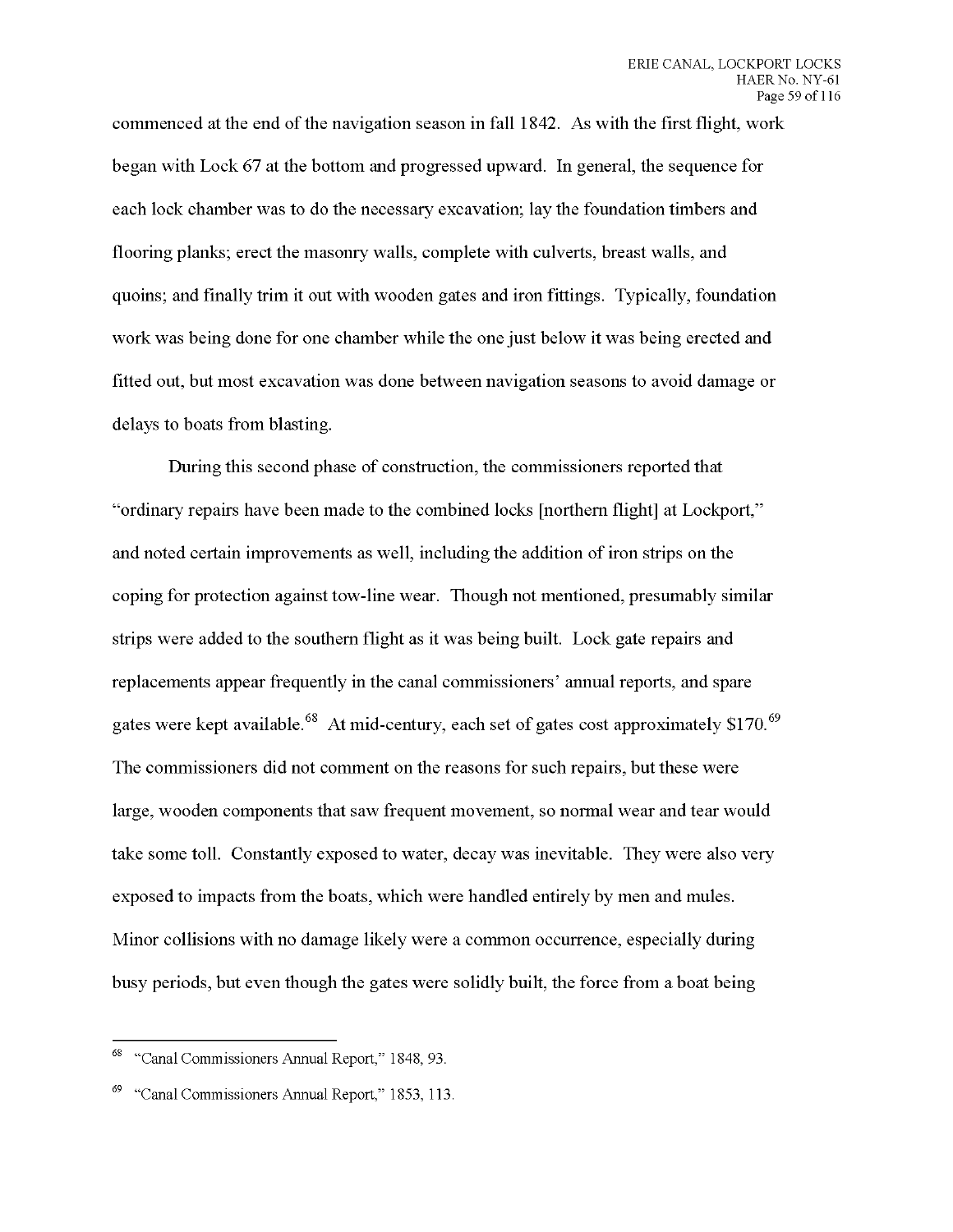**moved a bit too fast from one lock to the next could be substantial. Damage to a gate severe enough to cause its immediate failure was no doubt rare, if it ever occurred, but serious damage to any structural member could allow the water pressure to distort the gate, causing leaks or making it difficult for the lock tenders to open and close.**

**The enlarged lock gates were also more complex structures than their predecessors, in that each leaf contained a small gate valve known as a paddle gate that was operated by a long, horizontal lever mounted on top ofthe balance beam. Unlike early canal locks, this was not to control the water flow between chambers, but rather to ease the lock tender's effort a bit. Even with the same water level on both sides of a closed gate, a large force against the balance beam was needed to start a gate leaf moving, because the water in the upper lock had no place to go until the lock was actually open enough for it to flow around the leaf. By first pressing down on the lever, the lock tender opened the paddle gate in the leafto give the water a route into the lower lock, thus easing the initial leaf movement. Once the leaf was opened a foot or so, he could release the lever and close the paddle gate if he wished, since the water could then flow between and around the opening leaves.**

April 1849 brought completion of the southern flight, and with it a resumption of **normal, two-way traffic through Lockport. The construction lull caused by the stop law had more than doubled the anticipated construction time. The stop law had also added to the** contractual complexity of the whole project. While the original contract had been

<sup>&</sup>lt;sup>70</sup> One paddle gate is shown on a sketch entitled "Lock – Old Erie Canal" made by D. Lacy in 1952, available at the Niagara County Archives, Lockport, NY. Paddle gates are also visible in a photograph taken during construction of the Barge Canal locks in 1911. This photograph shows a portion of one wall of the enlarged locks south flight that remained in place before its gate leaves were removed. *See Annual Report ofthe State Engineer and Surveyor ofthe State ofNew Yorkfor the fiscal year ended September 30, 1911* (Albany: Argus Co., printers, 1912), facing 202.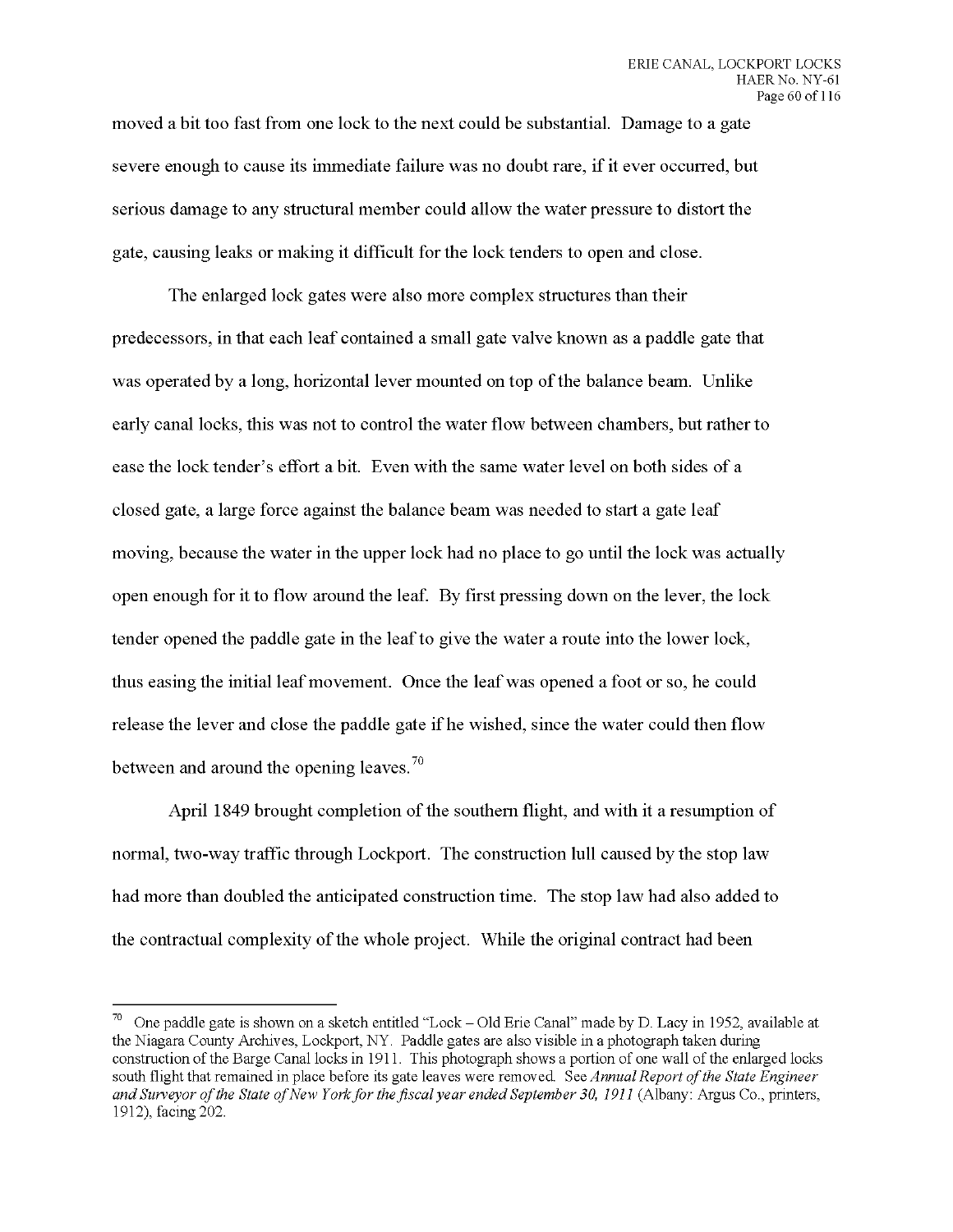awarded to S. Parmelee & Company in September 1838, Parmelee sold out to William Buell and Asa Douglass a little more than a year later. Buell and Douglass worked to complete the north flight, demolish at least some of both old flights, and begin excavation for the new south flight before the stop law went into effect in spring 1842. When work began again, a contract was awarded to William Buell, Jr. in July 1847. The younger Buell, who evidently worked for his father, held the contract for only six months before transferring it to his father in January 1848. The reason for the son's brief involvement in this is not now known, but the elder Buell went on to complete the job.

With both flights of locks finally in service, the inconveniences caused by the stop law faded into the background as the final product was hailed. Editor H. S. McCollum of Lockport's *Niagara Democrat* was positively effusive in his praise,

There are few public structures that have a more imposing appearance; none, of the kind, in the world, of greater magnitude; and none, that have been executed with greater skill, or that are more substantial and durable ... The whole structure, in reference to exactness and neatness, of mechanical execution, as a specimen of architecture, will compare favorably with the best public edifices in Washington.<sup>71</sup>

In the same article, McCollum listed a number of specifications for the project, and its

major designers, contractors, and suppliers:

| Lock chamber dimensions: | 110' long x 18' wide x 20' 7" high         |
|--------------------------|--------------------------------------------|
| Lift of each lock:       | 11'7''                                     |
| Total lift (5 locks):    | $58^\circ$                                 |
| Cut stone used:          | 23,059 cu. yd.                             |
| Rubble & concrete used:  | 31, 020 cu. yd.                            |
| Supervising engineers:   | Thomas Evershed<br><b>Stephen Goodling</b> |

H. S. McCollum, "The Ten Combined Locks," *Niagara Democrat,* April 26, 1849.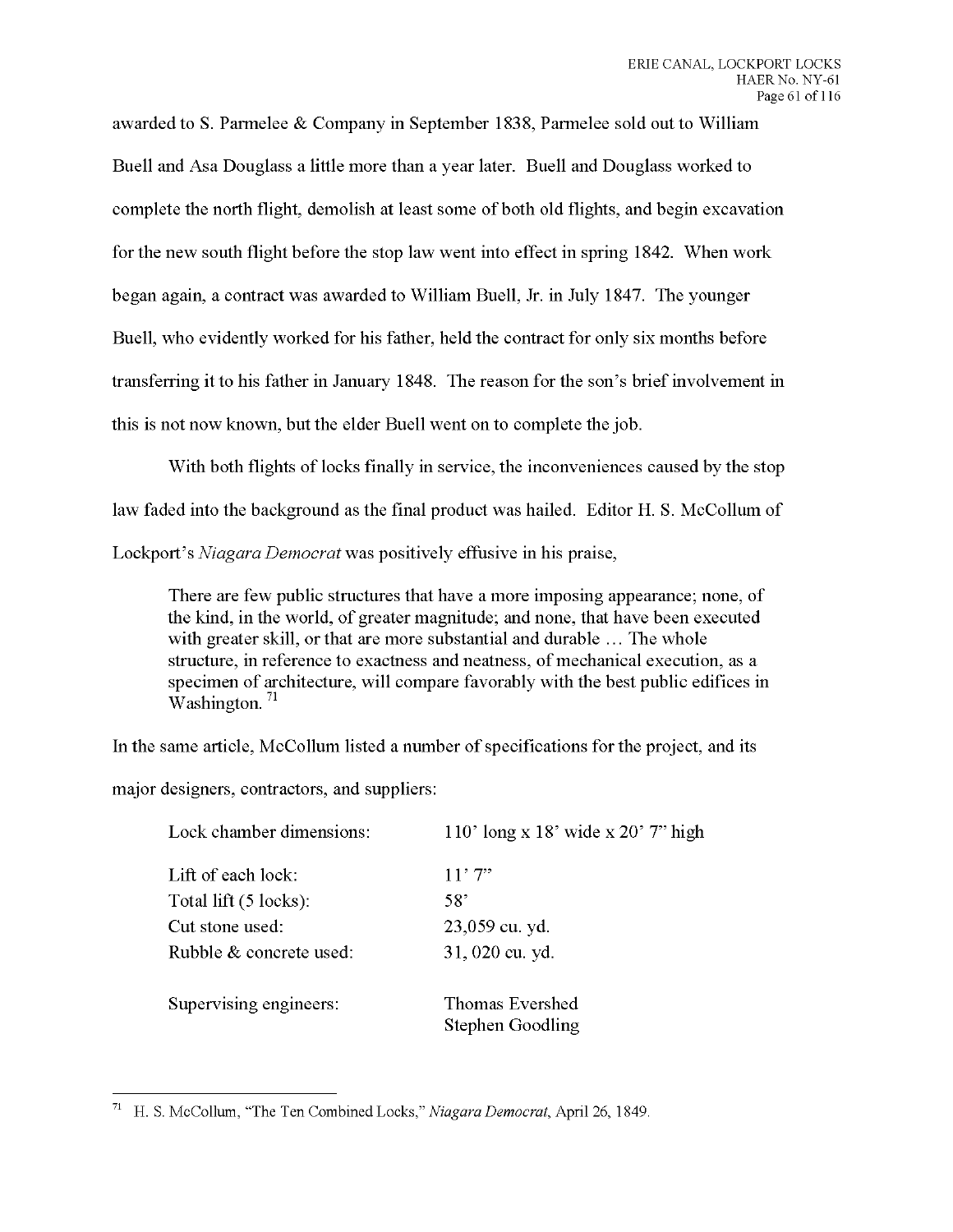| Engineers:              | Alfred Barrett                                                                                   |
|-------------------------|--------------------------------------------------------------------------------------------------|
|                         | John D. Fay<br>Davis Hurd                                                                        |
| Prime contractors:      | S. Parmelee & Co. (1838-39)<br>William Buell & Asa Douglass (1839-42)<br>William Buell (1847-49) |
| General superintendent: | Samuel Buell                                                                                     |
| Masonry superintendent: | Amasa Drake                                                                                      |
| Woodwork supervisor:    | George Anthony                                                                                   |
| Lock gate supplier:     | G. W. Hildreth                                                                                   |
| Iron work supplier:     | F. Weed & Co.                                                                                    |

(Note that, for clarity, modern terminology has been used for some of these titles.)<sup>72</sup>

Unlike the construction of Clinton's Ditch, the Lockport Flight was not one of the last elements of the enlargement project to be completed. Work continued elsewhere for more than a decade, with completion finally declared in 1862. As with the original Erie, the enlarged canal initially proved to be popular, and its traffic gradually increased through most of the 1850s and 1860s, even if it was at a slower rate than before. Thus, it is not surprising that calls for further enlargement began to be heard, with some advocating a canal as large as 150 feet wide and 8 feet deep. In numerous public meetings, citizen groups passed resolutions imploring the state legislature to pass the various "canal bills" that came before it. Owing its very existence to the Erie Canal, Lockport pressed the issue as hard as any area of the state, and the local *Niagara Democrat* minced no words in making its support clear. In a series of articles during 1851, the paper derided the "whigs" in state government who had called the constitutionality of public canal funding into question and defeated one such canal bill.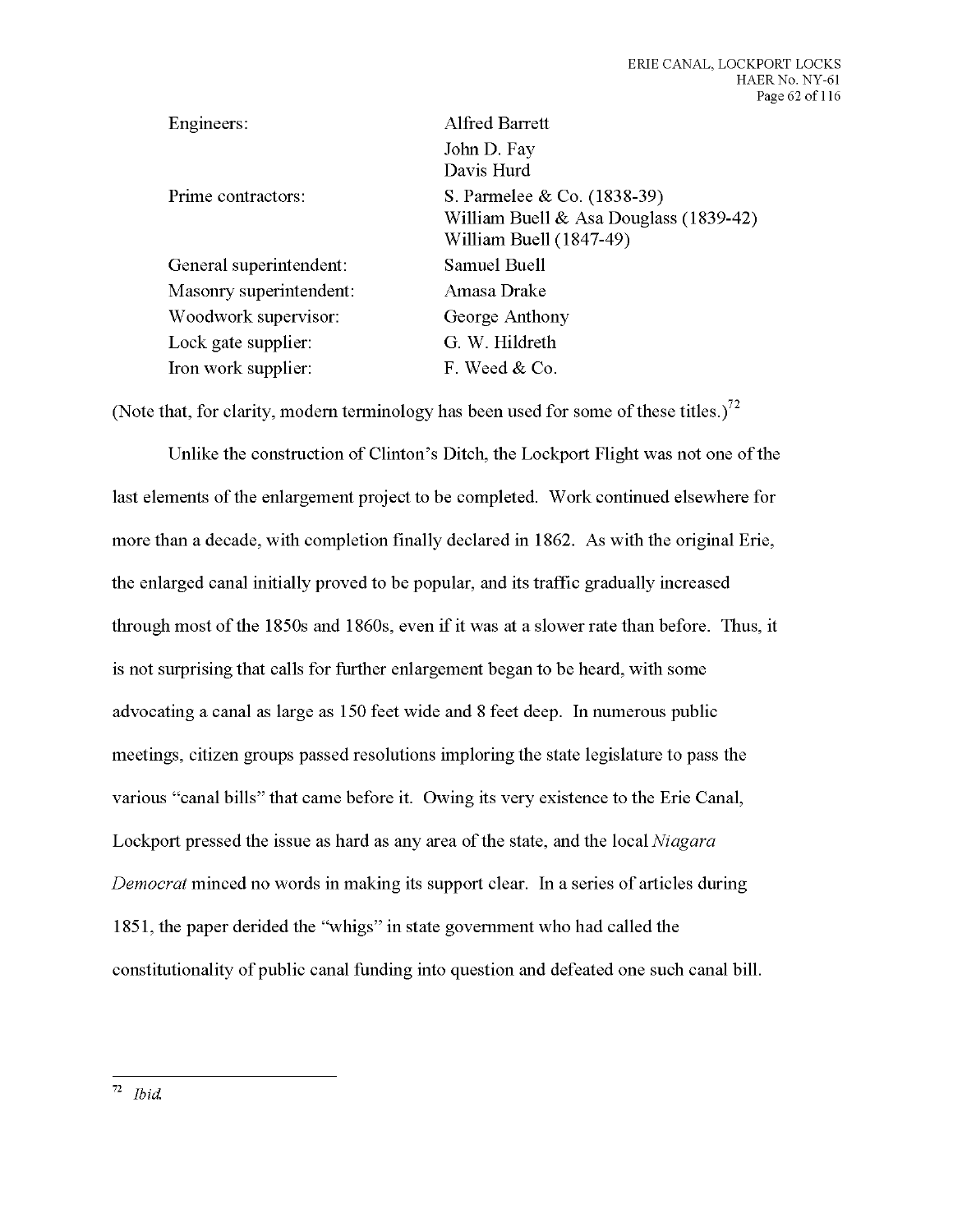The author, likely Editor McCollum, rebutted their objections in detail, listing no less than six specific precedents to justify the additional public investment.<sup>73</sup>

These "whigs"—both those who actually were members of the Whig Party and those who merely sided with them—were not really as anti-canal as the *Niagara Democrat* made them out to be. They well knew how much the canals had done for New York's economy, and they clearly wished to maintain the state's dominance over trade with the West. They were, however, equally enthused with another emerging technology, the railroad, which they were beginning to see as having even greater potential than the canals. There was public support to be sure, but most of New York's railroads were being built with private capital and, by the 1850s, financiers like Cornelius Vanderbilt and Jay Gould were acquiring many small lines and assembling them into large companies, such as the New York Central (1853), or building completely new ones like the Erie Railroad (completed in 1851). Both of these lines essentially paralleled and directly competed with the Erie Canal.

Not surprisingly, the politicians tried to please both sides. Considering the railroads' potential, the legislature began to shy away from massive enlargement projects. On the other hand, under pressure from canal operators and constituents concerned about this competition and the continued viability of the canal, it enacted various protective measures starting as early as 1833. The legislature chartered the state's earliest railroads to carry passengers only. This was soon amended to allow freight carriage, but only by paying a tax equal to the canal toll. Later acts limited freight business to the winter when the canal was closed and imposed a variety of restrictions and exceptions regarding tolls

<sup>73</sup> "The Canal Meeting *at Lockport" Niagara Democrat,* May 1, 1851, "The Canal Meeting," *Niagara Democrat,* May 8, 1851, and "The True Friends of the Canals—Who are they?" *Niagara Democrat,* Oct. 16, 1851, are typical.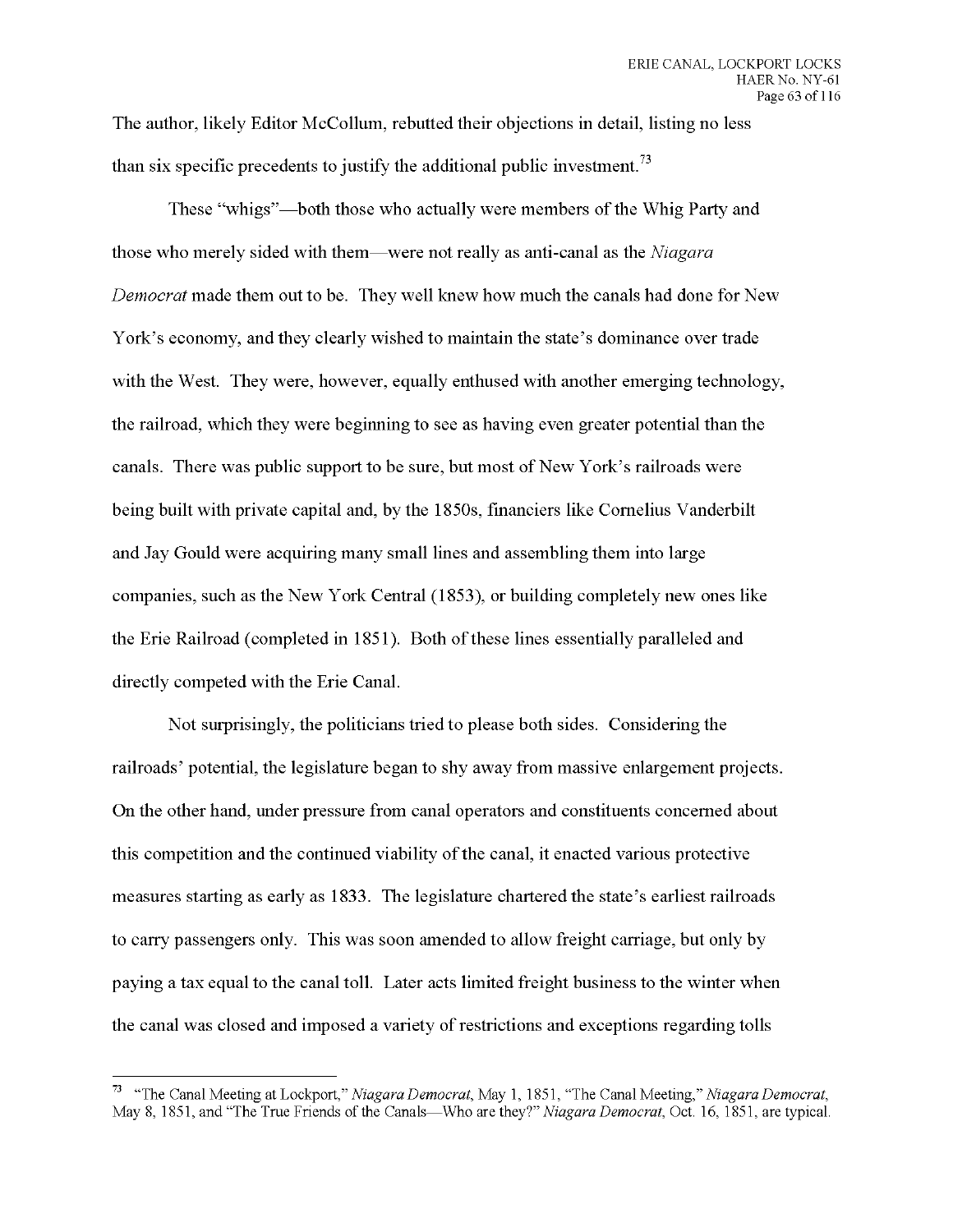on such cargoes as passenger baggage and livestock. The complex, continually changing requirements were, however, relatively easy to skirt and difficult to enforce, and they had virtually no effect on the growth of railroad traffic. The total tonnage carried by the New York Central and the Erie, just two of the six railroads competing with the Erie Canal, exceeded that moving over the canal for the first time in 1869. By 1874, *each* of these roads hauled more tons than the canal. Freight on the canal had peaked at 6,673,370 tons two years earlier.<sup>74</sup>

While the debate droned on, the Lockport Locks continued to convey boats across the mountain ridge. Within a few years of the lock-enlargement project's 1849 completion, problems with poor materials or construction methods had mostly been worked out, especially those involving stone and other masonry. The vulnerable wooden lock gates continued to need repairs and periodic replacement, but the repairs do not appear to have been excessive, even with their heavy use. Perhaps the best evidence of this is the fact that the locks remained in service in the same configuration for seven decades.

Certain upgrades were made over the years, including an exchange of the original oil lamps for gas lights and a new pier for waiting boats at the head ofthe flight in  $1853<sup>75</sup>$  and the removal of stone arches and installation of iron bars under the foot bridges to increase vertical clearance in  $1861<sup>76</sup>$  (The latter modification resulted in the thin configuration still visible in the three remaining foot bridges.) The Canal

Whitford, *History of the Canal System*, Table No. 10, 911.

<sup>75</sup> "Canal Commissioners Annual Report," 1853, 113.

<sup>&</sup>quot;Canal Commissioners Annual Report," 1861, 100.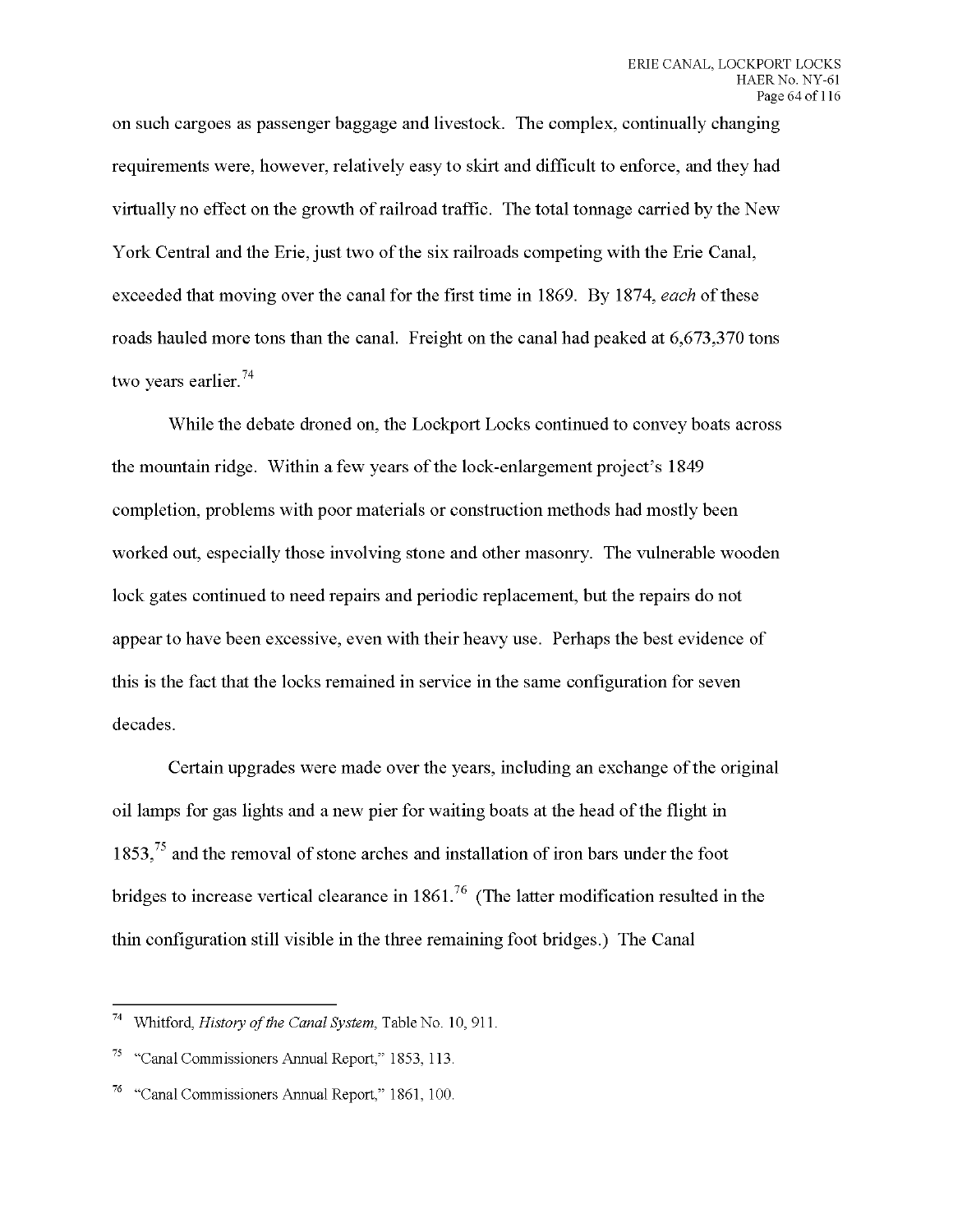Commissioners Annual Reports frequently mention changes to ancillary structures, such as waste-water weirs, races, docks, towpaths, bridges, and banks over the years, often in attempts to deal with flooding. Since Lockport was at the mercy of what happened upstream, particularly at the Tonawanda Creek dam and guard lock, these efforts were actually more repair than improvement.

The arguments for again enlarging the canal to counter railroad competition with larger boats, including steam tugboats, finally resulted in what was known as the "Nine-Million-Dollar Improvement," begun in  $1895<sup>77</sup>$  It was based on a report by State Engineer Campbell W. Adams a year earlier that recommended:

- deepening the canal to 9'
- lengthening all locks to 220'
- installing "high lifts" where necessary
- installing an electric towage system to replace animals
- modifications to reduce maintenance costs<sup>78</sup>

The second and third items on this list would have a tremendous effect on Lockport. It was not practical to double the length of the two five-lock flights. The total disruption of canal operations and the amount of excavation into the rocky escarpment required made such a design impractical, but an alternative concept known as a lift lock—termed a "high lift" in the Adams Report—appeared to offer a reasonable answer. To assess the practical application of the lift-lock concept at both Lockport and Cohoes, the two points having the greatest elevation changes, the state engineer established an

 $77$  Numerous canal improvement experiments and projects were instituted between completion of the enlargement program in 1862 and the start of the Nine-Million-Dollar Improvement in 1892. Since these did not involve the Lockport Locks, they are not included herein. For details, see Whitford, *History ofthe Canal System,* chapter IV, 258-353.

<sup>78</sup> Whitford, *History ofthe Canal System,* 355.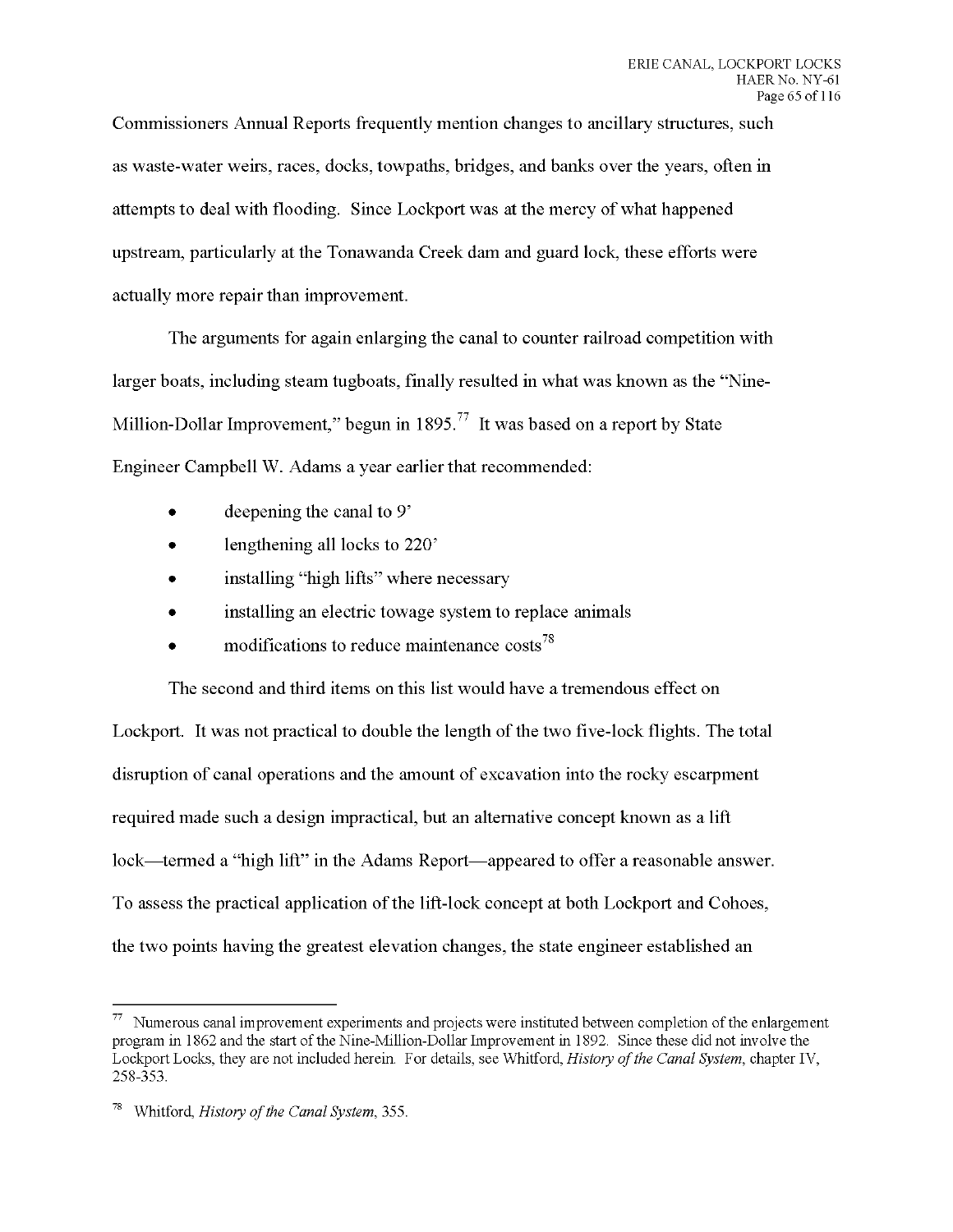advisory board chaired by ex-State Engineer Elnathan Sweet. The advisory board, in turn, looked to consulting civil engineers for a detailed design proposal and estimate. For Lockport, Chauncey N. Dutton and William R. Davis developed a design for a large, twochamber lift lock that would be pneumatically actuated.<sup>79</sup> For reasons now obscure, they chose compressed air for its working fluid instead of an incompressible liquid like water, but it may have been that this was to be the first pneumatic lift lock ever built.

A lift lock operates very differently from the hydraulic locks usually used in canals. Instead of changing the water levels in one or more fixed lock chambers to raise and lower boats, a lift lock employs two moving chambers with relatively constant water levels. Supported by a large, fixed structure and guided by vertical rails, the chambers traverse the entire lift in one motion. Actuation is by a large piston and cylinder under each chamber, with the two cylinders connected by a valved pipe. The pipe and lower portions of the cylinders are filled with a fluid, usually water, but compressed air in this case. As one chamber rises, the other descends. Their weights almost counter-balance each other, but about a foot more water is admitted to the upper chamber so that this additional weight furnishes the motivating force to lift the lower chamber. When the valve is opened, the greater weight of the descending chamber pushes air from its cylinder into the other chamber's cylinder, forcing it up, along with its water and floating boat(s). Each chamber has drop-down gates at both ends to allow boats to move in and out. As Archimedes first observed in ancient Greece, floating bodies displace an amount ofwater equal to their weight, so the number or size of boats in the chambers makes no difference; only the depth of the water need be controlled to cause movement. For each

<sup>79</sup> *Ibid* 59-50.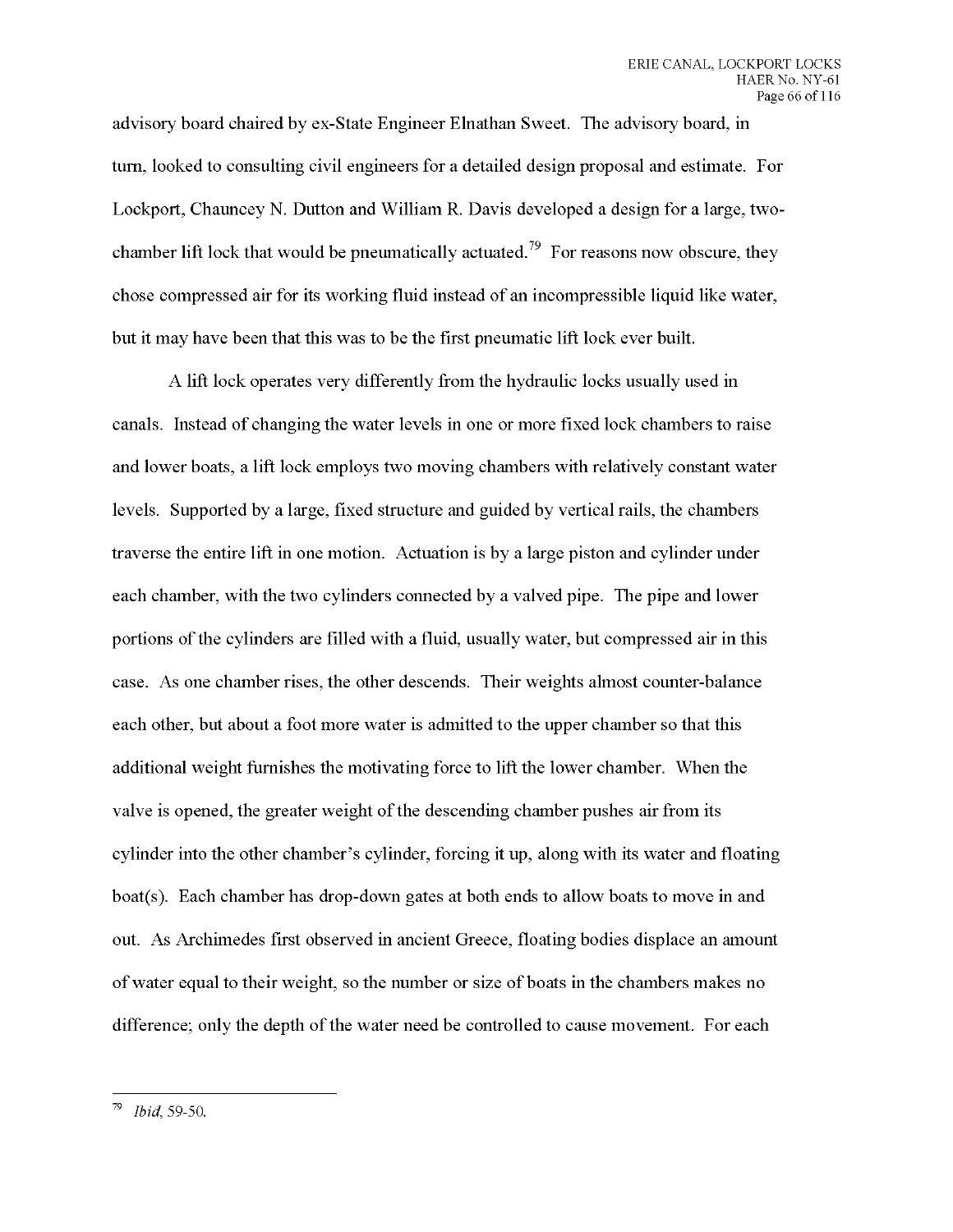lockage, only the foot or so of additional water in the descending chamber is passed from the upper to lower level.

Mechanically, a lift lock is a fairly simple device, but most of the machine is above grade level, requiring a large, complex structure to both support the chambers and maintain their precise alignment. Such a structure is expensive to build, but it can offer a significant performance advantage. Each lockage could be made in a few minutes, compared to almost two hours for the five-lock flight. Another advantage for Lockport was that such a structure could fit in approximately the same space as the existing flights.

Aesthetically elegant lift locks have been built, notably one at Peterborough, Ontario, Canada, but the structure proposed for Lockport could hardly be termed anything but a visual monstrosity! The town's *Union School Courier* printed a pictorial drawing of the anticipated addition to the skyline that is reproduced as Figure  $4.8^\circ$ 



Figure 4. The pneumatic lift lock proposed for Lockport.

 $80\,$ "The new Pneumatic Lift Locks to be built in our city," [Lockport] *Union School Courier,* Dec. 1897.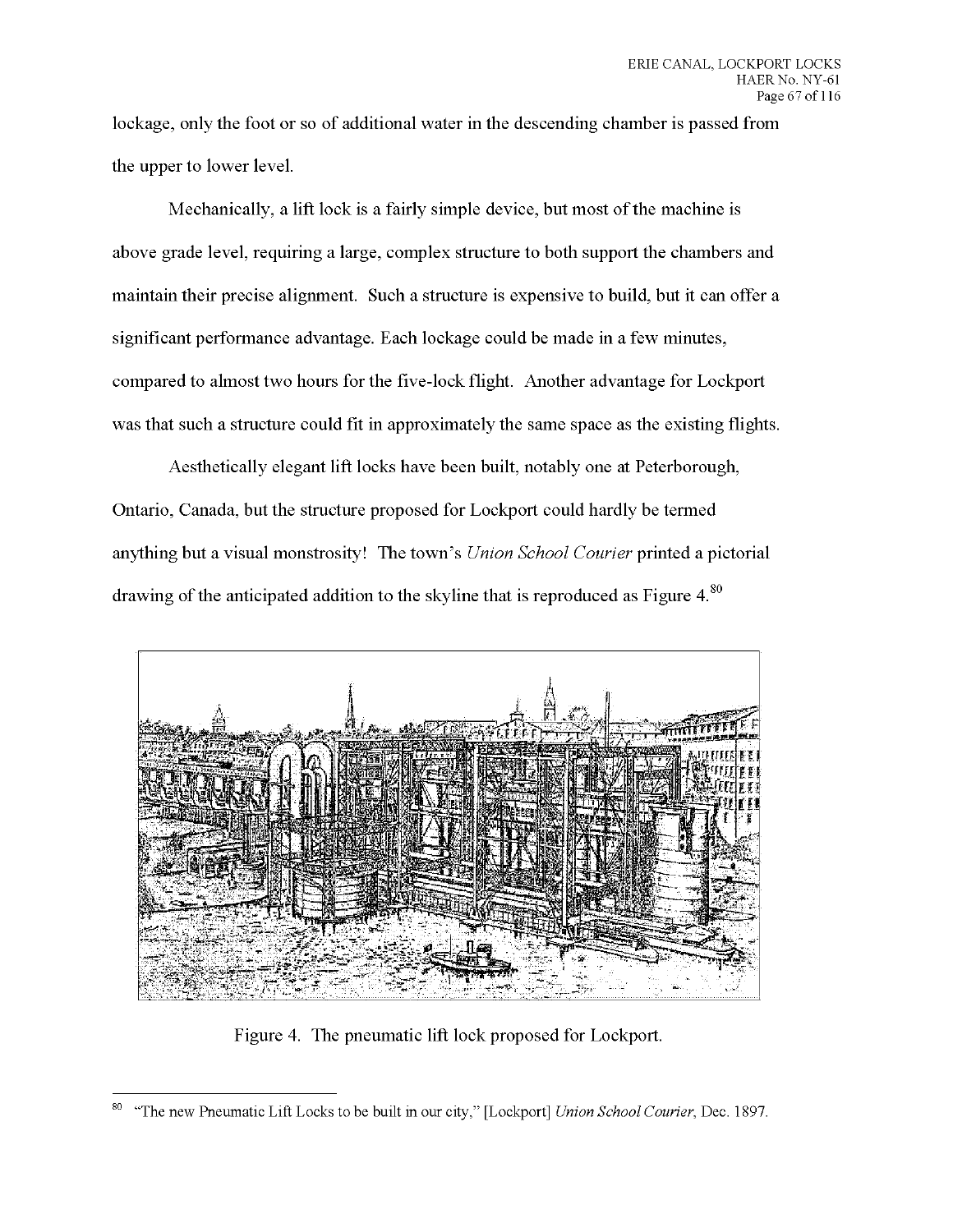Instead of using concrete for most of the fixed structure, this one was to be entirely fabricated out of steel, so its riveted, lattice columns and beams would have been totally exposed. To say that it would have substantially altered the face of Lockport is an understatement indeed.

Regardless of its aesthetics, this pneumatic lift lock would have been a major engineering achievement, much as the first flight of locks was in 1825, but it was never to be built. By the time Dutton and Davis finished their design in 1897, the whole Nine-Million-Dollar Improvement project had come under intensive review. When it became apparent that the \$9 million had been spent and the total cost would actually be more like \$15-16 million, allegations of fraud and mismanagement began to surface. While investigations did expose some dishonesty, the main problem was that nowhere near enough money had been authorized to begin with. Proponents wanted to get the enlargement under way, so they submitted the \$9 million figure knowing that it was inadequate, but believing it was the maximum amount the legislators were likely to approve. As with the earlier projects, they assumed that supplemental appropriations could be obtained as needed to complete the work. But the gambit failed when the legislature passed no additional appropriations, and the work came to a halt with more than one third of the needed construction, including the pneumatic lift lock at Lockport, undone.<sup>81</sup>

Both the state and federal governments had interest in an improved Erie Canal, and both made efforts to define one, but they began with very different premises about

<sup>81</sup> Noble E. Whitford, *History ofthe Barge Canal ofNew York State: Supplement to the Annual Report ofthe State Engineer and Surveyorfor the State ofNew Yorkfor the Year EndedJune 30, 1921* (Albany: J. B. Lyon Co., 1922), 25-26. Hereinafter noted as Whitford, *History of the Barge Canal*.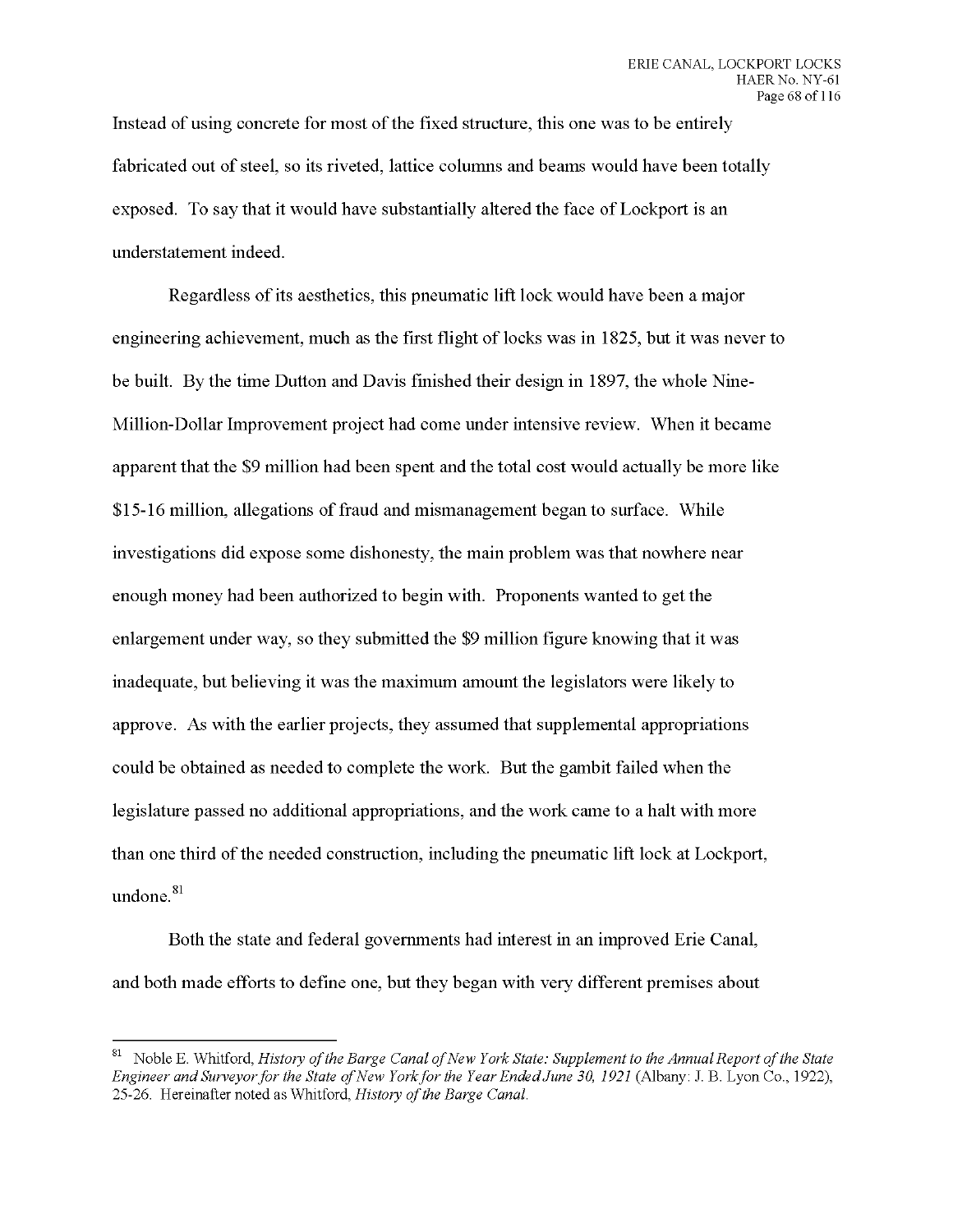what it should be and do. Congress and the U. S. Army Corps of Engineers entertained the idea of building a canal for ships as large as 30 feet deep and 250 feet wide. Its locks would be 600-740 feet long by 60-80 feet wide, depending on the final depth selected. The Corps estimated the total cost for such a canal would be a staggering \$200 million.<sup>82</sup>

Even before the fiasco of the Nine-Million-Dollar Improvement project, New York had begun to re-assess its canal policies. A succession of canal and trade commissions had come and gone without much in the way of meaningful action, but that began to change when Governor Theodore Roosevelt appointed a state Committee on Canals in March 1899 and charged it with developing a state canal policy. Tackling its task with gusto, the commission submitted its report on January 15, 1900. In contrast to the Federal concept, it came to the conclusion that the economics of a larger barge canal substantially outweighed those of a ship canal. Accordingly, it recommended that the Erie, Oswego, and Champlain canals be enlarged, with the Erie made large enough to accommodate barges and boats up to 150' long, 25' wide, 10' in draft, and capable of carrying 1,000 tons of cargo. The committee estimated this Erie project would cost just under \$59 million—still not cheap, but less than a third of the Corp's estimate for a ship canal.

<sup>82</sup> *Ibid,* 27-38.

<sup>83</sup> *Ibid* 40-46.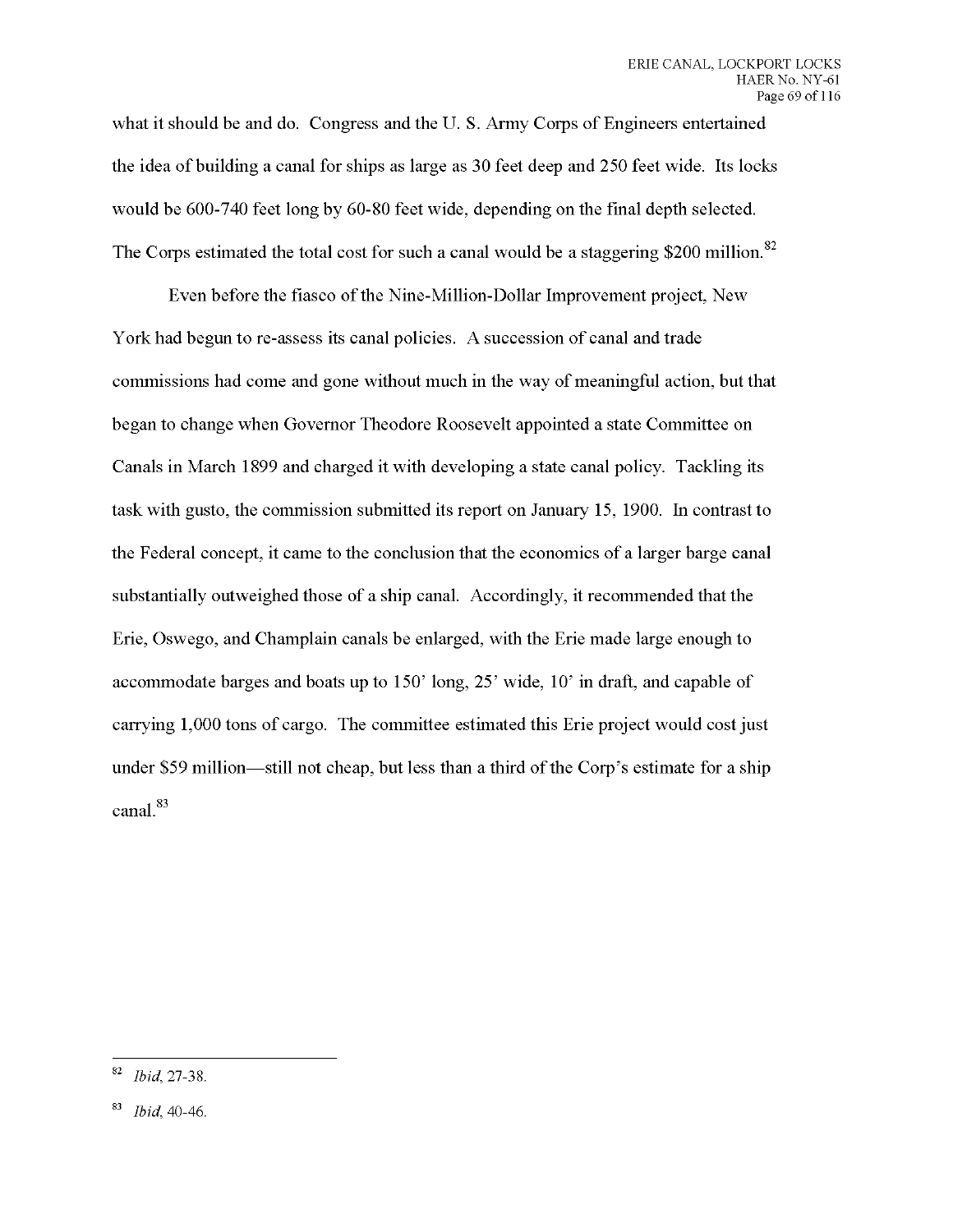## THE BARGE CANAL LOCKS

The 1900 report of the Committee on Canals outlined what would become the New York State Barge Canal System, but it was by no means certain that it would be built at all. The committee had considered alternatives to such an extensive enlargement and modernization, including the aforementioned ship canal and the complete abandonment ofstate-run canals. The latter case would rely on railroads to improve their efficiency and thus reduce costs to shippers, something that the committee would have no ability to influence. Alternatively, Great Lakes commerce might be lost to the St. Lawrence River route if Canada chose to invest in the needed improvements.

The committee analyzed each of these alternatives in considerable detail, looking at vessel and operating costs as well as those for construction. It concluded that water transportation would remain cheaper than rail for an indefinite time, and that a large barge would cost about one-tenth as much to build per ton of cargo capacity as an ocean steamer and be much cheaper to operate on inland waters as well. The committee was not alone in its support for a better canal. Perhaps the strongest advocate, in both opinion and personality, was Governor Theodore Roosevelt, who soon would be equally supportive of another canal venture in Panama. While Roosevelt would serve only a single two-year term, his successor, Benjamin B. Odell, Jr., favored the idea as well. Also lining up in support was the New York Commerce Commission, which had been appointed to investigate the causes of a decline in the state's commerce by Roosevelt's predecessor, Frank S. Black. It submitted its report favoring canal improvements just ten days after the Committee on Canals made its recommendation.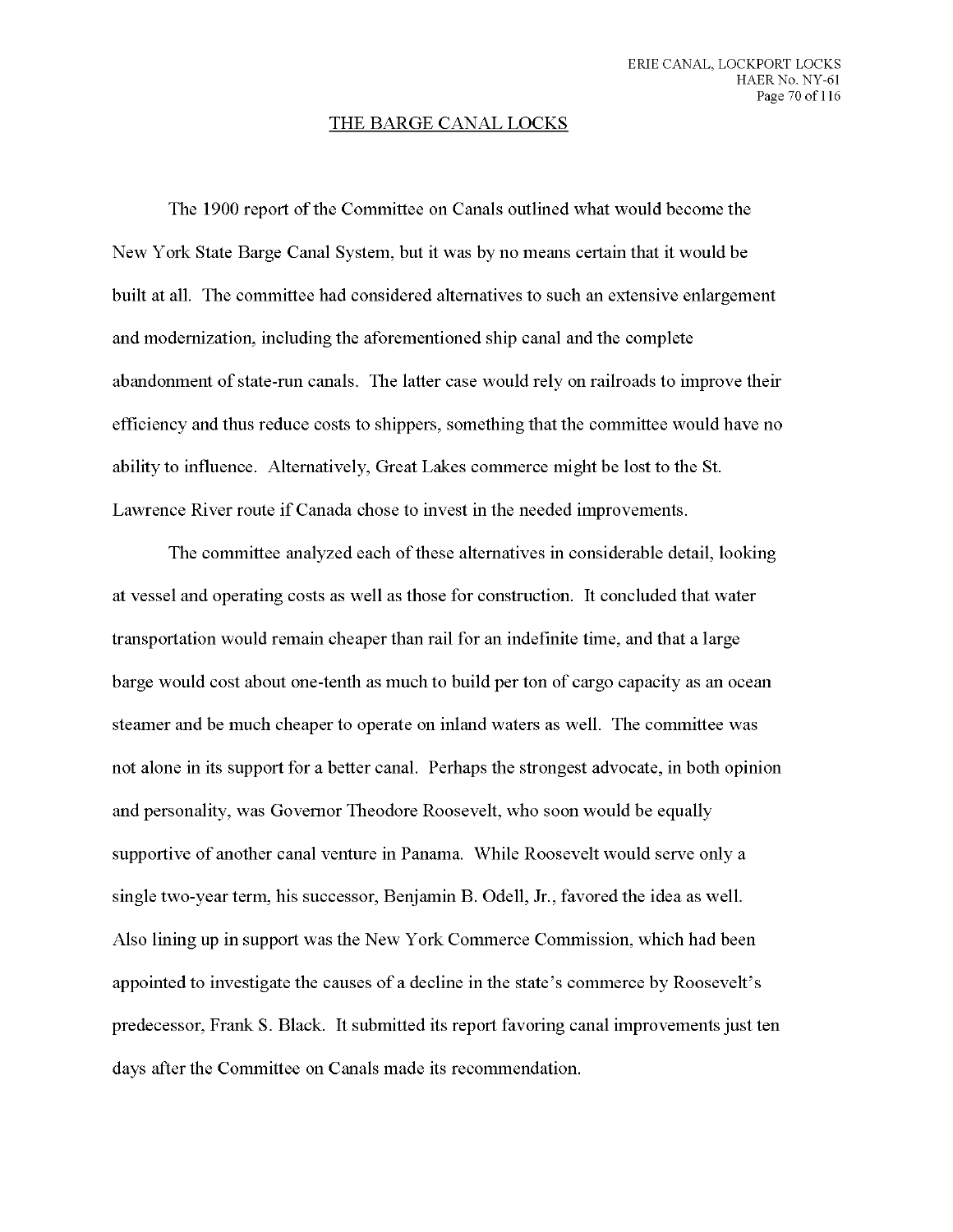In spite of these reports, canals still had powerful opposition in the state legislature, and it took three more years for supporters to get the project authorized and funded by the legislature. As with the earlier canal projects, the legislature authorized Barge Canal funding in piecemeal fashion.  $84$  After contentious political maneuvering, the legislature directed State Engineer Edward A. Bond to make the necessary surveys and estimates to build what the committee had recommended in April 1900, with instructions to complete the work before the 1901 session convened the following February. By hiring consulting engineers who specialized in various aspects ofthe project, such as high-lift locks, dams, surveying, and grading, Bond completed the study, now known as the Preliminary Barge Canal Report, on time.

The report was an exhaustive evaluation of four possible alternatives estimated to cost between 46.8 and 81.6 million dollars, and it included several innovative design concepts for locks and other structures that would be utilized in any of these alternatives. Chief among these was the extensive use of concrete as the primary structural ingredient in locks and fixed dams. Additionally, steel would replace wrought iron for metallic components, and electric motors would replace human power for operating gates and valves. Controversially, three of the four alternatives involved the canalization of natural watercourses, particularly the Mohawk River, for portions of the new canal. While many familiar with canal operations considered reliance on unpredictable, natural streams to be more risky than totally man-made ditches, Bond and his consultants believed they had a

<sup>&</sup>lt;sup>84</sup> While "Barge Canal" is used herein to identify the modern Erie Canal, the Barge Canal System recommendations and legislation involved three canals, Erie, Champlain, and Oswego (the Cayuga-Seneca Canal was added in 1909). All received improvements, but those for the Erie were far more extensive in scope, and they required approximately 90 percent of the total funds authorized for the Barge Canal System in 1903.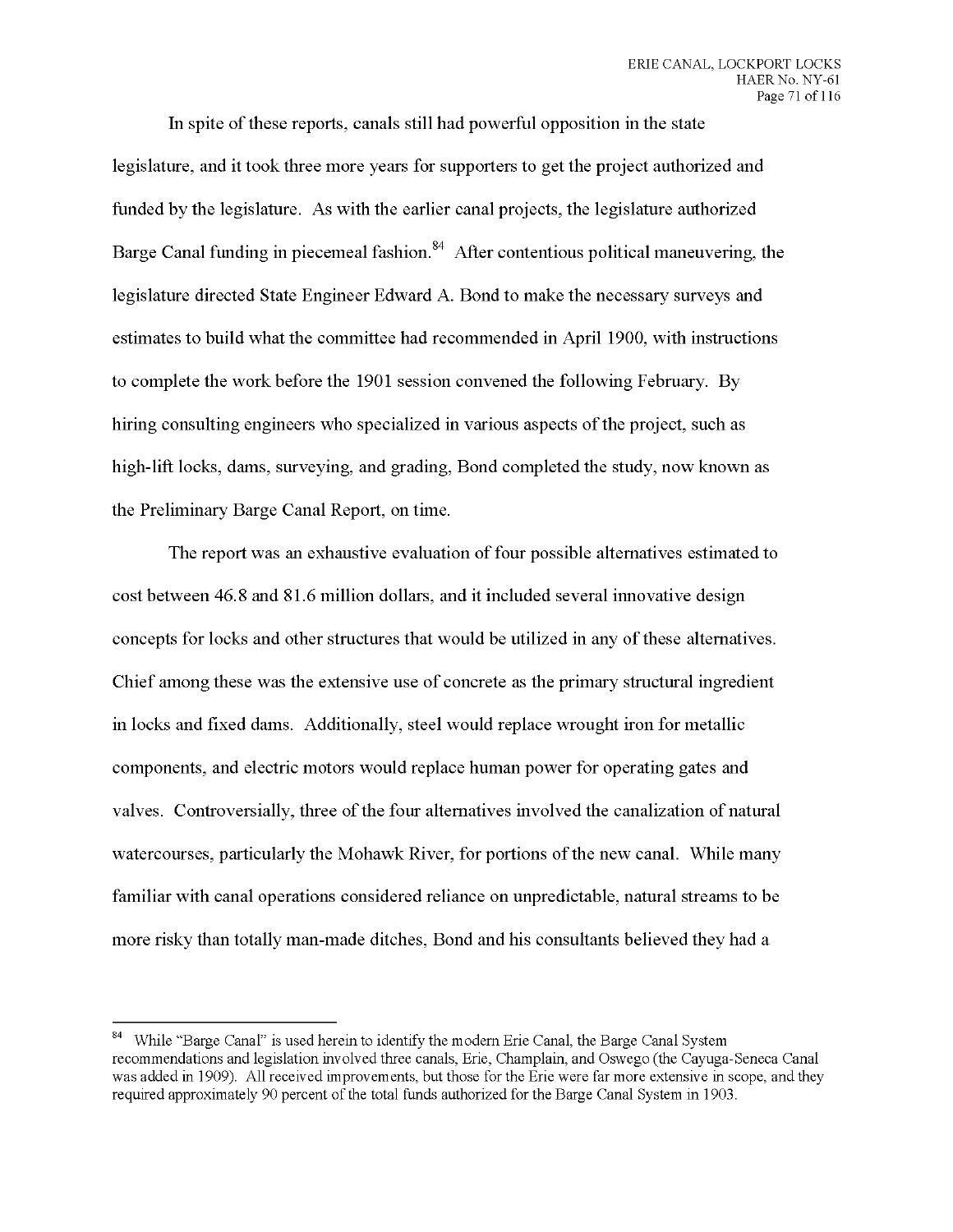**plan that would be both safe and considerably less expensive than a fully man-made canal.**

**Even with Bond's report in hand, the political process continued at a snail's pace. Re-elected in part on a pro-canal platform, Governor Odell finally brought the matter to a head shortly after his inauguration. Not surprisingly, his January 1903 annual message to the legislature strongly recommended adoption of a constitutional amendment and funding for the large canal, but he also proposed a reimposition of "limited tolls," as he phrased it, to at least pay for its maintenance. (All canal tolls had been abolished in 1882, so, even though the construction debt had been paid, maintenance was an on-going state expense that canal opponents continually brought up.) The necessary bills were quickly written and submitted. Odell's toll comment may well have been a** *non sequitur,* **but it did help open a door for discussion. Following two months of intensive debate, the legislature passed a canal referendum measure, one that did not include tolls, in March 1903. The act specified the major details for the three canals to enable them to handle 1,000-ton boats. The total cost was not to exceed \$101 million. After another hardfought campaign, New York voters approved what had come to be known as the Barge Canal Law the following November.**

**With the project finally authorized, attention turned to engineering and construction. In the century since Clinton's Ditch, just about every facet of canal design and** construction had changed. Some of the innovations, like concrete and steel, have

Whitford, *History ofthe Barge Canal,* 57-65

<sup>86</sup> *Ibid,* 84-136. Though most details are omitted herein, Whitford devotes two full chapters to the political maneuverings during 1903 that ultimately led to public passage of the Barge Canal Law. For a briefer account, see Michele A. McFee, *A Long Haul: The Story ofthe New York State Barge Canal* (Fleischmanns, NY: Purple Mountain Press, 1998,) 45-51. Hereinafter noted as McFee, *A Long Haul*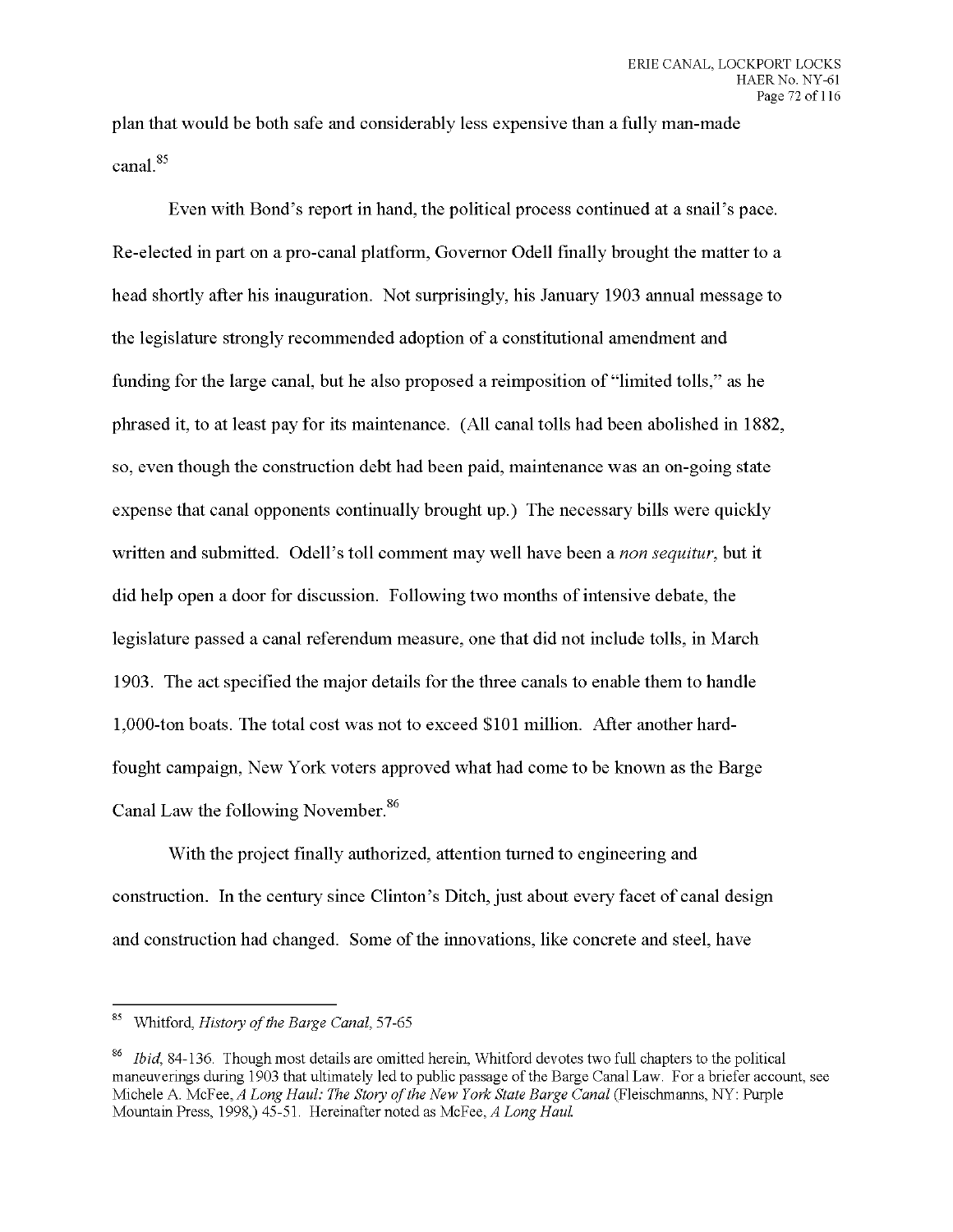already been noted, but construction methods changed as well. Trusting State Engineer Bond's recommendations, the legislature took the risk to select his preferred route that included natural courses and bodies of water for about a third of the Erie's total length. This alone was enough to put the Erie Barge Canal on the cutting edge of canal technology, but the waterway's structures, especially its locks, ensured it. Compared to their predecessors, these locks would be enormous, 310' long by 45' wide and capable of holding some 2.7 million gallons of water each. The Barge Canal would accommodate boats with capacities as large as 3,000 tons, ten times that of the enlarged canal. Additionally, mechanical power would replace animals. No tow paths were included.<sup>87</sup>

Before any dirt could be moved, Bond's concept had to be engineered in detail, and all of the project management apparatus put into place. No longer was it sufficient to give craftsmen general drawings and specifications and then let them use their best judgment to fashion the final product. These structures were much larger and more complex, with a variety of parts and systems that would come from different sources, but have to fit and function together precisely. This required many more engineering calculations and drawings than the Barge Canal's predecessors and hundreds of design decisions to obtain the best overall result. While some engineers developed the design specifications and drawings, others worked on the project's construction process and schedule. None of this could be left to chance without risking major conflicts between contractors, an inadequate supply and distribution of workers, vital materials or components not arriving in time, and serious cost overruns. All of this took almost two years to accomplish, so construction did not begin until 1905. The first shovel full of dirt

 $87\,$ McFee, *A Long Haul,* 18-19.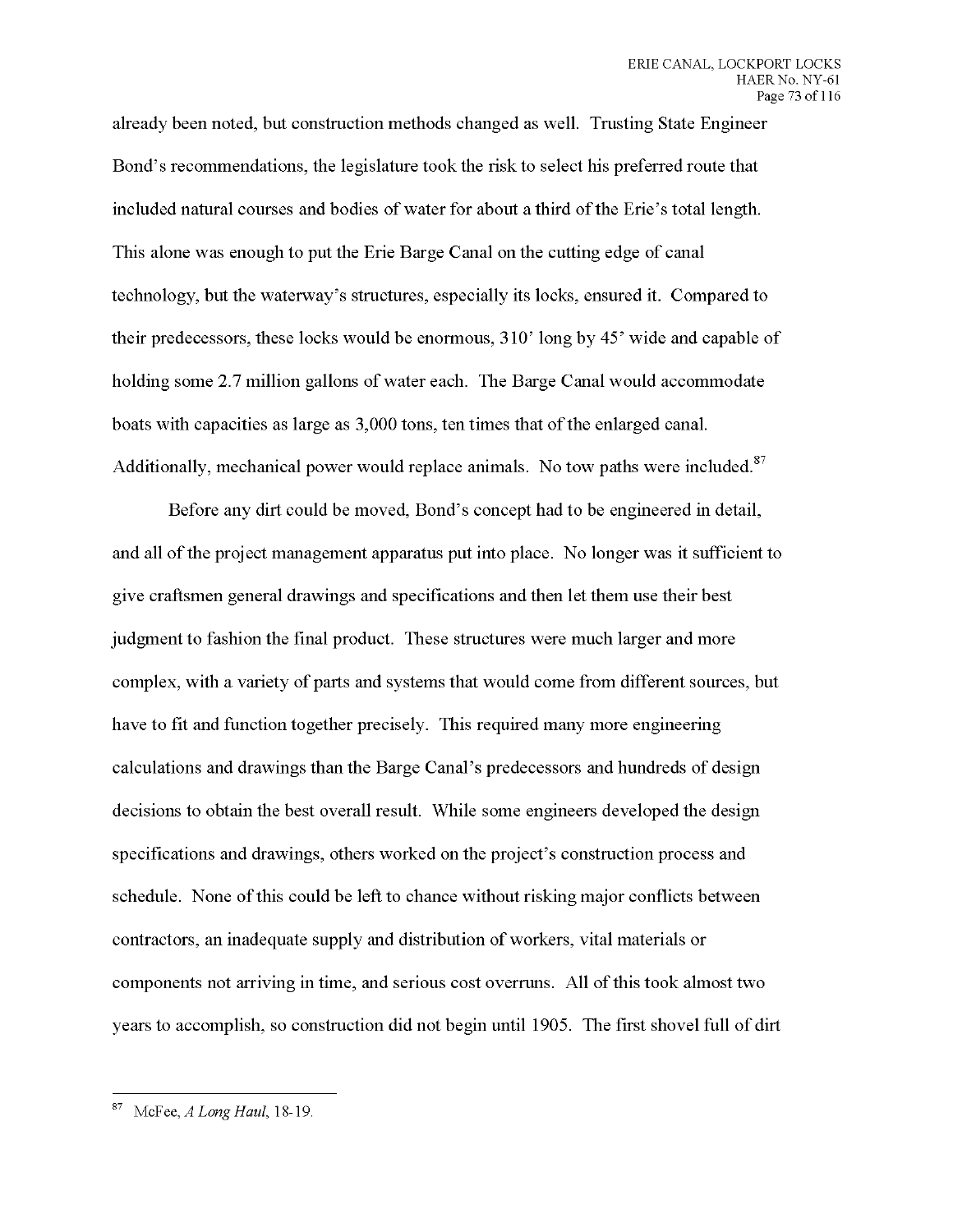was moved for the Champlain Canal on April 24th, and for the Erie Canal at Waterford on June 7th.

One aspect the Barge Canal project had in common with the state's earlier canal projects was the use of numerous construction contractors. While this may have made overall management ofthe project more complicated in some ways, it freed the state engineer's office from having to deal with a myriad of day-to-day details. Contractors, not the state, would hire the needed workers and be responsible for their housing and board. They would also be responsible for procuring, maintaining, and operating any needed construction machinery, as well as dealing with others who might be affected by the construction activity. Not only did this system allow the state's engineers to concentrate their efforts on serious design and construction issues, but it was politically popular as well, because the plan enabled a sizeable number of contractors to compete for the business and, hopefully, earn a fair profit from their efforts. Additionally, it kept any one contract from being so large that it could not be effectively managed, thus keeping quality, schedule, and cost under control. Over the duration of the project, the state awarded some 210 separate contracts for everything from channel dredging to lock machinery. Since a number of these contracts were for large canal segments or structures requiring substantial resources, it is not surprising to find that a few well-established firms succeeded in winning several contracts each.

All Barge Canal construction contracts were not awarded at the same time. Partly because of the engineering time required, Contract No. 67, "Construction of the canal

<sup>88</sup> Whitford, *History of the Barge Canal*, 211.

*Ibid,* 557-566. Also McFee, *A Long Haul,* 53.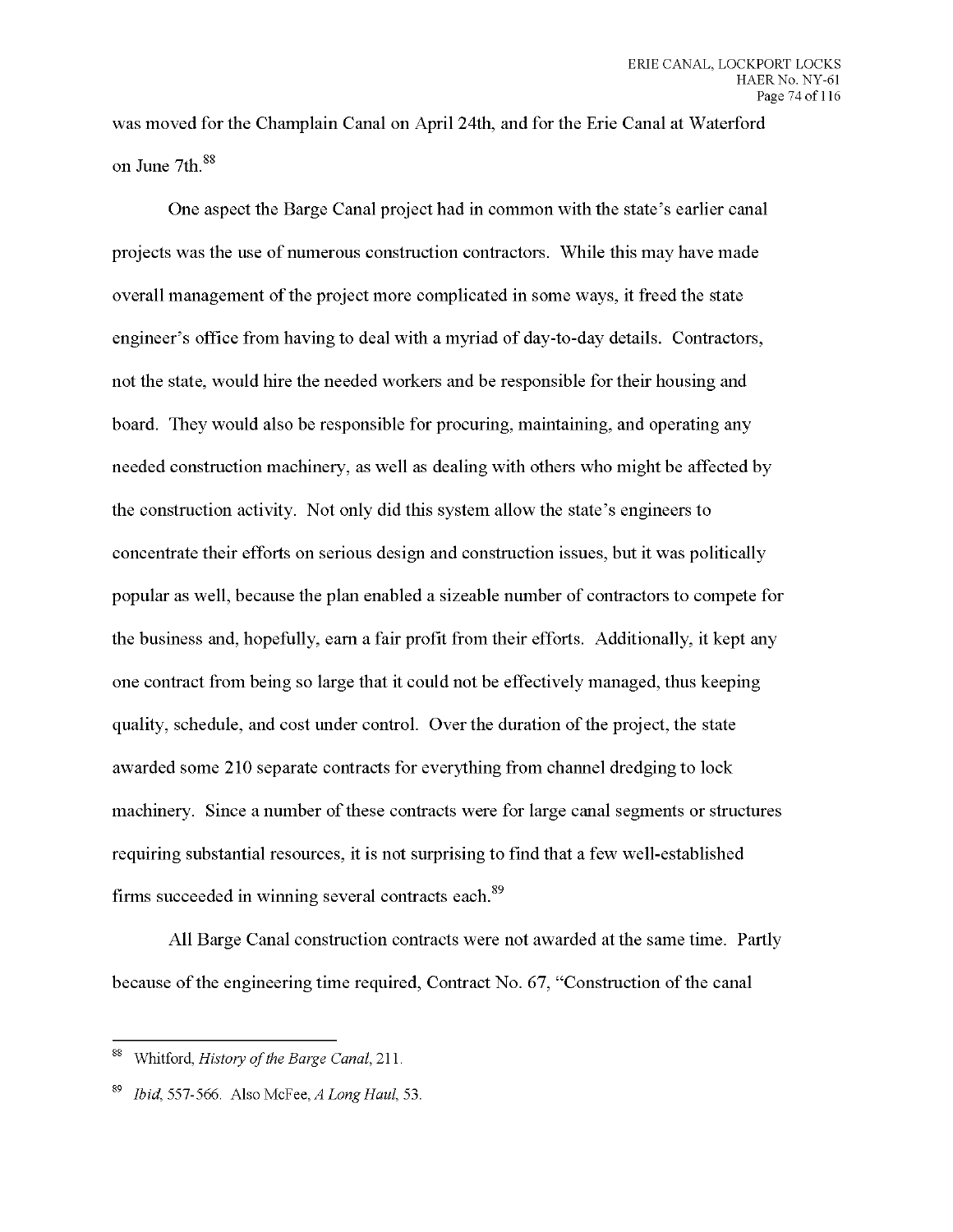prism, with two locks and all other structures at Lockport," was one ofthe later major ones to be awarded. At \$1,027,137, not including over \$90,000 added for supplemental work on bridges and various minor modifications to adjacent structures, it also was one of the largest, because Lockport would be the only combined lock on the Erie Canal.<sup>90</sup>

The city of Lockport had a problem of its own that stood in the way of an early start of lock construction there. The city had tapped into the canal as its source of fresh water from Lake Erie decades earlier, and draining the upper prism would cut offthis supply. Accordingly, the city reached an agreement with State Engineer Henry A. Van Alstyne in 1904, well before construction began, to delay work in Lockport for two years, giving the city time to secure another source of water.<sup>91</sup> In actuality, prism excavation around Lockport did not begin until 1908, and lock construction started two years after that.

While project management may have been similar to that of the earlier canals, the actual construction was anything but. The operative word for nineteenth-century construction was "muscle," but by the early twentieth century it had become "steam." Human and animal labor dug rock and dirt, cut stone and wood, and moved everything to build the first two versions of the Erie, but the power of steam had been applied to machines of all kinds by 1900, and these machines were what made it practical to build the Barge Canal at all. Chief among them were steam shovels, steam hoists, steam dredges, and steam locomotives pulling trains of side-dump cars to haul away the

<sup>&</sup>lt;sup>90</sup> Copies of Contract No. 67 and other contracts noted herein are available at the New York State Archives, Albany, NY. Contract performance details are noted in various issues of the *Barge Canal Bulletin,* a periodical published by the Canal Commission that is also available at the archives. A similar, two-lock set was built for the Cayuga-Seneca Canal at Seneca Falls after that canal was added to the system in 1909. Seneca Falls and Lockport are the only two locations on the New York State Canal System with combined locks. Both have a total lift of approximately 49'.

<sup>91</sup> "Canal Board Here: Advisory Engineers Met City Officials," *Lockport Journal,* June 10, 1904.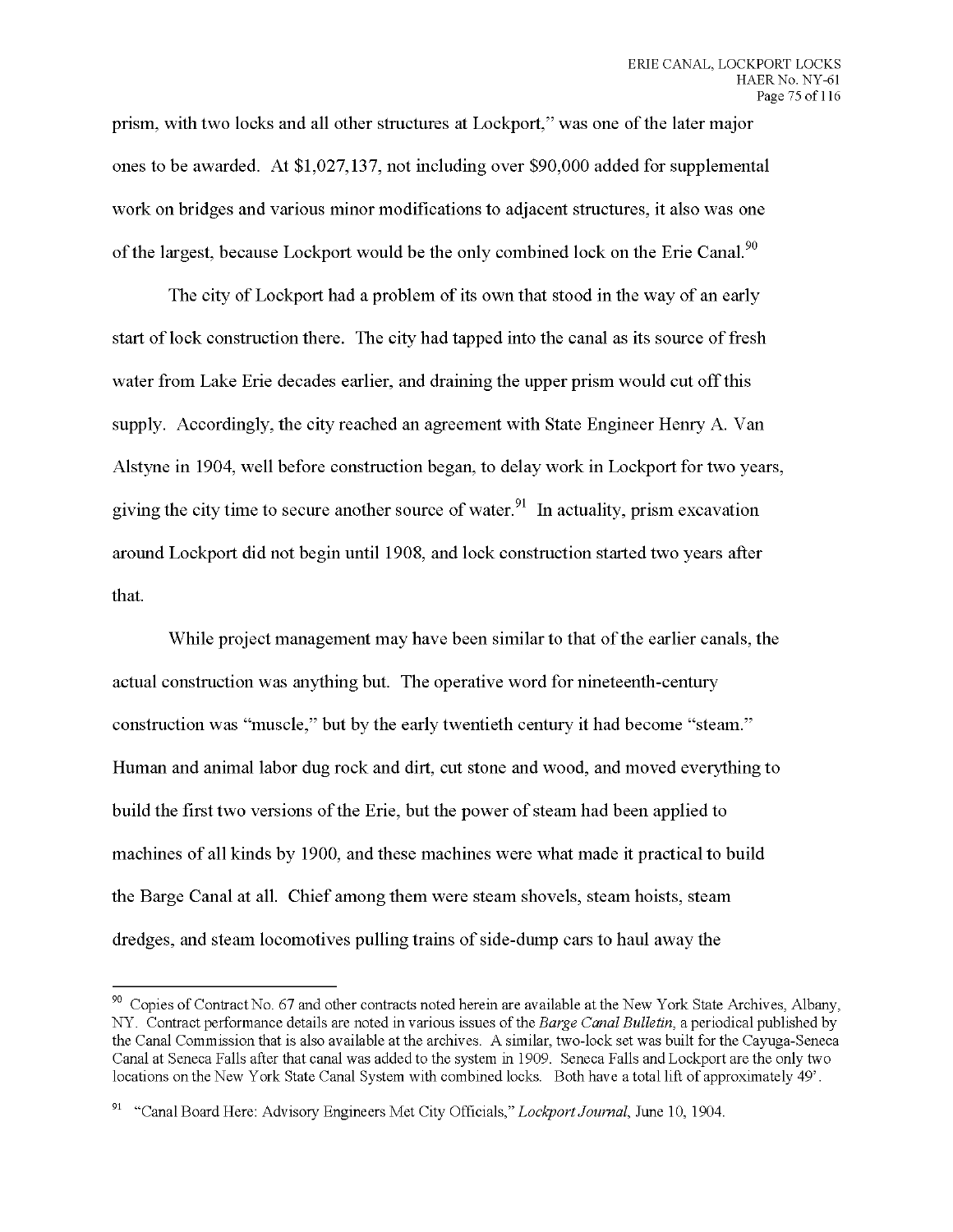excavated dirt and rock. These massive—at least for the time—machines moved more material than armies of men could have, and they were used for excavating lock foundations as well as canal channels. This is not to say that no manual work was required. Pick, shovel, and axe work remained plentiful, as did the hand work of preparing and setting explosive charges to break up rock. Carpenters also hand built wooden forms for concrete pours, and other men worked animal-pulled scrappers to perform most ofthe final smoothing operations in the canal prisms. But the awesome material handling tasks were primarily done by machines.

As a point of reference, it is worth noting that the United States built the Panama Canal across that isthmus during essentially the same period that New York constructed its Barge Canal System—1904-1914 versus 1903-1918. It is no accident that the two canals share numerous design similarities in such areas as the extensive use of concrete in locks and dams, the incorporation of natural watercourses, major excavations using steam-powered machinery and railroads, and the use of elaborate measures to control flooding and maintain an adequate water supply. Both projects employed top-notch engineers who used the best available technology. Certainly the health problems experienced in the tropics presented problems in Panama that Barge Canal managers and engineers did not face, and the need to handle ships instead of barges made for larger locks and cuts, but beyond those distinctions, the Erie portion alone compares favorably with, or even dwarfs, the Panama Canal.

Each of the Panama Canal's locks has a lift of approximately 27 feet, similar to many locks on the Barge Canal, which operates seven locks with that lift or greater—up to 40.5' at Little Falls. But Panama has a total of twelve locks (six pairs) compared to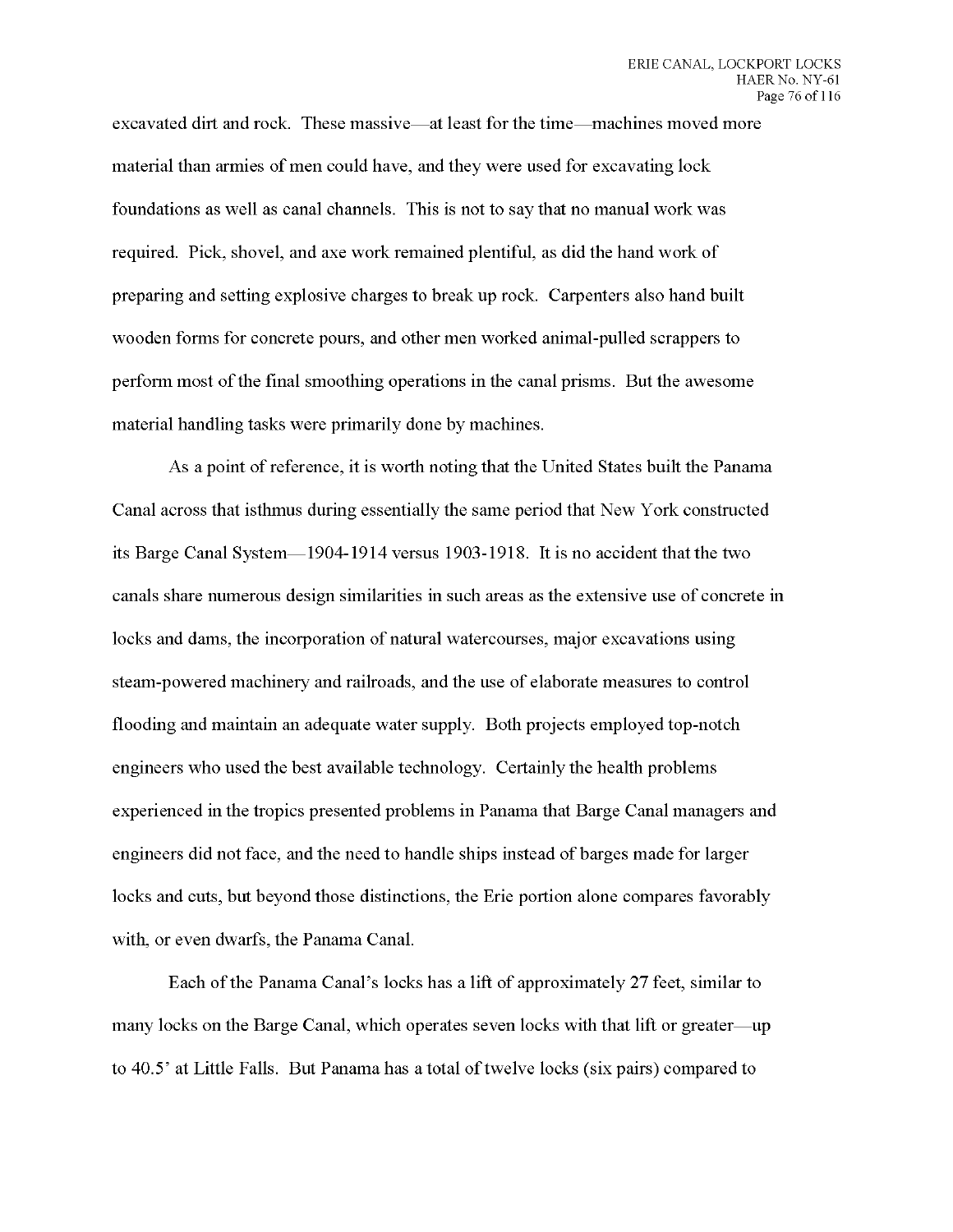thirty-four on the Erie—it has no Lock No. 1—and Panama's total lift of 160 feet is less than one-fourth of the Erie's 675 feet. As at Lockport, two of the Panama Canal's three sets of locks are combined locks. The 50-mile-long Panama Canal's \$366,650,000 price tag was more than three times that ofthe Erie, which was about six times longer. The Panama Canal has deservedly received the highest accolades since its opening in 1914, but engineers and historians familiar with the New York State Canal System, especially the Erie Canal, consistently rank it as at least an equivalent achievement in engineering and construction.

Because of the amount and variety of work needed on the canal's western end, several contractors had crews working in and around Lockport. By 1909, prism excavations were underway in both directions from the town. The Canal Commission awarded Contract No. 40 to the United Engineering and Contracting Company<sup>92</sup> to enlarge the prism southwest to Tonawanda Creek at Pendleton, some of which it subcontracted to the Bellew & Merritt Company and the Rochester Construction Company. The Empire Engineering Company<sup>93</sup> won Contract No. 66 for enlarging the level from the foot of the Lockport Locks east to Gasport. These excavation contracts also called for the erection or modification of bridges across the canal in those areas. When Contract No. 67 for the locks was awarded in 1910, it went to the Larkin & Sangster Co. All of these companies based their local operations in Lockport.

 $92$  Various sources, particularly Lockport newspapers, also refer to this company as the United Engineering Co. and, simply, the United Co. Part of the confusion may result from the company's bankruptcy and reorganization in 1912.

Also known as the Empire Engineering  $&$  Construction Co. and the Empire Co.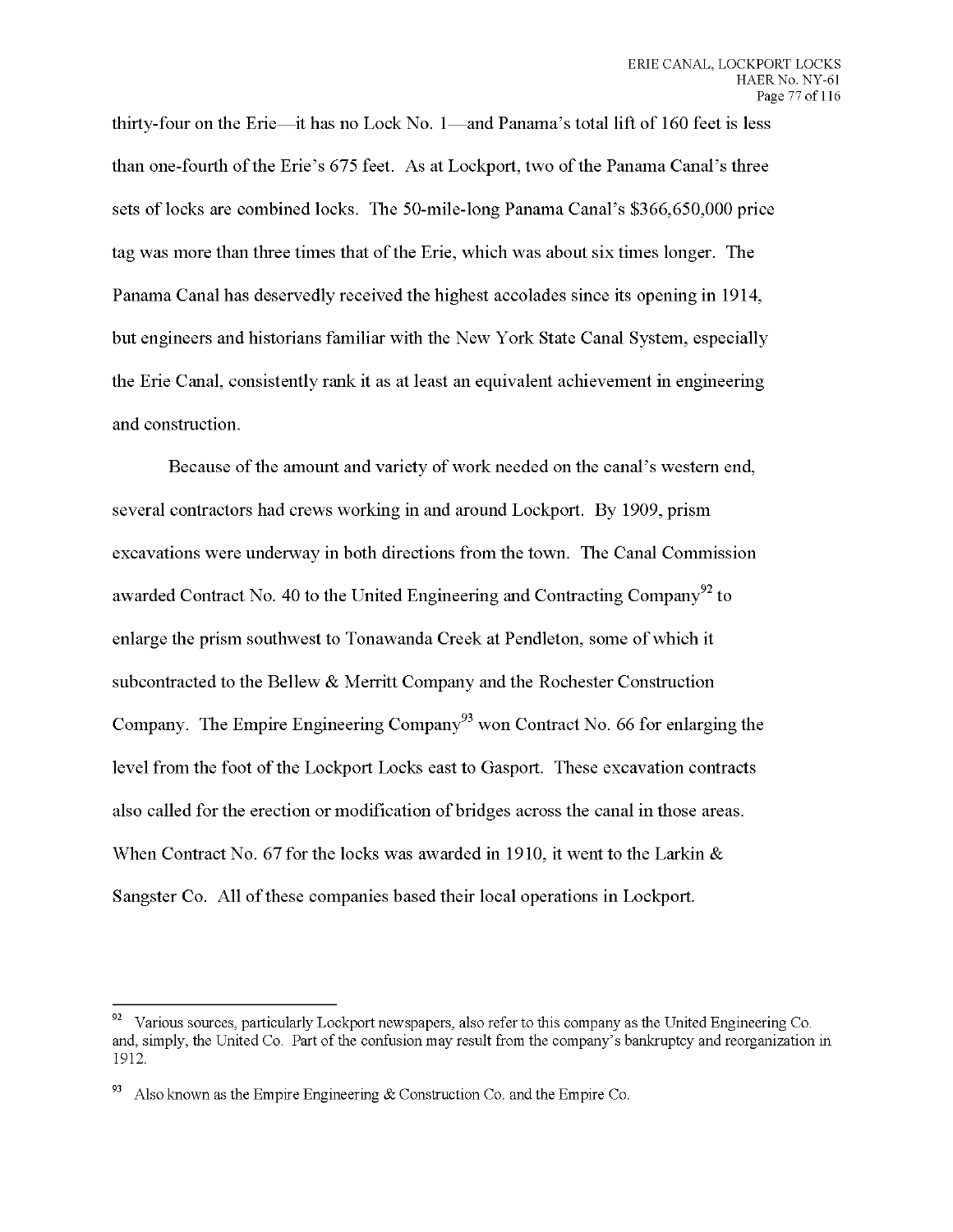The canal contracts specified that these companies were responsible for recruiting their own labor forces. A small percentage of these were skilled in specialized areas, such as engineers, timekeepers, mechanics, machine operators, and carpenters, but unskilled laborers made up the bulk ofthe work crews. To allow them to concentrate on the job at hand instead of labor issues, the larger companies engaged labor agents, known as *padrones,* to secure their unskilled laborers. These *padrones* frequently competed with one another for the available men, and then employed all manner ofschemes to extract as much of their hard-earned pay from these laborers as possible. Skilled personnel generally stayed in boarding houses or private homes, where they were generally treated with fairness and respect. The laborers, however, were not as fortunate. Most of them lived in camps of hastily built, one-room shanties lined with crude berths. These shanties, as well as the camp stores, were owned by the *padrones,* making it possible for them to collect the bulk of the men's pay in berth rent and store sales. Rents and prices were often excessive, but the legions of men rarely had any other options.<sup>94</sup>

Wages varied widely depending on the type of job and skills needed. Skilled craftsmen, such as stone masons, steam shovel operators, and the like earned around \$4 per day, while laborers typically garnered about \$1.50 a day. Waterboys, at the bottom of the pay scale, made less than \$1 a day. The engineers, foremen, and boat captains earned \$5 per day or more. Daily rates for semi-skilled workers like carpenters and deckhands generally ran around \$2. All of these rates were reasonable for the time, but, as noted

<sup>94</sup> McFee, *A Long Haul*, 54-55.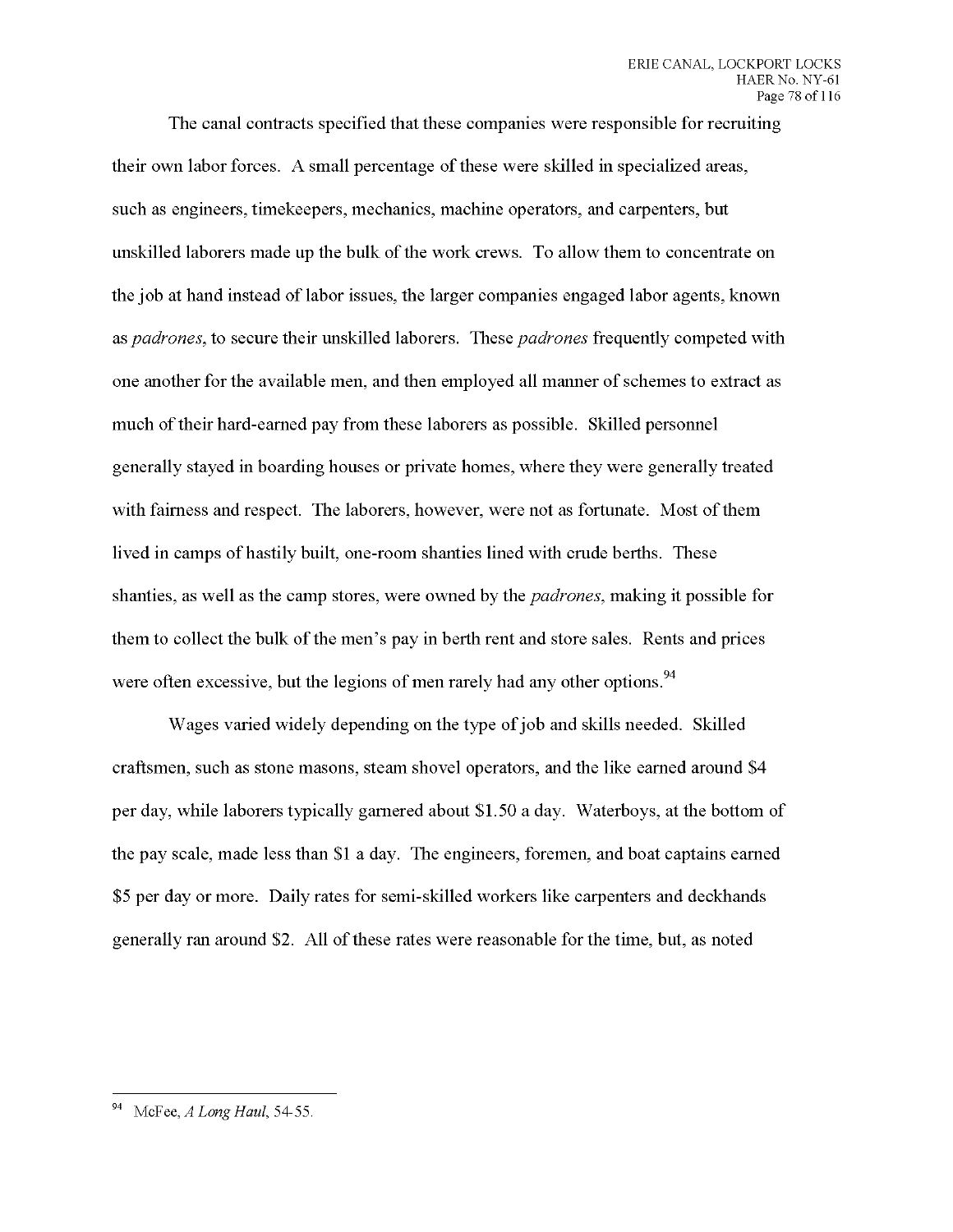above, the higher-paid men typically retained a greater portion of their pay than did those further down the ladder.<sup>95</sup>

While the money was reasonably good, much of the work could only be done during the winter months, roughly November through April. This was because the canal remained open for navigation from early May through late October. With water in the prism, no bottom excavation work was possible, though some bank work could be performed. This resulted in as many as two-thirds of those workers being laid off each summer.<sup>96</sup> The Lockport Locks were less affected by the navigation season than the channel enlargements. With cofferdams separating them from the operating canal and the enlarged "Flight of Five" handling traffic over the escarpment, construction work on Locks 34 and 35 continued with little interruption.

As with the earlier Erie Canal projects, many of the workers were immigrants from Europe. Irish men, some first-generation immigrants, and others from area families who had moved to Western New York to work on the previous editions of the canal, plus others from such Old World nations as Austria, Hungary, and Italy, made up almost half of the work force.<sup>97</sup> Nationality made no difference to the companies or *padrones*, both of whom considered laborers to be a commodity. The attitude of the time is reflected in a newspaper article about the first accident on the project. "Two foreigners were the victims of a premature explosion of dynamite on the barge canal work ...," the article began, and it continued, "The foreigners who worked by number and whose names are

<sup>95</sup> *Ibid,* 55. Also J. Rolland Gould to Clarence O. Lewis, Niagara County Historian, July <sup>11</sup> and 20, 1964. Gould's letters, available at the Niagara County Archives, describe his experiences working for the United Engineering & Contracting Co.

<sup>96</sup> "Hundreds of Men Laid Off," *Union-Sun,* May 2, 1910.

<sup>97</sup> McFee, *A long Haul,* 55.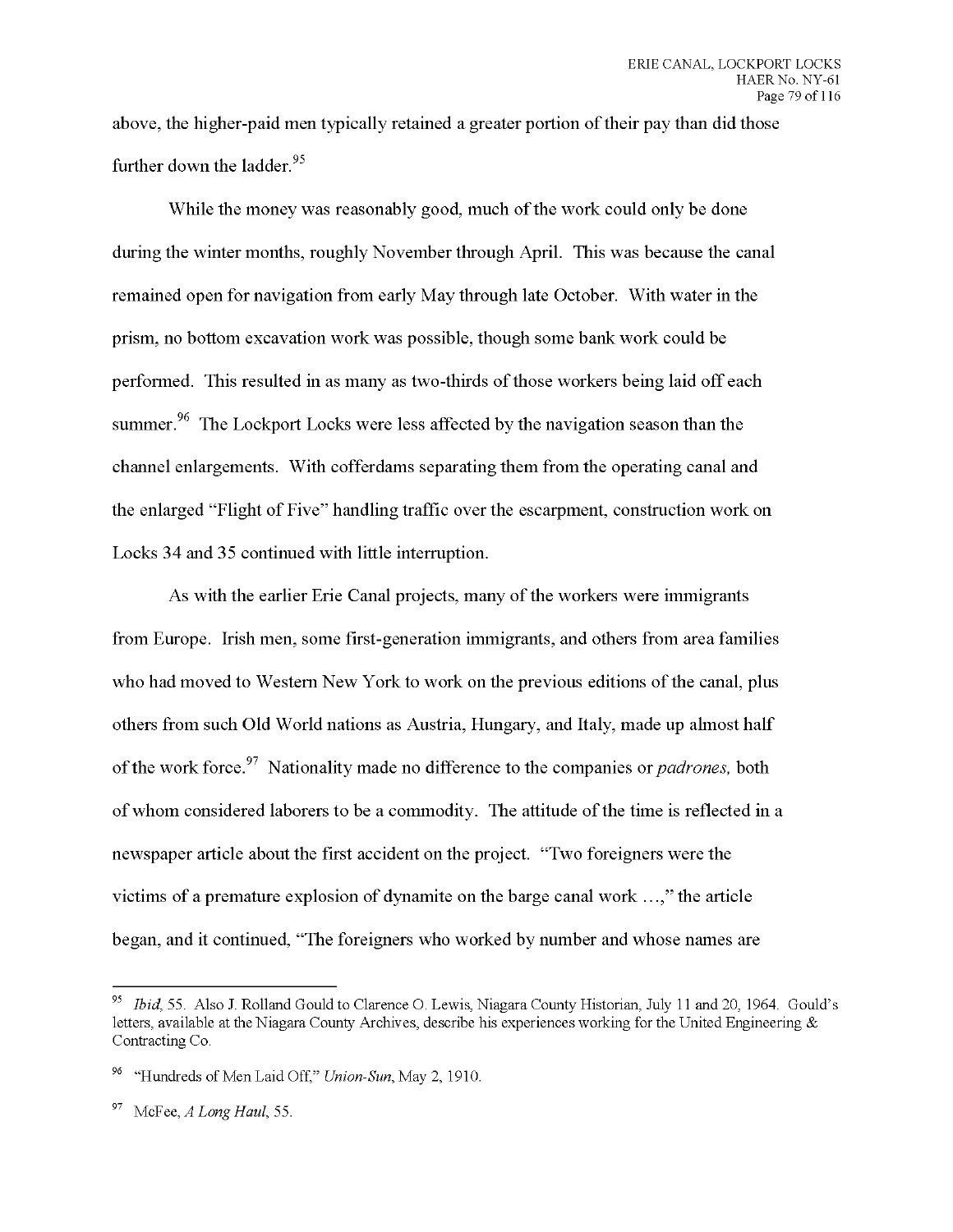not known by the Rochester Construction Co., sub-contractors, were packing holes for blasts."<sup>98</sup> Fortunately, neither man died, though one had serious injuries to both arms and lost several fingers. Hiring and recording by number instead of name was probably the most convenient way around language barriers when English-speaking managers and time keepers could not understand, or even correctly spell, unfamiliar names. Other articles reporting on accidents involving men with English-sounding names identified them by name, indicating that personnel recording practices varied considerably.<sup>99</sup>

As these articles make clear, accidents, some of them very serious, happened throughout the work's duration. Not surprisingly, most accidents happened to workers who were most closely exposed to hazards, but, as the article on John J. Burke's death makes clear, supervisors were not immune. Foreman Burke received his fatal injuries from a dynamite blast after successfully leading several exposed workers away from the danger. That Burke left a place of safety to protect them says much about how the foremen directly involved with the work felt about their men, regardless of whether the company knew them by name or number.<sup>100</sup>

One accident was unusually spectacular, even though it, fortunately, injured no one. It occurred about 3:00 in the morning of August 11, 1910, roughly three miles southwest of Lockport, when a massive cantilever dredge known as a "grab machine," used to enlarge the channel through the mountain ridge, inexplicably collapsed into a twisted mass in the canal. The 300-foot-long machine built by the Brown Hoisting

ys "First Accident on Canal Work," [Lockport] *Union-Sun,* Oct. 28, 1909.

<sup>99</sup> As examples, see "Canal Worker Fatally Hurt," *Union-Sun,* Oct. 30, 1909, and "John J. Burke Meets Death on Barge Canal Work," *Union-Sun,* Feb. 12, 1912.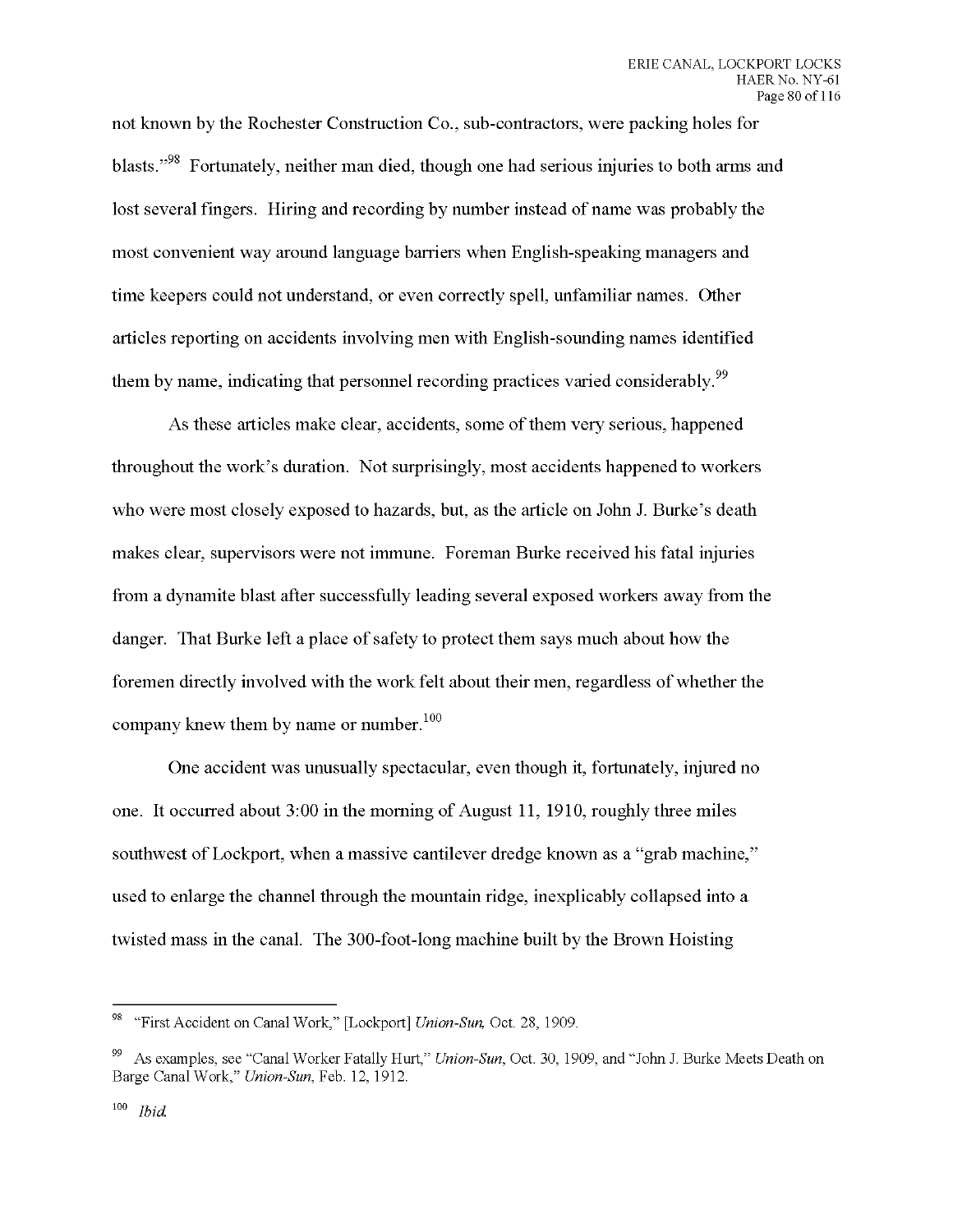Engine Co. of Cleveland, Ohio, had been in service around the clock, so it is remarkable that none of those working on it at the time sustained injuries. United went on with its work, but there was nothing to do with this \$50,000 machine except scrap it.<sup>101</sup>

While their function may have been the same, the design of the new locks differed radically from their predecessors. Instead of cut stone laid on a timber foundation, Locks 34 and 35 were constructed out of concrete. It was not then possible to make continuous pours of concrete as is commonly done today. Floors and walls were poured in sections. Carpenters built wooden forms to contain the wet concrete, some of which could be dismantled and re-erected several times when many identical slabs were needed. Some laborers mixed concrete for others to pour into the forms. Though cement mixers were used, they mixed the concrete in relatively small batches, so several were operating continuously when any pour was being made. Photographs taken during construction show two distinct, vertical slots cast into the ends of wall sections. When forms were built for the adjacent section, this slotted end was left exposed so that the wet concrete for the next section would fill the slots and form keys to lock the sections together. No sealant was used in the joints. $102$ 

Unlike most current concrete construction, no steel reinforcing bars or mesh, generically known as "rebar," were included. Engineers intended each section offloor or wall to be a concrete monolith. Later replacement of some wall sections and their subsequent breaking up for disposal revealed that a wide variety of scrap wood and detritus found its way into the mix. None of this was specified, of course, and it is not

 $101$ "Huge Cantilever Collapses in Canal," *Union-Sun,* Aug. 11, 1910.

<sup>102</sup> A photograph from the New York State Archives showing these slots was reproduced in McFee, *A Long Haul,* **52.**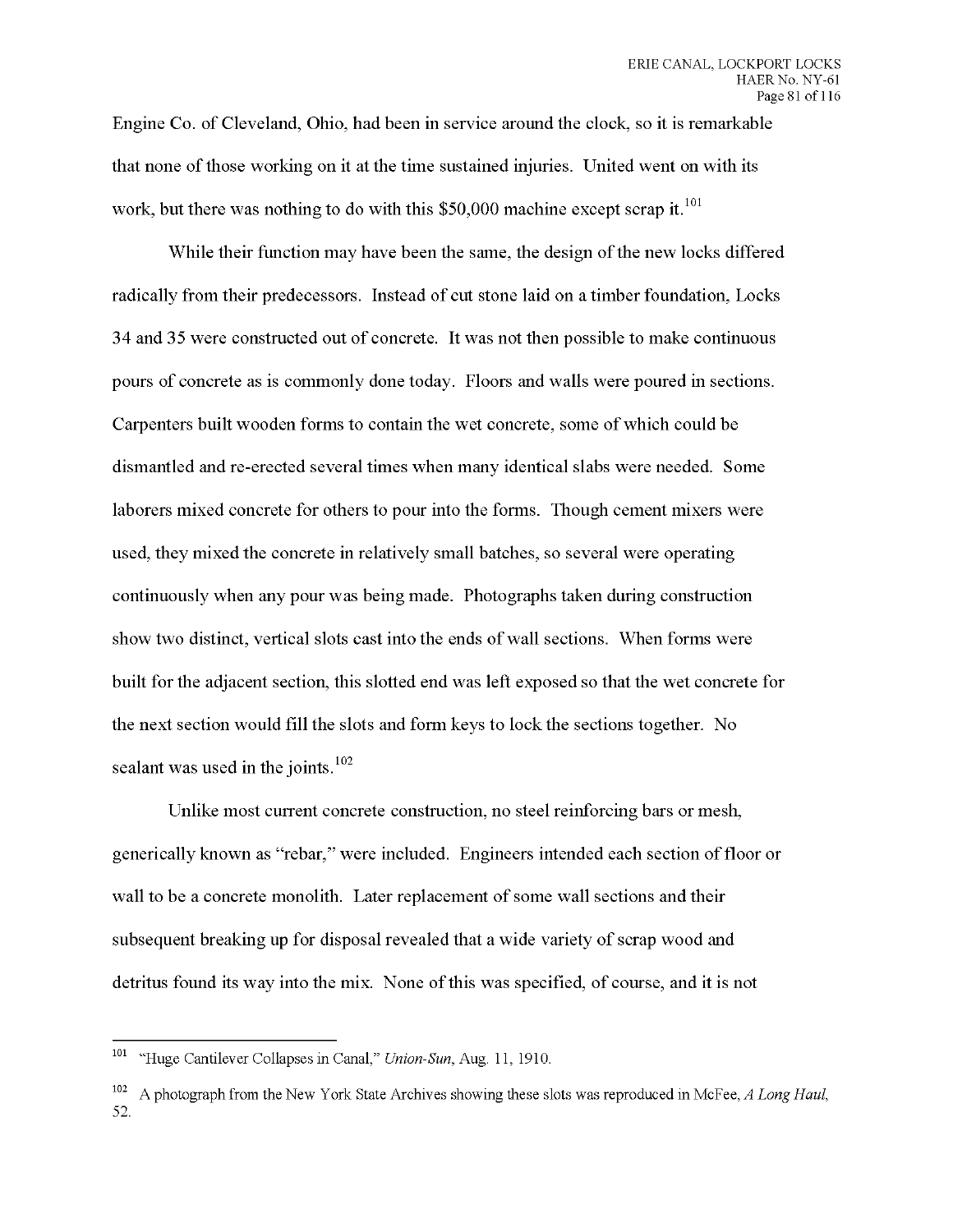now known if anyone in Larkin & Sangster's management agreed to, or even knew about, including this junk in the pours. It may well have been an easy way to dispose ofsome trash and reduce the amount of concrete needed by individuals who were ignorant of any deleterious effects it might have. Whether this "disposal" has actually caused any problems is difficult to assess. A number of lock wall sections have been replaced over the years after they cracked or lost chunks of material, but still more original sections remain intact and in service. Do the remaining original sections contain the same kind of foreign material? That will not be known unless they are replaced at some point, but those who operate and maintain the canal assume that they probably do.<sup>103</sup>

The lock gates are steel fabrications weighing roughly 50 or 100 tons. The lighter ones, with leaves that measure 24'-4" wide (not including end seals) by 20' high by 2'-6" thick, are only at the upper end of Lock 35. The heavier gates at both ends of Lock 34 are 44'-6" high, but otherwise similar. The original gates featured riveted construction, the standard for the time, but subsequent replacements have been modern weldments. Their basic structural design has otherwise changed very little. Like their wooden predecessors, every closed gate forms a "V" pointing upstream to ensure that the higher upstream water level tends to force it closed, and each gate opens into a recess in the lock wall to present a full-width opening for passing boats. Each gate leaf does, however, contain some wood. Treated white oak still provides the most practical seal where the leaves meet, at the base mitre, and around the hinge posts. The upper end of Lock 35 has two gates. Since this is now the last lock in the canal, the upper channel is open all the

<sup>&</sup>lt;sup>103</sup> Author's conversations with David Kumpf, an engineer with the New York State Canal Corp., Western (Buffalo) Div., in Cheektowaga, NY, and Duncan Hay, a National Park Service historian at the Erie Canalway National Heritage Corridor in Waterford, NY.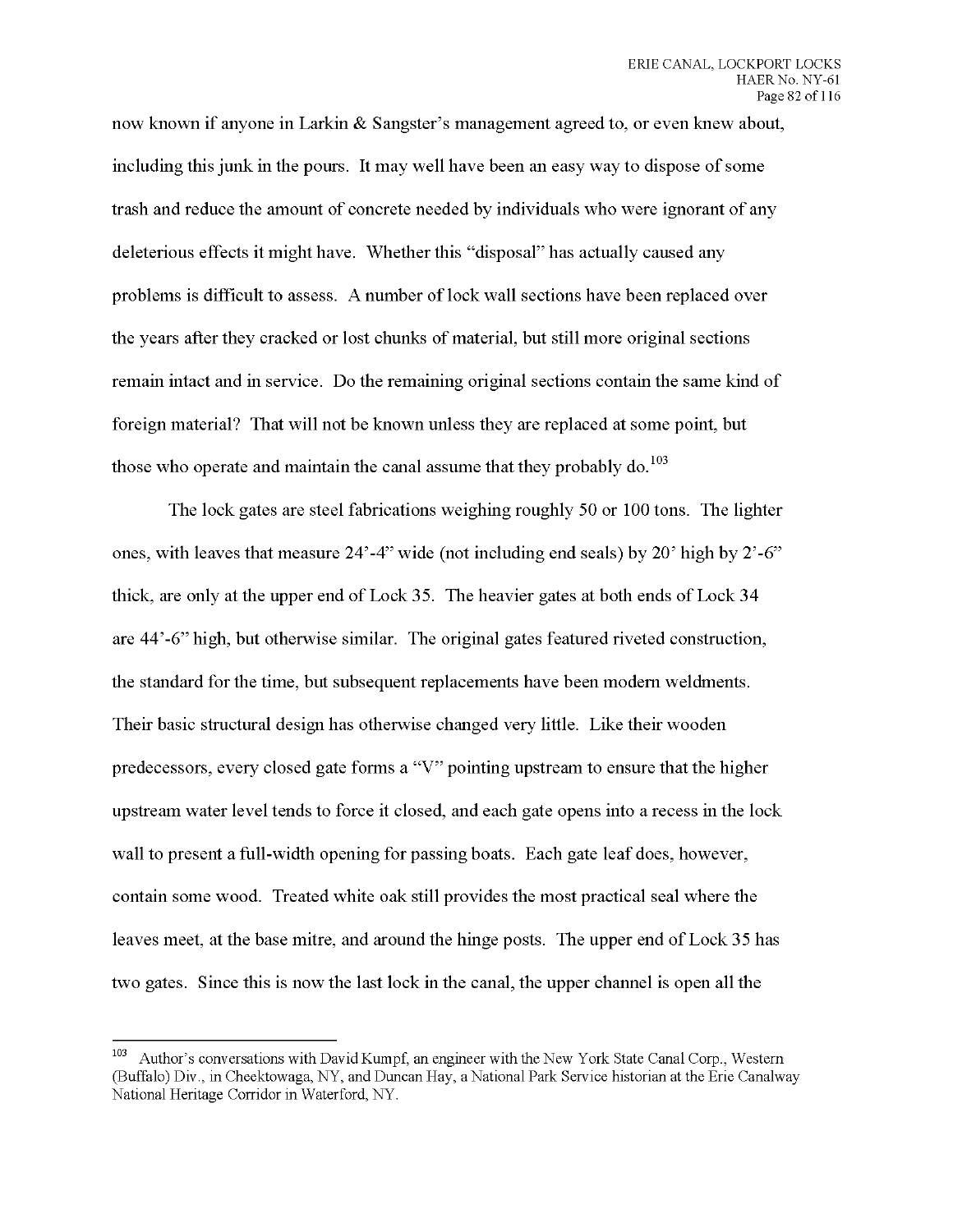**way to Lake Erie, and this redundancy ensures that no gate failure could subject the downstream canal to uncontrolled flooding. (There is a guard gate farther west at Pendleton, but it is closed to drain the canal for the winter, not for normal operation.)**

**Each lock gate leaf is opened and closed by a 7-horsepower direct-current (DC) electric motor through a four-stage gear reduction system. Where many modern gear drives have all moving parts except the input and output shafts fully enclosed in a casing, these drives represent the norm for early twentieth-century drives in that their gears, shafts, and frames are fully exposed. The last link in the drive is an arm attached to the gate. This arm is actually a toothed rack that meshes with the last pinion gear in the drive train. Figure <sup>5</sup> is a diagram of one ofthese drives, showing the speed reductions at each stage. Reducing the speed increases the force on the gate arm proportionately, allowing a small motor to easily open or close the heavy gate leaf in 45 seconds. Note that the switch and solenoid brake to stop the drive at the fully open or fully closed position is mounted on the electric motor. It works by counting the number of revolutions the motor makes. This allows the single switch to control motion in both directions, and it locates the switch inside the cabinet where it is protected from weather and damage. Since this is an outdoor installation, each drive is housed in a steel cabinet for weather and personnel protection. One side opens for maintenance, which consists mainly of keeping the gears and bearings lubricated, and they are now painted the Canal Corporation's standard blue and gold colors. Those at the ends of each lock display the lock number.**

<sup>&</sup>lt;sup>104</sup> The description of lock details herein is based on several sources, including the author's on-site inspection and conversations with David Kumpf and Joel Beyer, Chief Lock Operator at Lockport; Whitford, *History ofthe Barge Canal* 471, 494-497; McFee, *A Long Haul* 18, 81-83; and drawings of the locks maintained by the New York State Canal Corp., Western (Buffalo) Div., at its office in Cheektowaga, NY, particularly those for ContractNos. 67, TAB-96-27C, and TAB-99-43C.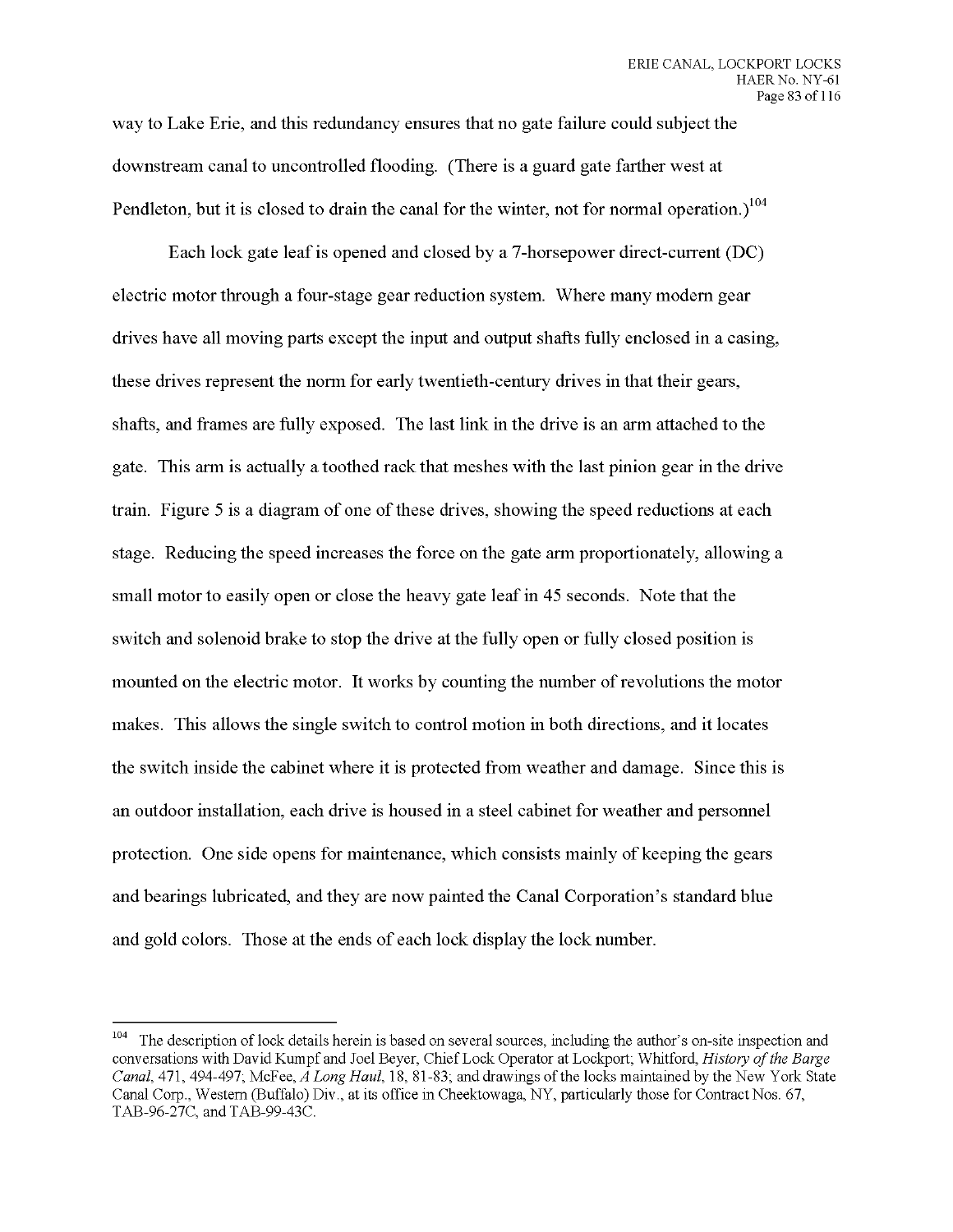## **GATE DRIVE** 45 SEC. OPERATION TIME

**CLOSING MOTION SHOWN** 





A similar 7-horsepower DC motor and gear train opens and closes each 7'-by-9'

gate valve that controls the water level in each lock. As with the gate drives, two valve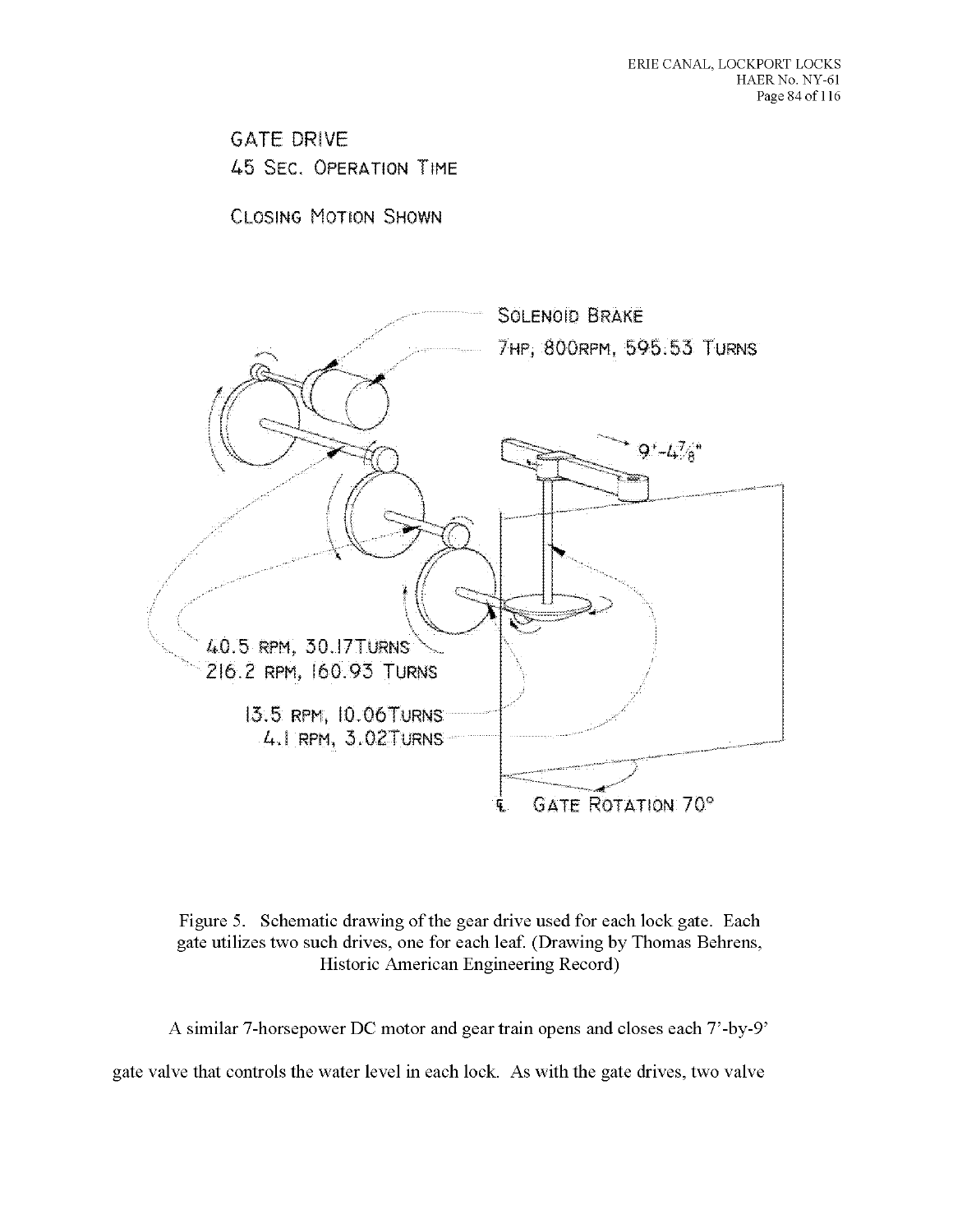drives are needed at each end of each lock, one on each side. These, too, are four-stage gear drives that utilize exposed spur gears, but instead of stroking an arm, each of these drives turns a hoist shaft. Two wire ropes wrap around this shaft, and a vertically moving gate valve hangs from one end ofthem, balanced by a counterweight on the other. Originally, large chains were used instead of wire rope, and they will likely return as future maintenance is performed because the wire rope, coated to resist corrosion, has proved very difficult to inspect. Four flanged wheels on each valve roll on a vertical track. They keep the valve aligned to its port and reduce operating friction during the 82 second, 10-foot opening or closing movement. Without these wheels, a much-larger motor and drive would have been needed to overcome the resistance imposed by the water head on a sliding valve. Figure 6 diagrams one of these drives. Like the gate drives, each is enclosed in its own blue-and-gold steel cabinet.

The water passes through 7'- by-9' culverts molded into the lock walls. Twenty openings into each lock chamber, ten per side, were evenly spaced near the bottom of each lock wall, where the horizontal currents of incoming water would cause the least motion and disturbance to boats in the lock, motion that could damage both boats and lock walls if not checked. A single culvert runs within each lock wall, interrupted by a vertical well for the valve near each gate. Portions of these culverts, particularly where they bend, were lined with cast-iron plates to minimize erosion. The openings to admit water from the canal's upper level were fitted with bar grates to catch trash and debris that could damage the locks or boats. The north wall included a second culvert that conveyed water the length of both locks to a small powerhouse at the foot of Lock 34.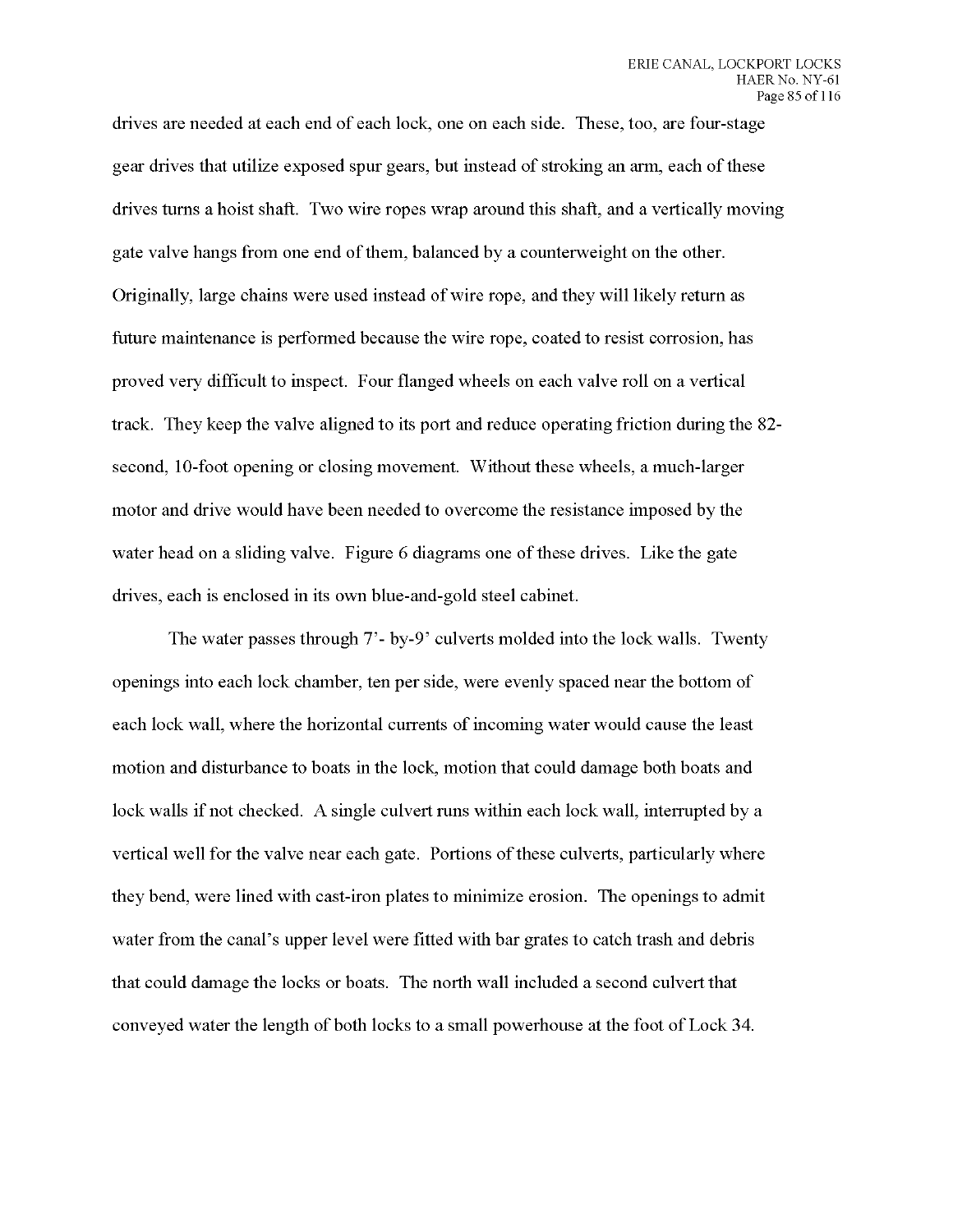

Figure 6. Schematic drawing of the gear drive used for each lock valve. Six of these drives are used, two at each set of lock gates. (Drawing by Thomas Behrens, Historic American Engineering Record)

Electric power also eased the handling of the larger boats through the locks. A 20-

horsepower capstan was installed in a wall recess near each end of each lock. Capable of

exerting an 8,000-pound pull, these capstans could move a boat at up to 60 feet per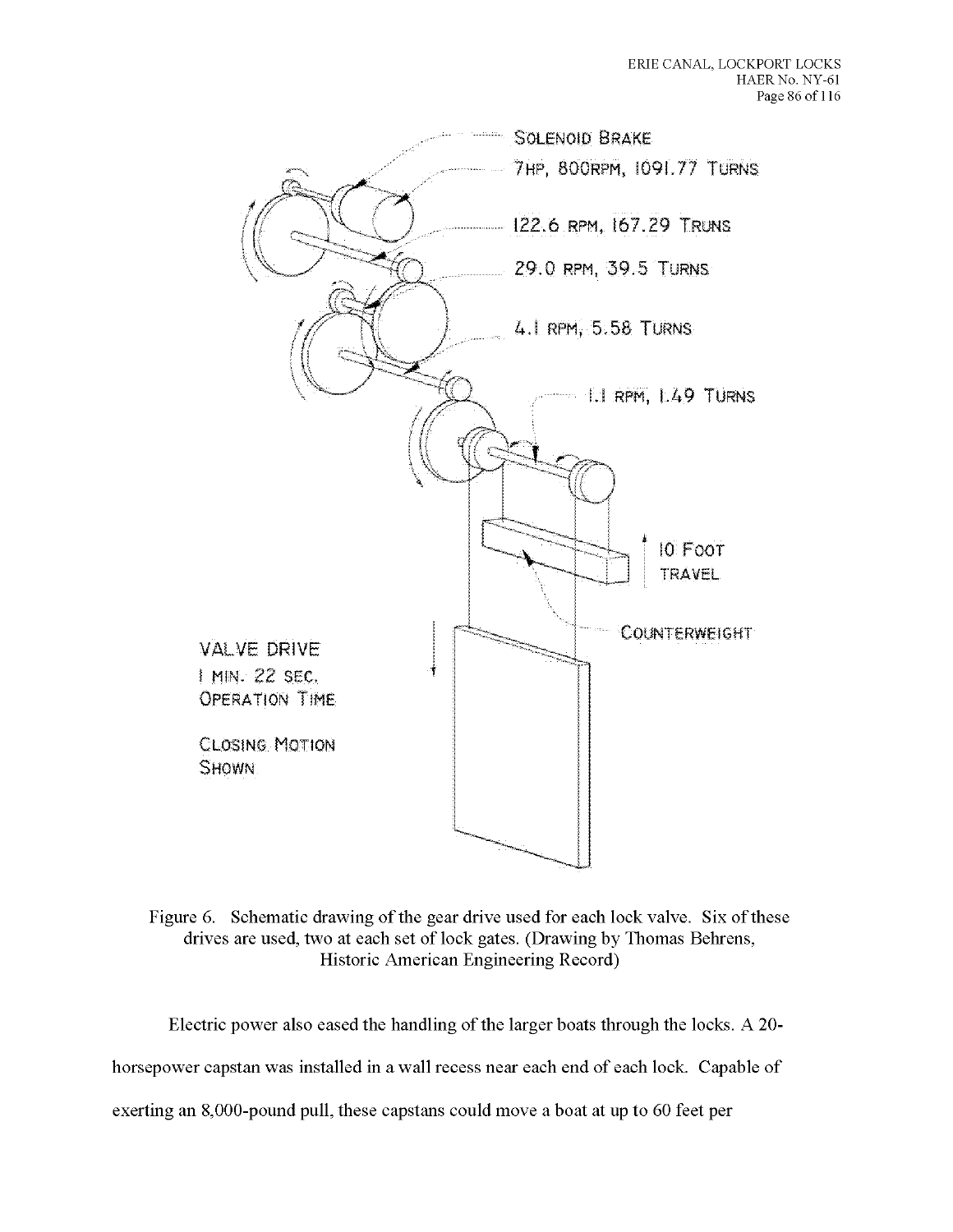minute. A foot-treadle gave the lock operator complete control ofthe operation while freeing his hands to handle lines. Use of these capstans has been rare since the demise of large commercial craft on the canal more than a decade ago.  $105$ 

Electricity was still relatively new and non-existent in rural areas when the Barge Canal was built, so most lock installations, including Lockport, would have to generate their own power. Since locks involved changes in water elevation, some water could be passed through hydraulic turbines to turn generators. The concrete building at the lower end of Lock 34 that now serves as a canal museum was built to house two 250 volt, *15* kilowatt, DC turbine-generators. With economical, commercial electric power available by the 1950s, motor-generator sets were installed to convert the commercial alternating current (AC) to DC for the drive motors, and the generators were taken out of service. At Lockport, as at most other locations, the generating machinery was removed and sold.

Where operating the original and enlarged locks involved a lot of strenuous manual effort by many men, the Barge Canal locks only require an operator—sometimes two, mainly to minimize the time needed to walk the length of the locks—to turn a few electrical switches and monitor the process. Mounted on a stand inside each of three small, windowed enclosures is a cast brass panel with five rotary switches, one for each gate leaf (right and left), one for each valve (right and left), and one for the buffer beam, a bar that protects the gate from boat impacts. One control station is at the lower end of Lock 34, the second at the gate between Locks 34 and 35, and the third at the upper end of Lock 35. (This station's panel includes two additional switches to control the extra set of gate leaves, but it does not have a buffer beam switch.)

<sup>&</sup>lt;sup>105</sup> Whitford, *History of the Barge Canal*, 497.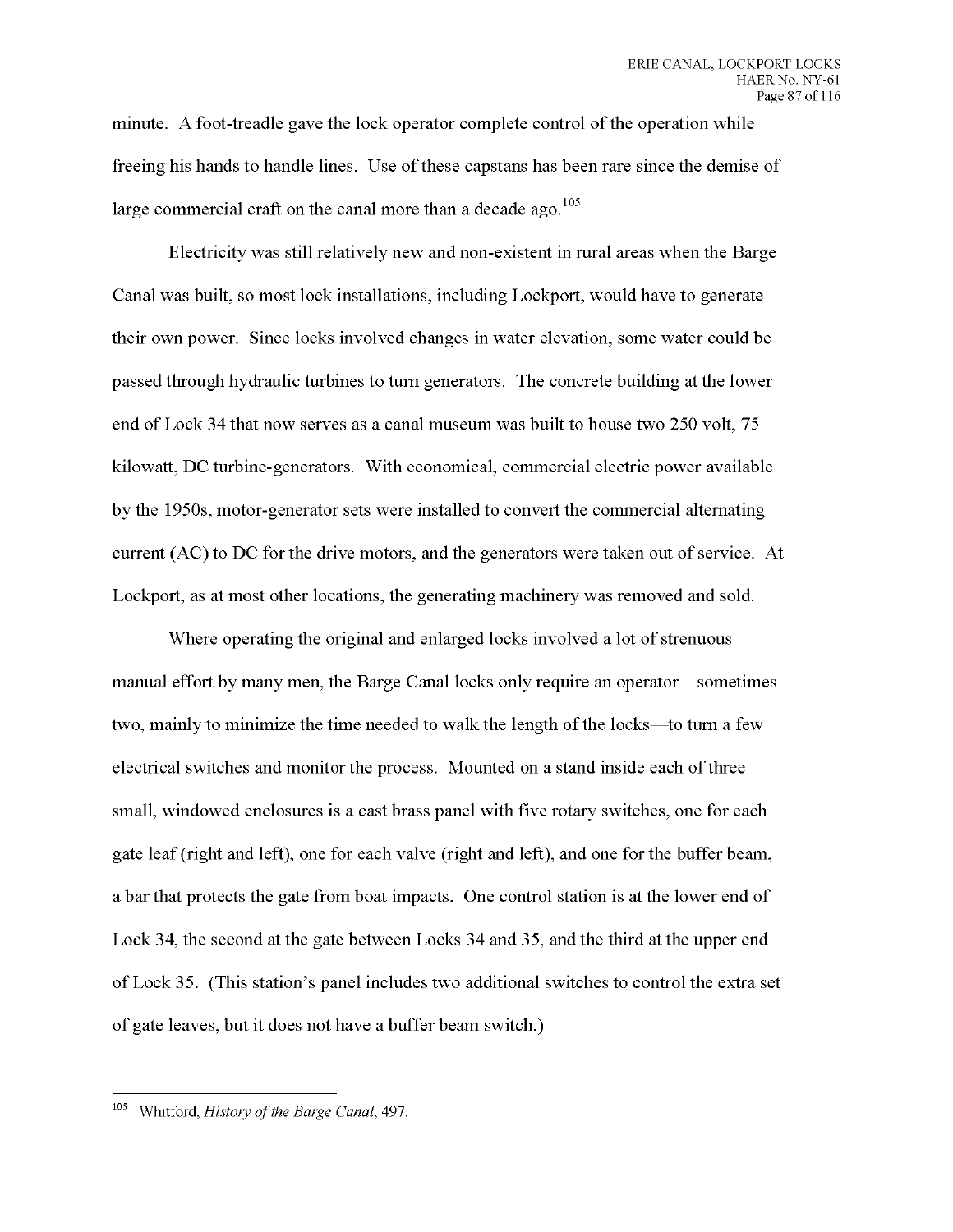Larkin & Sangster completed the excavation, concrete, and steel work by fall 1913, long before the electrical machinery arrived from the manufacturers. This made it possible to pass boats through the new locks, albeit with great difficulty, before they and this section of canal were officially opened for business. Normal traffic continued to use the Flight of Five, but two boats, Empire Dredge and Derrick Co. No. 6 and an accompanying derrick boat, locked through Locks 34 and 35 on November 26, 1913. Without machinery to do the heavy work, manpower performed every phase of the procedure, which included pulling the boats, winching the valves open and closed, and moving the gates. The process was long and arduous, to say the least, but the locks performed as intended. The local paper reported it as "an event ofsome interest... witnessed by hundreds of people."<sup>106</sup>

Sections of the Barge Canal typically went into service for larger boats at the start of the next navigation season following completion, so there was no "grand opening," as occurred in 1825, and few section start-up dates are readily available. The Lockport locks were serviceable by 1915, as was the channel east to Rochester, but considerable work remained to be done on several sections, including between Tonawanda and Buffalo, so the number of large boats wanting to go west of Lockport would have been a fraction of those locking through once the big canal finally reached Lake Erie. While there was no "official" completion date, May 15, 1918, has been noted as the first day that full-sized boats and barges could travel the entire length of the Barge Canal.<sup>107</sup>

<sup>106</sup> *Union-Sun,* Nov, 26, 1913.

<sup>&</sup>lt;sup>107</sup> Whitford, *History of the Barge Canal*, 381.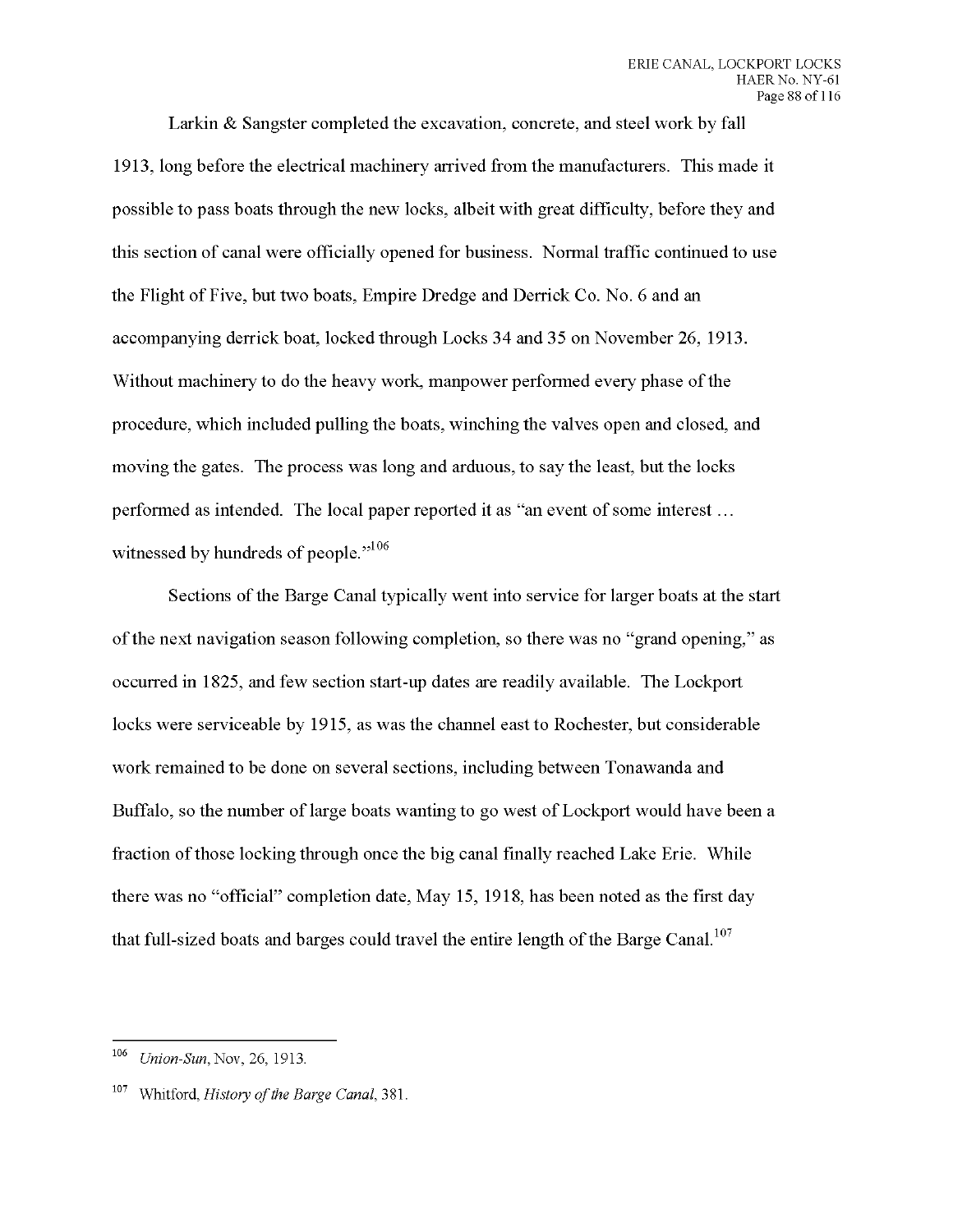The initial traffic level was disappointing, and canal officials found themselves having to explain that and defend the massive expenditure of state funds. There were, however, some valid, even predictable, reasons for the slow gains. There was little incentive for boat operators to invest in expensive new vessels until there was a canal for them to effectively use, so few large boats were in service by 1918. The captains could get a few more years out of their existing boats until the canal was finished. World War I had also intervened, raising the price of new boats along with most items. Even before the United States entered the conflict in 1917, the country was supplying its allies with large amounts of war materiel. Entering the war added a severe manpower shortage to the high cost ofmaterials. Ifthese economic factors were not enough, the Federal government, fearing that independent, private control of competing transportation companies would lead to uncoordinated chaos, decided to take direct control of most transportation resources early in 1918. The takeover ofrailroads by the United States Railroad Administration has been well documented, but the Federal action affected canals as well, including the Barge Canal. The return to pre-war ownership and control finally happened for the railroads in 1920 (with vastly increased Federal regulation of service and rates), but the government, which had built a number of concrete boats during the war, continued to operate them and control the Barge Canal for another year, in spite of intensive state lobbying for the return of its property. Even though peace had returned three years earlier, investors had little interest in transportation as long as the Federal government retained total control. The demands of heavy war traffic, coupled with fixed rates and minimal investment in maintenance and new construction, left the nation's transportation infrastructure in poor shape when it was returned to its rightful owners.<sup>108</sup>

<sup>108</sup> The period of Federal control is thoroughly covered in Chapter <sup>15</sup> of Whitford, *History ofthe Barge Canal,*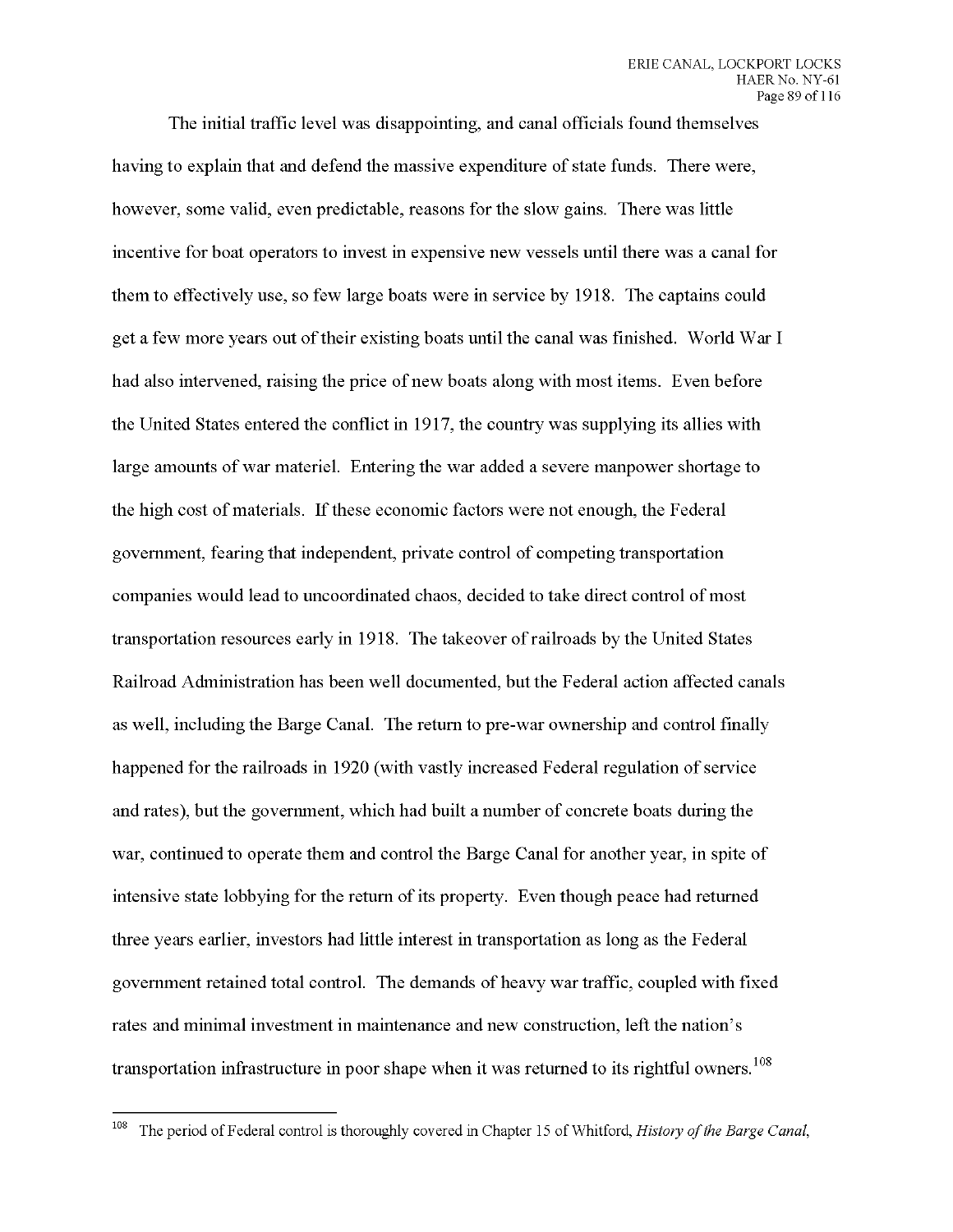Railroads had matured by the time of the Barge Canal's completion, and they had begun to siphon off a considerable portion of canal traffic. Boat operators with small boats found it very difficult to achieve the economies of scale railroads were by then offering, and the difficult business environment made it hard to get the funding to build the big new boats they needed to compete effectively. These new boats had not only to be much larger and steam powered, but they were starting to be built out of steel instead of wood, all ofwhich made them several times more expensive than their simple wooden predecessors. Additionally, a post-war recession reduced the activity of all businesses, including those that shipped by canal, making prospective lenders even more cautious.

Once operators could acquire new boats, however, they proved to be very productive investments, and they could again compete favorably with the parallel railroads. Both they and the canal officials looked for advantages they could market. Everyone "knew" that trains ran faster, but freight cars spent a lot of time sitting still in yards. One analysis showed the average time for a freight car to go from New York to Buffalo was eleven days, compared to as little as five days on the canal. But, in truth, such analyses did little to persuade shippers either way.

Gradually, business began to improve. The war traffic and final completion of the Barge Canal had brought about the reversal of a decade-long decline in canal traffic in 1919, and it continued to increase in 1920. One year later, anew class of diesel-powered boats designed to operate on both the canal and the Great Lakes marked the beginning of combined service. Thanks to the increasing prosperity of the 1920s and its corresponding growth in personal consumption, a number of large corporations began to locate new plants along the canal and build fleets of their own boats to haul their products. Detailed

339-358. He also describes much of the post-war challenge and recovery in Chapter 18, especially pp 381-388.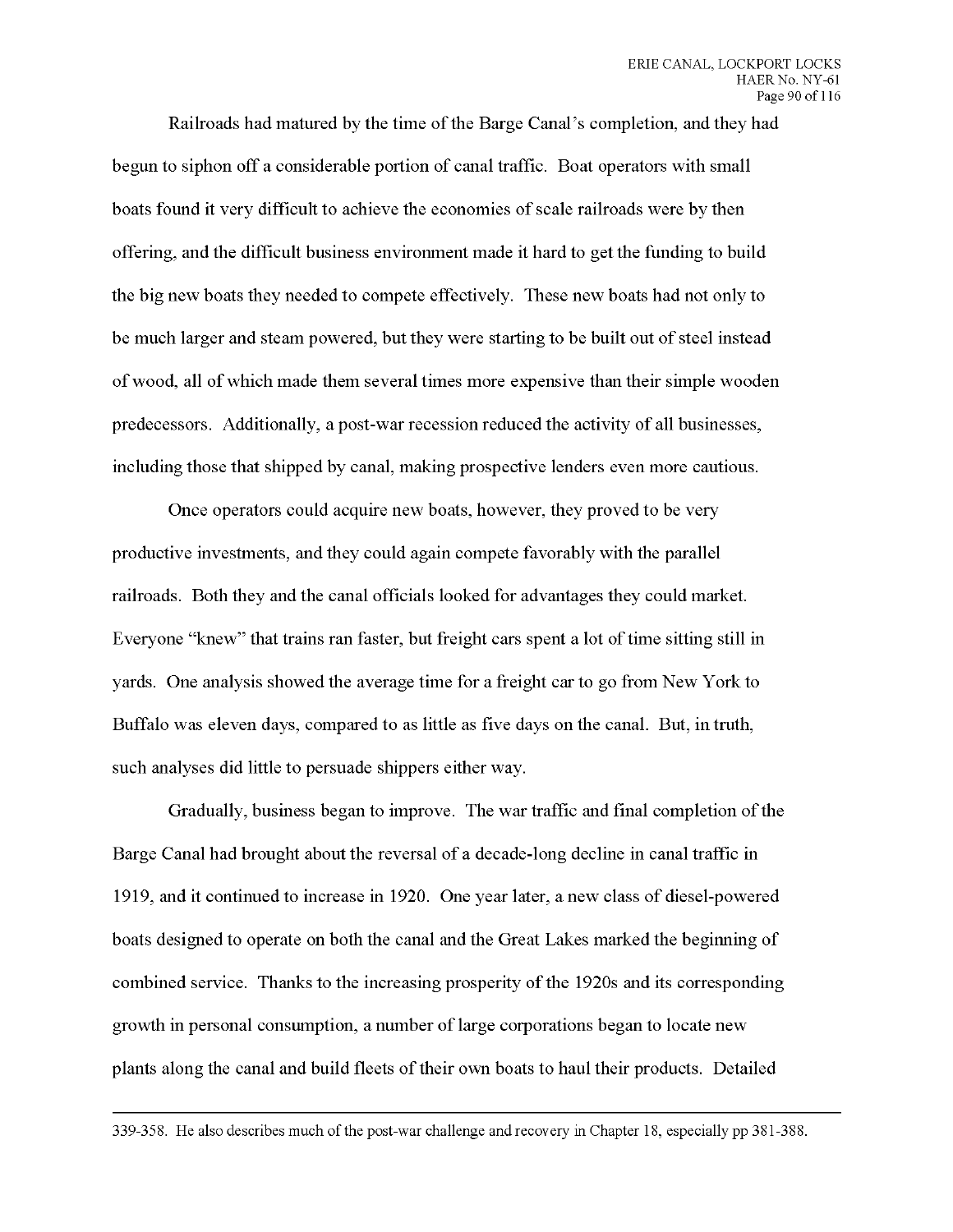accounts oftraffic on the canal system need not be repeated here, but annual traffic increased from a low of 1,159,290 tons in 1918 to over 3 million tons in 1928. It remained at least that high for all but five years through 1969. Agricultural products, especially grain, accounted for as much as *15* percent of all tonnage through the 1920s, but oil and refined petroleum products assumed the dominant position for the next three decades. Commercial traffic began a steady decline after 1969. Ten years later, it was less than 40 percent of the 1969 total, and only 9 percent another decade after that.<sup>109</sup>

The entire canal system might have disappeared by 1980 had commercial traffic, the very reason for each expansion project, been its only use. As early as the mid- 1950s, various people promoted giving the canals to the federal government with the idea that the Army Corps of Engineers could then enlarge it to match the dimensions of the Western Rivers (primarily the Mississippi River) System, with wider, straighter channels and locks some 600' long. New Yorkers approved the necessary amendments to the state's constitution, but the Corps' studies could not justify it, and the federal government declined the offer.

What saved the canal system was pleasure boating and tourism. A few pleasure craft had cruised the canal from its early days, but their numbers were fairly insignificant until after World War II, when a growing amount of disposable income resulted in an explosion in the number of pleasure boats. Where fewer than 1,000 non-commercial boats per year were seen on the canals before the war, that number almost tripled by 1955, and doubled again by 1958. Boat ownership and canal use has continued to increase ever since, albeit at a slower rate, but pleasure-boat permits topped 12,000 in the

A concise discussion of business on the canal system, including a table of annual tonnage, can be found in Chapter <sup>8</sup> of McFee, *A Long Haul,* 173-201.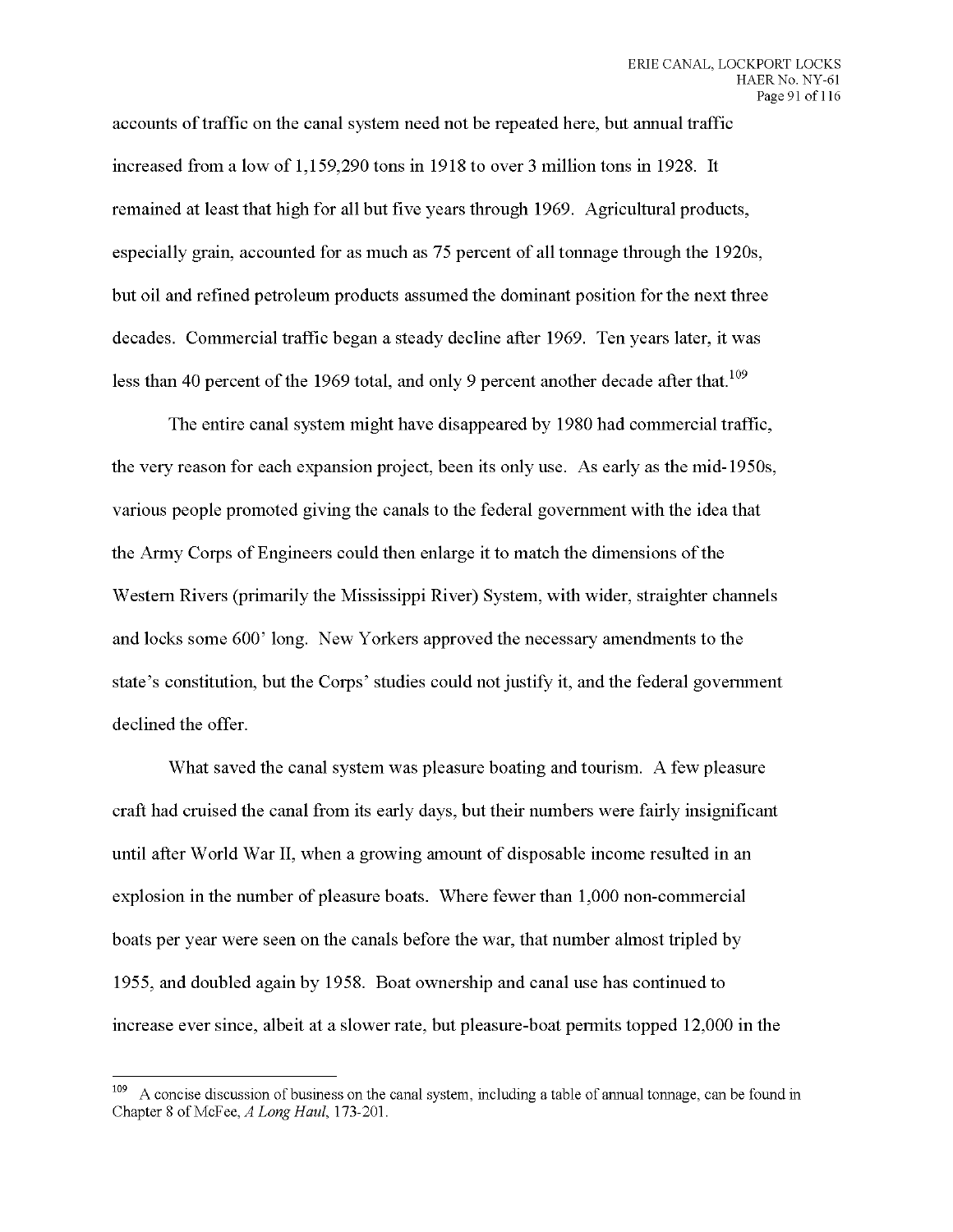mid-1990s. Additionally, numerous sight-seeing boats carry tourists on several portions of the waterway, including operations through the Lockport Locks.

State transportation officials began to think about pleasure boating and other recreational uses ofthe canals as a supplemental justification for their retention at least as early as 1966, but the continuing drop in commercial traffic over the next 25 years changed recreation into the prime justification. Accordingly, the state transferred operation of the canal system from its Department of Transportation to the New York State Thruway Authority, an agency established in 1950 to build and operate the toll highway that roughly parallels the Erie Canal between Albany and Buffalo, in 1992. As part ofthe transfer, the legislature established the Canal Corporation, an organization within the Thruway Authority, to maintain and promote the canals. The Canal Corporation has held that responsibility ever since, but its budget is controlled by, and subordinate to, that of the Thruway Authority. Since highway traffic and maintenance needs (and costs) vastly overshadow those of the Barge Canal System, funding for the canals in most years covers normal operating expenses and mandatory inspection and maintenance activities. The Canal Corporation shares the Thruway Authority's various offices, with the Cheektowaga office responsible for the Erie's western section, including Lockport.<sup>110</sup>

The available maintenance funds are rarely sufficient to perform all of the preventive maintenance the engineers and lockmasters would like, but major rehabilitation programs are occasionally funded, and fixes for problems that might otherwise result from deferred maintenance can usually be incorporated into the

*Ibid,* 199. Also author's conversations with David Kumpf.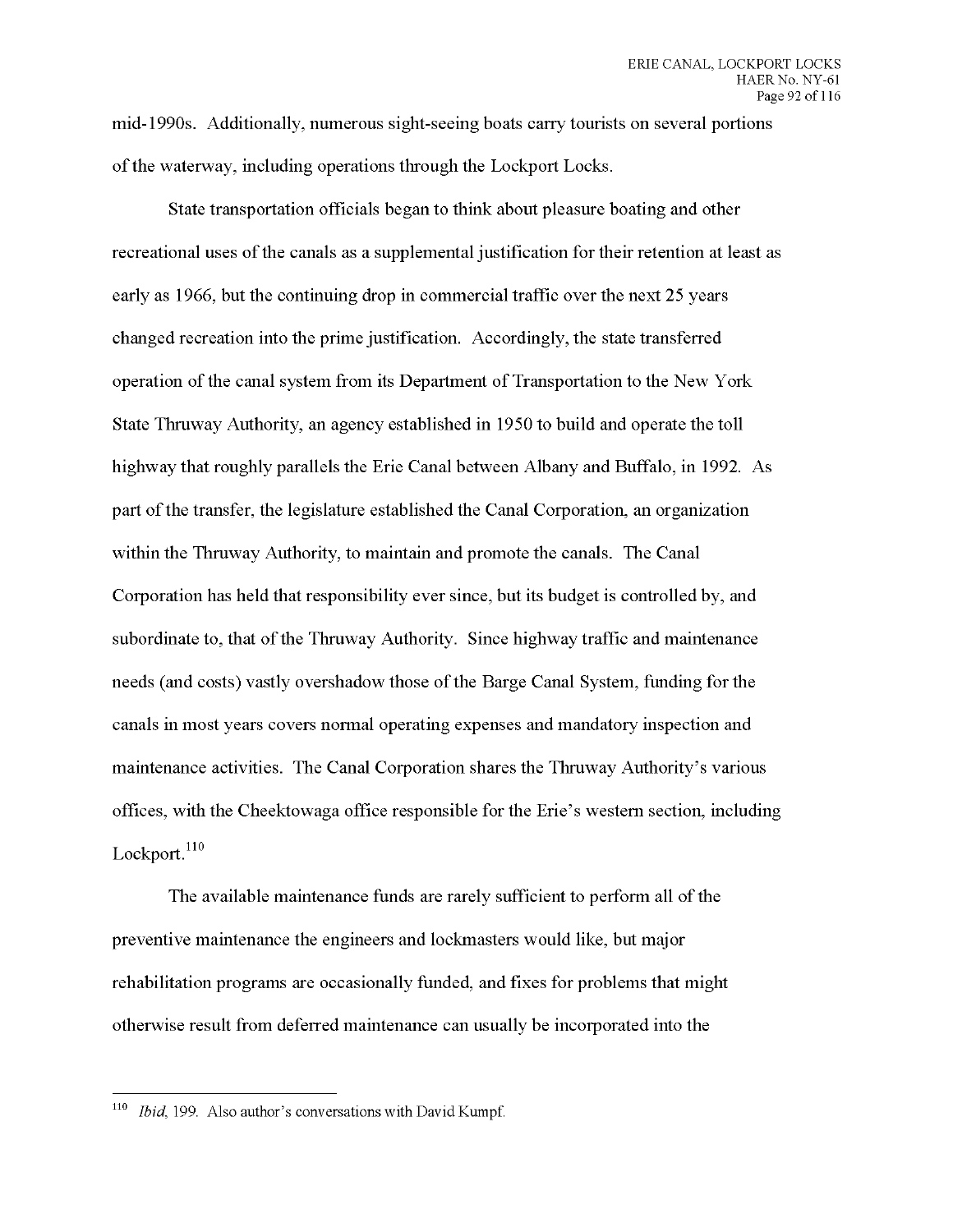programs' improvements. One such example is when original lock wall monoliths must be replaced because of cracking, spalling, or damage. Monoliths installed since the 1960s have included steel rebar, making them stronger and less susceptible to stress and temperature-induced cracking. Additionally, grout is added to the previously unsealed joints between monoliths to reduce leakage and soil deterioration behind the walls. The Lockport locks have been the recipients of several new monoliths, which are clearly distinguishable from the old ones. Welded lock gates are stronger, leak less, and last longer than their riveted predecessors, and electrical upgrades have made the gate and valve drive systems safer and more reliable. The two most-recent major rehabilitation projects at Lockport occurred in 1996 (Contract No. TAB-96-27C) and 1999 (Contract No. TAB-99-43C). Both of these projects included mechanical and electrical rehabilitation of machinery and concrete work on both locks. Such projects are done during the winter season with the canal drained to simplify the work and minimize any impact on boaters.<sup>111</sup>

The installation and operation of Erie Barge Canal Locks 34 and 35 have had some significant effects on the structures surrounding them as well. As has been noted, water power remained a vital part of Lockport infrastructure for more than a century. With power races on both sides of the canal, water was, without question, a primary factor in the growth of the town into a major manufacturing center. The installation of the Barge Canal locks, however, required a major change to the south race. Here the open race, whose space was taken by the new locks, was completely replaced with a tunnel, including a new inlet southwest of Lock 35. This tunnel and an accompanying

Author's conversations with David Kumpf. Also see drawings for Contract Nos. TAB-96-27C, and TAB-99-43C, maintained by the New York State Canal Corp., Western (Buffalo) Div., at its office in Cheektowaga, NY.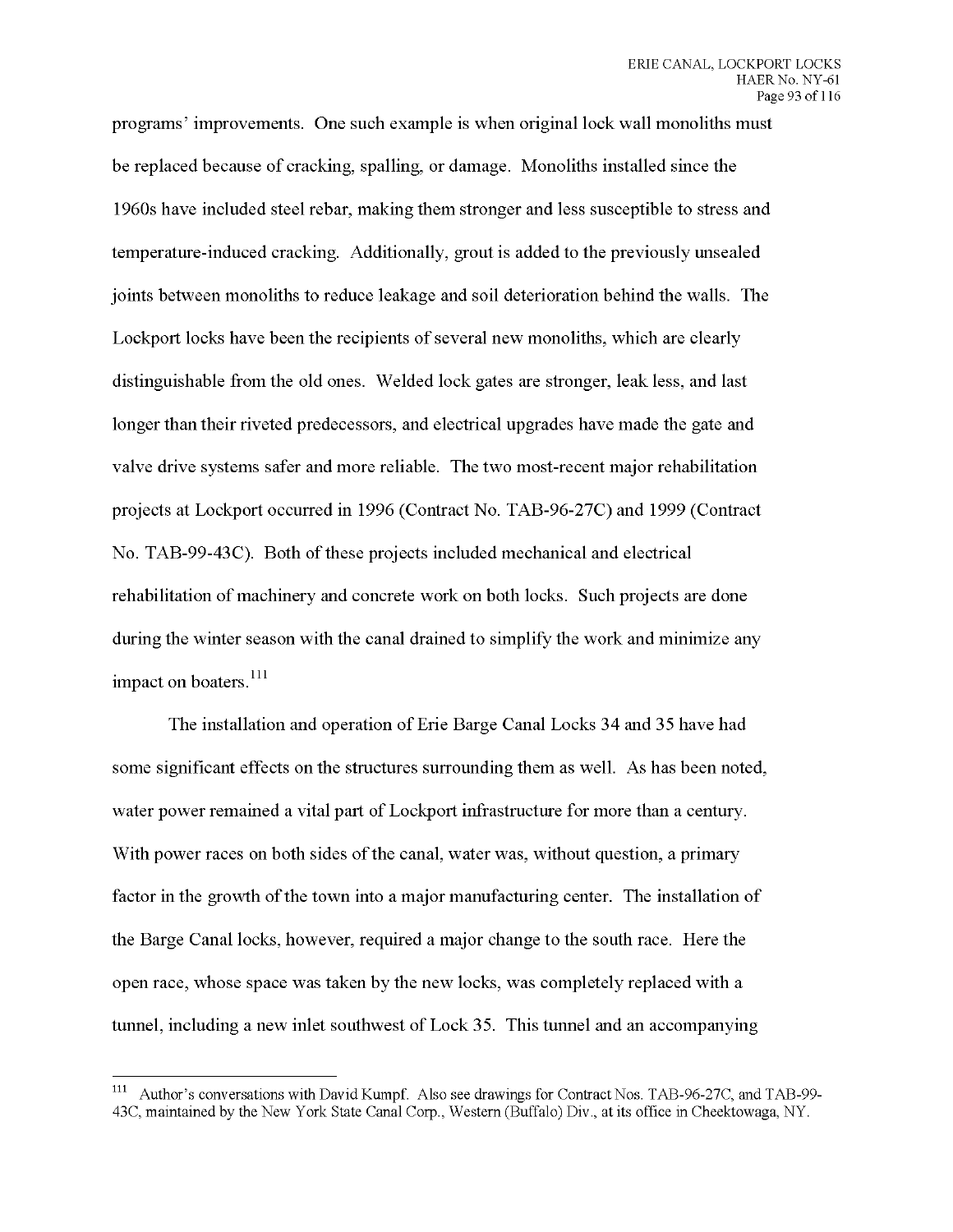discharge flume served the Lockport Electric Light Co. generating plant, but it also provided a bypass route for water around the locks when necessary. Its outlet flume was designed with a downward discharge to minimize effects from its flow on the lower canal.<sup>112</sup> Prism enlargement west of the locks required a concrete retaining wall along several blocks of Buffalo Street.<sup>113</sup>

Since the old north locks and adjacent north side of the upper and lower prisms remained in place as they were, Contract No. 67 included no alterations to those structures. The tow path remained intact, as did the inlet for the Hydraulic Power Co.'s tunnel, although its later abandonment as a power tunnel and other modifications having nothing to do with the canal or locks have altered the appearance of both over the years.

Probably the most obvious of these ancillary constructions in Lockport were the two new bridges across the canal at Main Street and Transit Street. The Transit Street Bridge (Canal Bridge No. 163) was a deck-plate-girder design with steel girders running parallel to the street.<sup>114</sup> Years later, adjacent railroad and streetcar tracks and related buildings on the north side were removed, and the town extended Genesee Street across the canal. This required a second bridge, very similar in design to the first one, except that the intersection of Transit and Genesee streets fell on the south end of the bridge, necessitating an unusual structural interconnection of the two bridges.

Similarly, the Main Street Bridge (Canal Bridge No. 162), originally built for Main Street alone, received an addition that ultimately allowed it to convey three

<sup>112</sup> See drawings for Contract No. 67, maintained by the New York State Canal Corp., Western (Buffalo) Div., at its office in Cheektowaga, NY, specifically sheets 28-30.

<sup>&</sup>lt;sup>113</sup> *Ibid*, sheet 35.

<sup>114</sup> *Ibid,* sheet 47.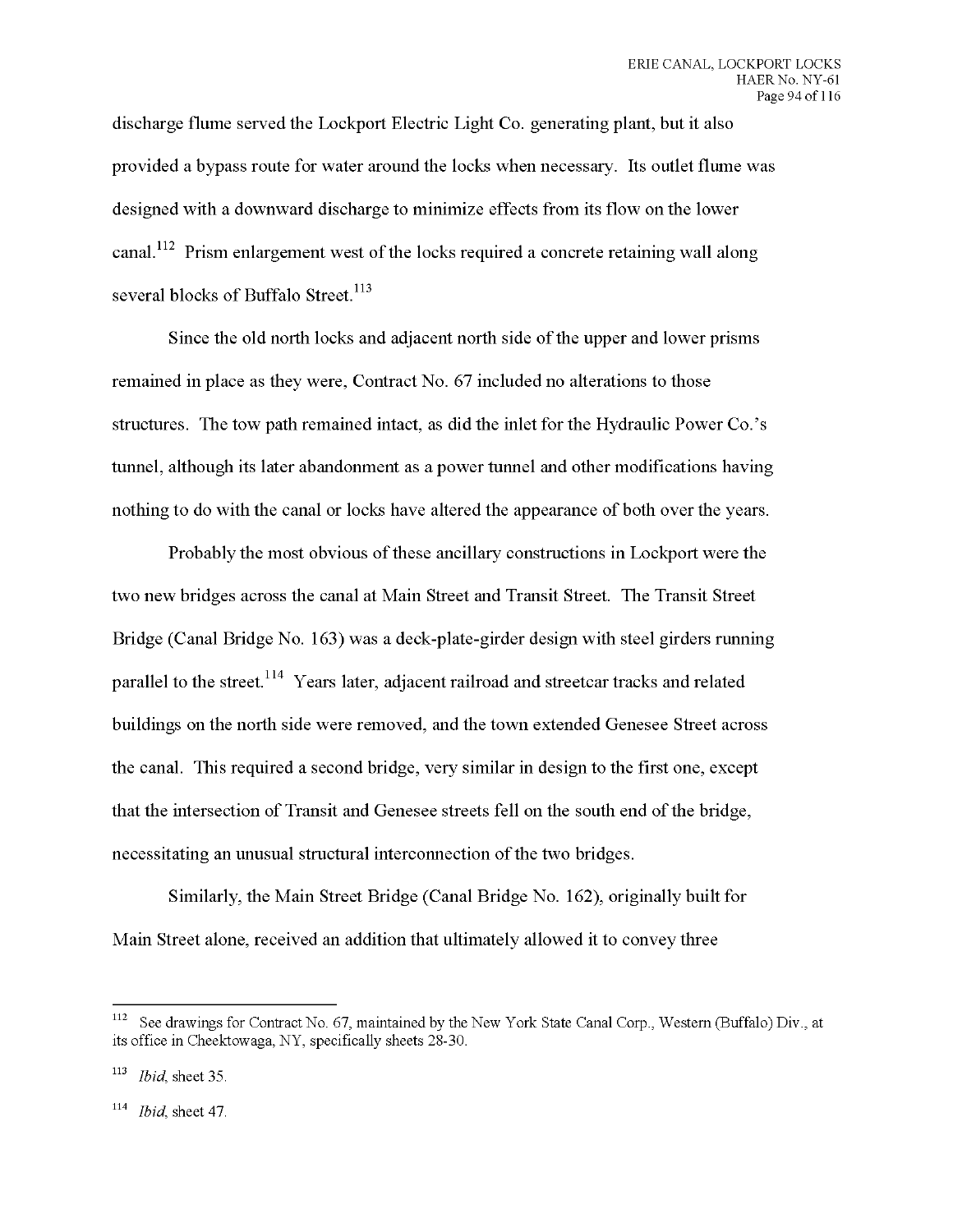intersecting streets across the canal. Main Street was skewed approximately 60 degrees to the canal, so the engineers designed a steel-plate, deck-arch bridge with its arches perpendicular to the canal. This allowed the shortest possible span, but it made for an unusually wide bridge with the street running diagonally across it. Rather than a continuous arch like the recently built Pine Street Bridge (not part of the Barge Canal project), the Main Street Bridge used three-point arches pinned at their centers. Since the vertical clearance under this bridge was about half of that under the Pine Street Bridge, there was insufficient room for a continuous-arch design. In 1912, the decision was made to extend Saxton Street across the canal, and an addendum to Contract No. 67 extended the bridge westward for it. This resulted in a bridge, now usually called the "Big Bridge," having the unusual distinction of being about three times wider than it was long, and the world's widest bridge at the time.  $^{115}$  Sometime later, Cottage Street, which had crossed the canal at an angle on existing Bridge No. 161, was realigned to cross at a right angle, using the eastern edge of the Main Street Bridge. Since both Cottage and Saxton streets then crossed the canal at right angles, they intersected Main Street at the diagonal corners of the bridge. Portions of the bridge between the streets now serve as parking areas for the adjacent city hall, with the whole area now named "Locks Plaza." No record of Bridge No. 161's demolition has been located, and no trace of it is visible today.

While beyond the scope of this study of the locks, the area known as Lower Lockport, where the canal emerges from the gorge east of the locks, includes several structures directly associated with the canal. These include two vertical lift bridges conveying Exchange and Adam streets across the canal. Erected as part ofthe Barge

*Ibid,* sheets 37 and *66.*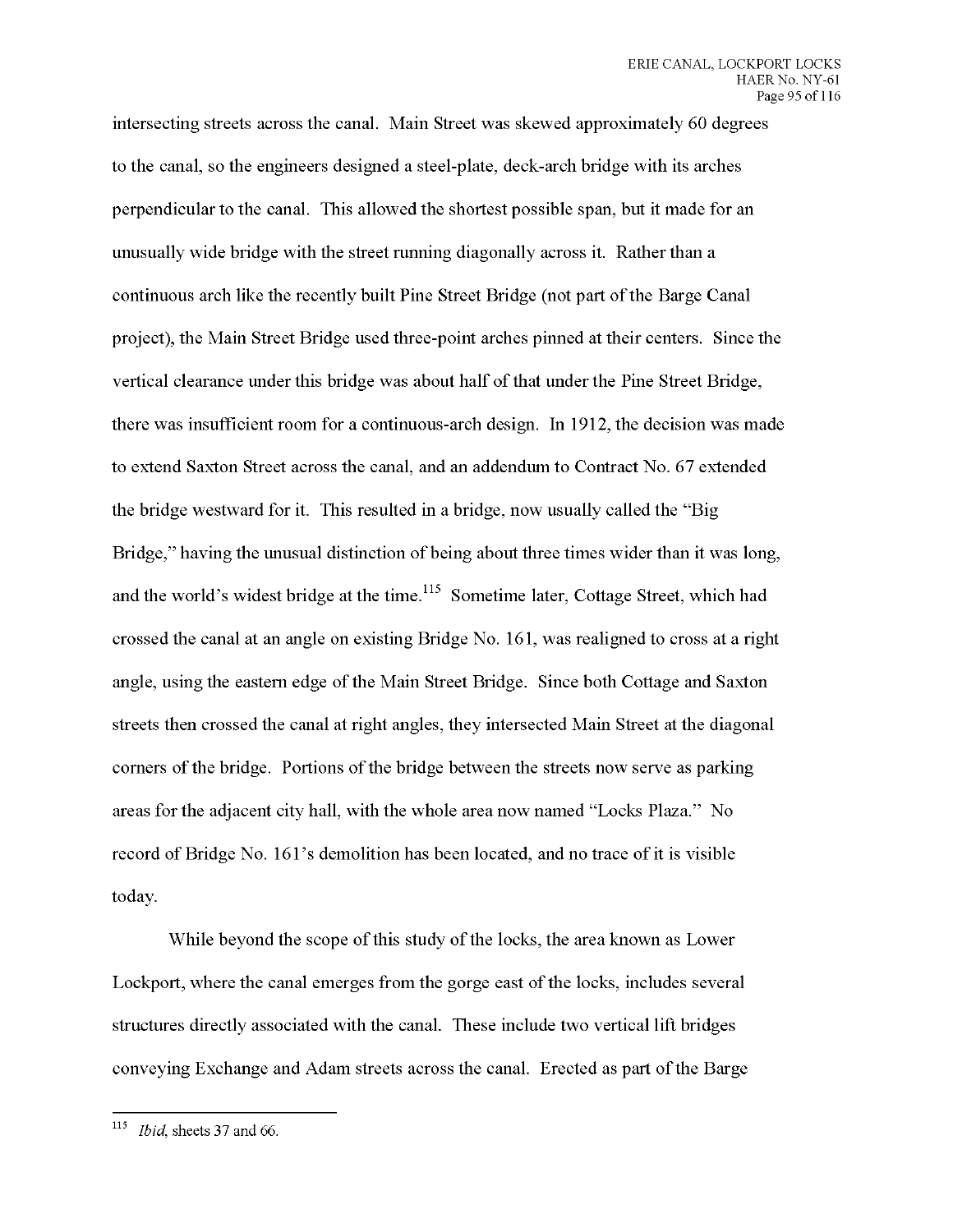Canal project (Contract Nos. 106 and 98, respectively), these pony Warren truss bridges are similar to about a dozen others over the western portion of the canal. Each now features a sidewalk that can be accessed by stairs when the bridge is in its raised position. The stairs appear to have been added sometime after initial construction, as they are absent in early photographs of the Exchange Street Bridge.<sup>116</sup>

Just west of the Exchange Street Bridge is a culvert that permits Eighteen Mile Creek to pass under the canal prism on its way north toward Lake Ontario. One of the canal's overflow weirs empties into the creek at the culvert's south bank portal. Across the canal and about  $1,000$ ' west of the weir is a gate that is used to help drain the prism when needed. Drainage water flows into Eighteen Mile Creek.

As early as 1855, Henry F. Cady began construction of docks, a boat yard with a drydock, and a saw mill to support canal boat construction and repair. Cady's yard occupied much of the level area next to the drainage gate noted above. To further encourage Barge Canal traffic, the state established a Terminal Commission to build and operate terminals at regular intervals along the canal, including "upper" and "lower" terminals at Lockport. The lower terminal, built adjacent to the drydock, opened late in 1913. This terminal, like its counterparts elsewhere, saw little traffic. The state decided to expand its maintenance capabilities at Lockport in the late 1920s, so it acquired the property and rebuilt the drydock. This yard now serves as a Barge Canal Section Shops facility.<sup>117</sup>

<sup>116</sup> McFee, *A Long Haul,* 120-122. Also Paul Bartczak and Craig Williams, *FieldTrip Guide: The Erie Canal, Tonawanda to Medina* (Canal Society of New York State, May 5, 2001), 30, 71-72.

<sup>117</sup> Bartczak and Williams, *Field Trip Guide,* 29.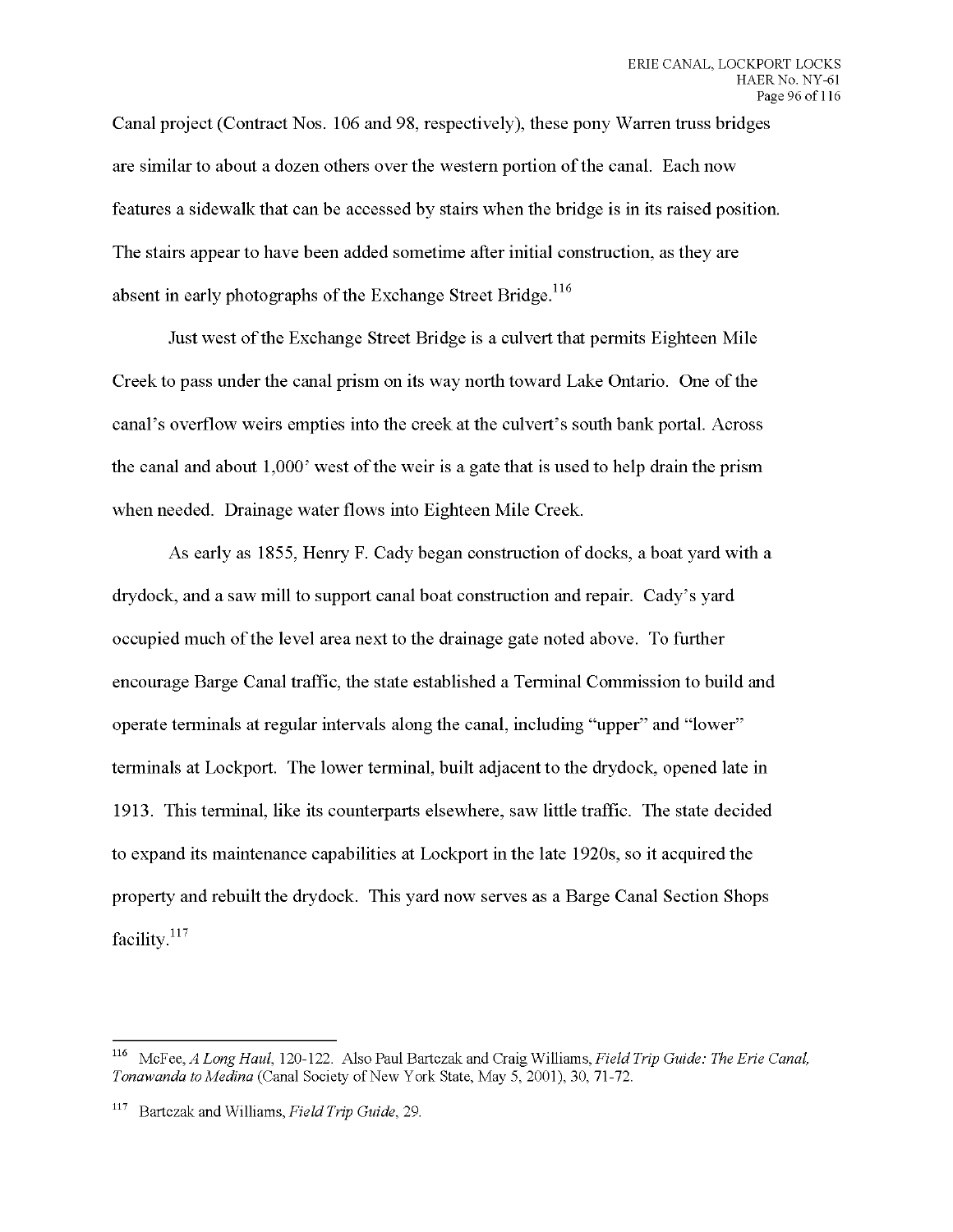A number of surviving photographs and postcards from past years reveal a Lockport that looks quite different than it does today. Many of the downtown buildings around the canal and near the locks have been abandoned or demolished since the Barge Canal's peak traffic year more than fifty years ago, primarily because of continual changes in the overall economy in general, and manufacturing in particular. The causes of these changes go well beyond the scope of this study, except to note that they occurred in spite of, not because of, services the canal could provide. Some of Lockport's products became obsolete, and others became less costly to produce and market elsewhere. In some cases, such as the city hall, new buildings have taken the place of derelict structures, and others are planned as the changing character of structures continues to mirror Lockport's changing economy.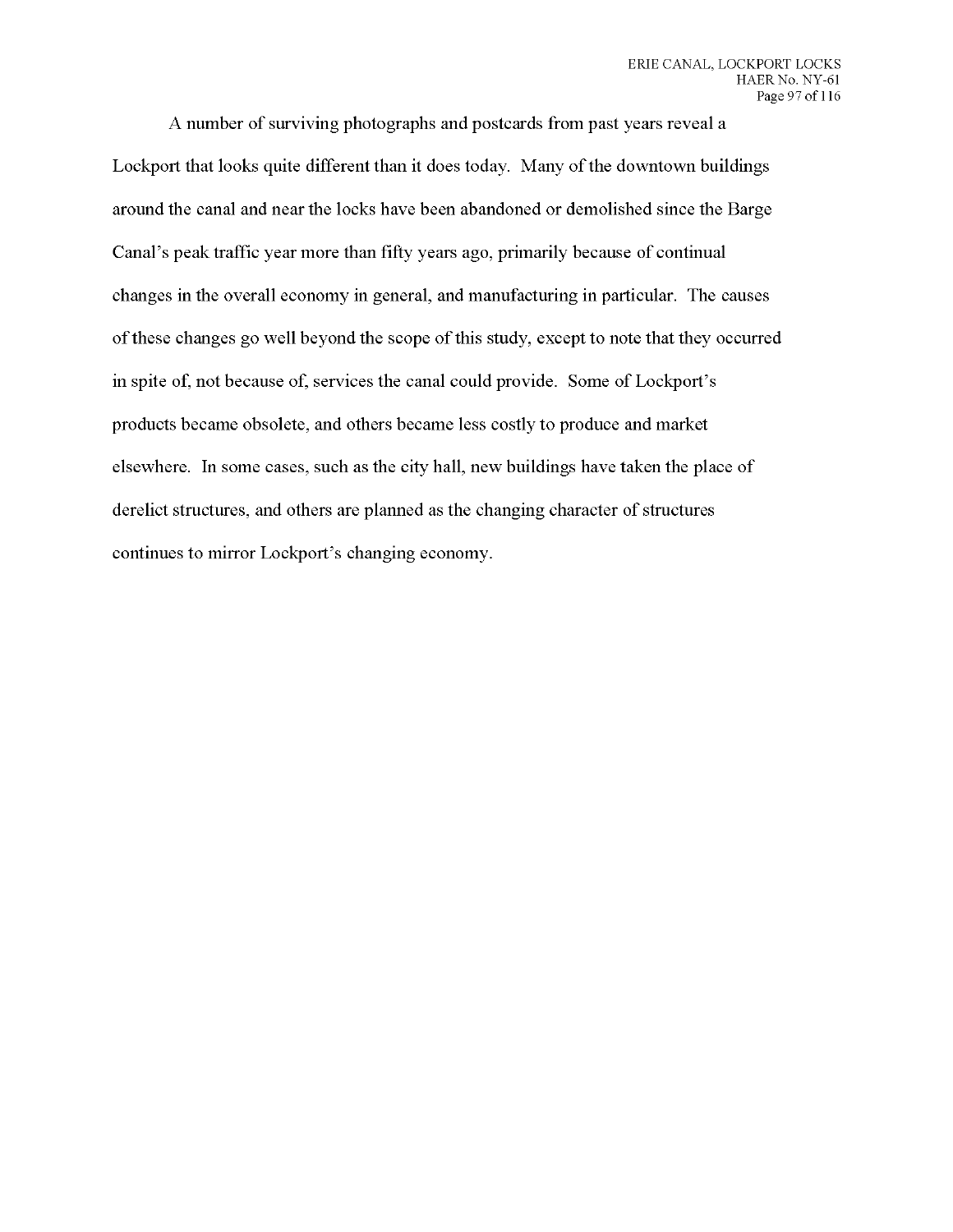## EPILOGUE

Unlike much that surrounds them, Erie Barge Canal Locks 34 and 35 remain in active service, and they remain very much as originally built. While some modifications have been made over the years, these have been more to improve the execution of the original design using modern methods than to change that design, and the locks continue to operate as they have since their completion. Indeed, such items as the welded gates now form part of the locks' historic fabric, since they are evidence of an adaptation to keep the locks viable almost a century after they first opened—far longer than either of their predecessor flights. Other key elements, such as the gate and valve drives, still look and function as they always have, even though they, too, have benefited from the rehabilitation of critical components. Thus, they, along with their rotary electrical switches and brass control panels, offer a rare glimpse of industrial electrification from a pre-pushbutton age.

If the older Flight of Five alongside gets more attention from historians and lay people than the Barge Canal locks, that is unfortunate, because there is a curious irony between the two generations of locks. The enlarged canal, like Clinton's Ditch before it, had the greater effect on the social and political history of the region and nation, but the enlarged locks introduced no technological innovations. They were simply bigger versions of the previous structures. The Barge Canal, on the other hand, has had less sociological and political influence, but Locks 34 and 35, along with their counterparts elsewhere on the system, are among the earliest surviving examples of modern lock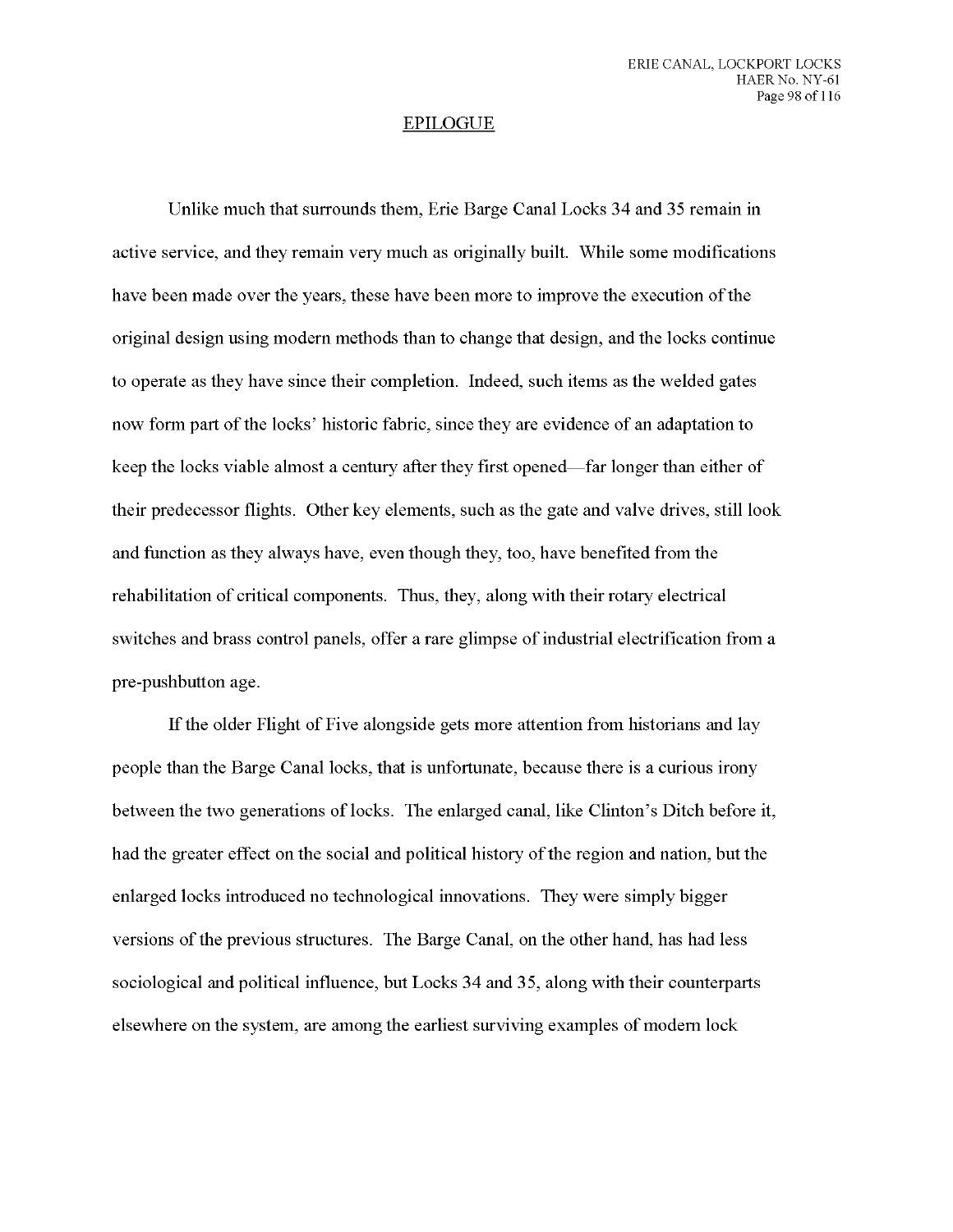design, making them far more important artifacts for the study of engineering, technology, and construction-methods evolution.

This irony is not competitive, but rather complimentary, because the sociological and technological stories are likewise complimentary. They are, in fact, inseparable. Throughout the history of the Erie Canal the physical structures have been intimately intertwined with every aspect of the region's sociological history, a history that has, in turn, had a dynamic effect on much of America's history, particularly its westward expansion. Each generation of the canal resulted from the dreams and desires of strong-willed, visionary individuals, and each became an important element of social change affecting everyone directly and indirectly associated with it. Today, each generation of locks vividly reflects the political, social, and technological aspirations and knowledge of its time, and only at Lockport can two generations be seen and considered side by side.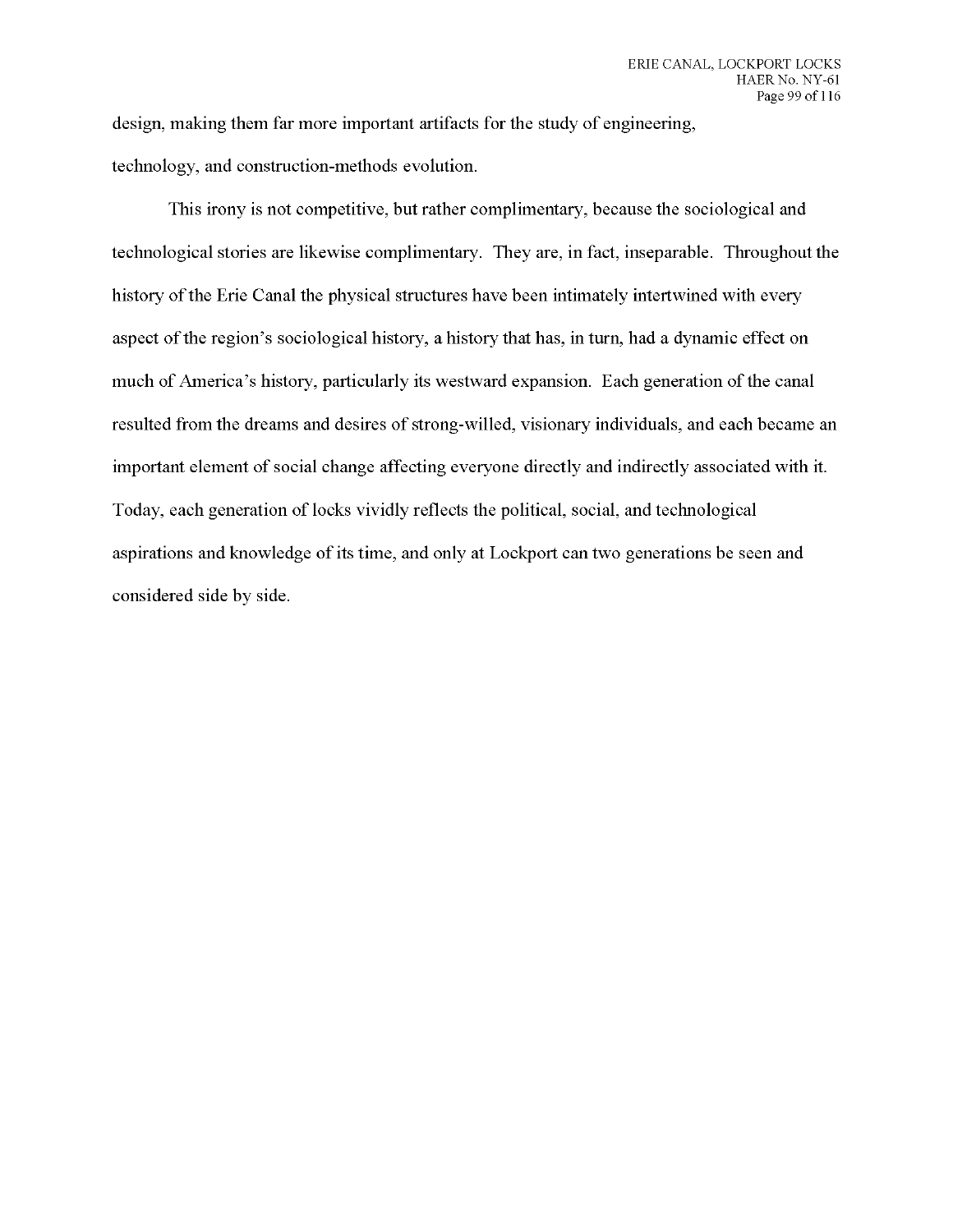## APPENDIX A

## WATER MANAGEMENT - ASCENDING FLIGHT OF FIVE

Since canal locks are filled and emptied by the force of gravity, water from the canal's upper level must be passed through the locks, to the lower level. For a combined set, or flight, of locks, such as the Lockport Flight of Five, managing the water used was crucial. While the water supply in the upper level was directly from Lake Erie and essentially unlimited, the water passed through these locks maintained the level ofthe lower canal as far east as Rochester. (Ideally, this volume would be equal to the water drained through locks at Rochester plus leakage and evaporation out of this section of the canal. Any excess water was drained off as necessary through weirs installed for that purpose.) Proper water management also maximized the number of boats handled per day, a vital consideration during peak traffic periods.

The diagrams in this appendix illustrate the most efficient procedure for locking a series of *westbound* boats through the *ascending* flight. As can be seen, except for Lock 71, each lock chamber's only water source was the lock above it, so one lock had to be drained to fill another. Thus, when a series of boats was properly handled, each boat required the equivalent of one lock chamber's water to make the complete ascent, and boats were lifted simultaneously in every other lock. This sequence could continue indefinitely. When the last boat of a series exited Lock 71, all five locks of the flight were left full, so the flight was ready for the next series. A single boat ascending the flight would require the same volume of water, and it, too, would leave all five locks full when it exited Lock 71.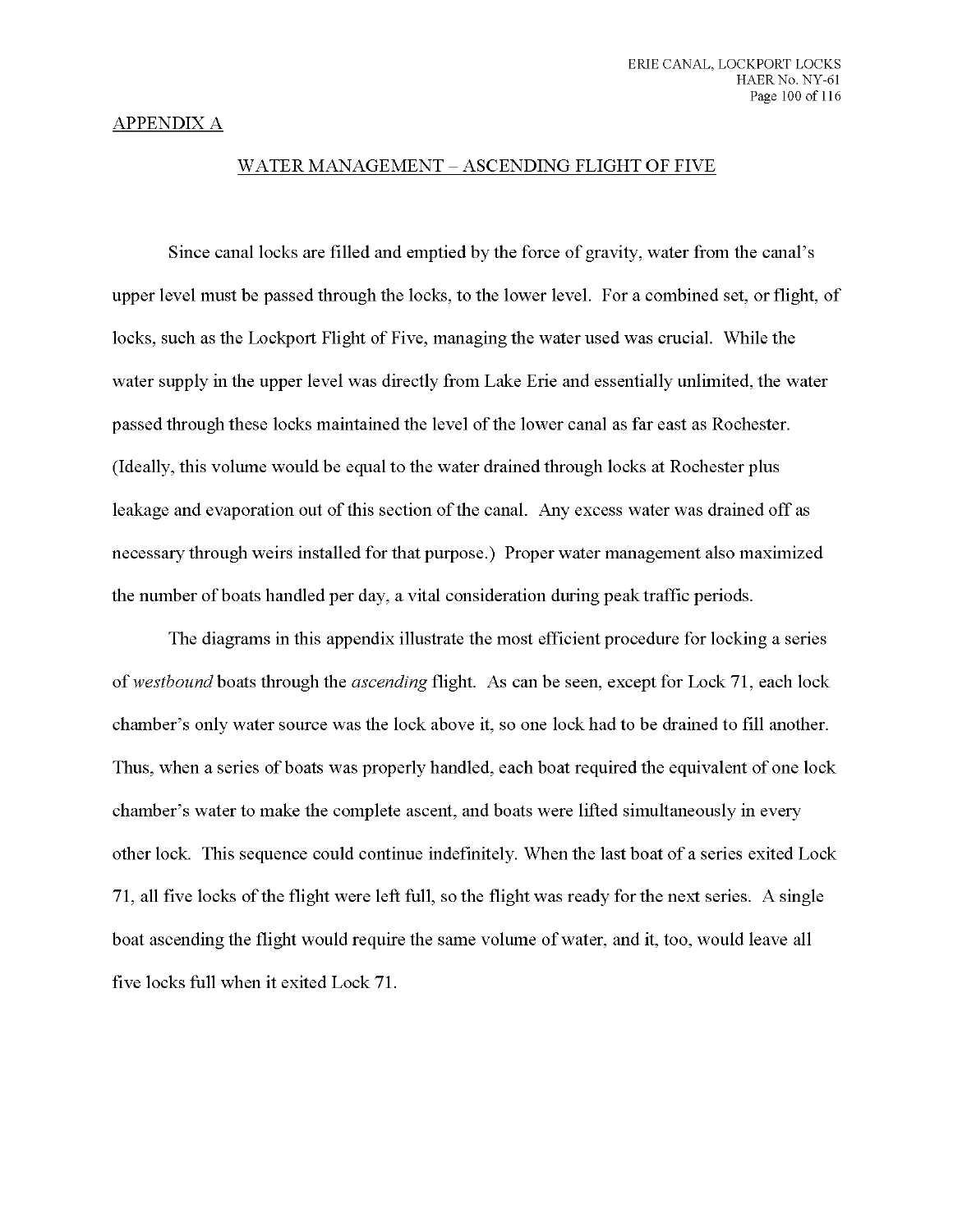

 $\begin{tabular}{ll} ERIE CANAL, LOCKPORT LOCKS \\ HAER No. NY-61 \\ Page 101 of 116 \\ \end{tabular}$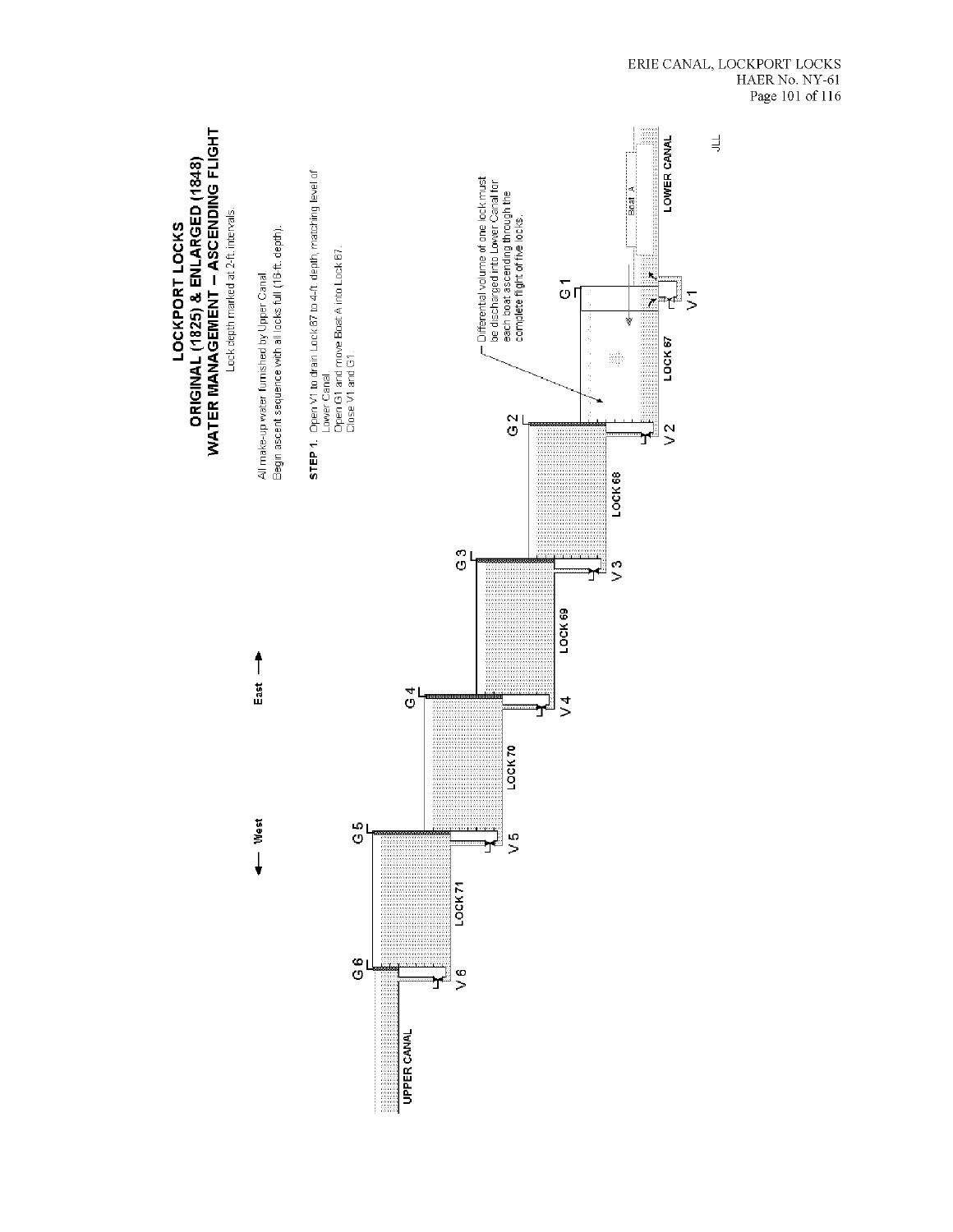

 $\begin{tabular}{ll} ERIE CANAL, LOCKPORT \; LOCKS \\ HAER \; No. \; NY-61 \\ \hspace{0.5cm} Page \; 102 \; of \; 116 \end{tabular}$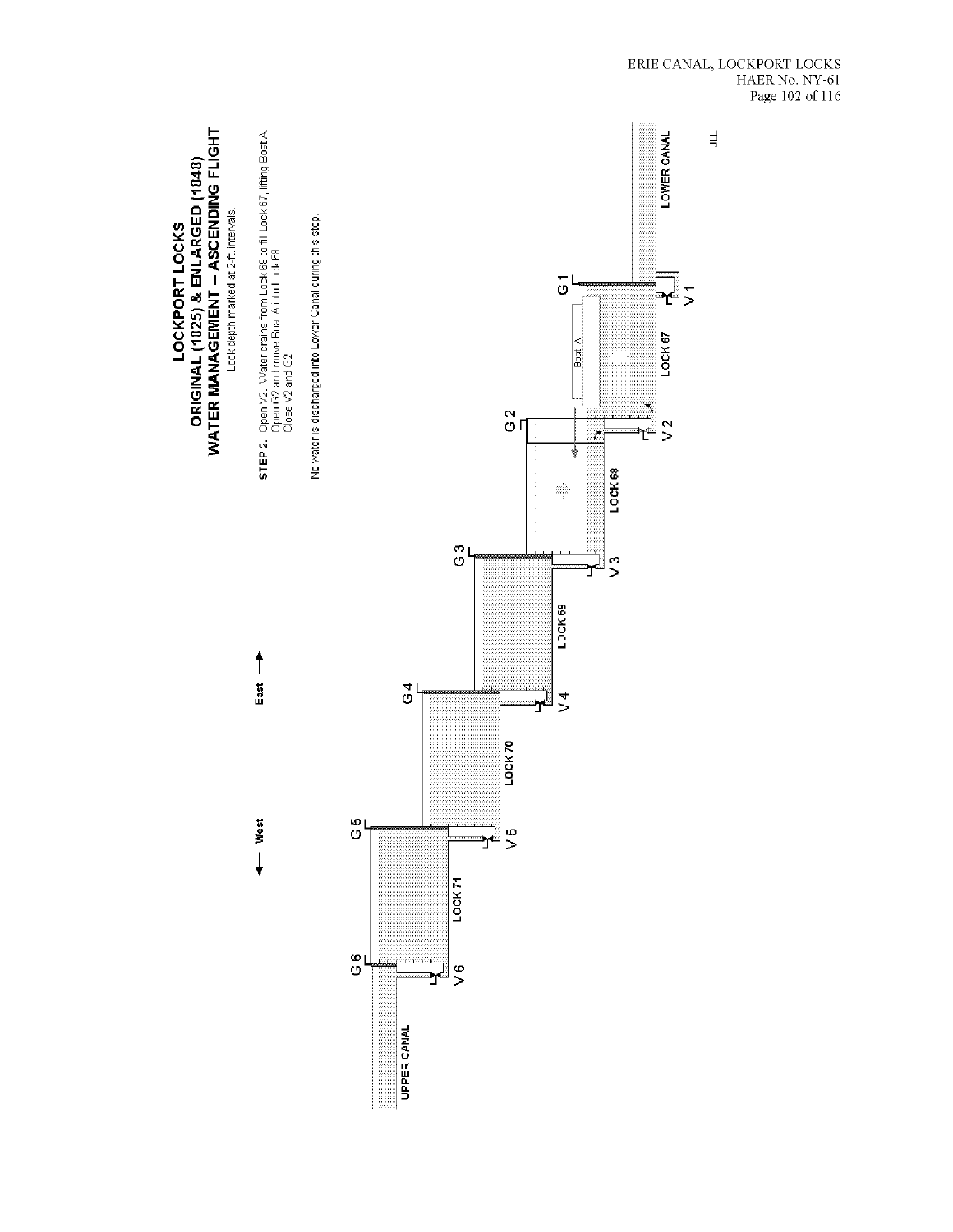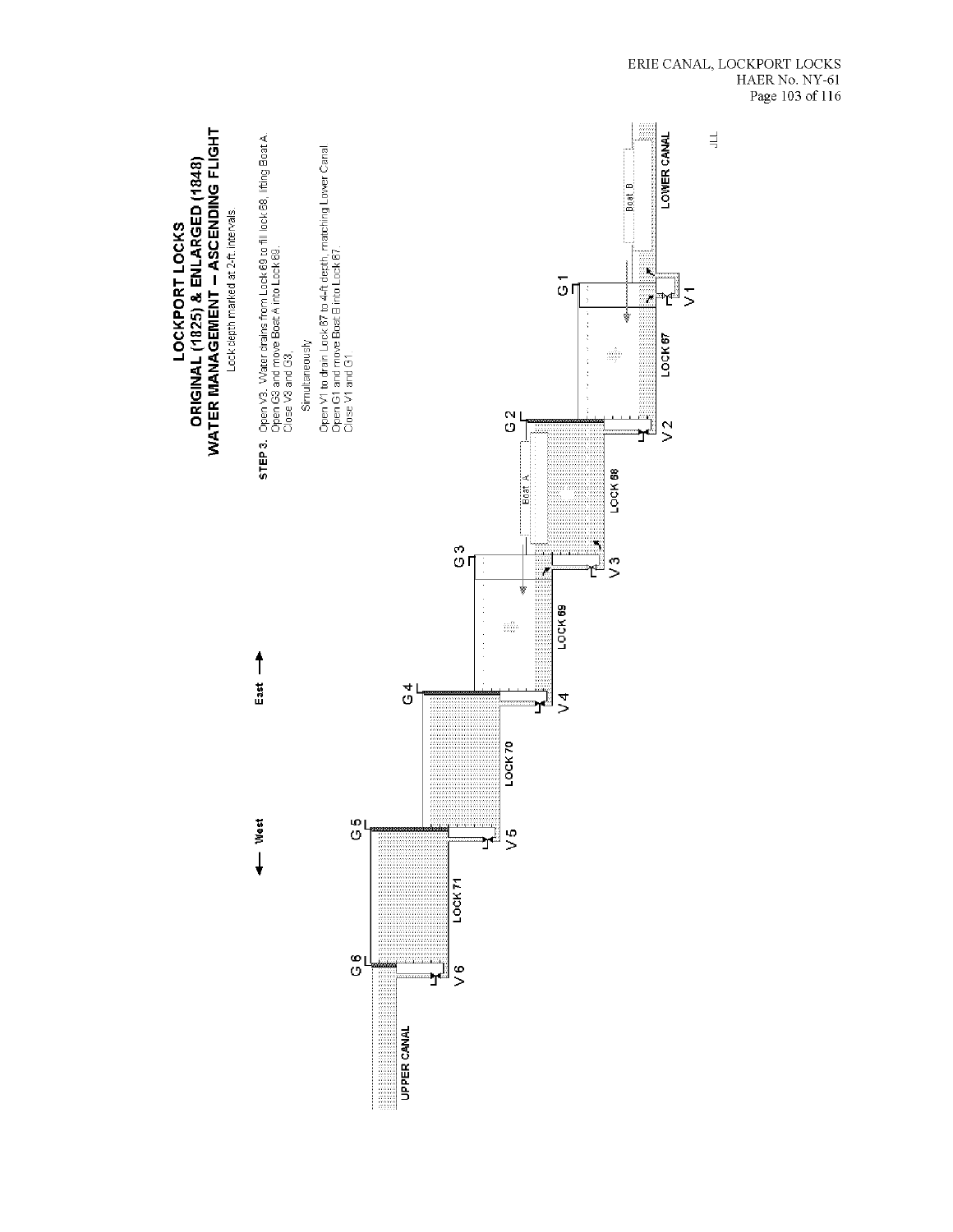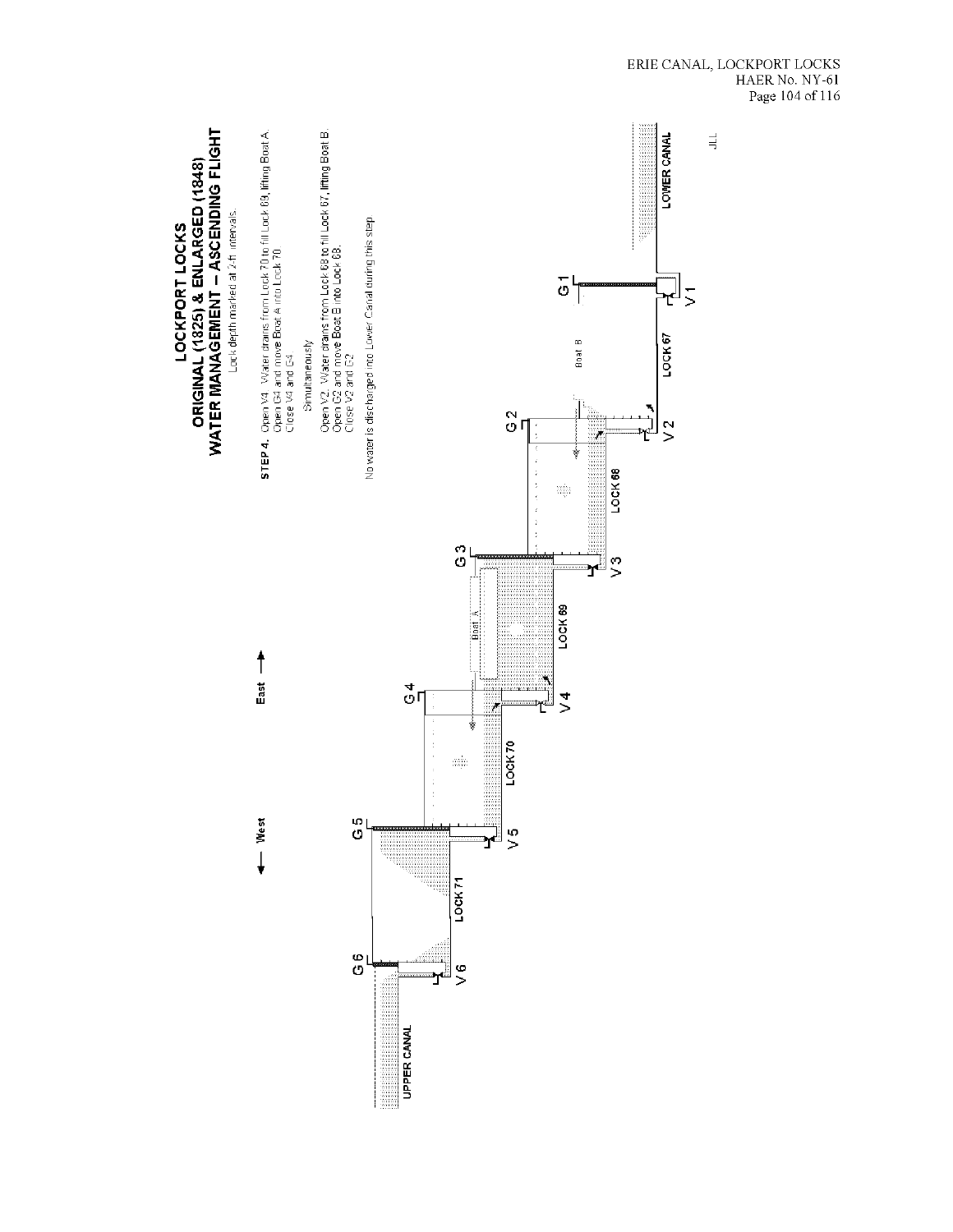

 $\begin{tabular}{ll} ERIE CANAL, LOCKPORT LOCKS \\ HAER No. NY-61 \\ Page\ 105 of\ 116 \\ \end{tabular}$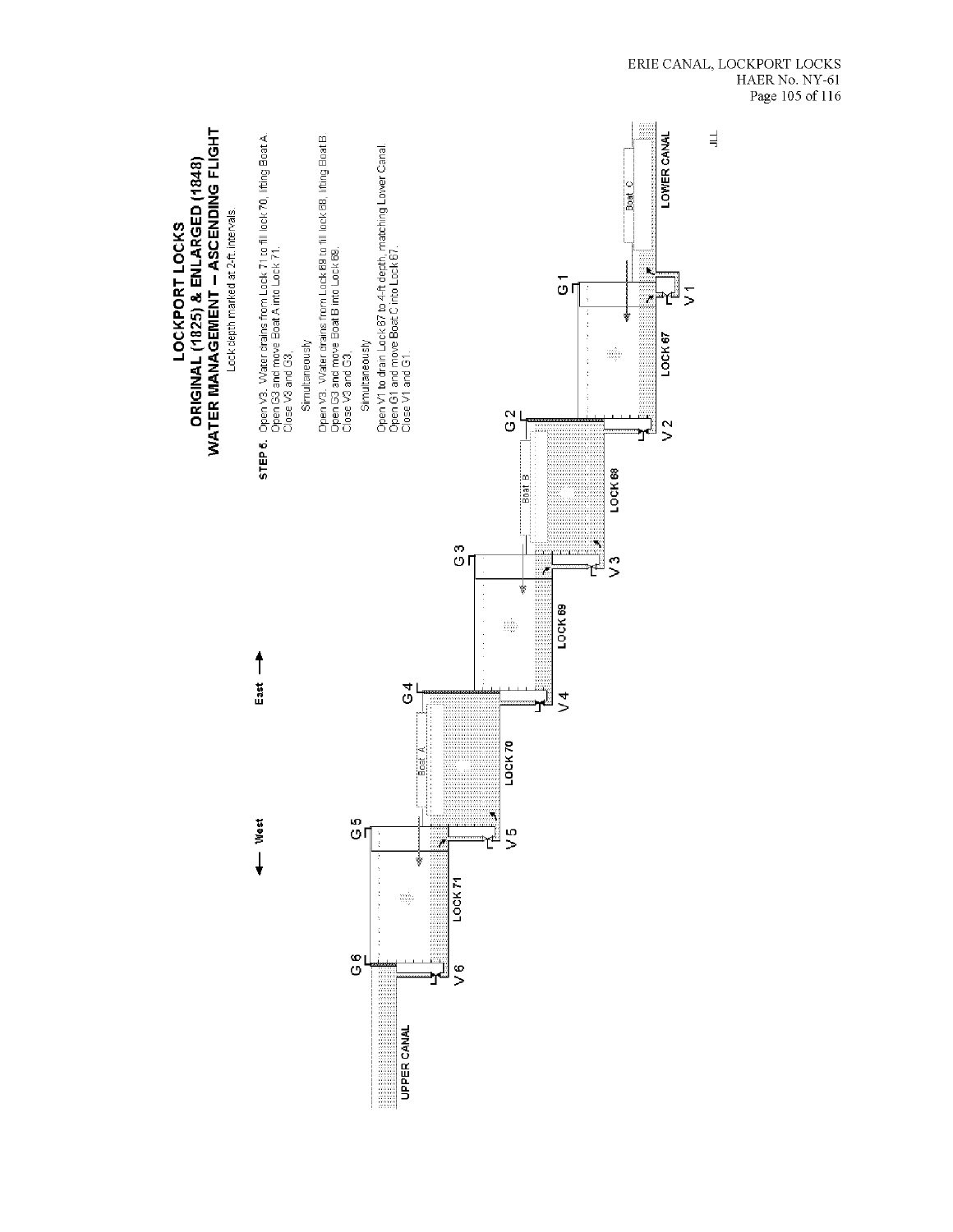

 $\begin{tabular}{ll} ERIE CANAL, LOCKPORT LOCKS \\ HAER No. NY-61 \\ Page 106 of 116 \\ \end{tabular}$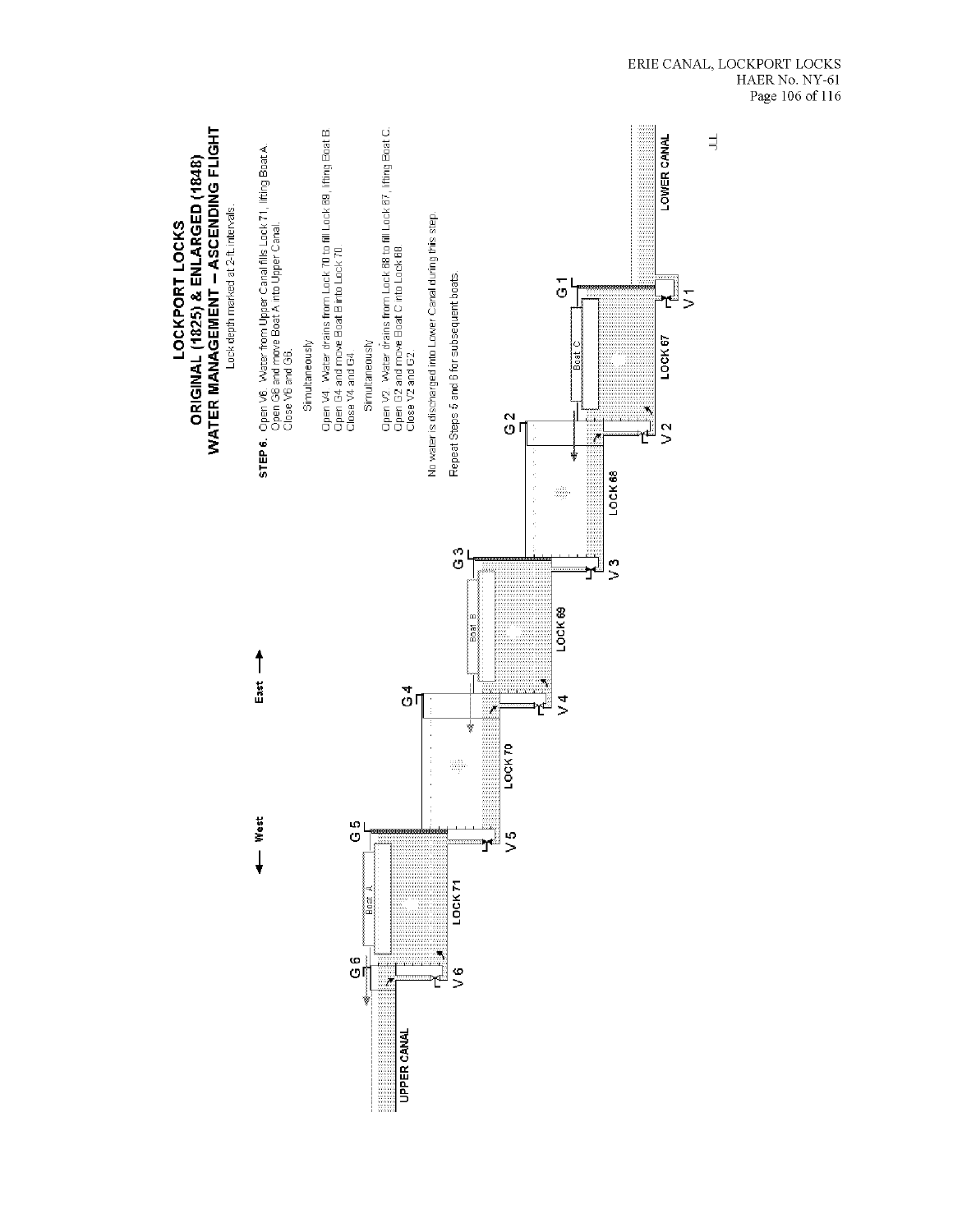#### APPENDIX B

#### WATER MANAGEMENT - DESCENDING FLIGHT OF FIVE

Since canal locks are filled and emptied by the force of gravity, water from the canal's upper level must be passed through the locks, to the lower level. For a combined set, or flight, of locks, such as the Lockport Flight of Five, managing the water used was crucial. While the water supply in the upper level was directly from Lake Erie and essentially unlimited, the water passed through these locks maintained the level ofthe lower canal as far east as Rochester. (Ideally, this volume would be equal to the water drained through locks at Rochester plus leakage and evaporation out of this section of the canal. Any excess water was drained off as necessary through weirs installed for that purpose.) Proper water management also maximized the number of boats handled per day, a vital consideration during peak traffic periods.

The diagrams in this appendix illustrate the most efficient procedure for locking a series of *eastbound* boats through the *descending* flight. As can be seen, except for Lock 71, each lock chamber's only water source was the lock above it, so one lock had to be drained to fill another. Thus, when a series of boats was properly handled, each boat required the equivalent of one lock chamber's water to make the complete descent, and boats were lowered simultaneously in every other lock. This sequence could continue indefinitely. When the last boat of a series exited Lock 67, all five locks ofthe flight were left empty, so Lock 71 would have to be filled before the next series could be handled. A single boat descending the flight would require the same volume of water, and it, too, would leave all five locks empty when it exited Lock 67.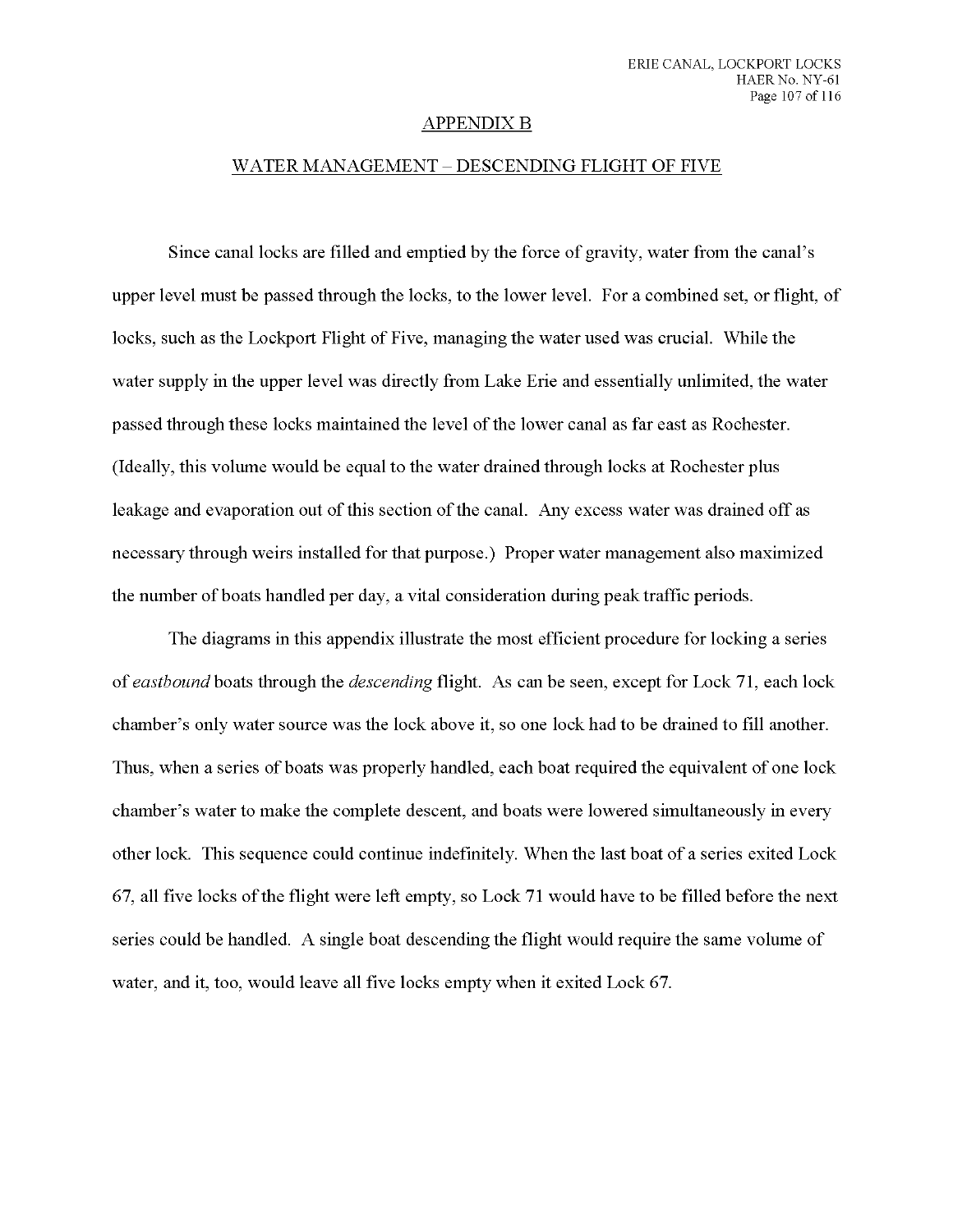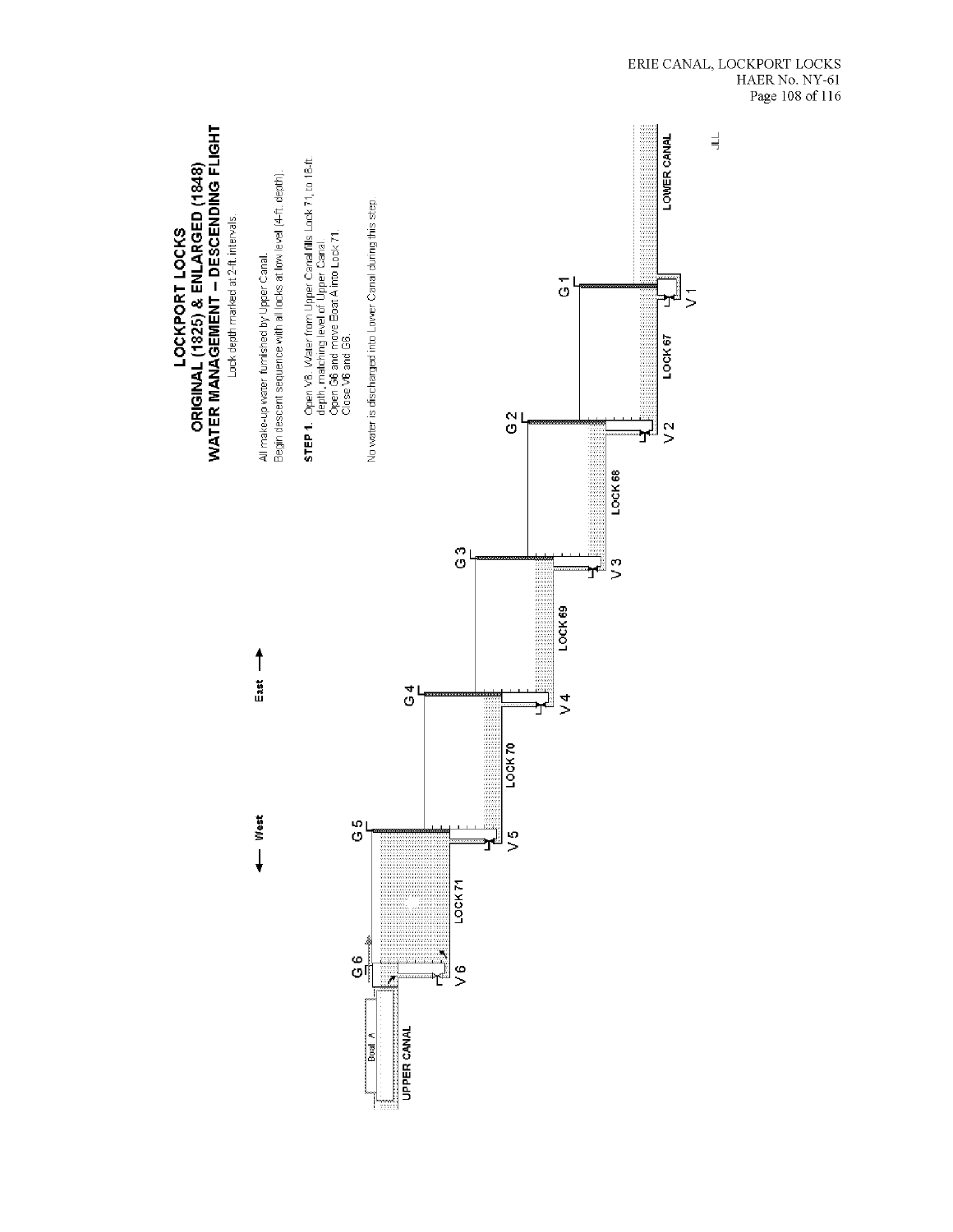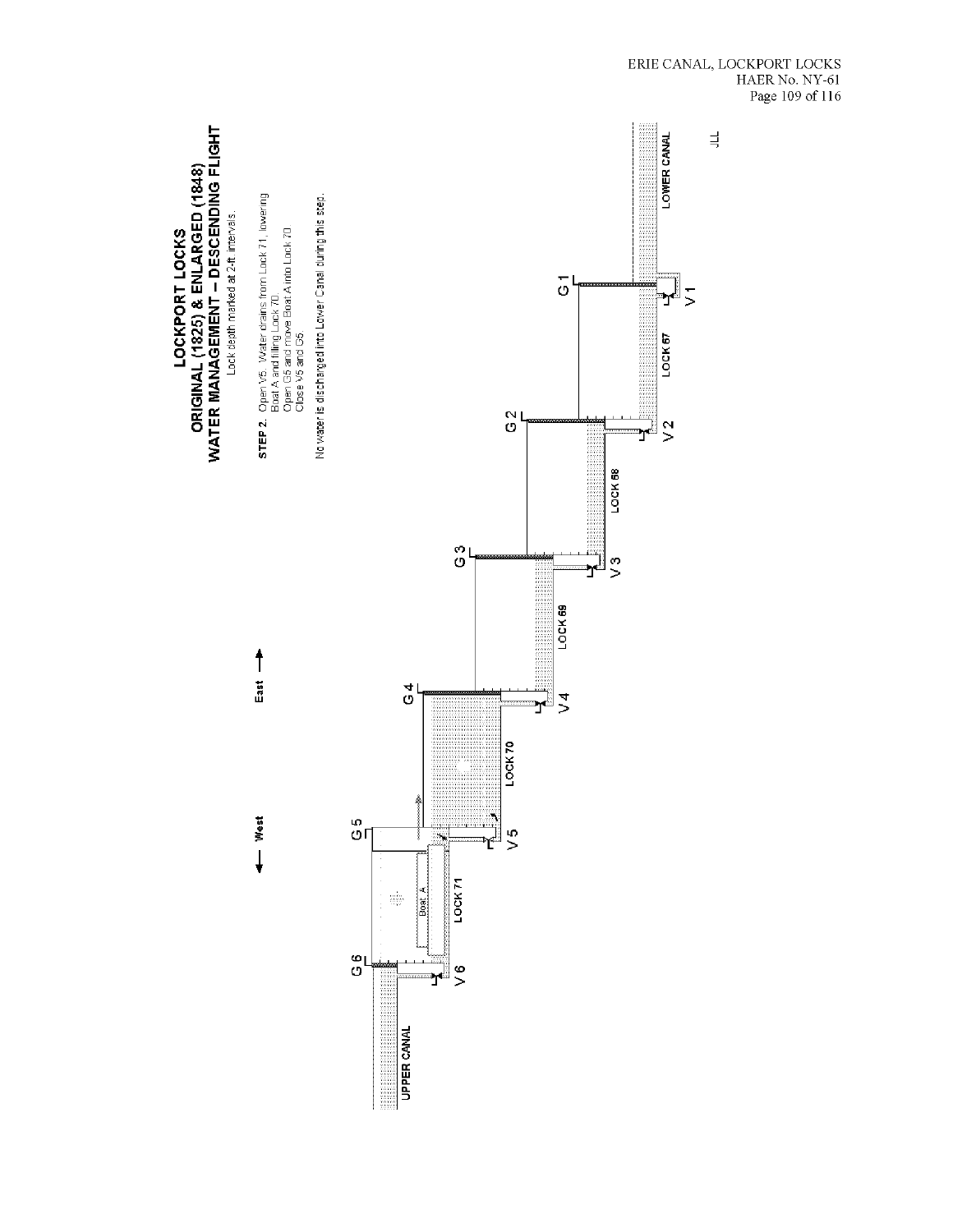

UPPER CANAL

Boat B

LOCKPORT LOCKS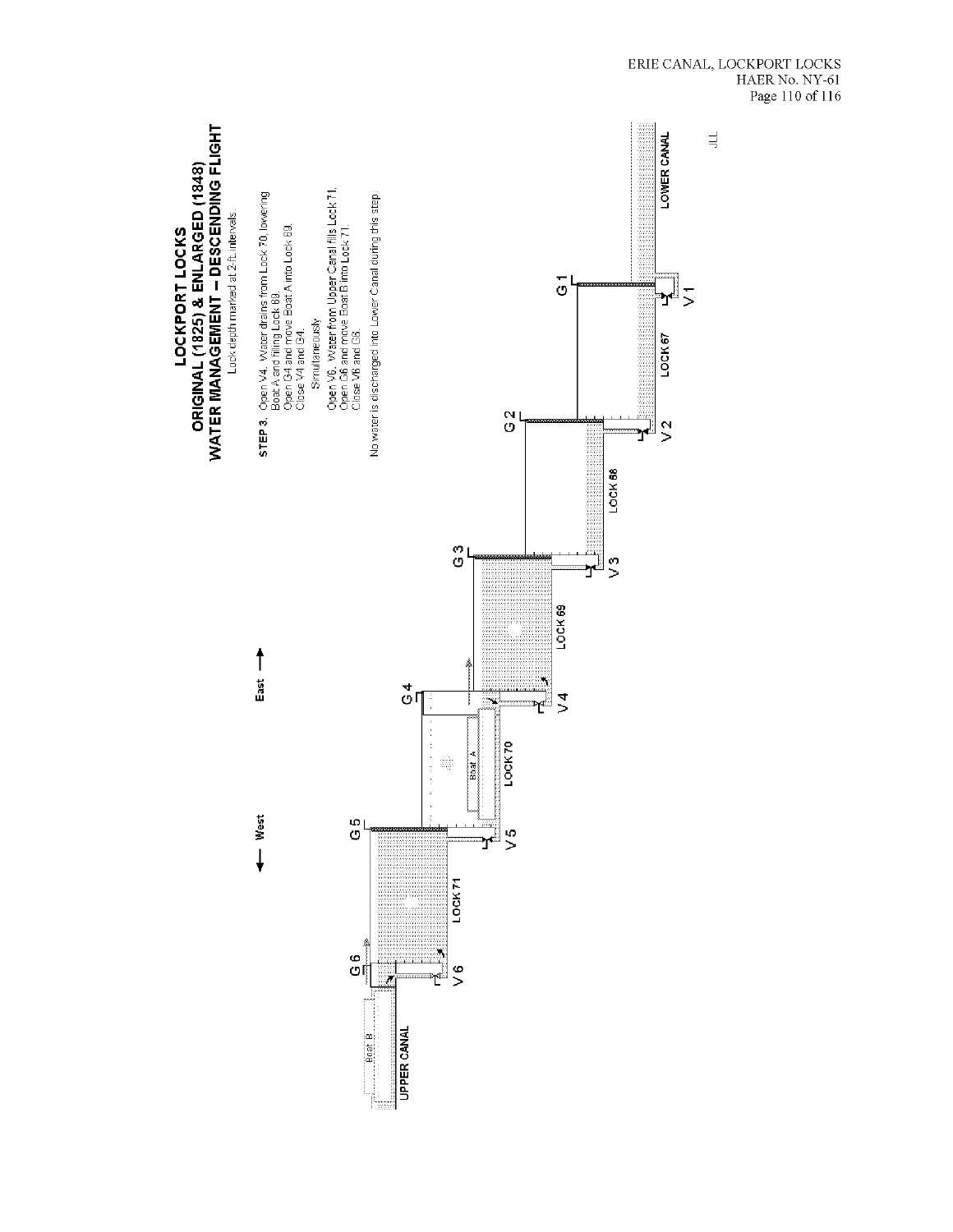

 $\begin{tabular}{ll} ERIE CANAL, LOCKPORT LOCKS \\ HAER No. NY-61 \\ Page\ 111\ of\ 116 \\ \end{tabular}$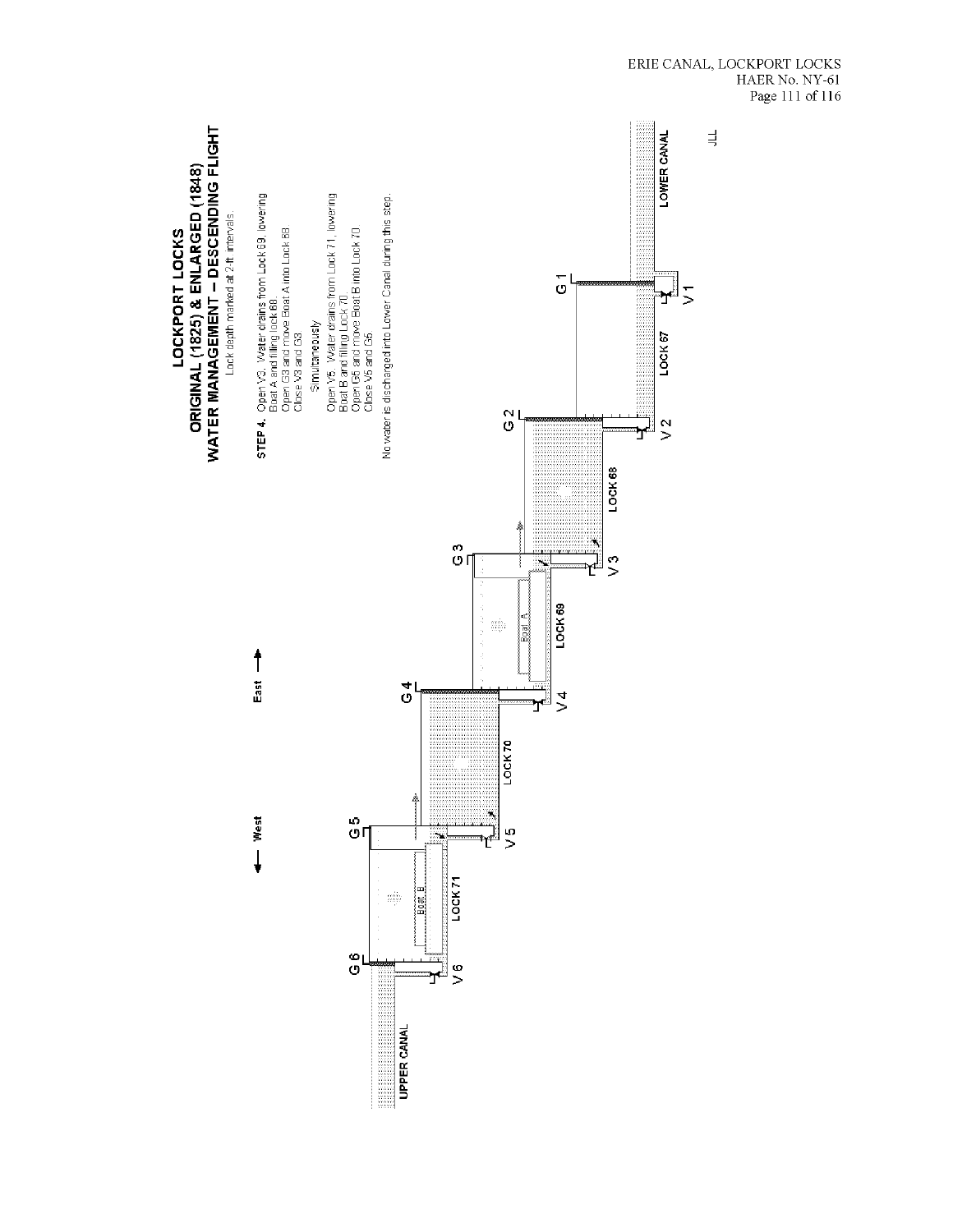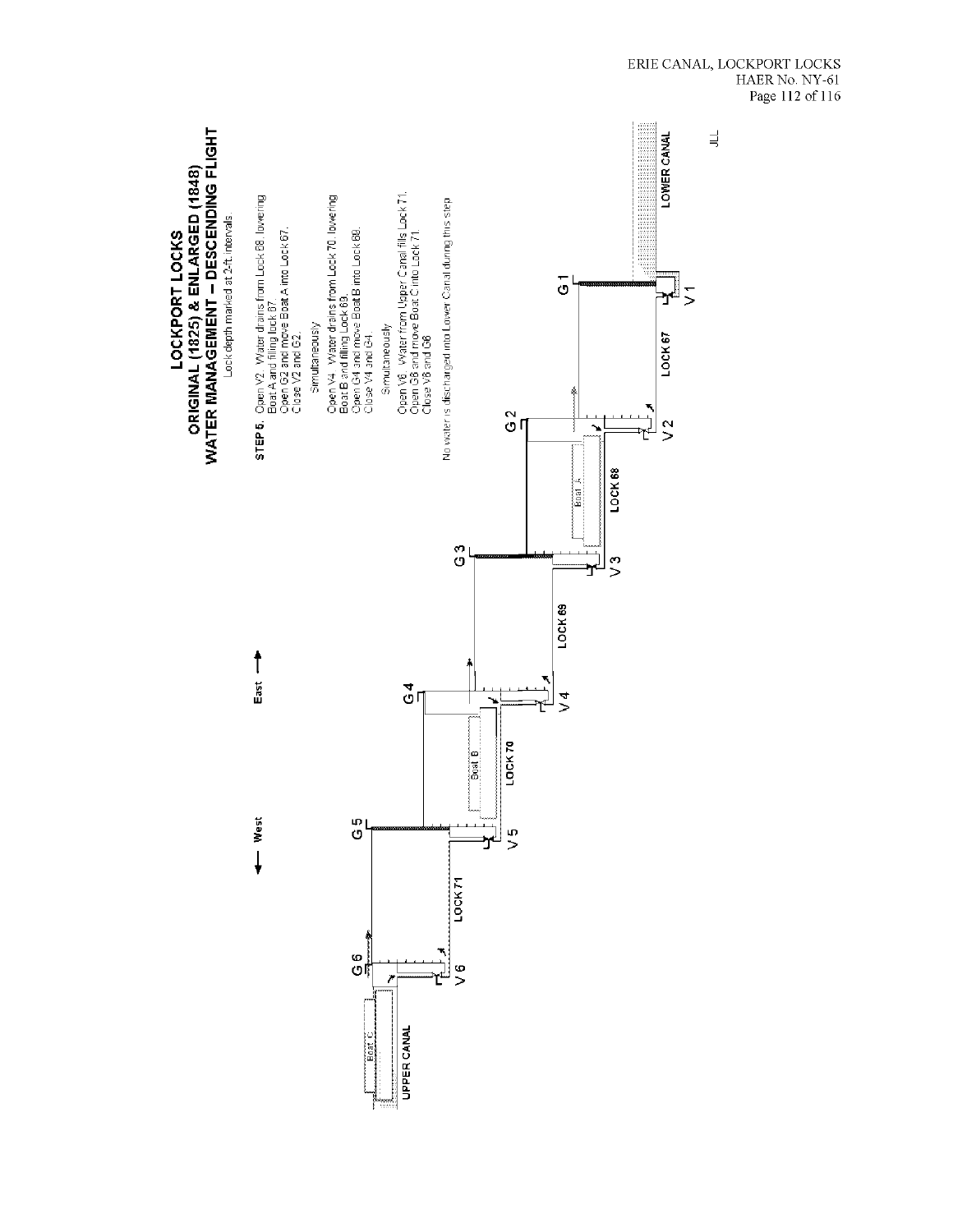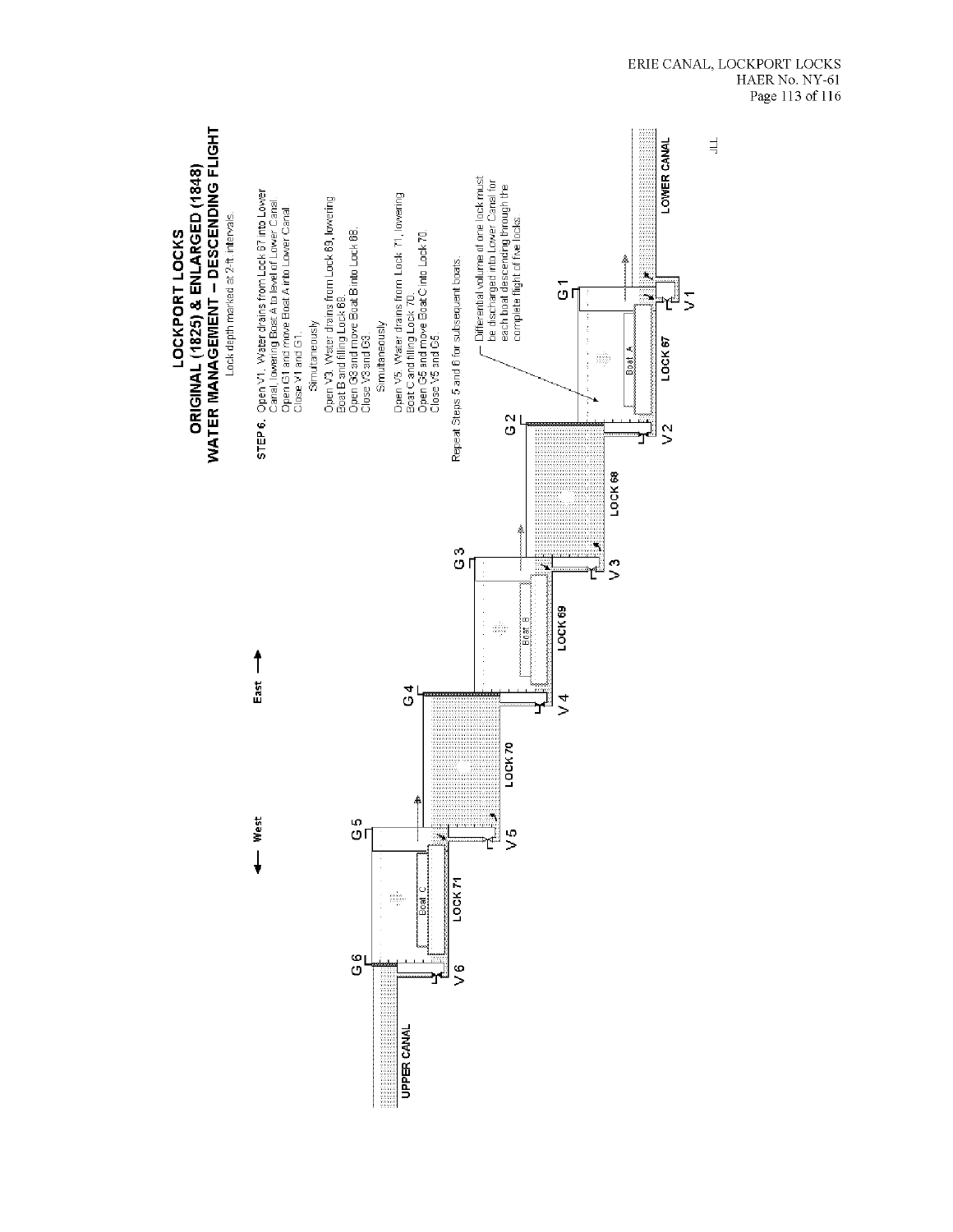### BIBLIOGRAPHY

## BOOKS AND ARTICLES

- *Annual Report ofthe State Engineer and Surveyor ofthe State ofNew Yorkfor the fiscal year ended September 30, 1911.* **Albany: Argus Co., 1912.**
- **Bartczak, Paul and Craig Williams.** *Field Trip Guide: The Erie Canal, Tonawanda to Medina.* Marcellus, NY: Canal Society of New York State, May 5, 2001.
- **Bernstein, Peter L.** *Wedding ofthe Waters: The Erie Canal and the Making ofa Great Nation.* New York: W. W. Norton, 2005.
- **Colden, Cadwallader.** *Memoir at the Celebrationfor the Completion ofthe New York Canals.* New York: W. A. Davis, 1825.
- *Flight of Five Historic Structures Report.* Buffalo: Flynn Battaglia Architects, 2003.
- Herring, Benjamin. "The Secrets of Roman Concrete." *Constructor* (Sept. 2002): 13-16.
- *Journal* of the *Votes* and Proceedings of the General Assembly of the State of New York. Albany: State of New York, 1791, 1792, 1816, 1817, 1820, and 1835.
- *Laws ofthe State ofNew York, in Relation to the Erie and Champlain Canals.* **Albany: E. and E.** Hosford, 1825.
- **McFee, Michele** A. *A Long Haul: The Story ofthe New York State Barge Canal.* **Fleischmanns,** NY: Purple Mountain Press, 1998.
- McKee, Harley J. "Canvass White and Natural Cement, 1818-1834." Jowr/ra/ *ofthe Society of Architectural Historians* vol. 20, no. 4 (Dec. 1961): 196.
- **Tovell, Walter M.** *Guide to the Geology ofthe Niagara Escarpment.* **Georgetown, Ont, Canada:** The Niagara Escarpment Commission, 1992.
- **Whitford,** Noble E. *History of the Canal System of the State of New York: Supplement to the Annual Report ofthe State Engineer and Surveyor ofthe State ofNew Yorkfor the Fiscal Year Ending September 30, 1905, Vol. 1.* **Albany: Brandow Printing Co., 1906.**

. *History ofthe Barge Canal ofNew York State: Supplement to the Annual Report of the State Engineer and Surveyorfor the State of New Yorkfor the Year Ended June 30, 1921,* Albany: J. B. Lyon Co., 1922.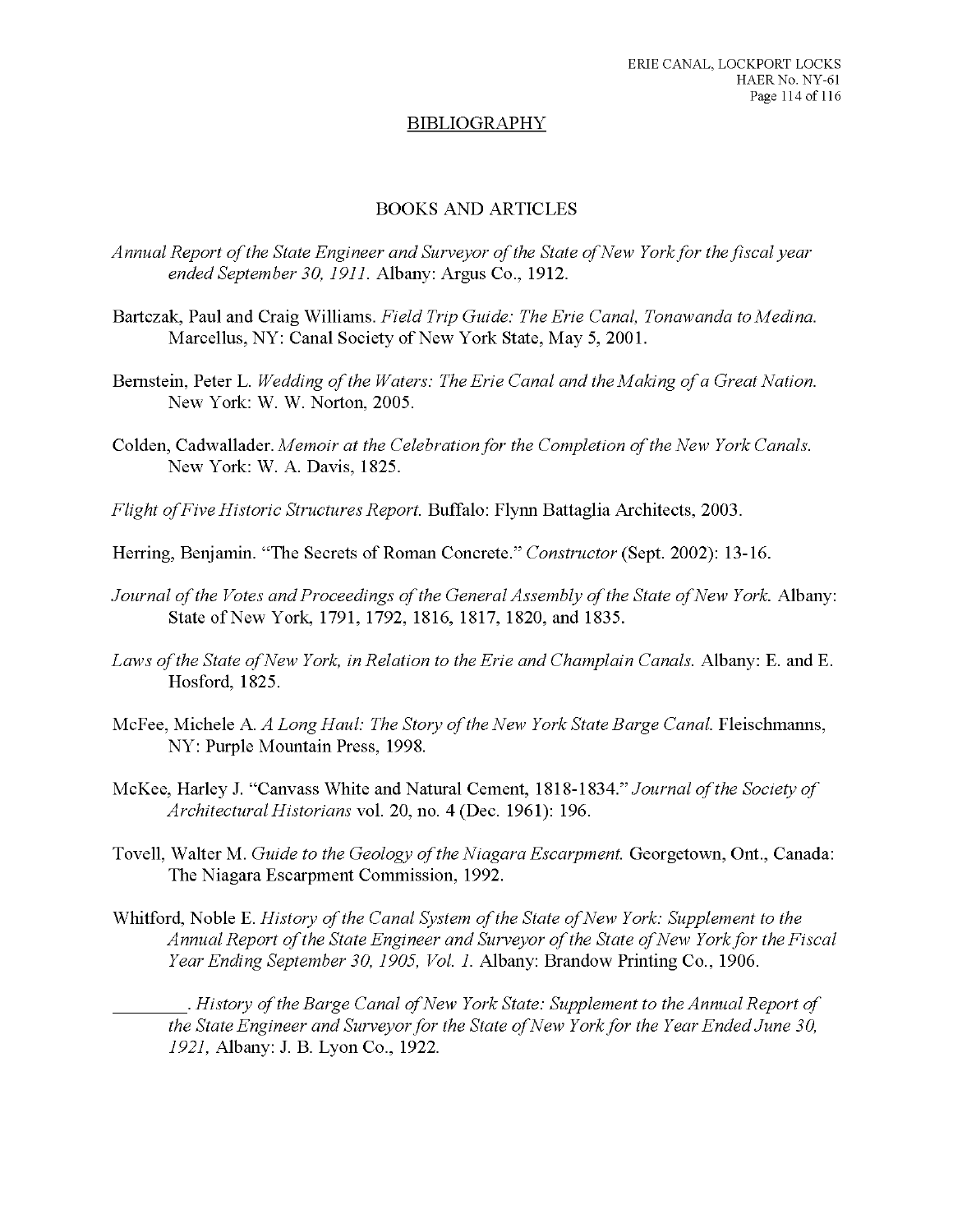#### NEWSPAPERS

- "Canal Board Here: Advisory Engineers Met City Officials.*" Lockport Journal,* June 10, 1904.
- "The Canal Meeting." *Niagara Democrat,* May 8, 1851.
- "The Canal Meeting at Lockport." *Niagara Democrat,* May 1, 1851.
- "Canal Worker Fatally Hurt." [Lockport] *Union-Sun,* Oct. 30, 1909.
- "First Accident on Canal Work," [Lockport] *Union-Sun* ,Oct. 28, 1909.
- "Heavy Traffic Resulted in Enlargement of Canal." [Lockport] *Union-Sun & Journal,* Aug. 5, 1964, 20+.
- "Huge Cantilever Collapses in Canal." [Lockport] *Union-Sun,* Aug. 11, 1910.
- "Hundreds of Men Laid Off." [Lockport] *Union-Sun,* May 2, 1910.
- "John J. Burke Meets Death on Barge Canal Work." [Lockport] *Union-Sun,* Feb. 12, 1912.
- "The Lockport Locks—Mr. Hoffman." *Niagara Democrat,* Sept. 30, 1846.
- McCollum, H. S. "The Ten Combined Locks." *Niagara Democrat,* April 26, 1849.
- "The new Pneumatic Lift Locks to be built in our city." [Lockport] *Union School Courier,* Dec. 1897, 1.
- "The True Friends of the Canals—Who are they?" *Niagara Democrat*, Oct. 16, 1851.
- "Z. P. Thrall First Lock Tender." [Lockport] *Union-Sun andJournal,* Aug. 21, 1975, 19.

### INTERNET MATERIALS

- University of California, Berkeley, Museum of Paleontology. http://www.ucmp.berkeley.edu/ help/timeform.html (Sept. 19, 2006).
- The Lockport Cyber Museum of Rocks, Minerals, & Fossils. http://www.lockport-ny.com/Museum/rocks.htm (May 30, 2006).

The Niagara Escarpment.

http://spartan.ac.brocku.ca/~ffueten/niagara/niagara.html (May 30, 2006).